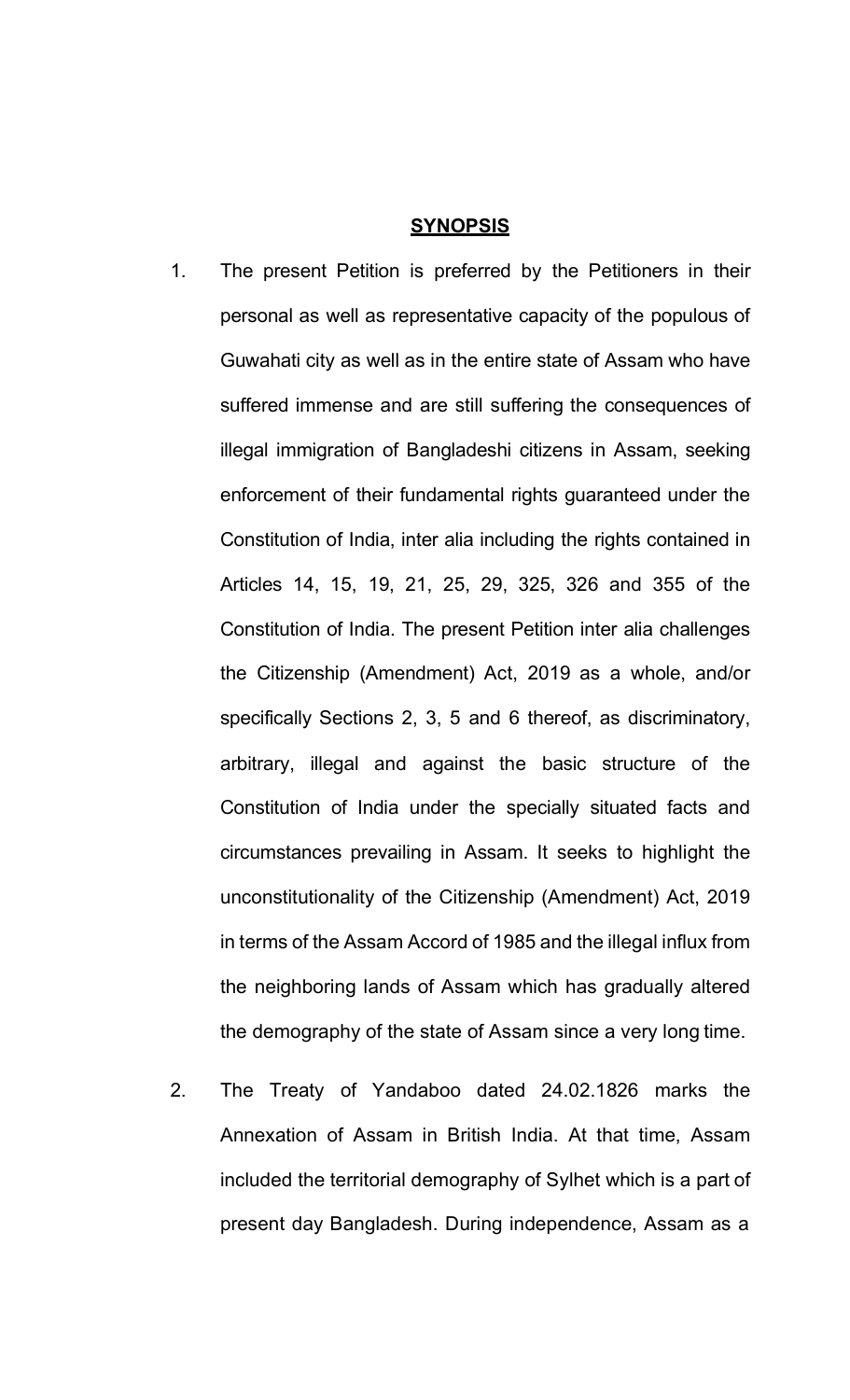Hindu Majority state, stayed with Union of India and Sylhet as a Muslim Majority State went with East Pakistan. However, there were continuous waves of Hindu and muslim "refugees" which continued to cross the newly drawn borders of the independent India and the indigenous Assamese people started questioning the influx and sought the help of the Central Government to check the influx of "refugees". By 1951, the influx had been a grave problem of the indigenous people of Assam as by then the Bengali speaking refugees started cultivating the lands of Assam and thus brought out a major demographic change in Assam. Its population inflated alarmingly. The Union of India took a step by enacting a piece legislation for protection of the indigenous people of Assam by the name of *"Immigration (Expulsion from Assam) Act, 1950"*. The object of the said act was *"During the last few months a serious situation has arisen from the immigration of a very large number of East Bengal residents into Assam. Such large migration is disturbing the economy of the province besides giving rise to a serious law and order problem. The bill seeks to confer necessary powers on the central Government to deal with the situation".* The Act was a step by the Union of India which recognized the vulnerability of the inhabitants of Assam. The first ever National Register of Citizens (NRC) was prepared in the state of Assam based on the census report of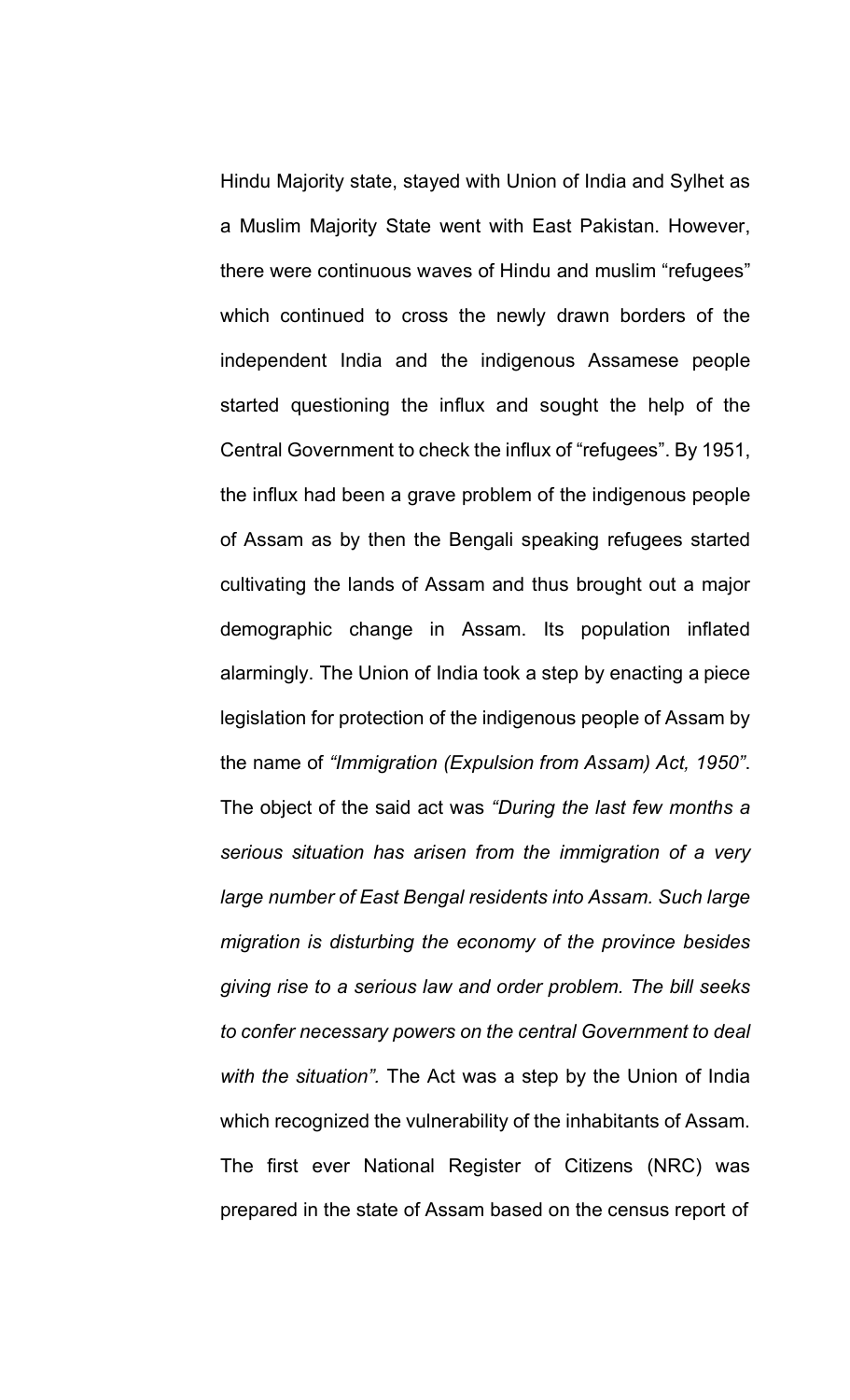1951 which contained around 80 lakh citizens and then enacted the Indian Citizenship Act, 1955. This Act had nothing to do with solving the immigration problem of Assam. In the year 1962, The Union of India started a project by the name of "*Project PIP (prevention of Infiltration into Assam of Pak Nationals)*" which was approved by the Ministry of Home Affairs, government of India in June 1962 to deal with the problems of Illegal Immigration from East Pakistan into Assam. However, nothing much could be achieved by the said project in putting a check in the influx of illegal immigrants to the land of Assam and their illegal stay in Assam.

3. In the year 1971, war broke out and the East Pakistan became secular "Bangladesh". At that time there was an exodus of Hindus from East Pakistan to Assam. A treaty was presented to the people of Assam giving the deadline which was midnight of 24.03.1971. The Hindus who wished to claim their properties left behind, were asked to return by the dateline. The revision of the electoral rolls in 1971 brought to light Assamese people's dilemma. In just one year, i.e. during the period of 1970-71, the numbers of electors increased by ten per cent. The Hindus and Muslims having the commonalities to being "Bengalis" who left during the struggle of Bangladesh entered Assam and the electoral role inflated.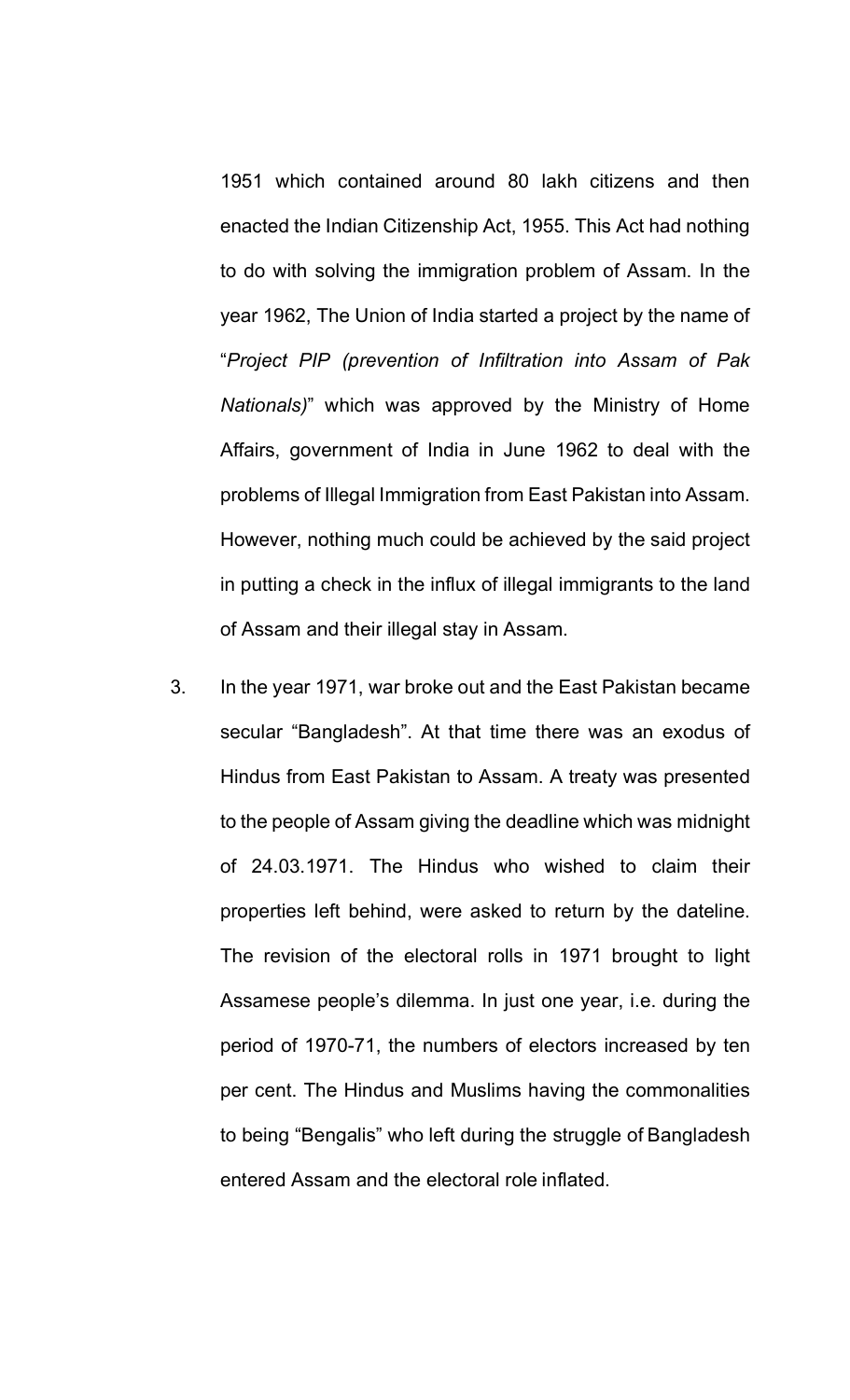- 4. The feeling of alienation in the minds of the Assamese people grew as continuous influx never stopped. The Assamese identity was in great threat. On 08.06.1979, the people of Assam answered to a call of agitation. This was the biggest agitation till date in independent India. The entire state of Assam was standstill and almost all Assamese people took part in the agitation. It was about Assamese identity and it was about justice for the Assamese.
- *5.* The multifaceted agitation continued till the signing of "Assam Accord", i.e. the Memorandum of Settlement on 15.08.1985 by the Union Government, the AASU, the AAGSP and the Government of Assam in presence of the then Prime Minister of India, Late Rajiv Gandhi. *The Assam Accord amongst others mandated that the Foreigners who came to Assam on or after March 25, 1971 shall continue to be detected, deleted and practical steps shall be taken to expel suchforeigners. It also mandated Constitutional, legislative and administrative safeguard and also shall be provided to protect, preserve and promote the culture, social, linguistic identity and heritage of the Assamese people.*
- **6.** The Section 6A was inserted into the Citizenship Act, 1955 with effect from 07.12.1985 in pursuant to the Assam Accord dated 15.08.1985. It provided amongst others that **All persons of Indian origin who came to Assam from the territories**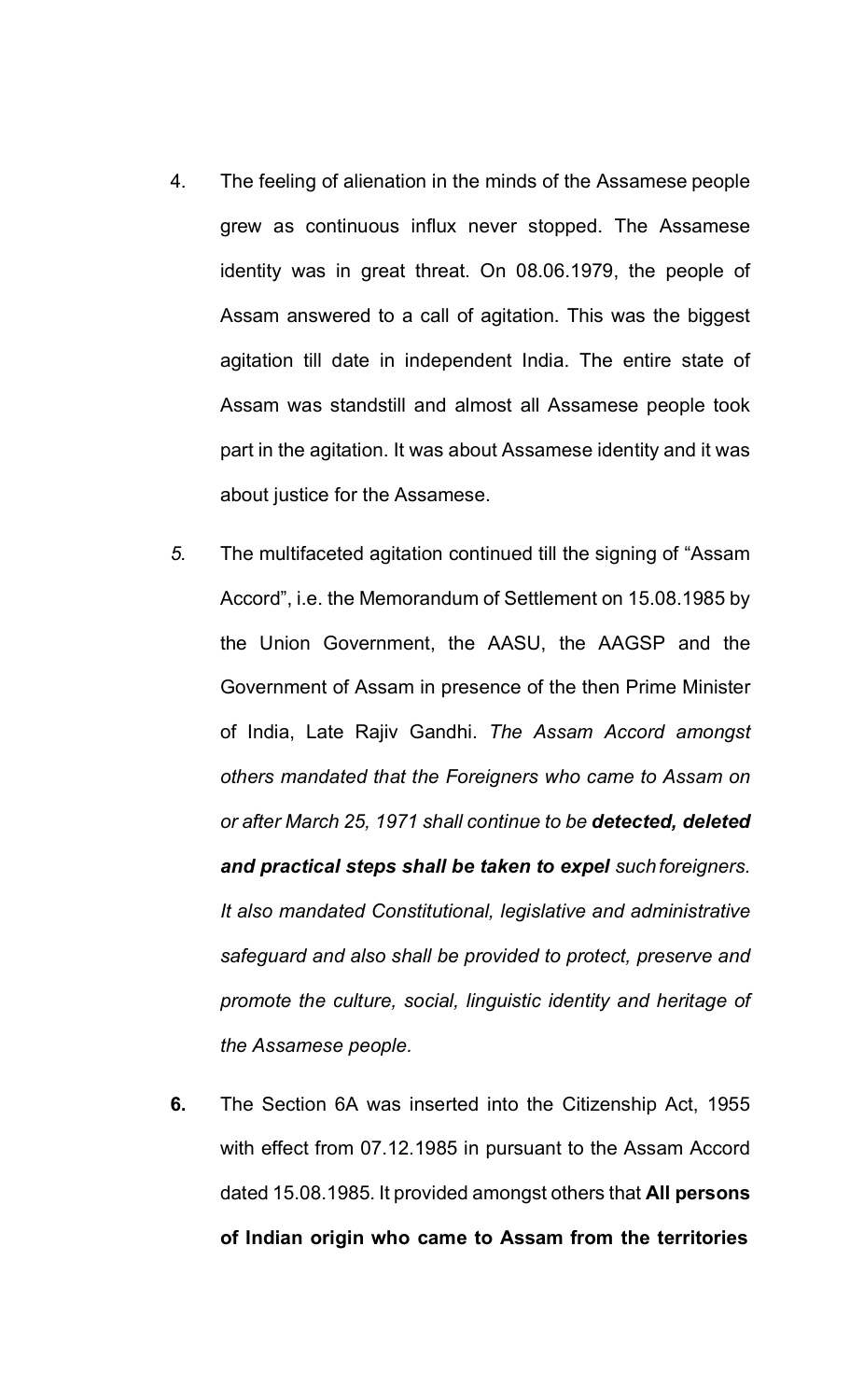**included in Bangladesh immediately before the commencement of the Citizenship (Amendment) Act, 1985, on or after 01.01.1966 but before 25.03.1971, whether detected foreigner or not shall have the same rights and obligations as a citizen of India, except the right to have their name included in electoral rolls for any Assembly or Parliamentary constituency. Ten years from the date of detection as a foreigner, such person would be deemed to be a citizen of India.**

- 7. In the mean time, this Hon'ble Court struck down the Illegal Migrants (Determination by Tribunals) Act, 1983 and the Illegal Migrants (Determination by Tribunals) Rules, 1984 and as per the directions of this Hon'ble Court, an updated National Register of Citizens (NRC) was being prepared by a team of NRC officials and the final list of persons which are excluded from the NRC has been published on August 31, 2019.
- 8. Now, the Union Government enacted the Citizenship Amendment Act, 2019 wherein it provided that any person belonging to Hindu, Sikh, Buddhist, Jain, Parsi or Christian community from Afghanistan, Bangladesh or Pakistan, who entered into India on or before the 31st day of December, 2014 shall not be treated as illegal migrant for the purposes of this Act; and such amendment shall not apply to tribal area of Assam, Meghalaya, Mizoram or Tripura as included in the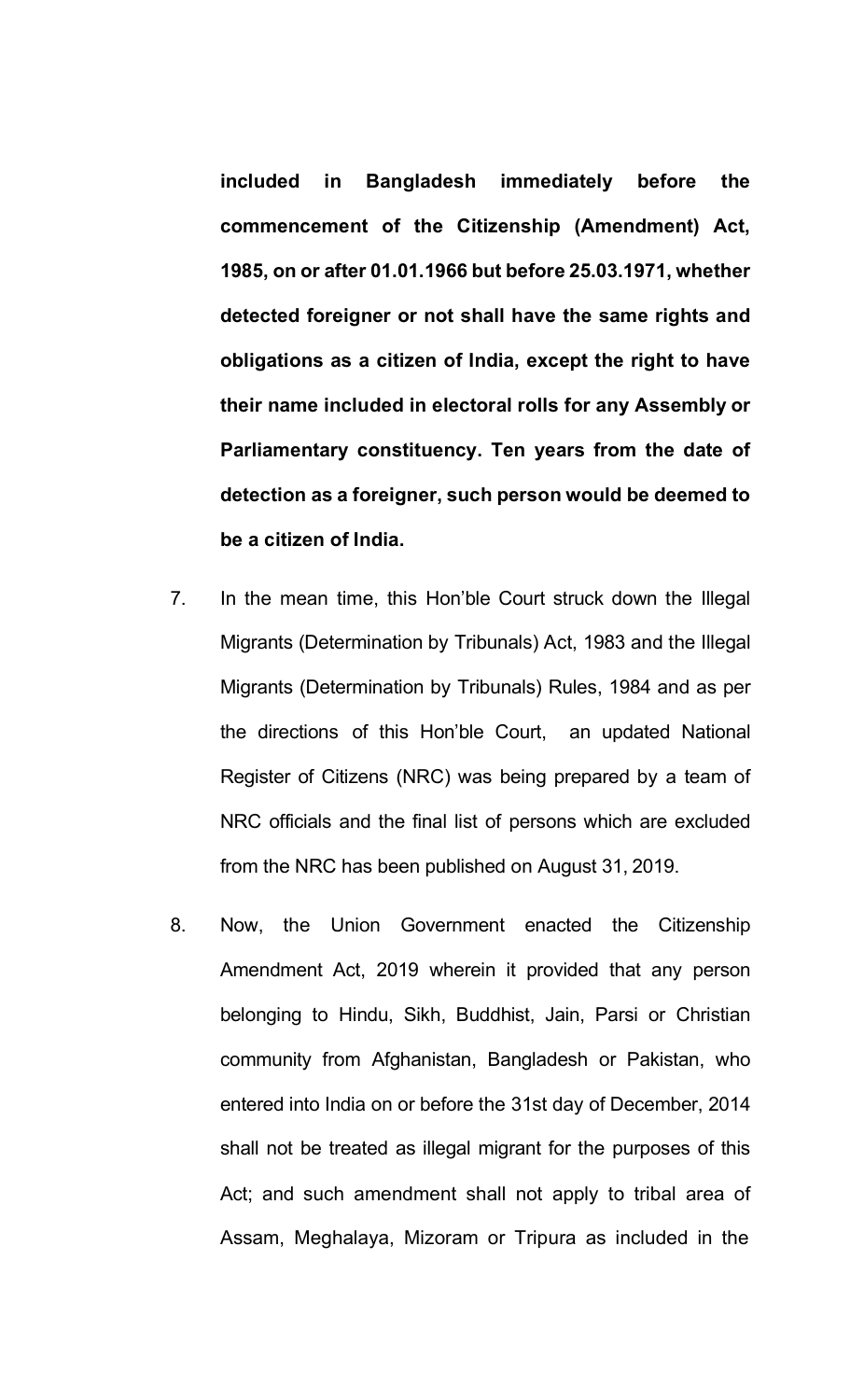Sixth Schedule to the Constitution and the area covered under "The Inner Line" notified under the Bengal Eastern Frontier Regulation, 1873.

- 9. The insertion of the proviso in Section 2(1)(b) by the impugned amendment Act is in direct contradiction to the Assam Accord of 1985 and Section 6A of the Citizenship Act, 1955 which was inserted as per the agreement and undertaking executed by the Union of India and the State of Assam known as the Assam Accord, 1985 whereby illegal migrants who have entered the State of Assam from Bangladesh up to 24.03.1971 were ultimately required to be granted citizenship of India and a specific assurance that illegal migrants entering the state of Assam after 25.03.1971 would be deported back to Bangladesh.
- *10.* The insertion of Section 6B(3) and its proviso had rendered the purpose of insertion of Section 6A of the Citizenship Act and the Assam Accord of 1985 meaningless and thereby frustrated the entire systematic process of detection and deportation of illegal immigrants from the territory of Assam. The process of detection of illegal immigrants were started by the Union Government itself in the year 1955 by enacting *Immigration (Expulsion from Assam) Act, 1950* and later started a project by the name of "*Project PIP (prevention of Infiltration into*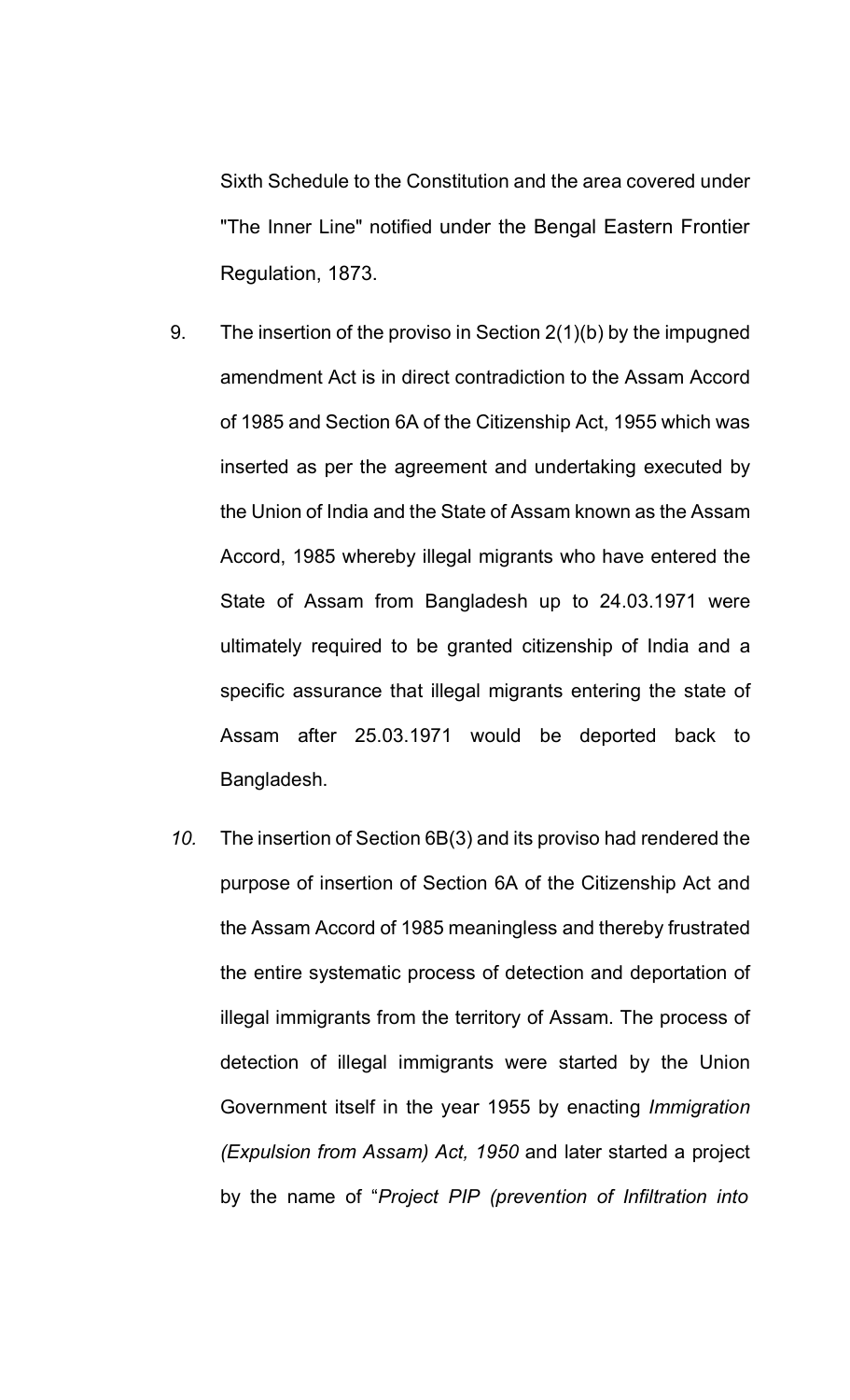*Assam of Pak Nationals)*" which was approved by the Ministry of Home Affairs, government of India in June 1962 to deal with the problems of Illegal Immigration from East Pakistan into Assam. However, by insertion of Section 6B(3) by which illegal immigrants would be declared Indian citizen, the entire systematic process of illegal immigrants has been diluted in spite of the fact that the Union Government is esstopped by doing it according to its own agreement/undertaking and cause of actions all throughout the 72 years of creation of present day India and as such the Impugned "Citizenship (Amendment) Act, 2019" is liable to be set aside and quashed.

- 11. The Union Government and the State Government had been ineffective for upliftment of its own citizens in the rural areas of Assam with its unique problems such as flood, soil erosion and sedimentation of the fertile lands and as such bringing outsiders or including the illegal immigrants as citizens shall worsen the situation and cause serious aftereffects in the cultural, economical, social and political genre of Assam.
- 12. Moreover, the classification made by the impugned Act has no rational nexus with the object it is said to achieve. The respondents while espousing a humanitarian approach to accept refugees cannot discriminate on the basis of religion. The acceptance of refugees on basis of religion and country cannot stand opposed to very idea of existence of indigenous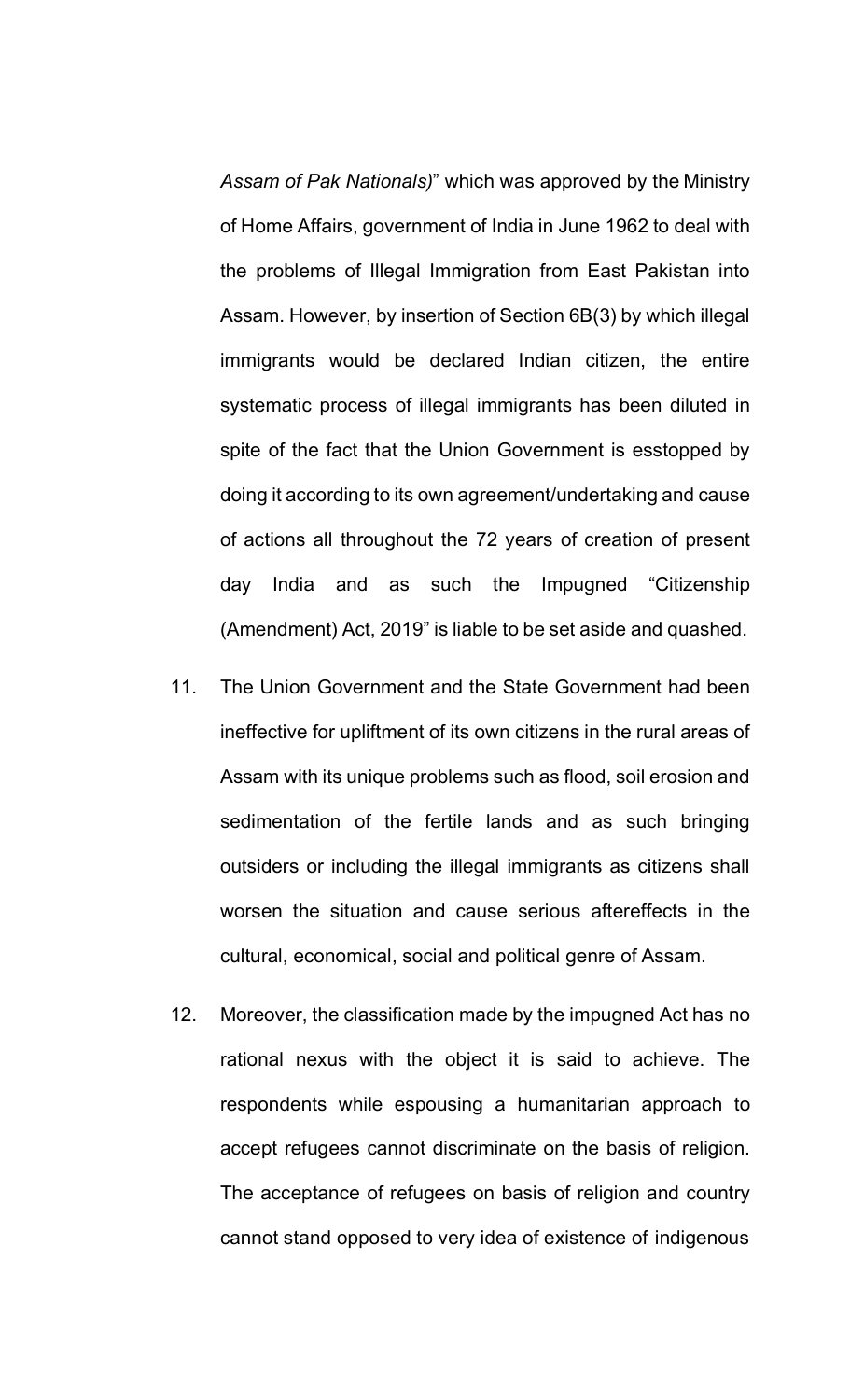people of Assam especially when there is a standing Memorandum of Settlement, i.e. the Assam accord of 1985 whose legal validity is unquestionable. Both religion based classification and country based classification, done in Sections 2, 3, 5 and 6 of the impugned Act, are unconstitutional and as such the Impugned "Citizenship (Amendment) Act, 2019" is liable to be set aside and quashed.

13. The Impugned Act is in direct violation of the rights of the people of Assam contained in Articles 14, 15, 19, 21, 25, 29, 325, 326 and 355 of the Constitution of India. The State of Assam and the Union Government failed to uphold the Assam Accord and also implemented the impugned Act from 10.01.2020. As such, the petitioners are constrained to file the instant case under the facts and circumstances contained in details in the petition and several grounds therein which shall establish that the Impugned "Citizenship (Amendment) Act, 2019" being ultra virus to constitution and inconsistent with the Assam Accord, is liable to be set aside and quashed. Thus, the petitioners are seeking appropriate relief from the Union of India and the State of Assam.

| <b>DATES</b> | <b>EVENTS</b>                                  |
|--------------|------------------------------------------------|
| 1200 Century | Since the beginning of 1200 century, there was |

# **LIST OF DATES**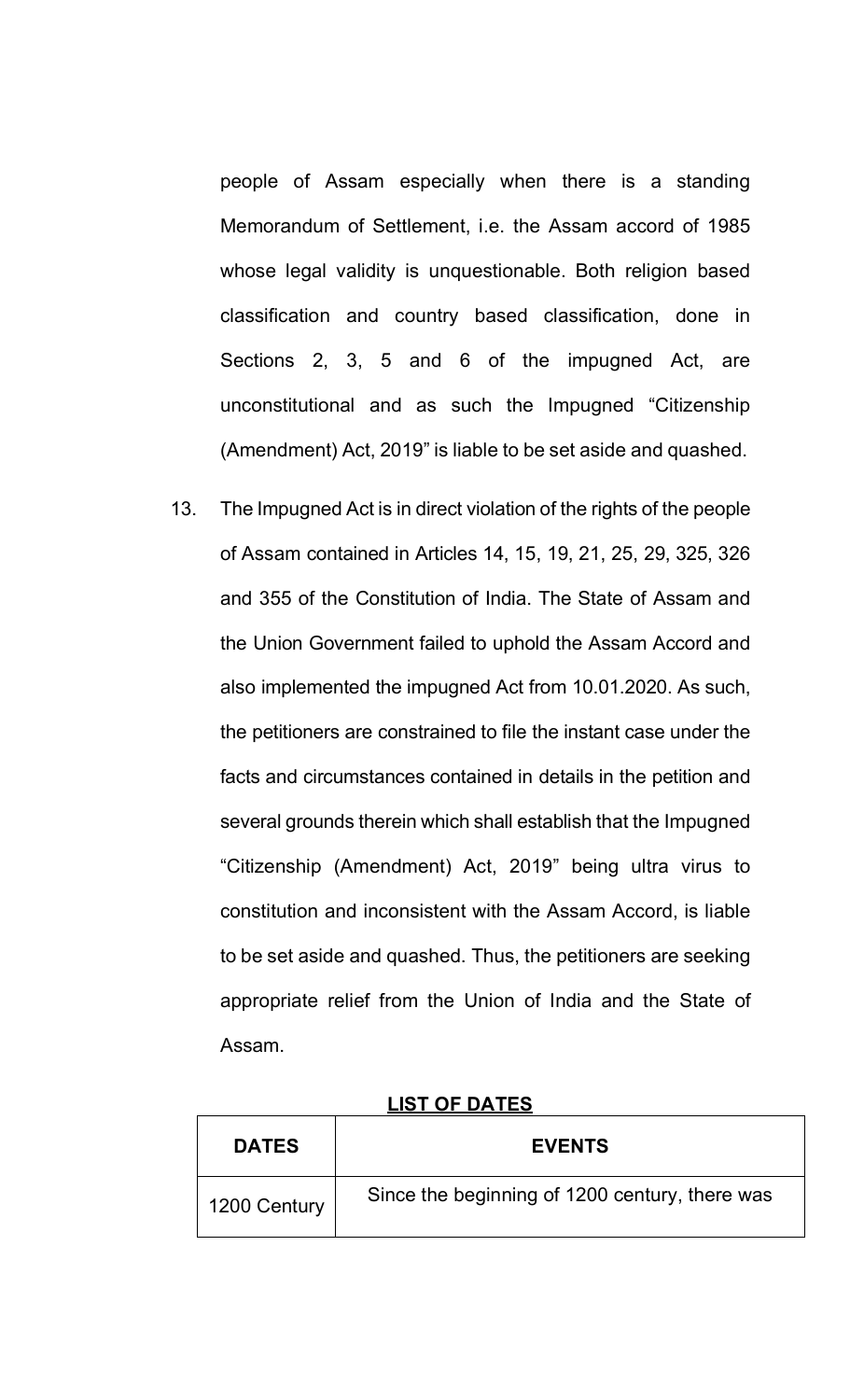|                          | repeated invasion of land and people by the Sultans       |
|--------------------------|-----------------------------------------------------------|
|                          | of Bengals. However, these invaders never enjoyed         |
|                          | permanent victory.                                        |
| 13 <sup>th</sup> Century | In the early part of $13th$ century, a historic migration |
|                          | took place. A group of 9000 Ahom migrants of "Tai"        |
|                          | race belonging to a region from upper Burma led by        |
|                          | Sukapha came through Dihing-Patkai Range and              |
|                          | settled in the present day Sivasagar.                     |
|                          | Mongoloid Muslims by the name of Mughals invaded          |
|                          | India and successfully defeated the Delhi Sultanate       |
| 1526 & 1576              | in the year 1526 and also overthrow the Sultan from       |
|                          | Bengal in 1576.                                           |
| 1819                     | In 1819, the Burmese Army invaded Assam through           |
|                          | the Patkai range and massacred the Assamese.              |
|                          | The British Authorities waving its political option       |
| 24.02.1826               | helped the Assamese and declared war against the          |
|                          | Burmese in 1824 and later chased the Burmese out          |
|                          | of Assam to reach Yandaboo on 24.02.1826, the             |
|                          | Burmies King Bai-Gyi-Daw out of desperation signed        |
|                          | a treaty of Yaandaboo with the British whereby the        |
|                          | Burmese king denounce all claims on the principality      |
|                          | of Assam and its dependents also promised no future       |
|                          | interference. Assam was annexed to British India.         |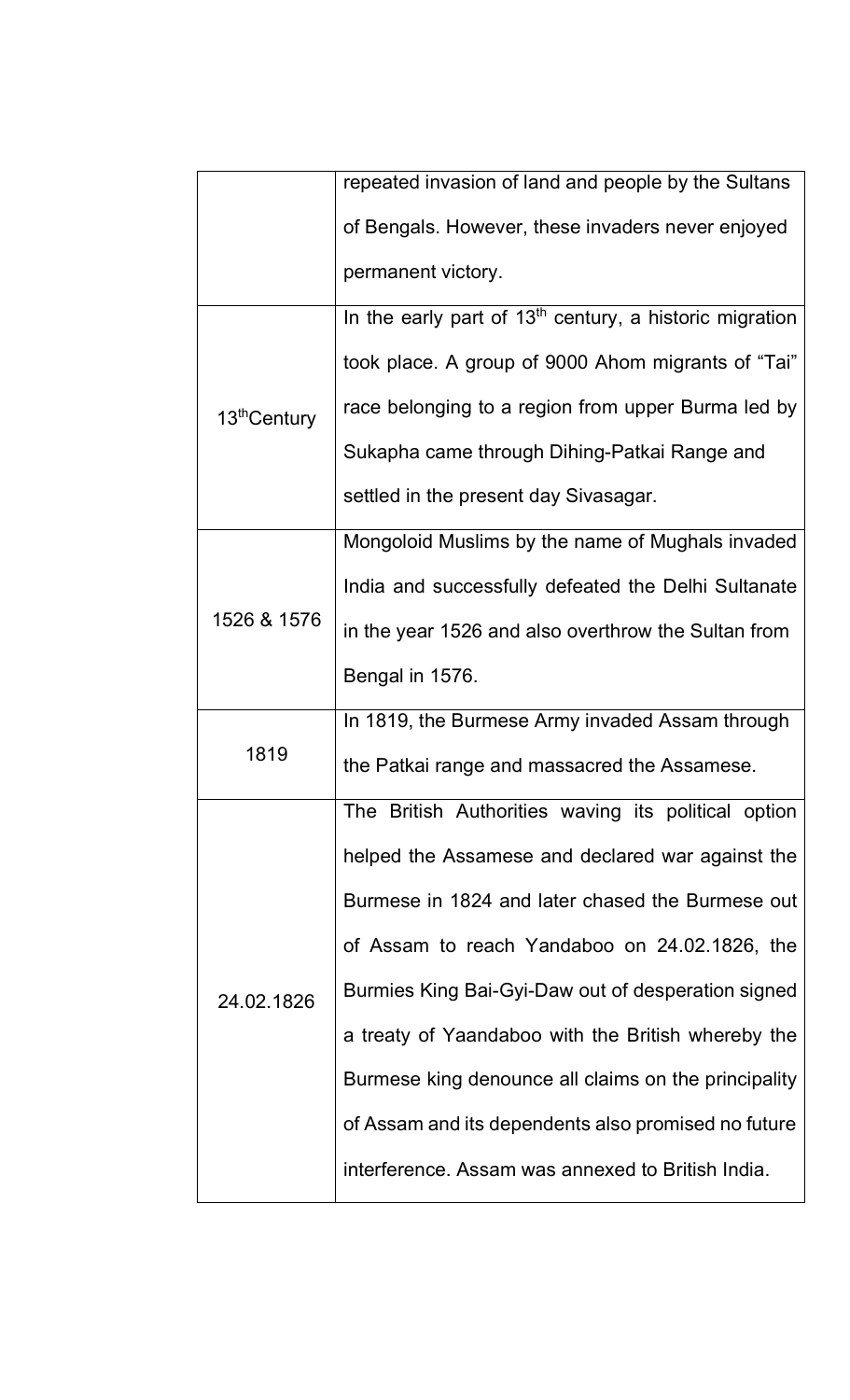| 1873       | The<br>British Government enacted the Bengal                     |
|------------|------------------------------------------------------------------|
|            | Eastern Frontier Regulation, 1873 restricting trade              |
|            | and permanent settlement in Assam.                               |
|            | The Union of India post independence already had                 |
| 23.11.1946 | legislation in place by the name of Foreigners Act               |
|            | 1946 which was enacted on 23.11.1946.                            |
|            | The immigration into Assam from the erstwhile                    |
|            | Bengal continued before 15 <sup>th</sup> August 1947 and it was  |
| 15.08.1947 | internal immigration in British India and after 15 <sup>th</sup> |
|            | August 1947, it was external immigration from East               |
|            | Pakistan.                                                        |
|            | By 1951, the influx had been a grave problem of the              |
|            | indigenous people of Assam as by then the Bengali                |
| 1951       | speaking refugees started cultivating the lands of               |
|            | Assam and thus brought out a major demographic                   |
|            | change in Assam.                                                 |
| 1951       | Immigration (Expulsion from Assam) Act, 1950. The                |
|            | Act was a step by the Union of India which recognized            |
|            | the vulnerability of the inhabitants of Assam.                   |
| 1962       | In the year 1962, The Union of India started a project           |
|            | by the name of "Project PIP (prevention of Infiltration          |
|            | into Assam of Pak Nationals)" which was approved                 |
|            | by the Ministry of Home Affairs, government of India             |
|            | in June 1962 to deal with the problems of Illegal                |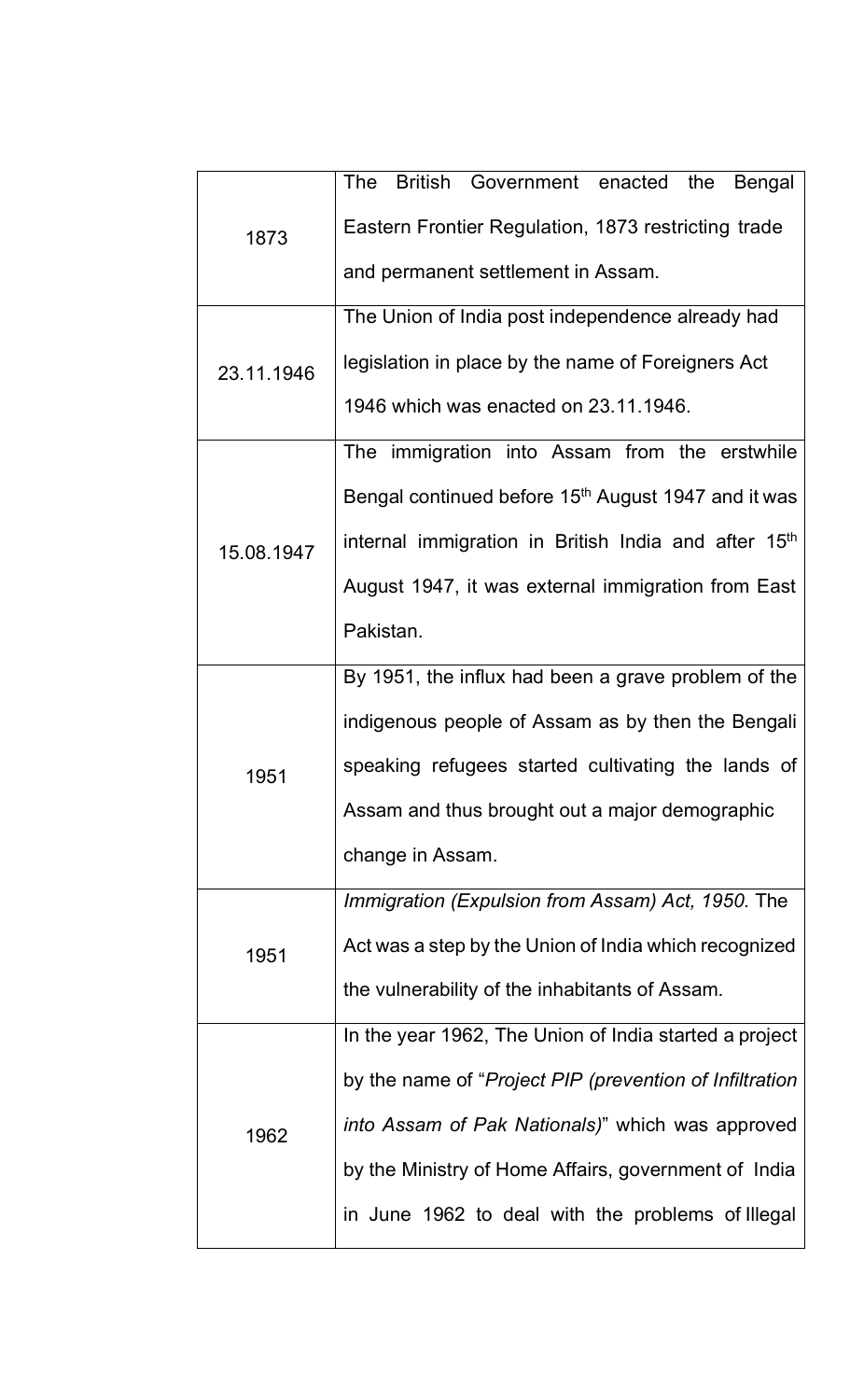|            | Immigration from East Pakistan into Assam. The              |
|------------|-------------------------------------------------------------|
|            | project was watered down in 1969 only to deport             |
|            | those caught only at the border and those who               |
|            | re-entered after previous expulsion. The project was        |
|            | made inoperative for foreigners who escaped the             |
|            | detention net till 1969.                                    |
|            | War broke out and the East Pakistan became secular          |
| 1971       | "Bangladesh".                                               |
|            | A treaty was presented to the people of Assam giving        |
|            | the deadline which was midnight of 24.03.1971. The          |
|            | Hindus who wished to claim their properties left            |
|            | behind, were asked to return by the dateline. The           |
| 24.03.1971 | revision of the electoral rolls in 1971 brought to light    |
|            | Assamese people's dilemma, In just one year, i.e.           |
|            | during the period of 1970-71, the numbers of electors       |
| 08.06.1979 | increased by ten per cent.                                  |
|            | On 08.06.1979, the people of Assam answered to a            |
|            | call of agitation. This was the biggest agitation till date |
|            | in independent India. The entire state of Assam was         |
|            | standstill and almost all Assamese people took part         |
|            | in the agitation. It was about Assamese identity and it     |
|            | was about justice for the Assamese.                         |
|            | Parliament<br>Illegal<br><b>Migrants</b><br>enacted<br>The  |
| 1983       | (Determination by Tribunal) Act, 1983 and made the          |
|            |                                                             |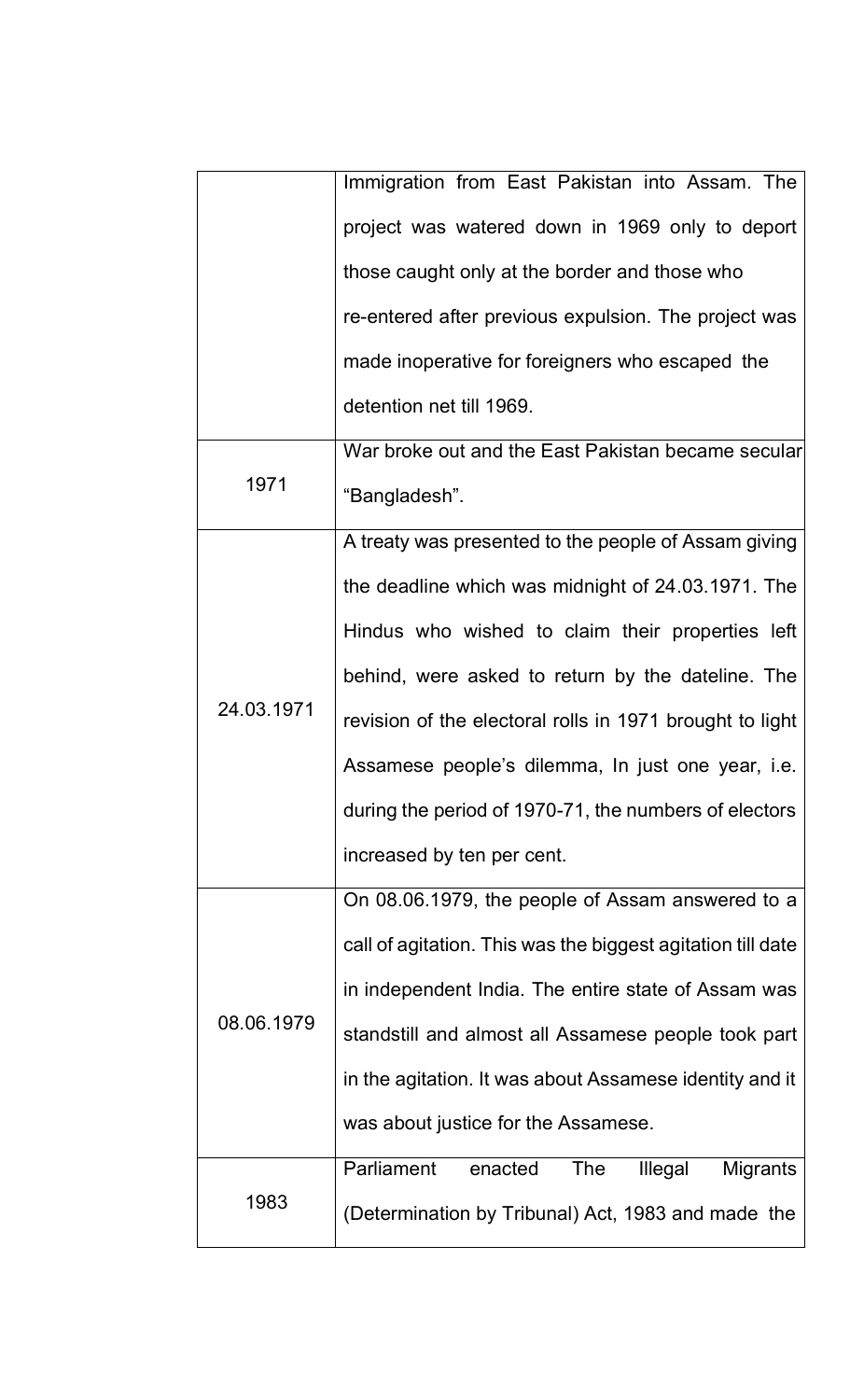|            | same applicable only to Assam.                           |
|------------|----------------------------------------------------------|
|            | The multifaceted agitation continued till the signing of |
|            | "Assam Accord", i.e. the Memorandum of Settlement        |
|            | on 15.08.1985 by the Union Government, the AASU,         |
| 15.08.1985 | the AAGSP and the Government of Assam in                 |
|            | presence of the then Prime Minister of India, Late       |
|            | Rajiv Gandhi.                                            |
|            | Section 6A was inserted into the Citizenship Act,        |
|            | 1955, via Act 65 of 1985 with effect from 07.12.1985.    |
|            | The Statement of Objects and Reasons of the              |
| 07.12.1985 | Citizenship (Amendment) Act, 1985 states that it was     |
|            | inserted pursuant to the Assam Accord dated              |
|            | 15.08.1985.                                              |
|            | That on 14.07.2004, the then Minister of State, Home     |
|            | Affairs, submitted a statement to the Parliament         |
|            | indicating that indicating therein that the estimated    |
| 14.07.2004 | number of illegal Bangladeshi immigrants in India as     |
|            | on 31.12.2001 was 1,20,53,950. Out of the total figure   |
|            | of 1.20 crores, 50 lacs illegal Bangladeshi immigrants   |
|            | were in Assam alone.                                     |
|            | The IMDT Act and Rules was declared to be                |
| 12.07.2005 | unconstitutional by this Hon'ble Court.                  |
| 2006       | That after the judgment in Sonowal (I), the Central      |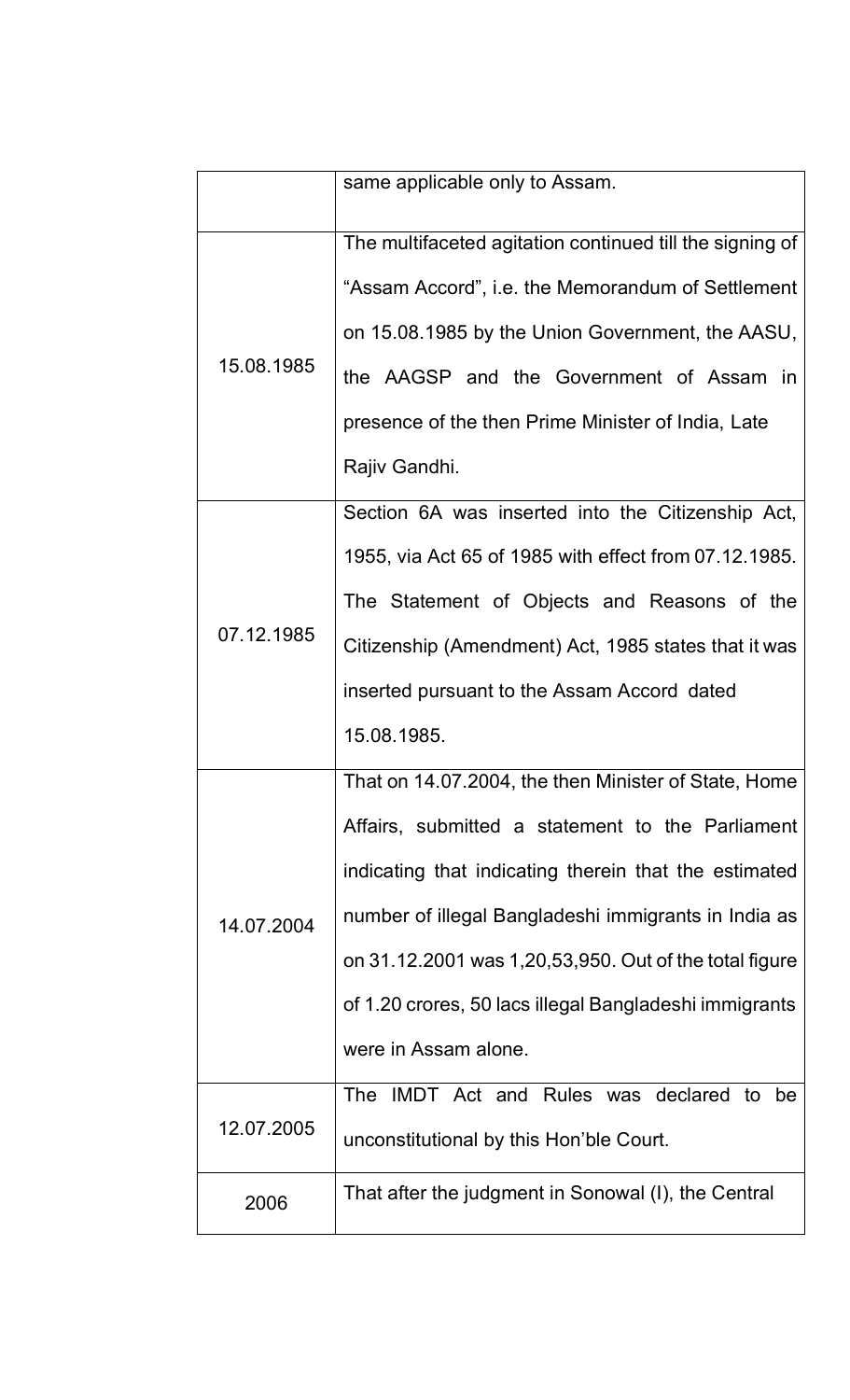|            | Government promulgated The Foreigners (Tribunal)        |
|------------|---------------------------------------------------------|
|            | Amendment Order, 2006, by which the Foreigners          |
|            | Order, 1964 was itself made inapplicable to the state   |
|            | of Assam. The Foreigners (Tribunal) Amendment           |
|            | Order, 2006 was called into question before this        |
|            | Hon'ble Court in W.P. (Civil) No. 117/2006 and W.P.     |
|            | (Civil) No. 119/2006.                                   |
|            | The United Nations General Assembly adopted the         |
|            | United Nations Declaration on the Rights<br>of          |
| 13.09.2007 | Indigenous Peoples (hereinafter "UNDRIP"), with         |
|            | India voting in its favour.                             |
|            | This Hon'ble Court in its judgment dated 17.12.2014     |
|            | inAssam SanmilitaMahasangha vs. Union of India,         |
|            | (2015)3 SCC 1 has observed that thirteen questions,     |
| 17.12.2014 | enumerated therein, need to be answered by a            |
|            | minimum of 5 Judges under Article 145(3) of the         |
|            | Constitution of India, as most of them are substantial  |
|            | questions as to the interpretation of the Constitution. |
| 07.09.2015 | On 07.09.2015, the Union of India promulgated           |
|            | Passport (Entry into India) Amendment Rules, 2015       |
|            | (hereinafter "2015 Rules") under Section 3 of the       |
|            | Passport (Entry into India) Act, 1920 exempting         |
|            | Hindus, Sikhs, Buddhists, Jains, Parsis and             |
|            | Christians who were compelled to seek shelter in        |
|            |                                                         |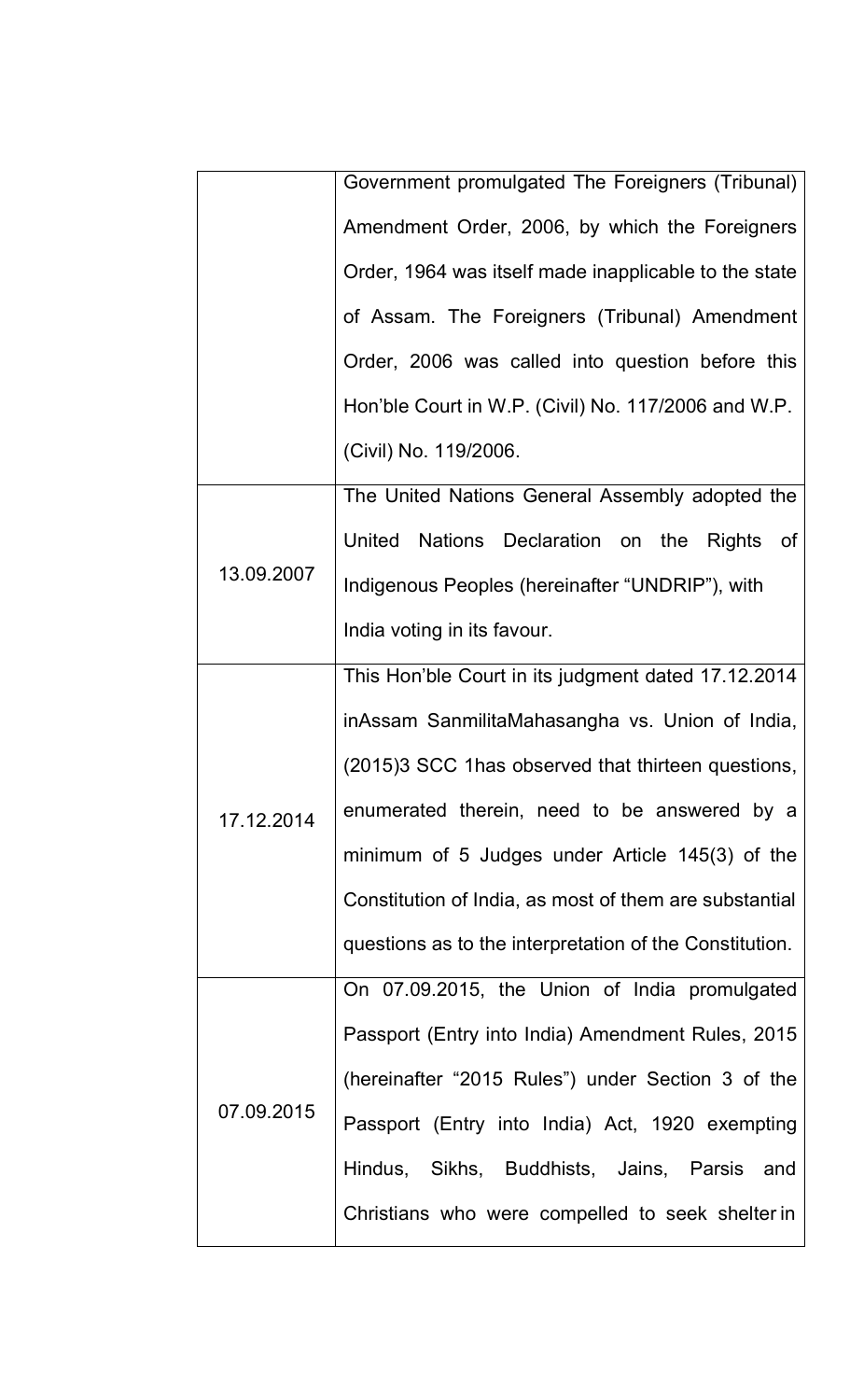|            | India due to religious persecution or fear of religious  |
|------------|----------------------------------------------------------|
|            | persecution in Pakistan and Bangladesh and who           |
|            | have entered India on or before 31.12.2014 without       |
|            | valid documents (or who have overstayed), from the       |
|            | application of Rule 3 of the Passport (Entry into India) |
|            | Rules, 1950.                                             |
|            | On 07.09.2015, the Union of India also promulgated       |
|            | Foreigners (Amendment) Order, 2015<br>the                |
|            | (hereinafter "2015 Order") in purported exercise of      |
|            | powers under Section 3 of the Foreigners Act, 1946.      |
|            | The Foreigners (Amendment) Order, 2015 grants            |
|            | Hindus, Sikhs, Buddhists, Jains, Parsis and              |
|            | Christians who were compelled to seek shelter in         |
| 07.09.2015 | India due to religious persecution or fear of religious  |
|            | persecution in Pakistan and Bangladesh and who           |
|            | have entered India on or before 31.12.2014 without       |
|            | valid documents or who have overstayed, exemption        |
|            | from the application of the provisions of the            |
|            | Foreigners Act, 1946 and the orders made there           |
|            | under.                                                   |
|            | Respondent No. 1 issued<br>The<br>another                |
| 23.12.2016 | notification/Order bearing no. S.O. 4132(E).             |
|            | On December 31, 2018, a draft list was published by      |
| 31.12.2018 | the NRC authorities which contained names of over 40     |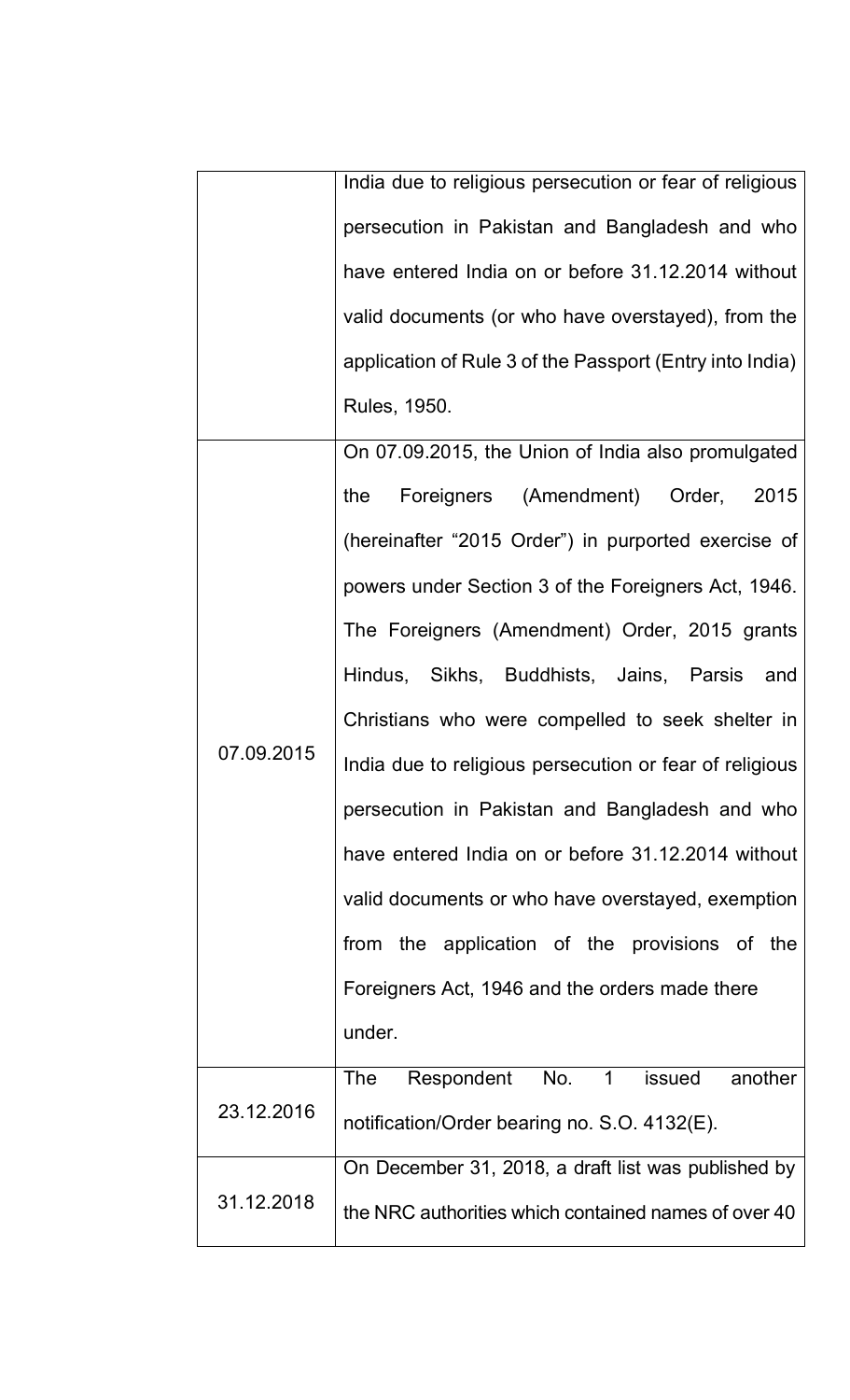|                   | lakhs people most of whom were found to have             |
|-------------------|----------------------------------------------------------|
|                   | migrated into Assam illegally and to be excluded from    |
|                   | the final NRC.                                           |
|                   | That the Union of India has enacted the Citizenship      |
|                   | (Amendment) Act, 2019, on 12.12.2019, which inter        |
|                   | alia seeks to make illegal migrants who are Hindus,      |
| 12.12.2019        | Sikhs, Buddhists, Jains, Parsis and Christians from      |
|                   | Afghanistan, Bangladesh and Pakistan, eligible for       |
|                   | citizenship.                                             |
|                   | This Hon'ble Court issued notice in a batch of Writ      |
| 18.12.2019        | Petitions challenging the constitutional validity of the |
|                   | Citizenship Amendment Act, 2019.                         |
|                   | Amidst ongoing protests all over the<br>country          |
| 10.01.2020        | especially in Assam, The Citizenship (Amendment)         |
| 22.01.2020        | Act, 2019 was implemented in the State of Assam.         |
|                   | This Hon'ble Court directed the Registry to segregate    |
|                   | the Writ Petition filed into two categories, viz., one   |
| February,<br>2020 | pertaining the Assam and Tripura and the others.         |
|                   | High Level Committee formed by the Ministry of           |
|                   | Home Affairs (MHA) headed by Justice (retd) Biplab       |
|                   | Sharma completed the report giving recommendation        |
|                   | for implementation of clauses of Assam Accord.           |
| 18.02.2020        | Hence the present Writ Petition                          |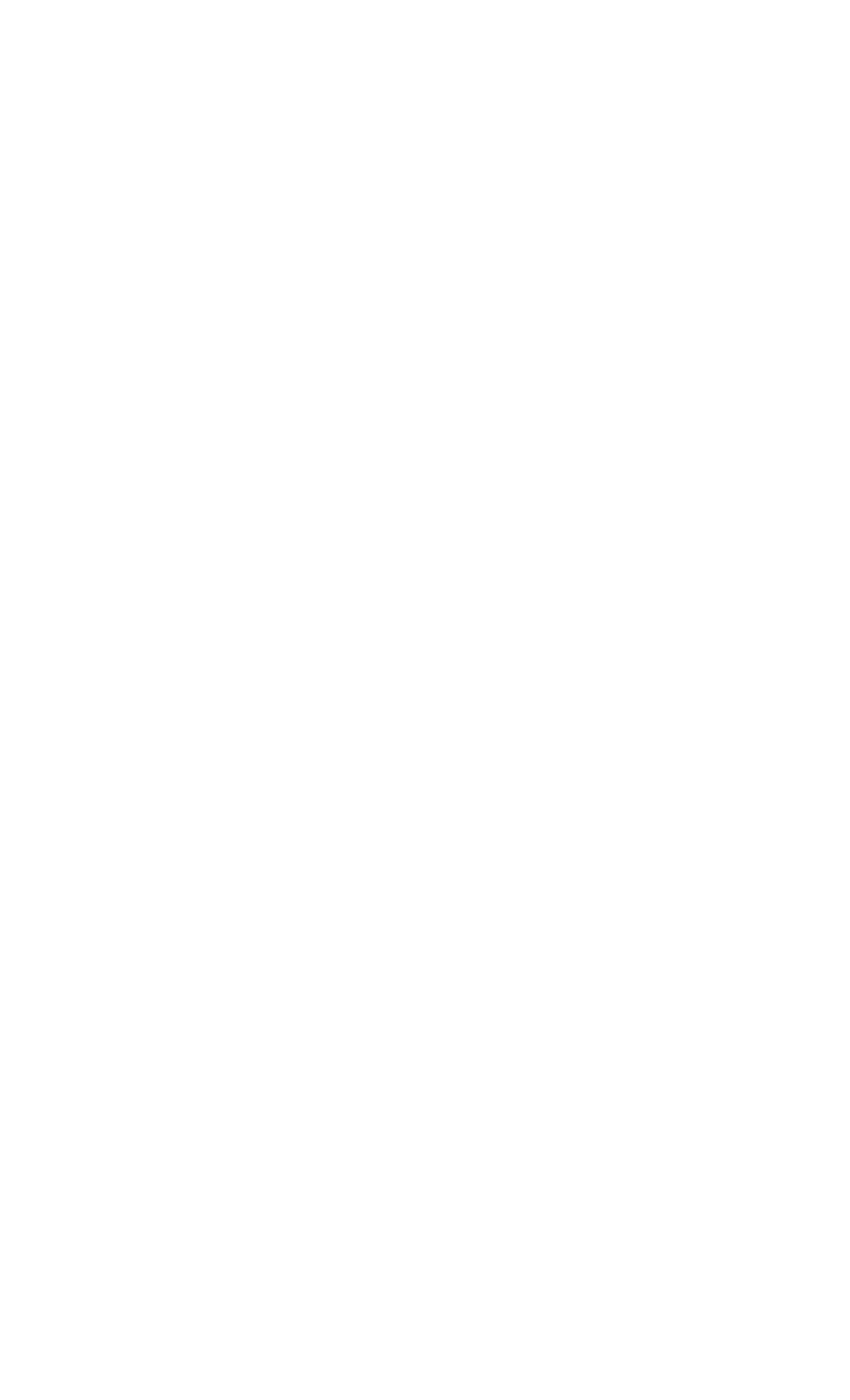## **IN THE SUPREME COURT OF INDIA**

### **CIVIL ORIGINAL JURISDICTION**

**WRIT PETITION (CIVIL) NO. \_\_\_\_\_\_\_\_\_OF 2020** 

(Petition under Article 32 of the Constitution of India read with Order XXXVIII of the Supreme Court Rules, 2013)

### **IN THE MATTER OF:**

**1. MUSLIM STUDENTS FEDERATION (ASSAM)** THROUGH ITS PRESIDENT **MD. TOUSIF HUSSAIN REZA REGIONAL OFFICE (ASSAM) AT:** R/O H/N- 04, OPP. A.S.E.B. BUILDING OFFICE, HADAYETPUR, NEAR GUWAHATI CLUB, GUWAHATI - 781003, ASSAM

> **NATIONAL OFFICE AT:** QUAID-E-MILLATH MANZIL, 36 MARAIKAYAR LEBBAI STREET, CHENNAI – 600001, TAMIL NADU

# 2. **MD. TOUSIF HUSSAIN REZA**,



### **VERSUS**

- 1. THE UNION OF INDIA, THROUGH THE SECRETARY, MINISTRY OF HOME AFFAIRS, NORTH BLOCK, CENTRAL SECRETARIAT, NEW DELHI-110001
- 2. THE UNION OF INDIA, THROUGH THE SECRETARY, MINISTRY OF EXTERNAL AFFAIRS, SOUTH BLOCK, CENTRAL SECRETARIAT, NEW DELHI-110001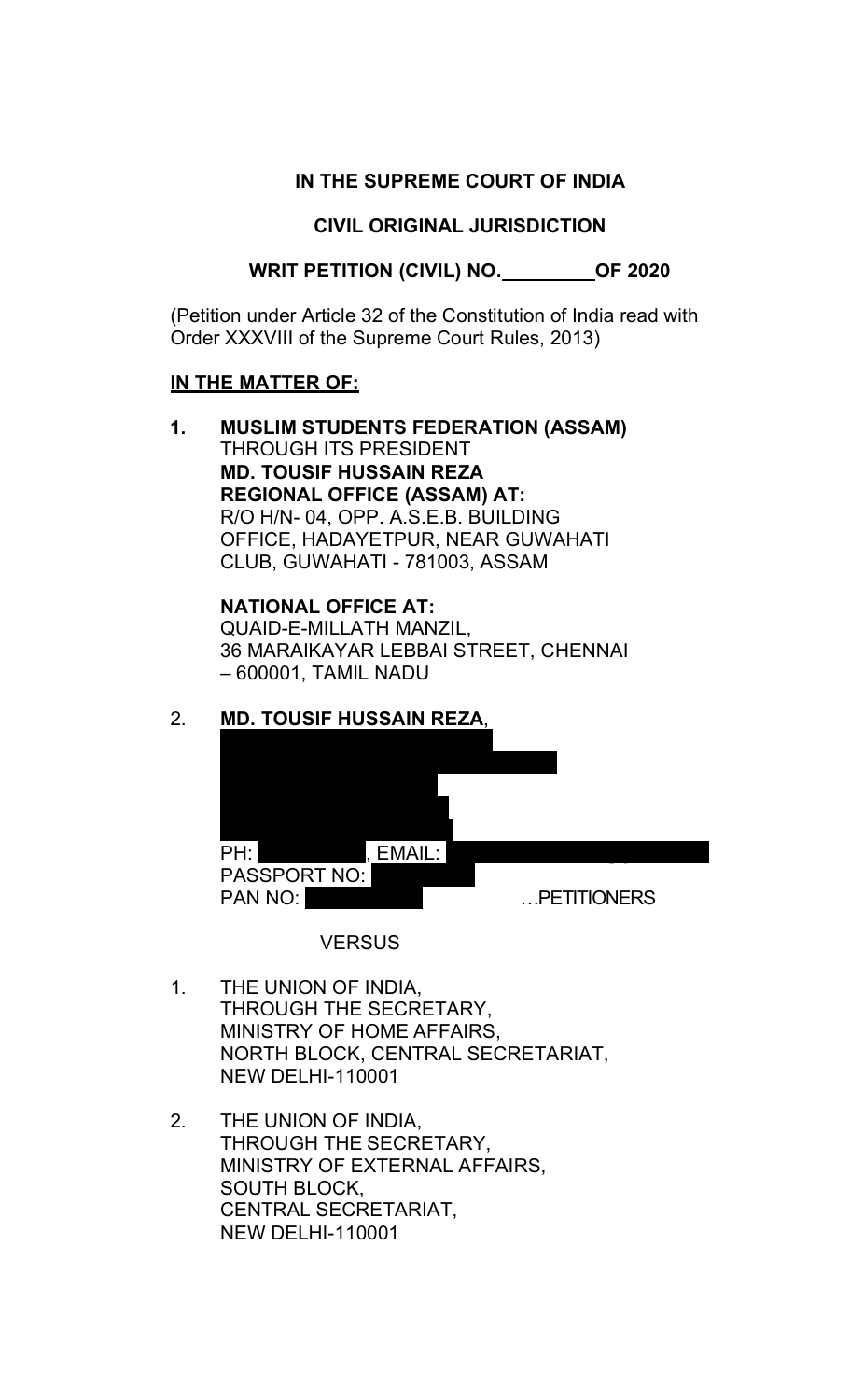- 3. THE UNION OF INDIA, THROUGH THE SECRETARY, MINISTRY OF LAW AND JUSTICE, SHASTRI BHAWAN, NEW DELHI-110001
- 4. THE STATE OF ASSAM, THROUGH ITS CHIEF SECRETARY, ASSAM SECRETARIAT, DISPUR CAPITAL COMPLEX, G.S. ROAD, GUWAHATI- 781006 ASSAM EXAMPLE THE RESPONDENTS

# **A WRIT PETITION UNDER ARTICLE 32 OF THE CONSTITUTION OF INDIA INTER ALIA CHALLENGING THE CITIZENSHIP (AMENDMENT) ACT, 2019 AND SEEKING ENFORCEMENT OF THE PETITIONERS' RIGHTS GUARANTEED UNDER PART III OF THE CONSTITUTION OF INDIA**

TO

THE HON'BLE CHIEF JUSTICE OF INDIA AND HIS COMPANION JUSTICES OF THE HON'BLE SUPREME COURT OF INDIA. THE HUMBLE PETITION OF THE PETITIONER ABOVE NAMED.

# **MOST RESPECTFULLY SHEWETH:**

1. The present Petition is preferred by the Petitioner as mentioned herein above in their personal as well as representative capacity of the populous of Guwahati city as well as in the entire state of Assam who have suffered immense and are still suffering the consequences of illegal immigration of Bangladeshi citizens in Assam, seeking enforcement of their fundamental rights guaranteed under the Constitution of India, inter alia including the rights contained in Articles 14, 15, 19, 21,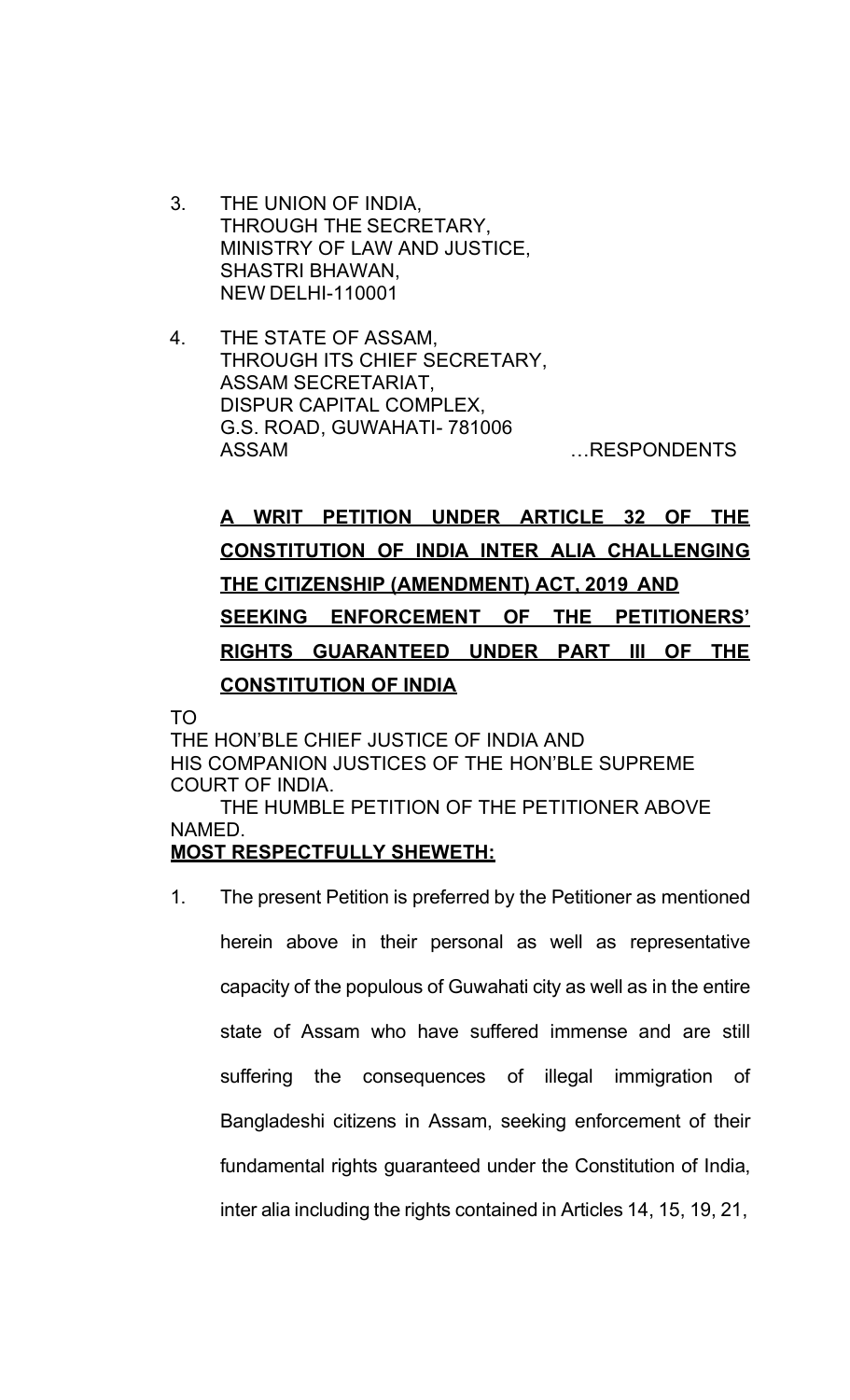25, 29, 325, 326 and 355 of the Constitution. The present Petition inter alia challenges the Citizenship (Amendment) Act, 2019 as a whole, and/or specifically Sections 2, 3, 5 and 6 thereof, as discriminatory, arbitrary, illegal and against the basic structure of the Constitution of India.

### **A. DETAILS OF THE PARTIES TO THE LITIGATION**

2. That the Petitioner No.2 is a Citizen of India and is a permanent of Guwahati city Assam, since his birth. The Petitioner No.2 is

steveral companies as an engineer. The Petitioner no.2 had always taken keen interest in the socio-political scenario of the country. The Petitioner no.2 has vision to serve the Assamese community along with the rest of the Country. In order to achieve his goal of service to the people, the Petitioner no.2 quit his job and started social work aimed at social reforms in his endeavor he joined the Petitioner No.1, i.e. M.S.F (Muslim Students Federation, Assam) which is affiliated to Indian Union Muslim Leagues and is an unregistered association. The Petitioner No.2 is the founding member of MSF in Assam on 08.04.2018 and a social worker. The MSF (Assam) was formed to prepare the students to carry on the mission of making a vibrant community to participate in the nation building activates and also to emphasis on communal amity and secular solidarity to safeguard the rich composite culture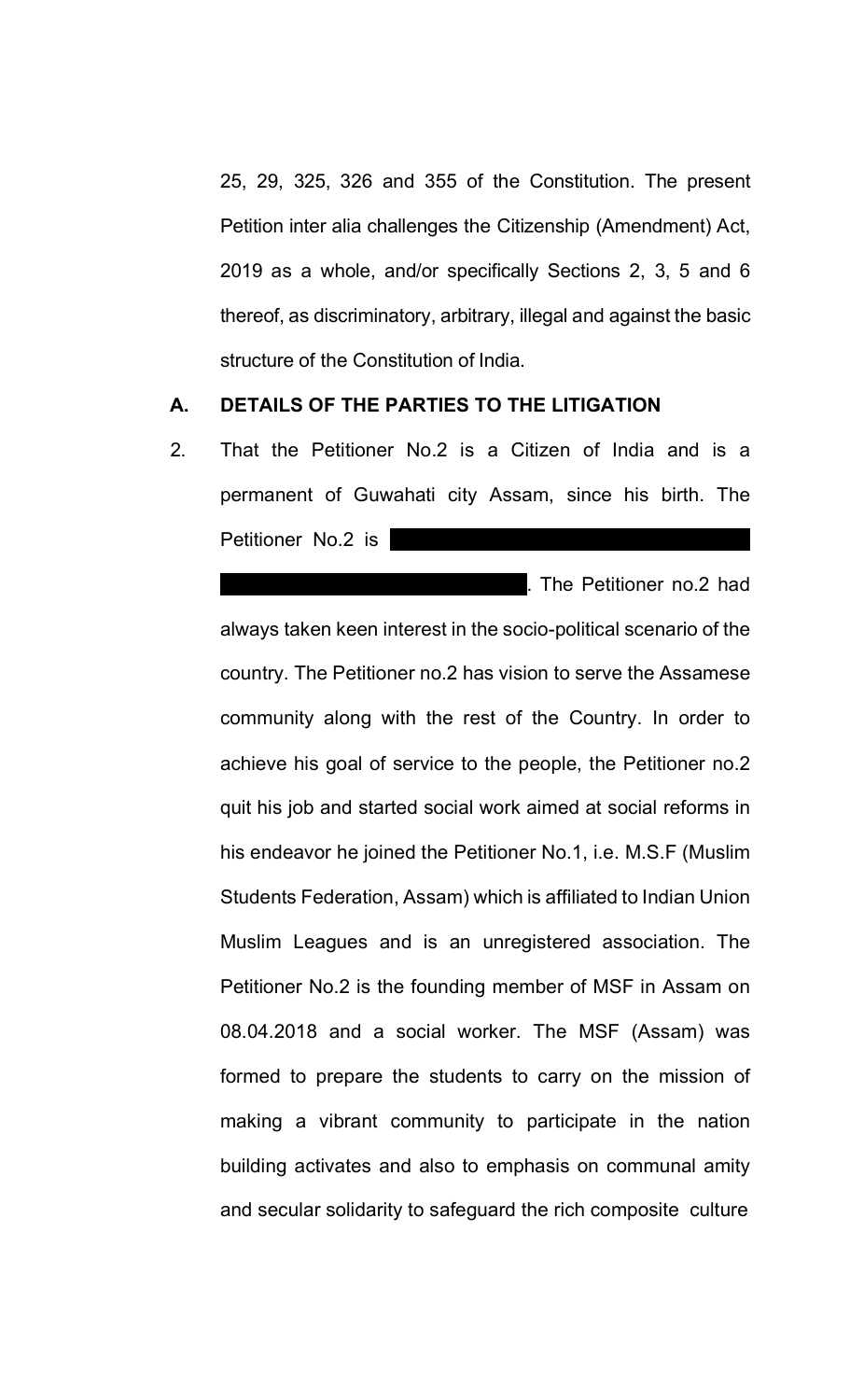of our nation and its integral part well acknowledged as Assam. The organization also works for overall community development in the society more particularly in Assam. It also seeks to bring about practical solutions to the socio-political and economic problem peculiar to the state of Assam. There are no civil or criminal cases pending against the Petitioners. Petitioners Income is non-taxable.

3. The Petitioner organization has no personal/ individual interest in the reliefs sought for in the present Petition and the same has only been filed in public interest. Be it mentioned herein that the parent organization of M.S.F., Indian Union of Muslim League had already filed the very first petition challenging the validity of Citizenship (Amendment) Act, 2019 but the instant petition filed by the Petitioners, seeks to highlight the unconstitutionality of the Citizenship (Amendment) Act, 2019 in terms of the Assam Accord of 1985 and the illegal influx from the neighboring lands of Assam which has gradually altered the demography of the state of Assam since a very long time. The Union Government standing up for the voices of the Assamese people, resolved the Assam Accord of 1985 along with the state of Assam which put an expire date on the age old illegal influx problem but the recent passing of the Citizenship (Amendment) Act, 2019 had wiped out the expire date and sought to pain the people of Assam by legalizing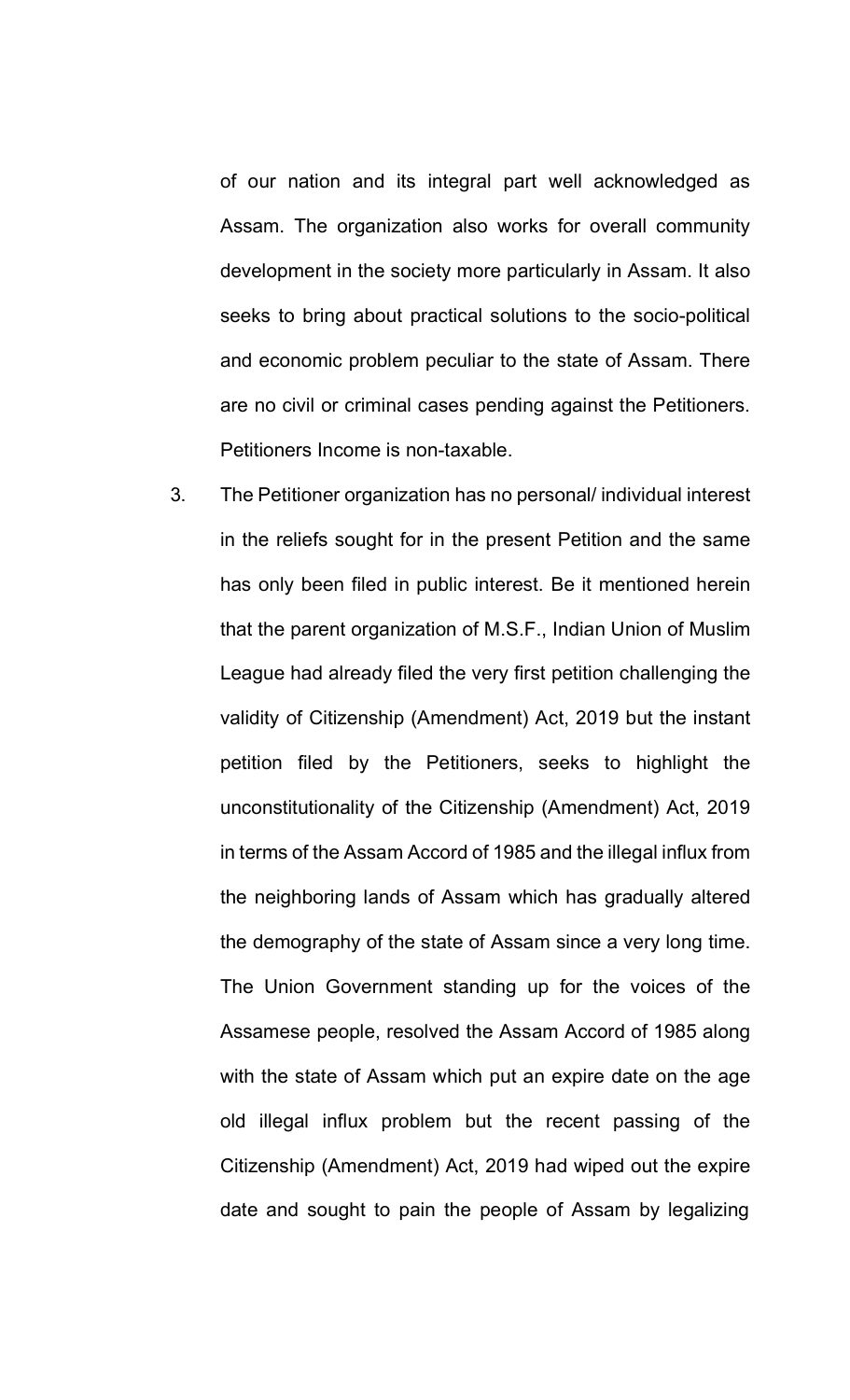influx which is otherwise illegal till 31.12.2014. Espousing this cause, the present Petitioners has filed the instant Public Interest Litigation/Writ Petition in interest and only in the interest of the people of Assam.

- 4. The Respondent No. 1 is the Union of India, through the Ministry of Home Affairs. The Respondent No. 2 is the Ministry of External Affairs of the Union of India. The Respondent No.3 is the Ministry of Law and Justice of the Union of India. The Union of India has enacted the Citizenship (Amendment) Act, 2019, which is currently under challenge in the present Writ Petition. Union of India was a signatory to the Assam Accord. Respondent No. 4 is the State of Assam, which was also one of the signatories to the Assam Accord and had resolved to implement the Citizenship (Amendment) Act, 2019 in the state of Assam from  $10<sup>th</sup>$  January, 2020 and has its separate department called "Department for Implementation of Assam Accord". All the four Respondents are proper and necessary parties to the present Petition and are likely to be affected by the orders sought in the present Petition.
- 5. The Petitioner, through the present writ petition, are invoking the civil original writ jurisdiction of this Hon'ble Court to seek issuance of a writ, order or direction of like nature against the Respondents herein inter alia to quash the Citizenship (Amendment) Act, 2019 as a whole or Section 2, 3, 5 and 6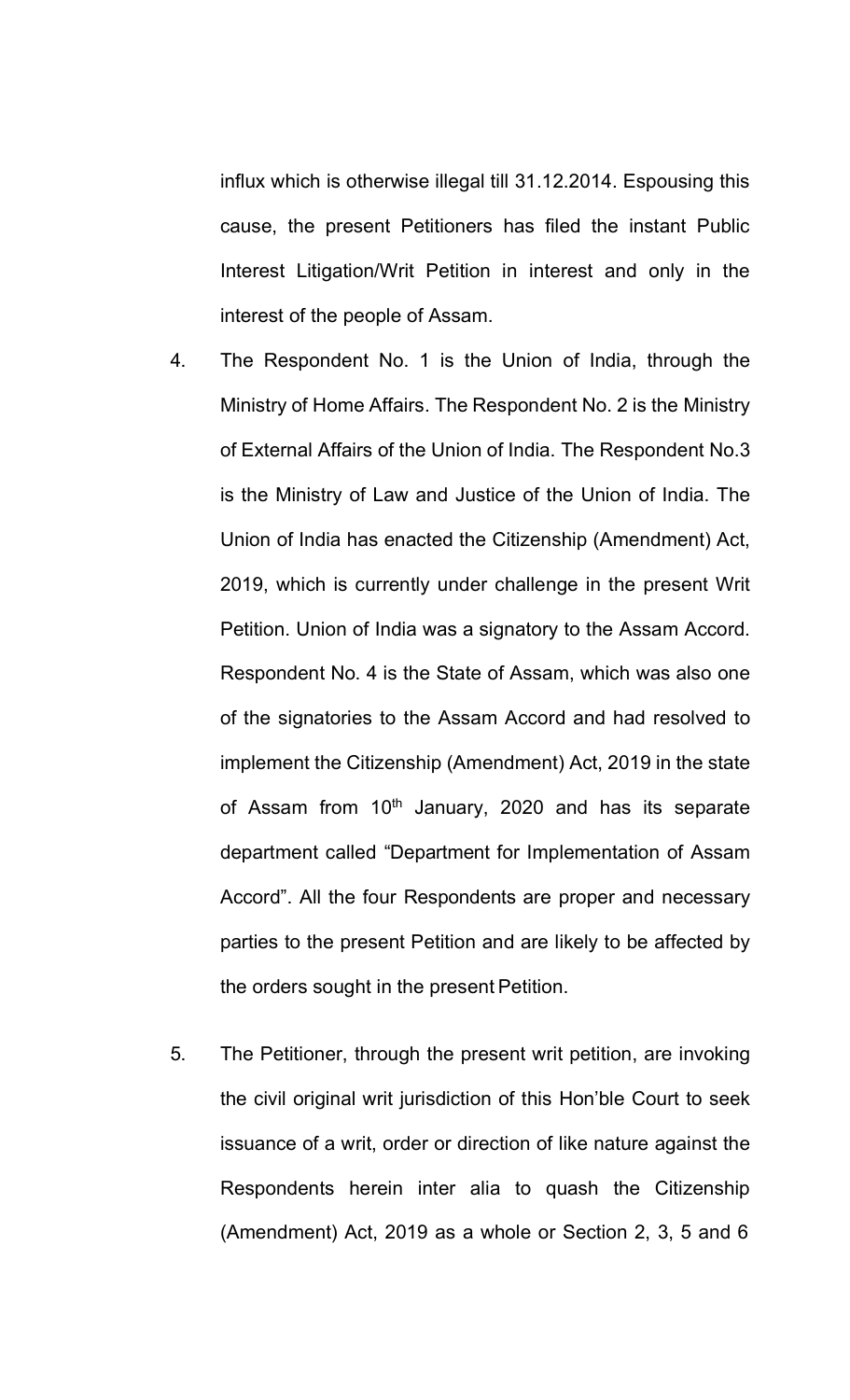thereof, being unconstitutional and in violation of several provisions of the Constitution of India. It may be relevant to mention here that the petitioner herein had been continuously opposing the introduction and thereafter the enactment of the impugned Act before various forums. However, no relief was granted to the Petitioner there from.

- 6. That the Petitioners had no other equally efficacious remedy except to approach this Hon'ble Court by way of present Writ Petition. All annexures annexed to the Writ Petition are true copies of their respective originals.
- 7. That the Petitioners herein have never approached this Hon'ble Court or any other Court or Government seeking a relief similar to the relief sought for in the present writ petition.

### **B. BRIEF FACTS/ HISTORY**

8. It is most respectfully stated herein that at present while this instant petition is being filed, the whole of India is burning and is in a situation where resentment is extremely high against the passing of Citizenship (Amendment) Act 2019. But, the facts and circumstances under which the present petitioners had filed the instant petition has its own grievance and relevance, i.e. the plight of the indigenous Assamese people and the affects of the passage of Citizenship (Amendment) Act 2019. To come to the issue at hand and for proper and justified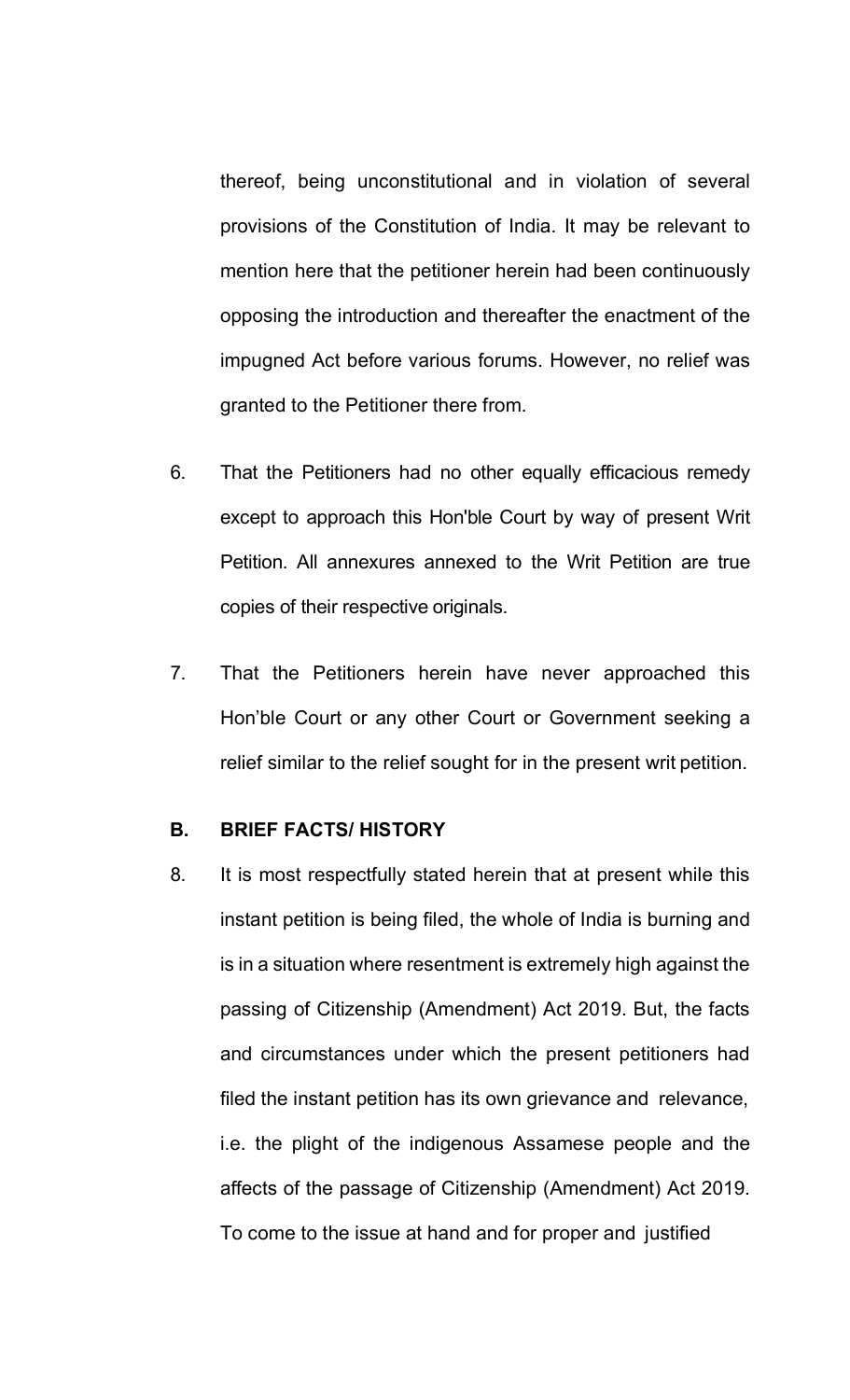adjudication, it is very pertaining to bring about a brief history of the place where the Petitioners belongs. The members of the Petitioner no.1 organization and the Petitioner no.2 belong to a state in the North-East corner of India namely Assam which is an integral part of India.

Assam was known in the ancient times as Pragjyotishpur and Kamarupa in the medieval times. It has a history relatable from sixth century. Several dynasties ruled the land where present day Assam and several districts of West Bengal are located. One of the remarkable dynasty that ruled these is the Koch dynasty. The rise of Mongoloid Koch power marked a new epoch in the history of modern day Assam which is socially, culturally and politically very relevant. In fact, Sri Sri Sankaradeva and his contribution to the Vaishnavite reforms and arts and culture was protected by the legendary king Naranarayana. It is pertinent to mention herein that, since the beginning of 1200 century, there was repeated invasion of land and people by the Sultans of Bengals. However, these invaders never enjoyed permanent victory. But, in the early part of 13<sup>th</sup> century, a historic migration took place. A group of 9000 Ahom migrants of "Tai" race belonging to a region from upper Burma led by Sukapha came through Dihing-Patkai Range and settled in the present day Sivasagar. These migrants rose to power and developed socio-economic ways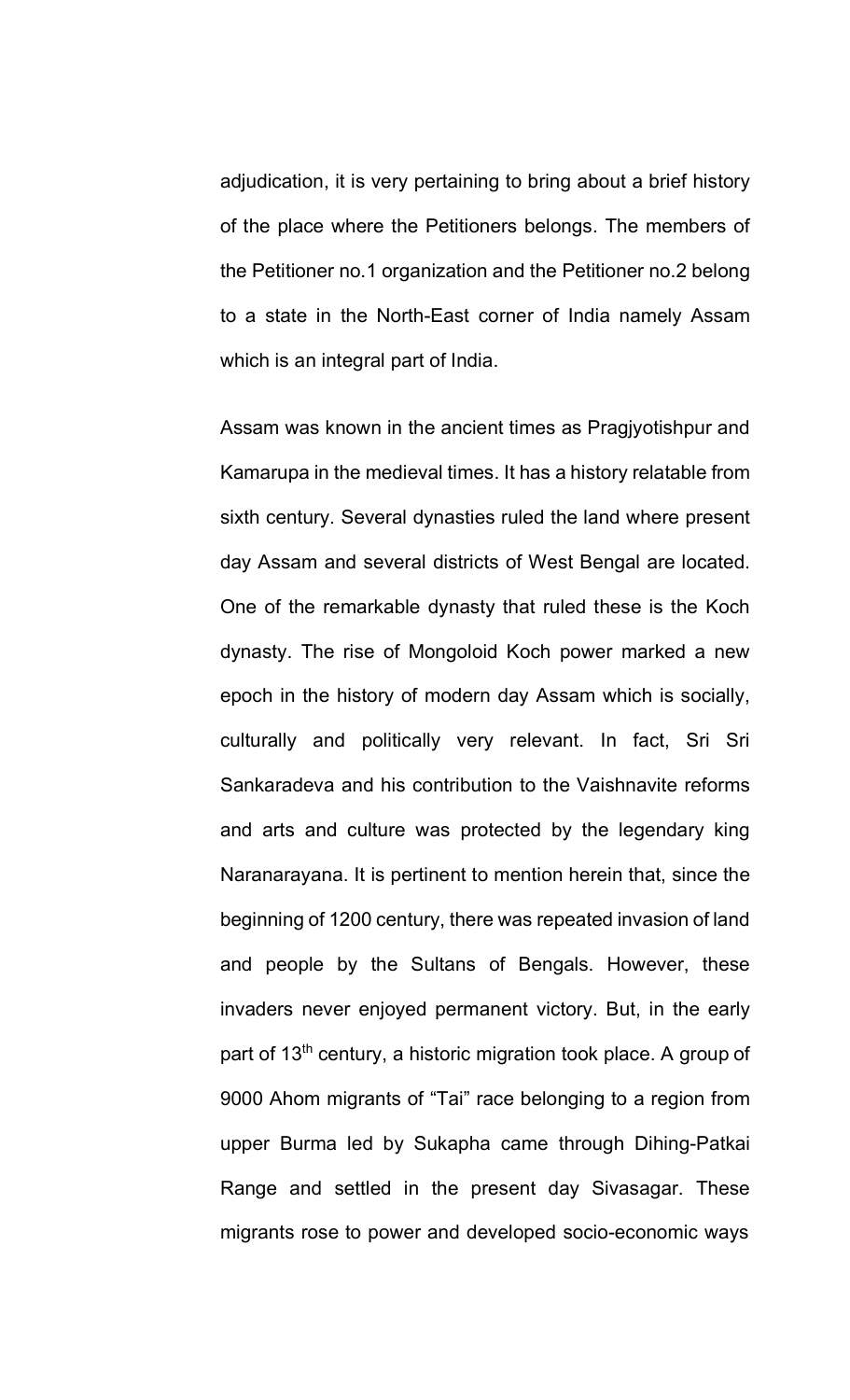to assimilate the tribes to form a skillful administration complex social structure and strong encourages army. The Ahom kings spread their dominant over the entire Brahmaputra valley which range till Bengal. During that time Assam was ruled by the Ahom kingdom and the Koch Kingdom.

In the other part of the country, Mongoloid Muslims by the name of Mughals invaded India and successfully defeated the Delhi Sultanate in the year 1526 and also overthrow the Sultan from Bengal in 1576. The Mughals ruled from Delhi. The Mughal emperors in ambition to conquer Assam made repeated attempts to attack the Ahoms. However, there was a strong resistance from the Ahom forces and the Mughals could not defeat the Ahom after several decades of war. Assam always flourished from the ancient times. It florished under the Coach dynasty and the Ahom dynasty. The rest of India in the meanwhile saw the advent of the colonial British-East-India Company who ruled the rest of India systematically. There was always strong leadership in the Ahom Kingdom more specifically Rudra Singha who was one of the most celebrated Ahom king who ruled from 1695 to 1714. During the presence of the Ahom Kingdom in Assam, there was no presence of the East- India Company or the British. However, in the end and by the beginning of the Eighteenth Century there was a fall in the Ahom Kingdom and it facilitated the British to expand its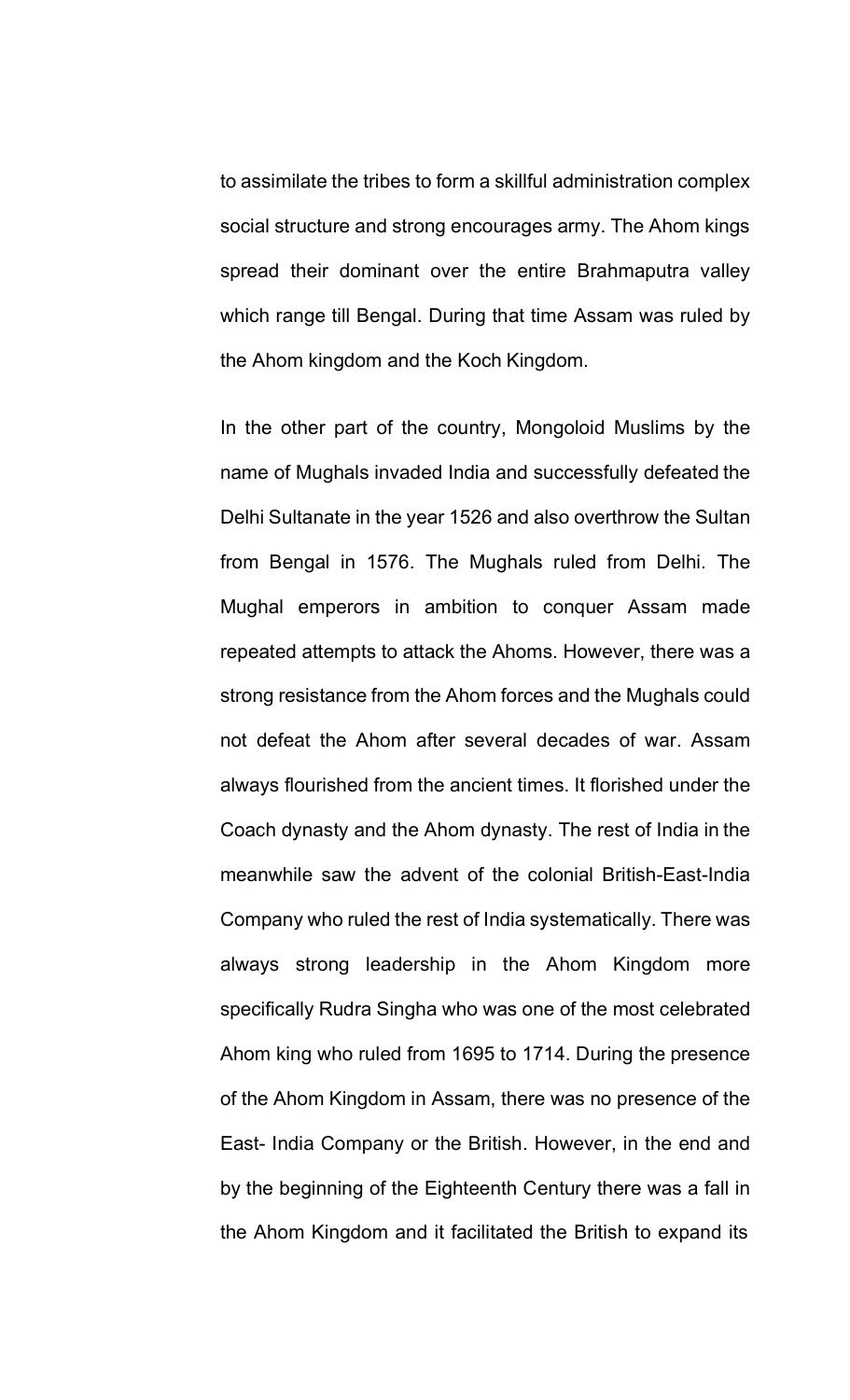political campaign into Assam. In 1819, the Burmese Army invaded Assam through the Patkai range and massacred the Assamese. The Ahom king at that point of time had no other option but to seek help from the Britishers and the British Authorities waving its political option helped the Assamese and declared war against the Burmese in 1824 and later chased the Burmese out of Assam to reach Yandaboo on 24.02.1826, the Burmies King Bai-Gyi-Daw out of desperation signed a treaty of Yaandaboo with the British whereby the Burmese king denounce all claims on the principality of Assam and its dependents also promised no future interference in spite of the fact that neither the Britishers nor the Burmese were from Assam both the alien fought on the soil of Assam and as such, the Treaty of Yandaboo marks the Annexation of Assam in British India. However, the treaty of Yandaboo was not an instrument of transfer of power. The basic principle of the British East India Company was to do business and the said Britishers took Assam to be an important place for business of the Britishers.

The British connected Assam to the mainland India and the Indian sentiments griped into the people of Assam. By late 1800s and early 1900s, there was a strong opposition to the British rule and it saw participation of Assamese people under the leadership late Gopinath Bordoloi for the freedom of India.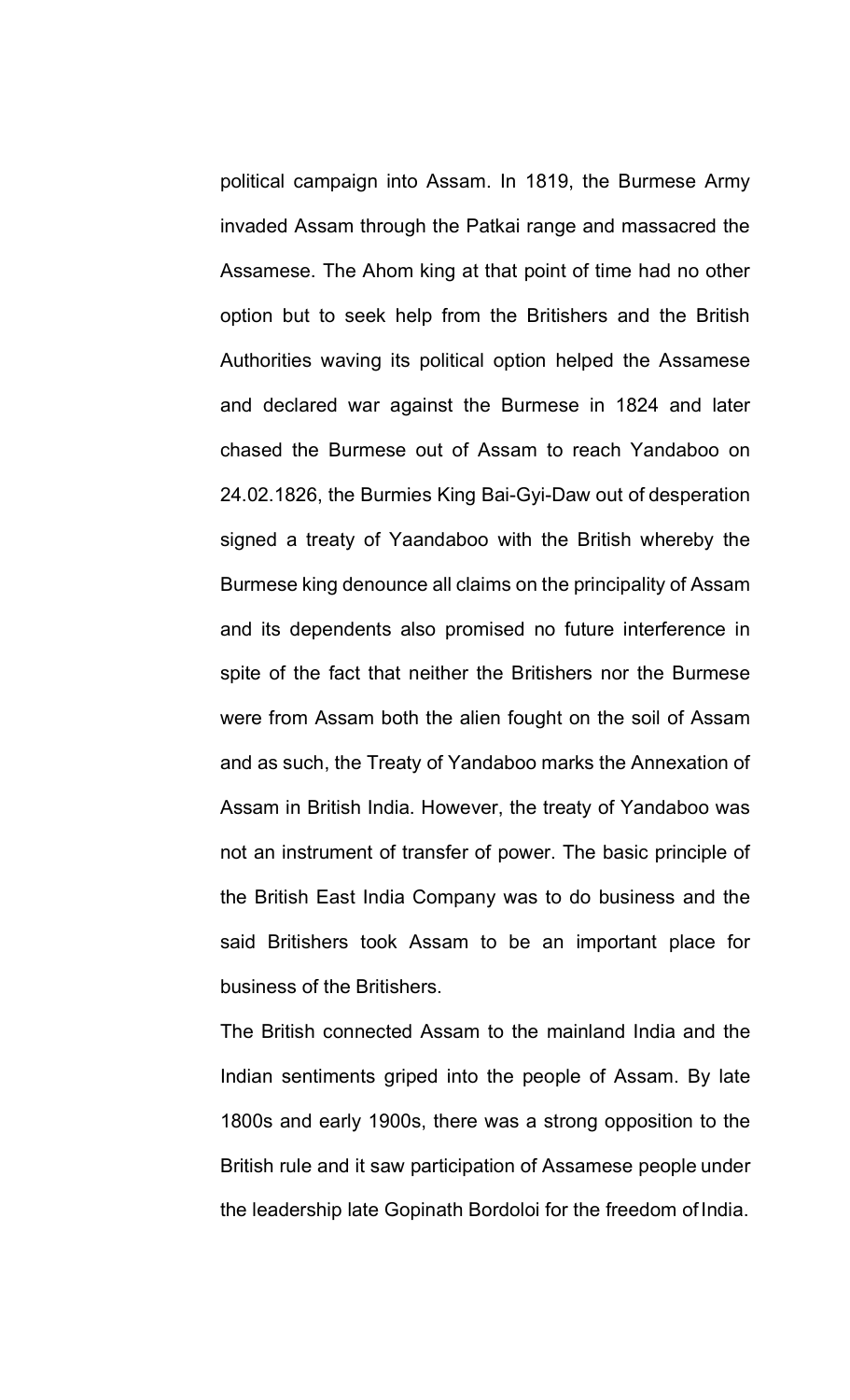At that time, Assam included the territorial demography of Sylhet. Rotating the clock to the time of independence of India, Rotating the clock to the time of independence of India, it is to state that Assam included Sylhet which is a part of present day Bangladesh. India became free in 1947. The British granted freedom but with a divisive cost. Indian subcontinent was divided into India and Pakistan. Assam was proposed to be a part East Pakistan. However, this scheme did not work. Many Assamese people saw it as a conspiracy. The Assamese politicians at that time resisted and tried to protect the oblivion Assamese identity. The partition plan of the British Government known as the Mountbatten plan recognized Assam as a Hindu Majority of State of the Union of India and Sylhet to be a Muslim Majority State and was given an option to stay with East Pakistan. At that time it was Mahatma Gandhi who himself said, "*if you don't act correctly and now, Assam will be finished. Assam must not lose its soul. It must uphold it against the whole world else I will say that Assam had only mankind and no man. It is an impertinent question that Bengal should dominate Assam in anyway.*"

India became independent and the borders were drawn. Sylhet preferred to stay with East Pakistan. However, there were continuous waves of Hindu and muslim "refugees" which continued to cross the newly drawn borders of the independent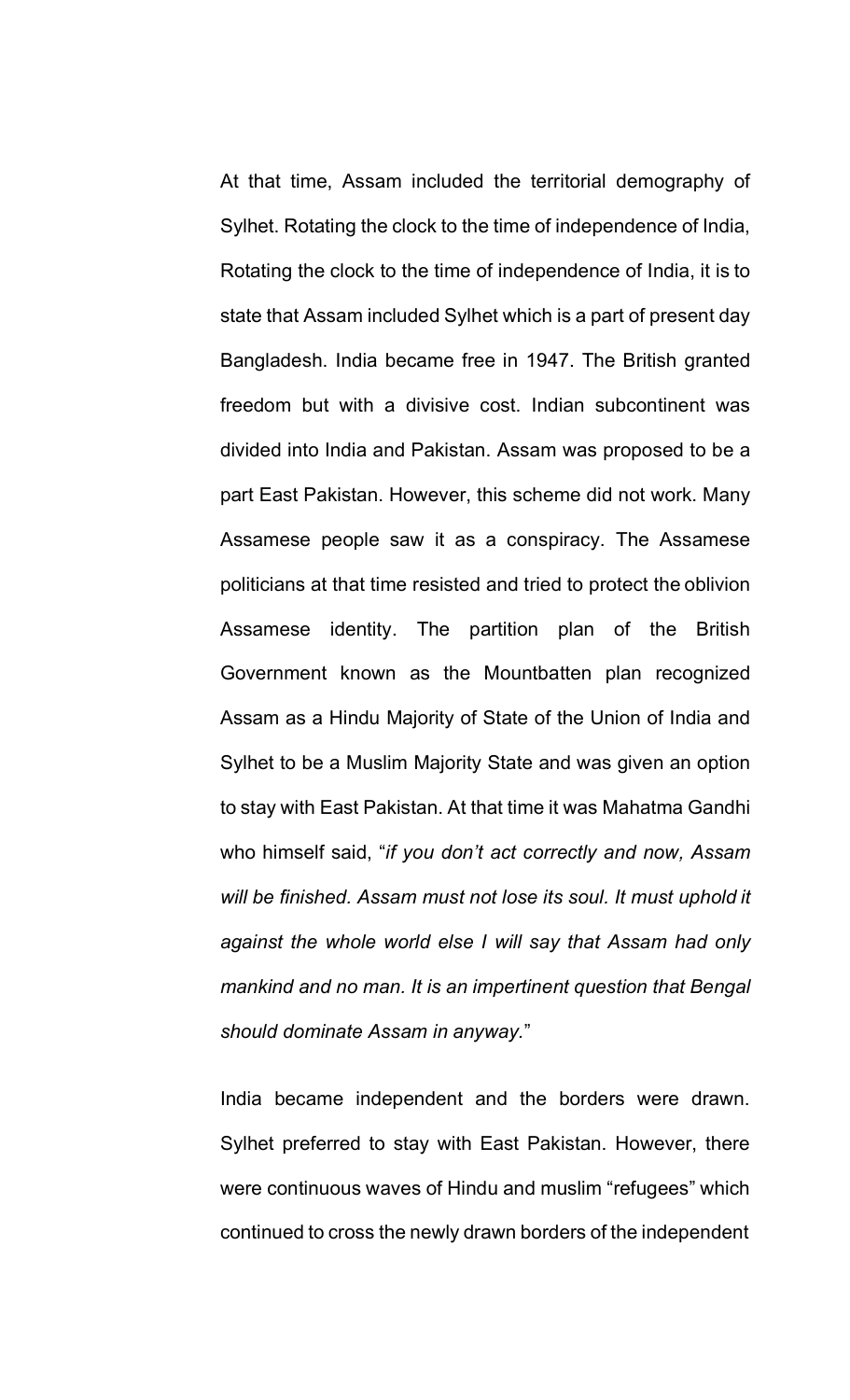India. There was absolutely no check in the systematic influx. The indigenous Assamese people started questioning the influx and sought the help of the Central Government to check the influx of "refugees". However, there was no means put together by the Union of India to check the said influx. By 1951, the influx had been a grave problem of the indigenous people of Assam as by then the Bengali speaking refugees started cultivating the lands of Assam and thus brought out a major demographic change in Assam. Its population inflated alarmingly. It was then the Union of India wrote *"It is patent, however, that if land is not available in Assam for the refugees, the rest of India had still less land".* In the book of the then Prime Minister of India, "Discovery of India", it was written *"If Assam adopts an attitude of incapacity to help solve the refugee problem, then the claims of Assam for financial help obviously suffer"*. This itself suggests that the influx of the refugees even during the period of British India was well recognized. The immigration into Assam from the erstwhile Bengal continued before 15<sup>th</sup> August 1947 and it was internal immigration in British India and after  $15<sup>th</sup>$  August 1947, it was immigration from East Pakistan. The Union of India post independence already had legislation in place by the name of Foreigners Act 1946 which was enacted on 23.11.1946.

However, the Union of India took a step by enacting a piece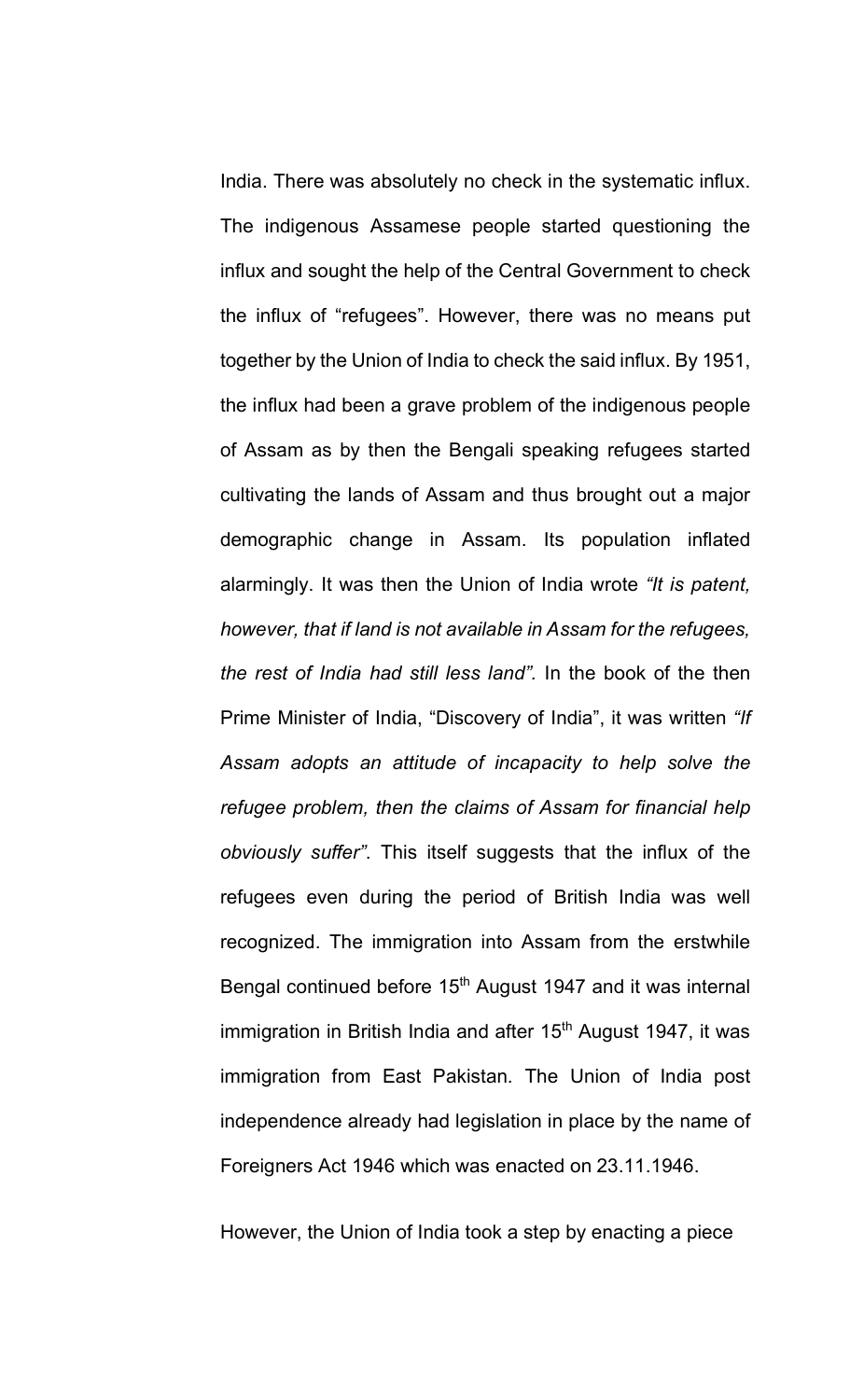legislation for protection of the indigenous people of Assam by the name of *"Immigration (Expulsion from Assam) Act, 1950"*. The object of the said act was *" During the last few months a serious situation has arisen from the immigration of a very large number of East Bengal residents into Assam. Such large migration is disturbing the economy of the province besides giving rise to a serious law and order problem. The bill seeks to confer necessary powers on the central Government to deal with the situation".* The Act was a step by the Union of India which recognized the vulnerability of the inhabitants of Assam. But, it took more than ten years to in fact start and deport the infiltrators from Assam.

In fact, the first ever National Register of Citizens (NRC) was prepared in the state of Assam based on the census report of 1951 which contained around 80 lakh citizens. Subsequent to that, the Union of India enacted the Indian Citizenship Act, 1955 with an object to implement Article 10 of the Constitution of India. This enactment dealt primarily with the regulation of the citizenship and the various modes for acquiring Indian citizenship. This Act had nothing to do with solving the immigration problem of Assam. In the year 1962, The Union of India started a project by the name of "*Project PIP (prevention of Infiltration into Assam of Pak Nationals)*" which was approved by the Ministry of Home Affairs, government of India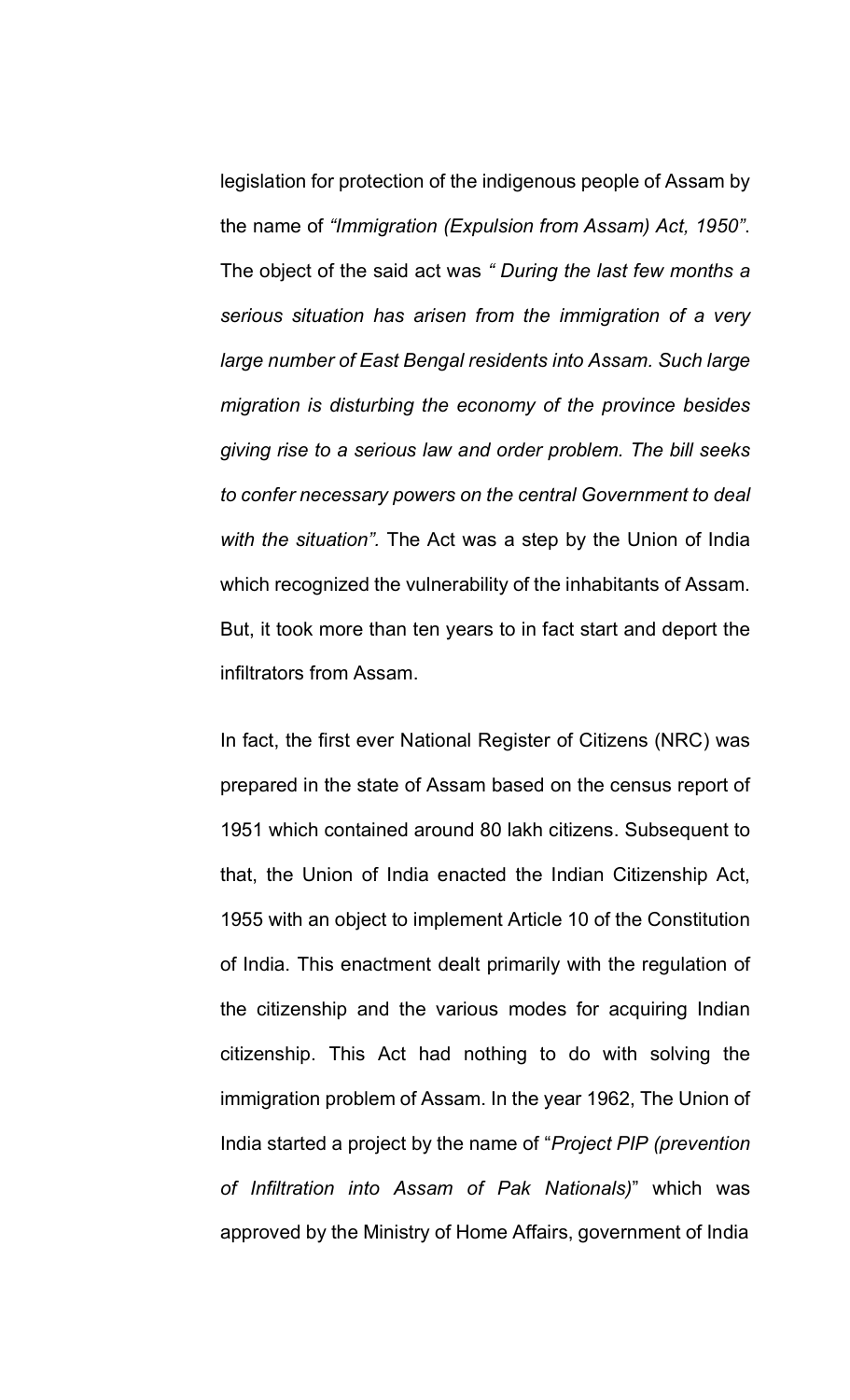in June 1962 to deal with the problems of Illegal Immigration from East Pakistan into Assam. The project was watered down in 1969 only to deport those caught only at the border and those who re-entered after previous expulsion. The project was made inoperative for foreigners who escaped the detention net till 1969.

The then East Pakistan was suffering under the dominion of Pakistan and there was increasing sentiments for creation of Bengali speaking sovereign. In the year 1971, war broke out and the East Pakistan became secular "Bangladesh". At that time there was an exodus of Hindus from East Pakistan to Assam. A treaty was presented to the people of Assam giving the deadline which was midnight of 24.03.1971. The Hindus who wished to claim their properties left behind, were asked to return by the dateline. The revision of the electoral rolls in 1971 brought to light Assamese people's dilemma, In just oneyear, i.e. during the period of 1970-71, the numbers of electors increased by ten per cent. The Hindus and Muslims having the commonalities to being "Bengalis" who left during the struggle of Bangladesh entered Assam and the electoral role inflated. All these years were nothing but a tragedy for the people of Assam. The immigration from neighboring East Pakistan now Bangladesh had continued its migration to Assam and there was no policy or law which is strict enough for restricting these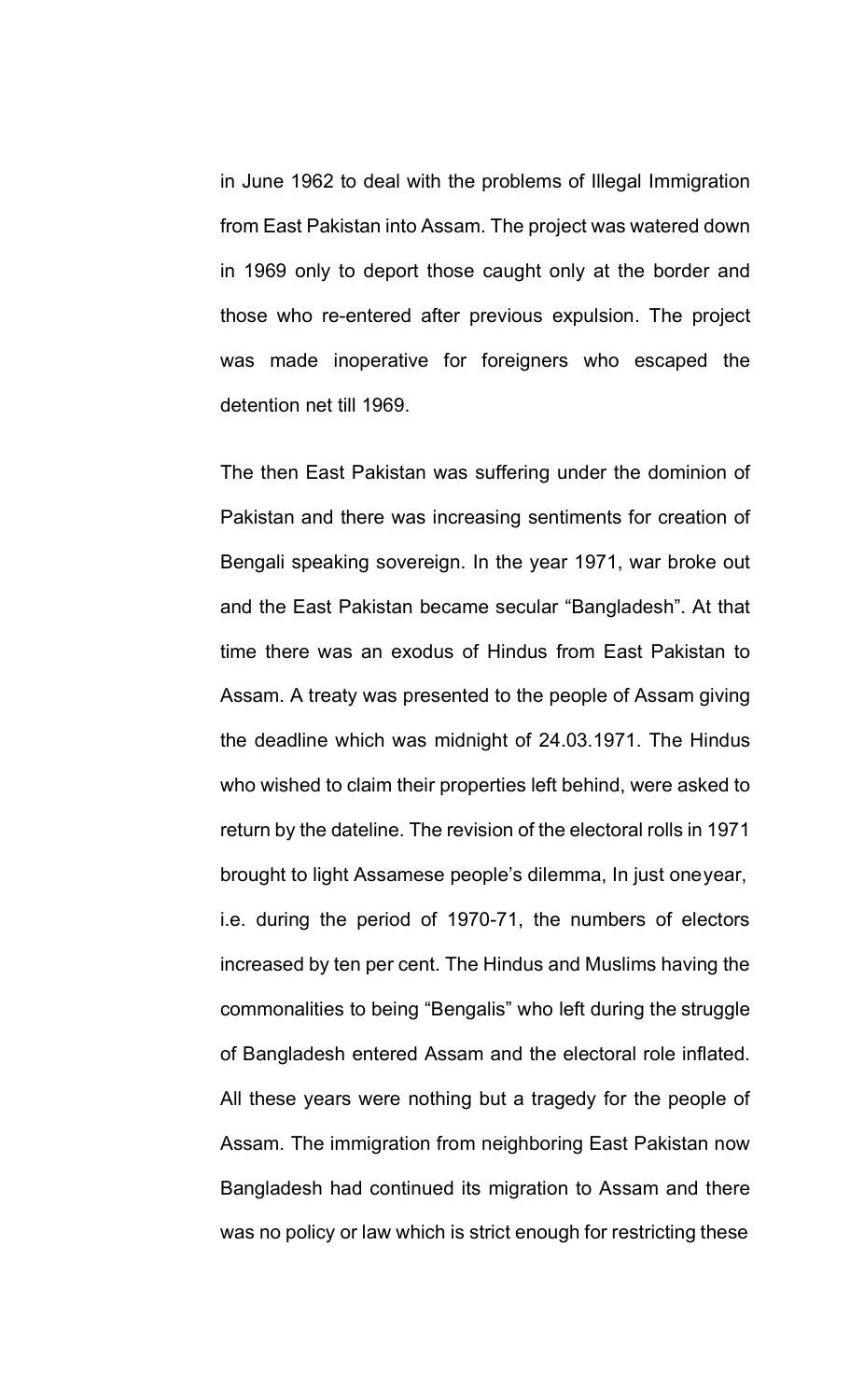immigrants. Be it mentioned herein that the PIP scheme did not solve any purpose and the infiltrators again resurfaced in 1971.

The magnitude of migration and illegal immigration into Assam before and after Independence in the seventy years from 1901 to 1971 was summed up by the Registrar General of 1971 which is reproduced below:

*"taking the whole population of 3.39 million of Assam in 1901 as 'indigenous' and apply the All – India rate of increase of 129.67 from 1901-1971, its population in 1971 should have been 7.56 million instead of 14.63 million"*

In the circular of 17.02.1976, the Union of India it was clearly stated that *"persons who (had) come to India from erstwhile East Pakistan/Bangladesh prior to 24th March 1971 are not to be sent back"* This had been the fact and the living tragedy of Assamese indigenous people.

The feeling of alienation in the minds of the Assamese people grew as continuous influx never stopped. The Assamese identity was in great threat. On 08.06.1979, the people of Assam answered to a call of agitation. This was the biggest agitation till date in independent India. The entire state of Assam was standstill and almost all Assamese people took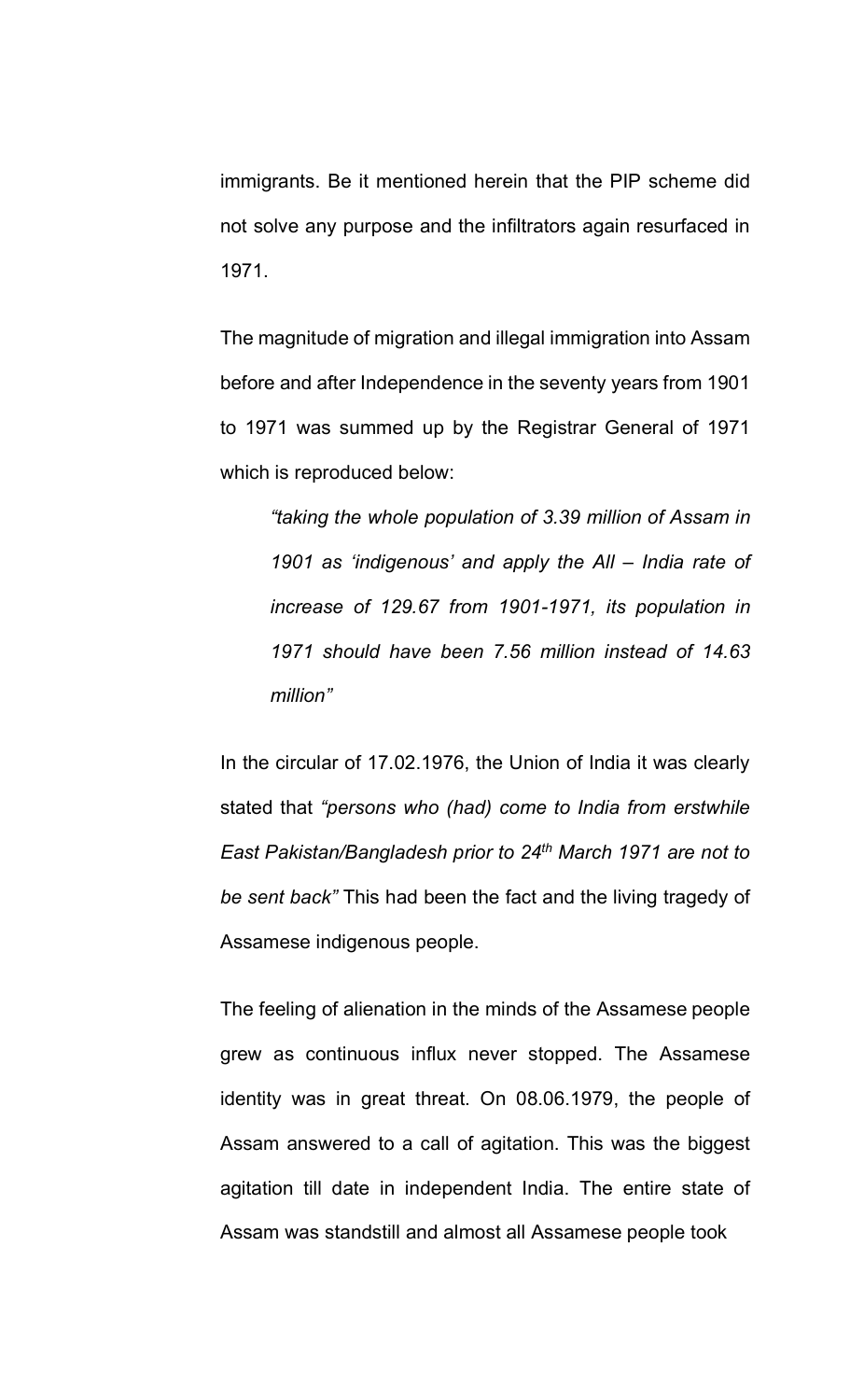part in the agitation. It was about Assamese identity and it was about justice for the Assamese.

Meanwhile, in 1983, Parliament enacted The Illegal Migrants (Determination by Tribunal) Act, 1983 and made the same applicable only to Assam. Although it was stated to be a measure which would expedite the determination of illegal migrants in the State of Assam with a view to their deportation, the said Act in fact provided a far more onerous and cumbersome process for the detection of illegal migrants in the State of Assam, than the procedure prescribed by the Foreigners Act, 1946 applicable in the rest of India.

The student organization namely AASU was spear heading the agitation. Another organization was formed namely All Asom Gana Sangram Parishad (AAGSP). The multifaceted agitation continued till the signing of "Assam Accord", i.e. the Memorandum of Settlement on 15.08.1985 by the Union Government, the AASU, the AAGSP and the Government of Assam in presence of the then Prime Minister of India, Late Rajiv Gandhi. The Assam Accord is as follows:-

*"ASSAM ACCORD 15th August, 1985 (Accord between AASU, AAGSP, Central and State Government on the Foreigner Problem Issue) MEMORANDUM of SETTLEMENT*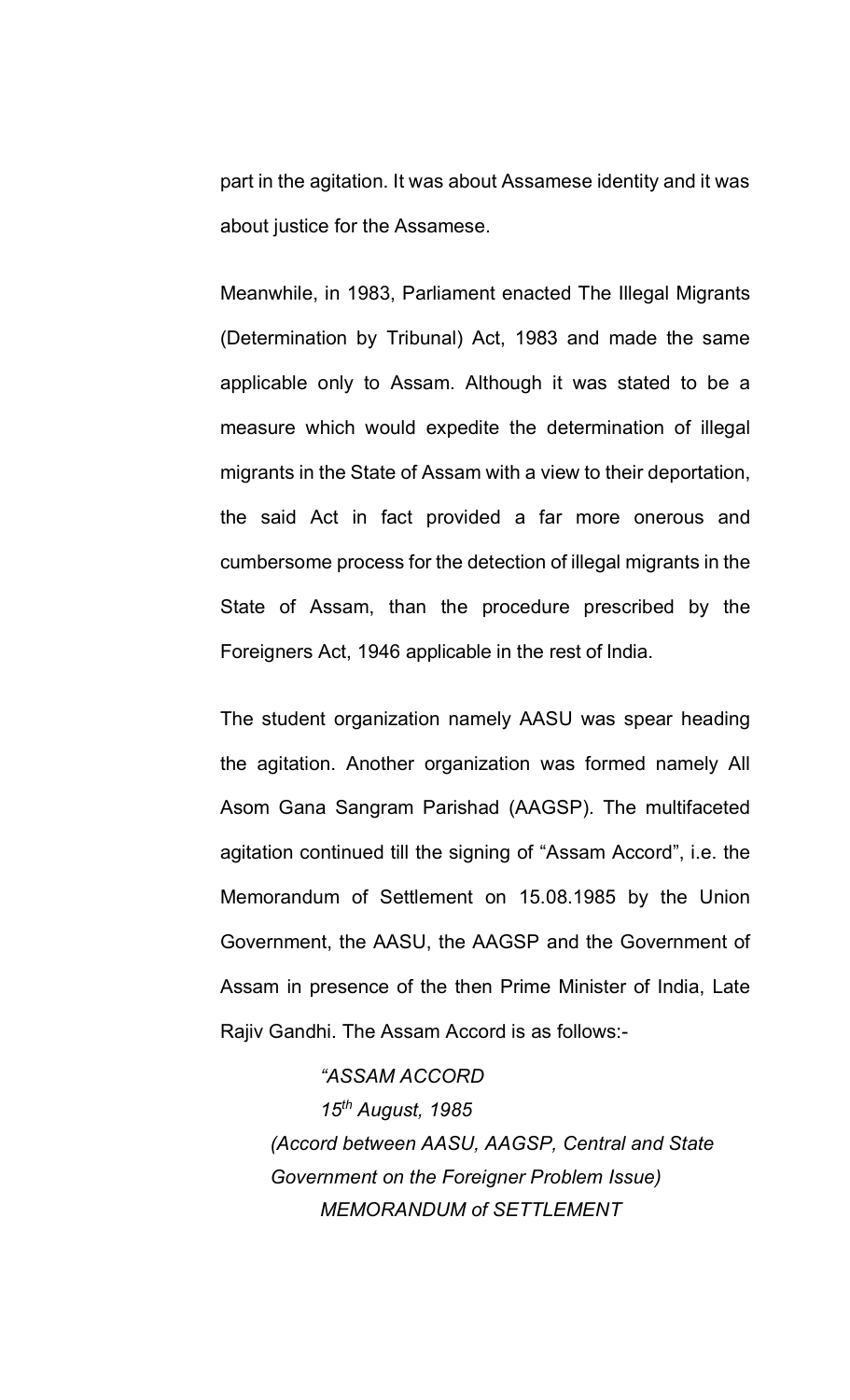*1. Government have all along been most anxious to find a satisfactory solution to the problem of foreigners in Assam. The All Assam Students Union (AASU) and the All Assam Gana Sangram Parished (AAGSP) have also expressed their keenness to find such a solution.*

*2. The AASU through their Memorandum dated 2nd February 1980 presented to the late Prime Minister Smt. Indira Gandhi, conveyed their profound sense of apprehensions regarding the continuing influx of foreign nationals into Assam and the fear about adverse effects upon the political, social, culture and economic life of the State.*

*3. Being fully alive to the genuine apprehensions of the people of Assam, the then Prime Minister initiated the dialogue with the AASU/AAGSP. Subsequently, talks were held at the Prime Minister's and Home Minister's level during the period 1980-83. Several rounds of informal talks were held during 1984. Formal discussions were resumed in March, 1985.*

*4. Keeping all aspects of the problem including constitutional and legal provisions, international agreements, national commitments and humanitarian considerations, it has been decided to proceed as follows:*

#### *Foreigners Issue*

*5.1 For purposes of detection and deletion of foreigners, 1.1.1966 shall be the base data and year.*

*5.2 All persons who come to Assam prior to 1.1.1966, including those amongst them whose names appeared on the electoral rolls used in 1967 elections shall be regularized.*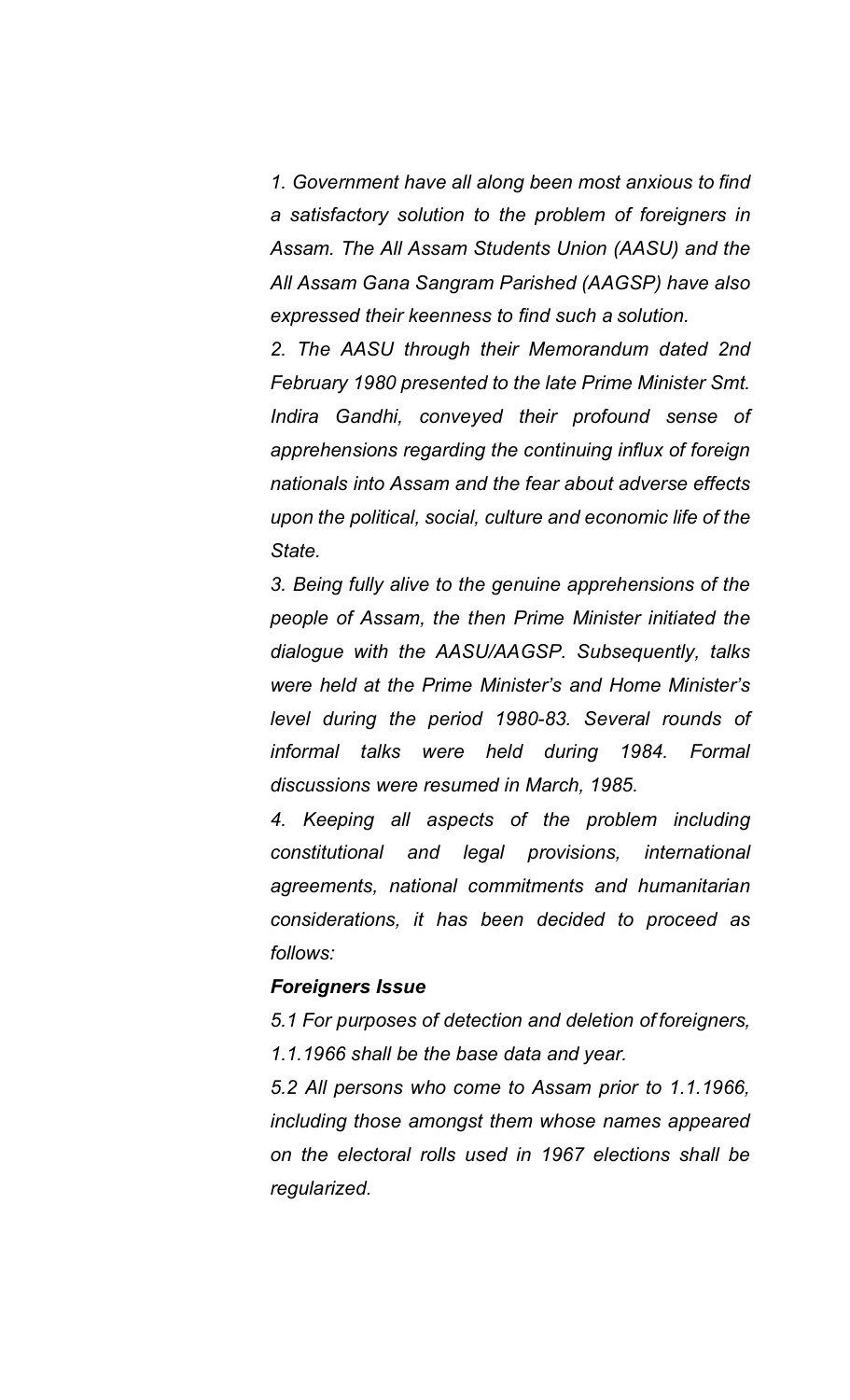*5.3 Foreigners who came to Assam after 1.1.1966 (inclusive) and upto 24th March, 1971 shall be detected in accordance with the provisions of the Foreigners Act, 1946 and the Foreigners (Tribunals) Order 1964.*

*5.4 Names of foreigners so detected will be deleted from the electoral rolls in force. Such persons will be required to register themselves before the Registration Officers of the respective districts in accordance with the provisions of the Registration of Foreigners Act, 1939 and the Registration of Foreigners Rules, 1939.*

*5.5 For this purpose, Government of India will undertake suitable strengthening of the government machinery.*

*5.6 On the expiry of a period of ten years following the date of detection, the names of all such persons which have been deleted from the electoral rools shall be restored.*

*5.7 All persons who were expelled earlier, but have since reentered illegally into Assam shall be expelled.*

*5.8 Foreigners who came to Assam on or after March 25, 1971 shall continue to be detected, deleted and practical steps shall be taken to expel such foreigners.*

*5.9 The Government will give due consideration to certain difficulties expressed by the AASU/AAGSP regarding the implementation of the Illegal Migrants (Determination by Tribunals) Act, 1983.*

### *Safeguards and economic development*

*6. Constitutional, legislative and administrative safeguards, as may be appropriate shall be provided to protect, preserve and promote the culture, social, linguistic identity and heritage of the Assamese people.*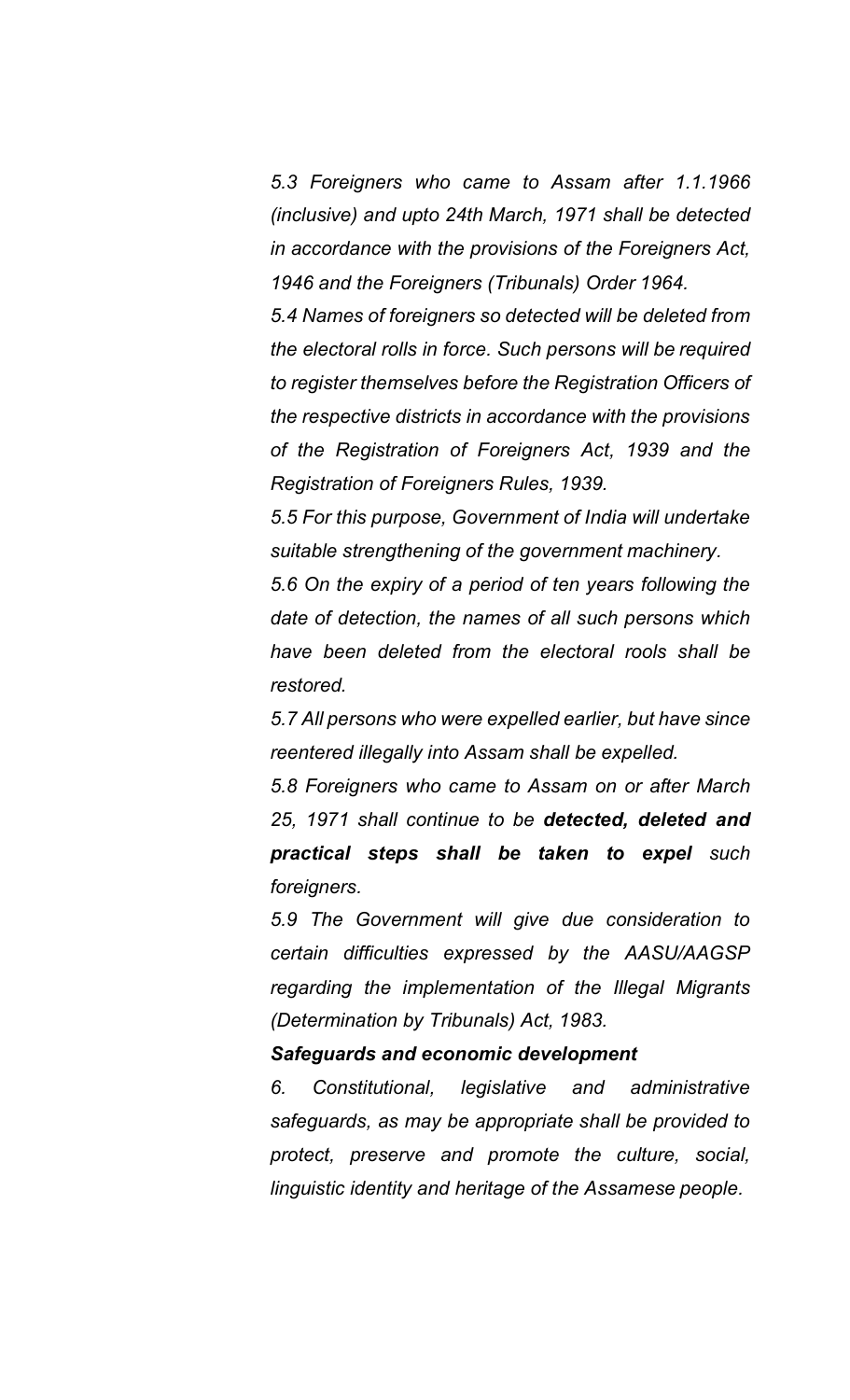*7. The Government take this opportunity to renew their commitment for the speedy all round economic development of Assam, so as to improve the standard of living of the people. Special emphasis will be placed on education and science and technology through establishment of national institutions.*

### *Other Issues*

*8.1 The Government will arrange for the issue of citizenship certificates in future only by the authorities of the Central Government.*

*8.2 Specific complaints that may be made by the AASU/AAGSP about irregular issuance of Indian Citizenship Certificates (ICC) will be looked into.*

*9.1. The international border shall be made secure against future infiltration by erection of physical barriers like walls, barbed wire fencing and other obstacles at appropriate places. Patrolling by security forces on land and rivering routes all along the international border shall be adequately intensified. In order to further strengthen the security arrangements, to prevent effectively future infiltration, an adequate number of check posts shall be set up.*

*9.2 Besides the arrangements mentioned above and keeping in view security considerations, a road all along the international border shall be constructed as to facilitate patrolling by security forces. Land between border and the road would be kept free of human habitation, wherever possible. Riverine patrolling along the international border would be intensified. All effective measures would be adopted to prevent infiltrators crossing or attempting to cross the international border.*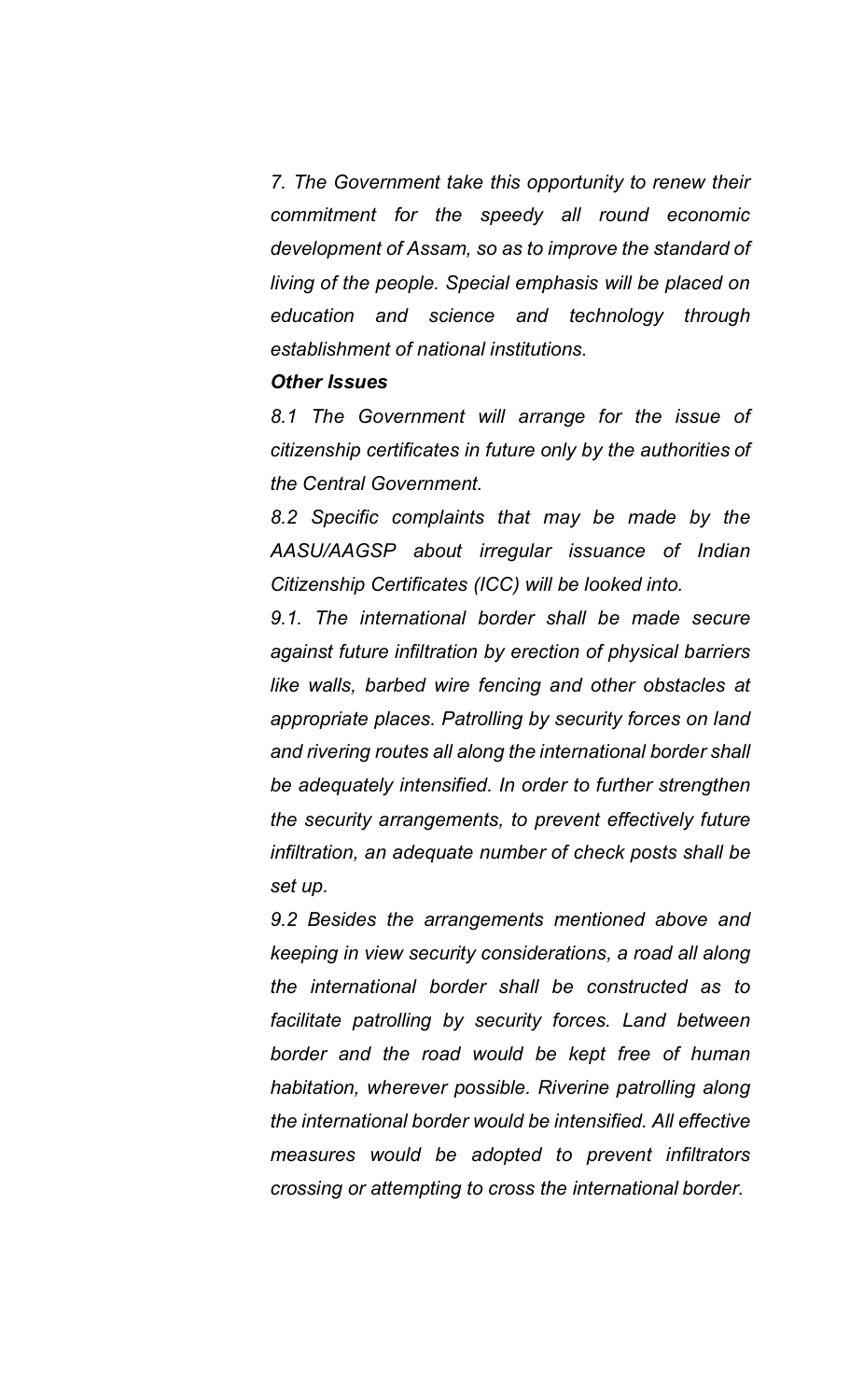*10. It will be ensured that relevant laws for prevention of encroachment of government lands in tribal belts and blocks are strictly enforced and unauthorized encroachers evicted as laid down under such laws.*

*11. It will be ensured that the relevant law restricting acquisition of immovable property by foreigners in Assam is strictly enforced.*

*12. It will be ensured that Birth and Death Registers are duly maintained.*

### *Restoration of Normalcy*

*13. The All Assam Students Union (AASU) and the all Assam Gana Sangram Parishad (AAGSP) call off the agitation, assure full co-operation and dedicate themselves towards the development of the country.*

*14. The Central and the State Government have agreed to:*

*a. review with sympathy and withdraw cases of disciplinary action taken against employees in the context of the agitation and to ensure that there is no victimization;*

*b. frame a scheme for ex-gratia payment to next of kin of those who were killed in the course of the agitation;*

*c. give sympathetic consideration to proposal for relaxation of upper age limit for employment in public services in Assam, having regard to exceptional situation that prevailed in holding of academic and competitive examinations, etc., in the context of agitation in Assam;*

*d. undertake review of detention cases, if any, as well as cases against persons charged with criminal offences in connection with the agitation, except those charged with commission of heinous offences;*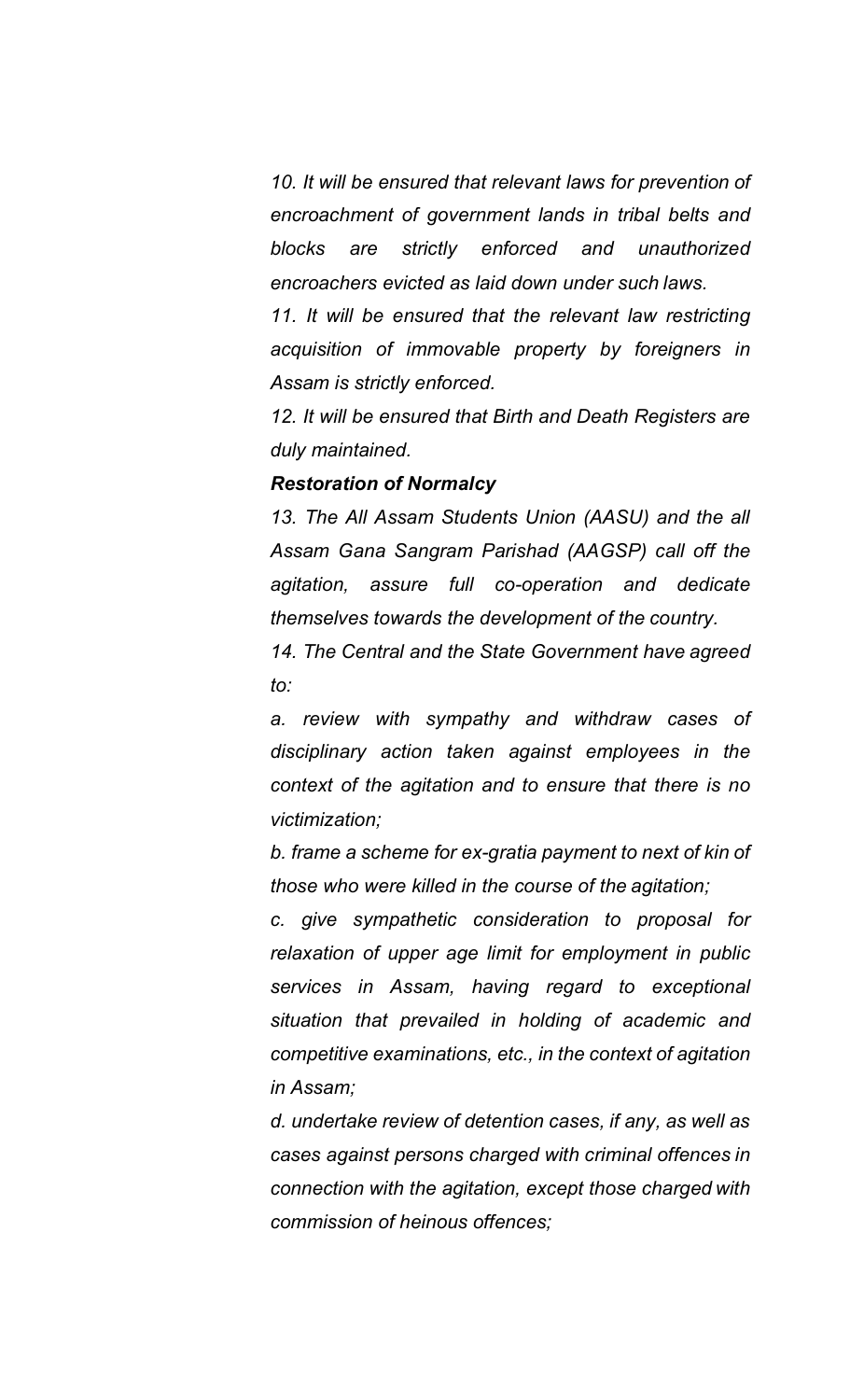*e. consider withdrawal of the prohibitory orders/ notifications in force, if any. 15. The Ministry of Home Affairs will be the nodal Ministry for the implementation of the above.*

- 9. That the Section 6A was inserted into the Citizenship Act, 1955, via Act 65 of 1985 with effect from 07.12.1985. The Statement of Objects and Reasons of the Citizenship (Amendment) Act, 1985 states that it was inserted pursuant to the Assam Accord dated 15.08.1985. Section 6A provides that, notwithstanding anything contained in any other law for the time being in force.
	- a. All persons of Indian origin who came into Assam from the territories included in Bangladesh immediately before the commencement of the Citizenship (Amendment) Act, 1985 (including such of those whose names were included in the electoral rolls used for the purposes of the General Election to the House of the people held in 1967) before 01.01.1966, and who have been ordinarily resident in Assam since the date of their entry into Assam, shall be deemed to be citizens of India;
	- b. All persons of Indian origin who came to Assam from the territories included in Bangladesh immediately before the commencement of the Citizenship (Amendment)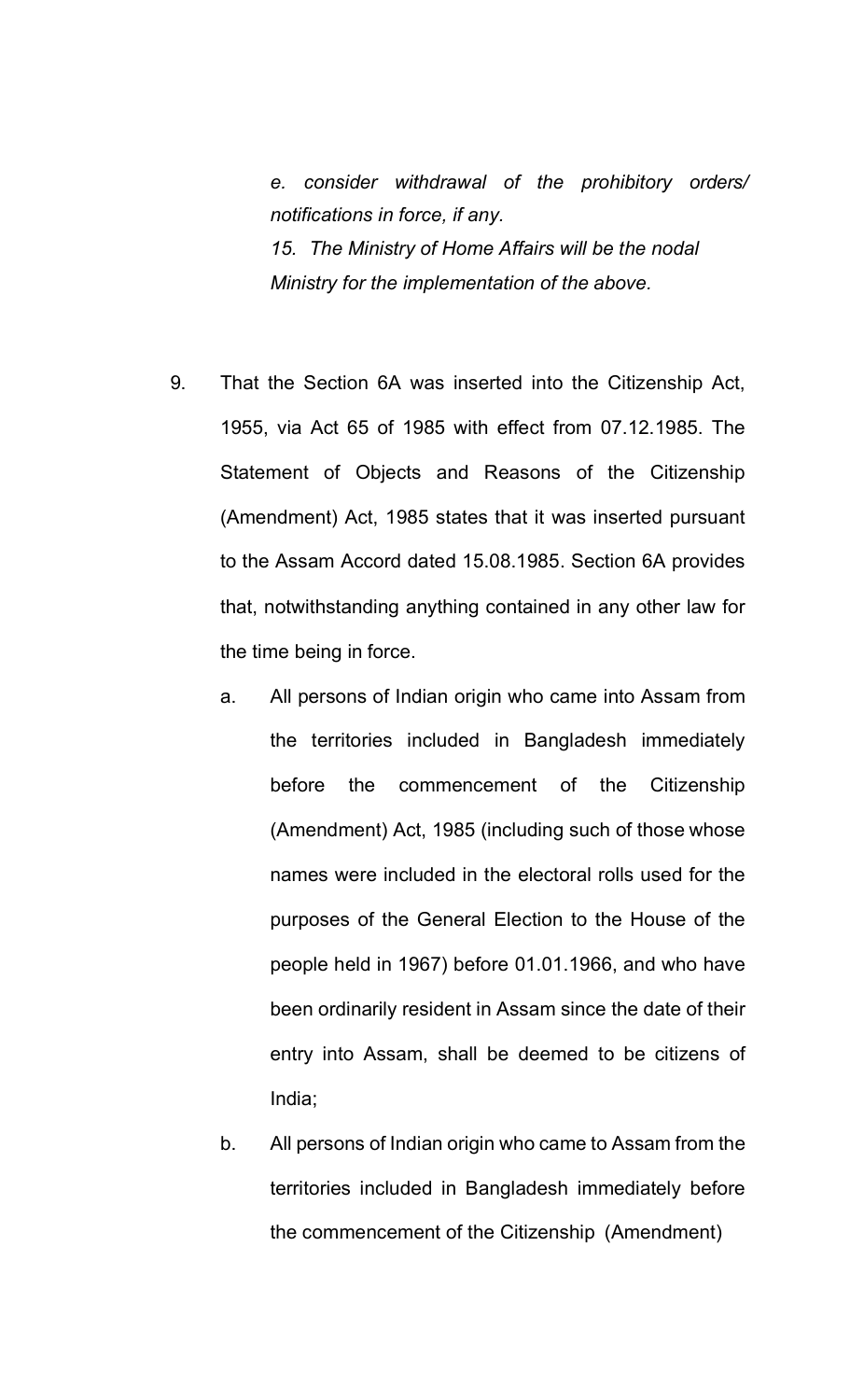Act, 1985, on or after 01.01.1966 but before 25.03.1971, and have been ordinarily resident in Assam and have been detected to be a foreigner, shall register with the Registering Authority and their names, if included in the electoral roll for any Assembly/Parliamentary Constituency in force on the date of such detection, shall be deleted there from for a period of 10 years.

- c. All persons of Indian origin who came to Assam from the territories included in Bangladesh immediately before the commencement of the Citizenship (Amendment) Act, 1985, on or after 01.01.1966 but before 25.03.1971, from the date of detection as a foreigner, shall have the same rights and obligations as a citizen of India, except the right to have their name included in electoral rolls for any Assembly or Parliamentary constituency. Ten years from the date of detection as a foreigner, such person would be deemed to be a citizen of India.
- 10. That as per the report submitted by the Governor of Assam, Lt. Gen. (Retd.) S. K. Sinha to the President of India, K.R. Narayanan, in 1998,

*"Illegal migration from Bangladesh to Assam has been taking place primarily for economic reasons. Bangladesh is the world's most densely populated country with a population density of 969 per square kilometre. The growth rate of population in that country*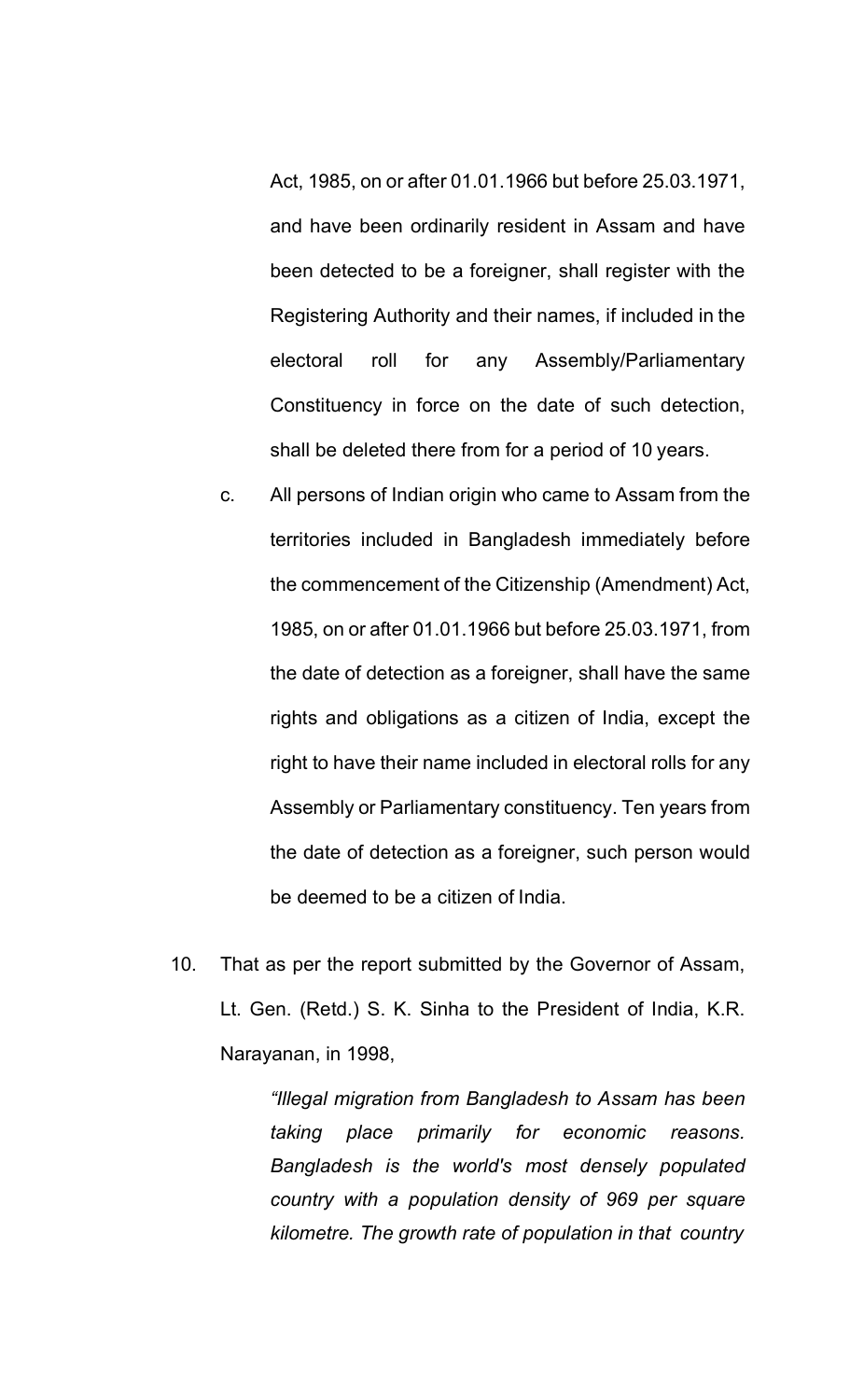*is 2.2 per cent and its population is growing at the rate of 2.8 million per year. Each year nearly one third of Bangladesh gets inundated by floods, displacing 19 million people. 70 million people constituting 60 per cent of the population live below the poverty line. The per capita income in Bangladesh is 170 dollars per year, which is much lower than the per capita income in India. The border between India and Bangladesh is very porous. In these circumstances, the continued large scale population movement from Bangladesh to India, is inevitable, unless effective measures are taken to counter it.*

*Besides the above considerations, there are other contributory factors facilitating infiltration from Bangladesh. Ethnic, linguistic and religious commonality between the illegal migrants and many people on our side of the border, enables them to find shelter. It makes their detection difficult. Some political parties have been encouraging and even helping illegal migration, with a view to building vote banks. These immigrants are hardworking and are prepared to work as cheap labour and domestic for lower remuneration, than the local people. This makes them acceptable. Moreover, with corruption being all pervasive, corrupt officials, are bribed to provide help. Recently, a racket has been busted in Lakhimpur. Four individuals were found to have been providing forged citizenship certificates and other documents to illegal migrants for the last 14 years.*

11. That the report of the Governor, the affidavits and other material on record show that millions of Bangladeshinationals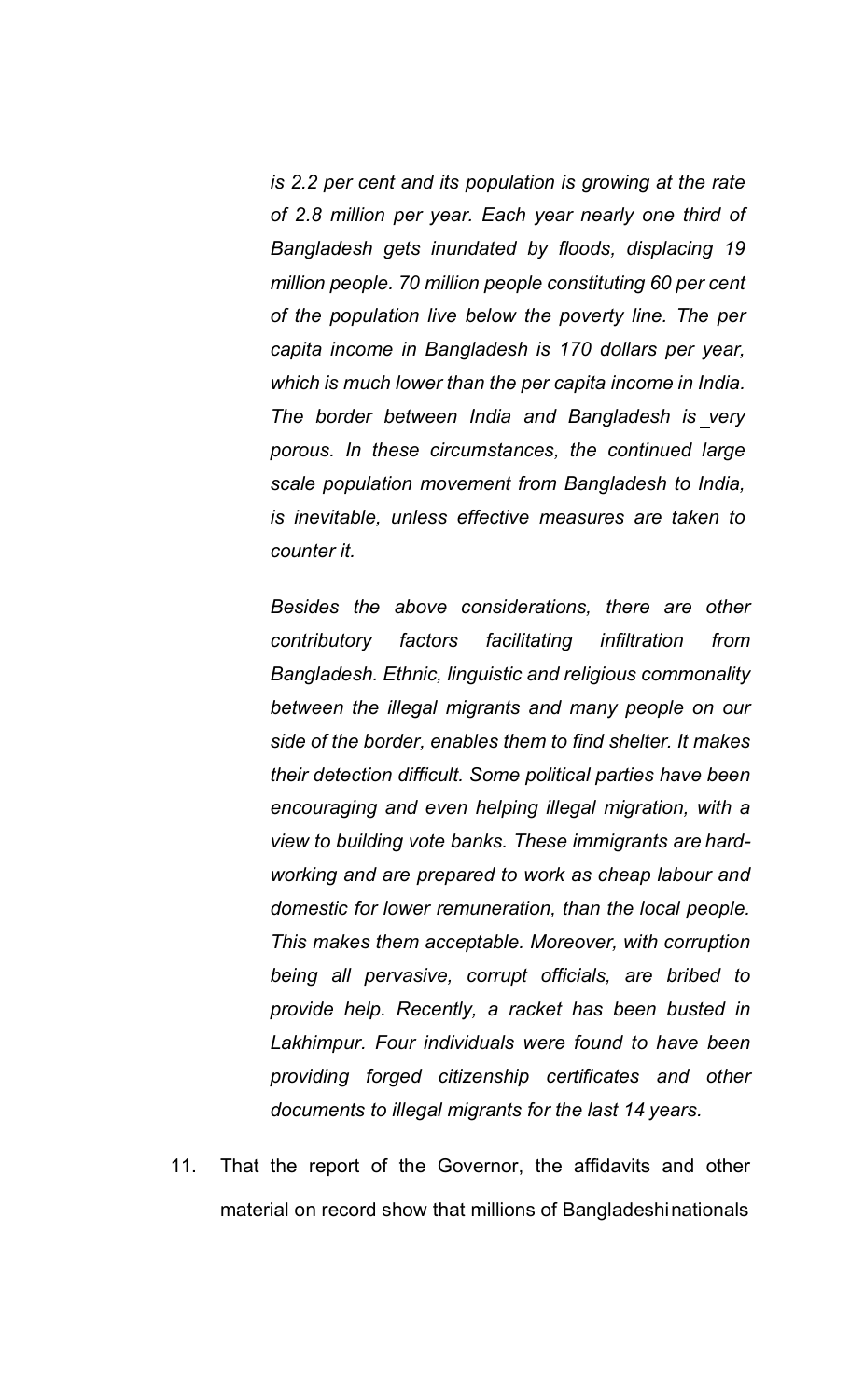have illegally crossed the international border and have occupied vast tracts of land like "Char land" barren or cultivable land, forest area and have taken possession of the same in the State of Assam. Their willingness to work at low wages has deprived Indian citizens and specially people in Assam of employment opportunities. This, as stated in the Governor's report, has led to insurgency in Assam. Insurgency is undoubtedly a serious form of internal disturbance which causes grave threat to the life of people, creates panic situation and also hampers the growth and economic prosperity of the State of Assam though it possesses vast natural resources. This being the situation there can be no manner of doubt that the State of Assam is facing "external aggression and internal disturbance" on account of large scale illegal migration of Bangladeshi nationals. It, therefore, becomes the duty of Union of India to take all measures for protection of the State of Assam from such external aggression and internal disturbance as enjoined in Article 355 of the Constitution. Having regard to this constitutional mandate, the question arises whether the Union of India has taken any measures for that purpose. He said:

*The dangerous consequences of large scale illegal migration from Bangladesh, both for the people of Assam and more for the Nation as a whole, need to be empathetically stressed. No misconceived and mistaken*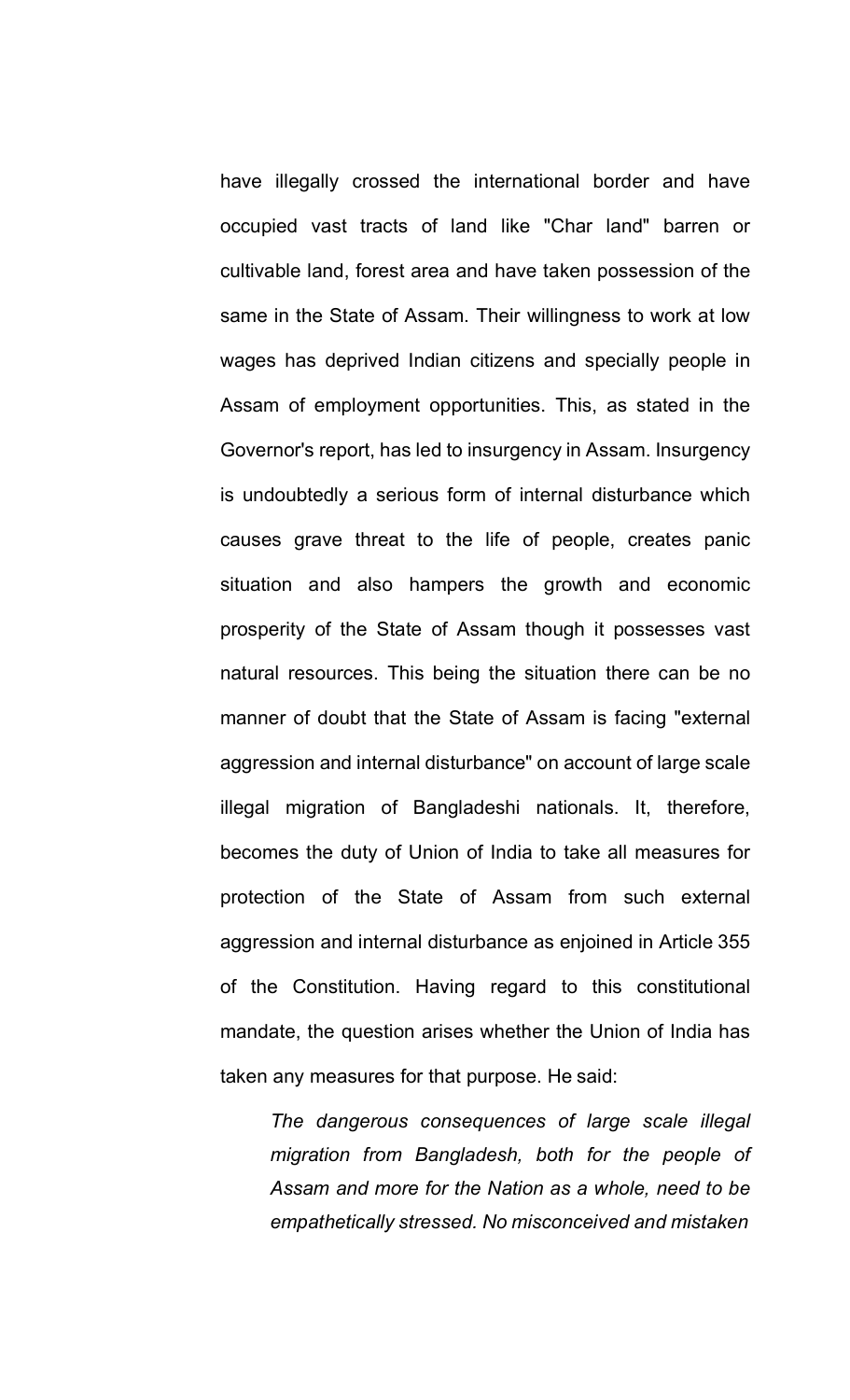*notions of secularism should be allowed to come in the way of doing so. As a result of population movement from Bangladesh, the spectre looms large of the indigenous people of Assam being reduced to a minority in their home state. Their cultural survival will be in jeopardy, their political control will be weakened and their employment opportunities will be undermined. The silent and invidious demographic invasion of Assam may result in the loss of the geo-strategically vital districts of lower Assam. The influx of illegal migrants is turning these districts into a Muslim majority region. It will then only be a matter of time when a demand for their merger with Bangladesh may be made. The rapid growth of international Islamic fundamentalism may provide the driving force for this demand. In this context, it is pertinent that Bangladesh has long discarded secularism and has chosen to become an Islamic State. Loss of lower Assam will severe the entire land mass of the North East, from the rest of India and the rich natural resources of that region will be lost to the Nation.*

- 12. That on 14.07.2004, the then Minister of State, Home Affairs, submitted a statement to the Parliament indicating that indicating therein that the estimated number of illegal Bangladeshi immigrants in India as on 31.12.2001 was 1,20,53,950. Out of the total figure of 1.20 crores, 50 lacs illegal Bangladeshi immigrants were in Assam alone.
- 13. That a three judge bench of this Hon'ble Court struck down the Illegal Migrants (Determination by Tribunals) Act, 1983 and the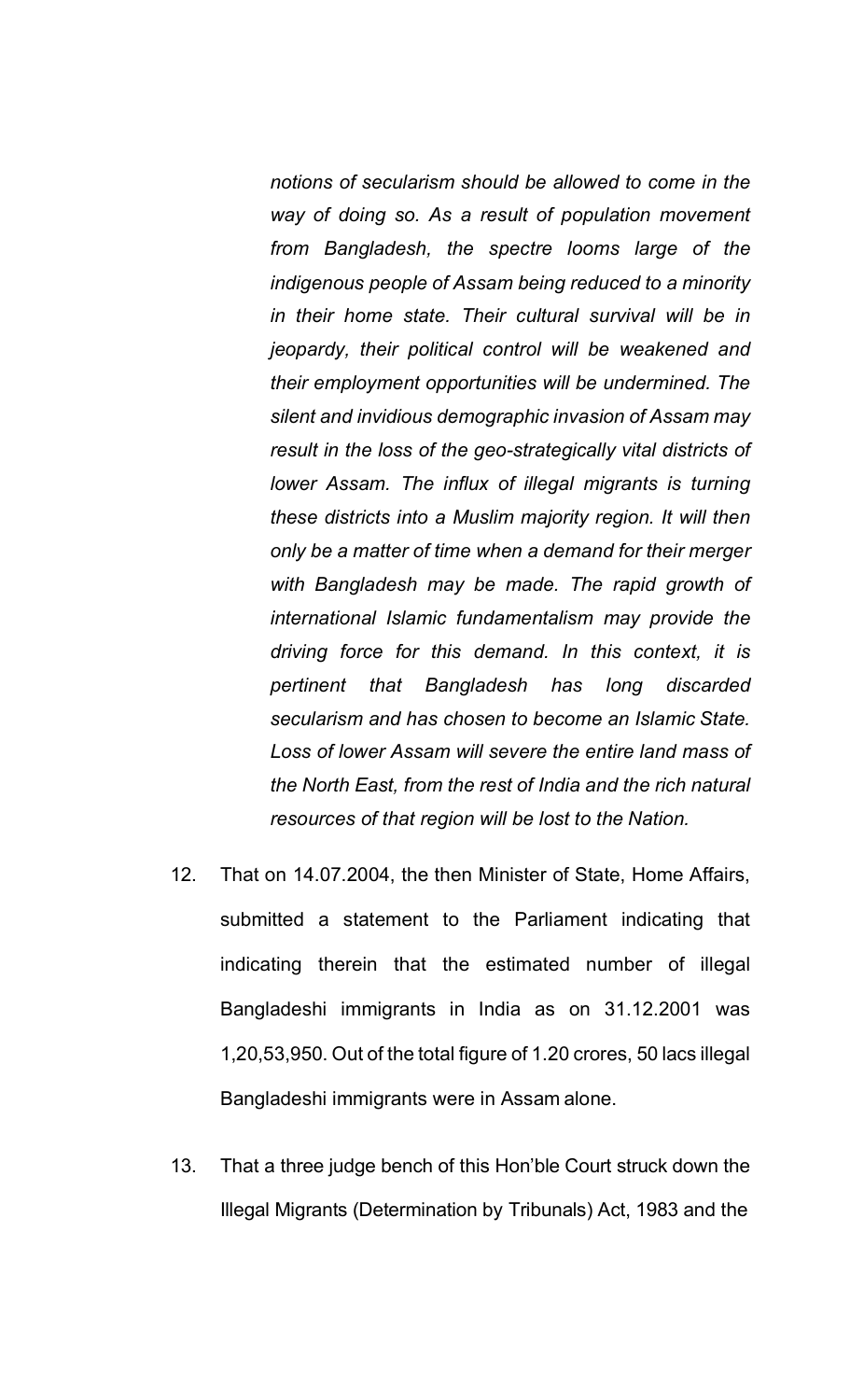Illegal Migrants (Determination by Tribunals) Rules, 1984 as ultra vires in its judgment reported as *Sarbananda Sonowal v. Union of India,* (2005) 5 SCC 665 (hereinafter **"**Sonowal (I)"). It was inter alia held by this Hon'ble Court (at para 63) that illegal migration into the State of Assam constituted "external aggression" within the meaning of Article 355 of the Constitution of India. This Court referred to the Assam Accord and to the huge influx of illegal migrants into the State of Assam and came to the conclusion that the 1983 Act and the rules made there under operated in the reverse direction i.e. instead of seeing that illegal migrants are deported, it did the opposite by placing the burden of proof on the State to prove that a person happens to be an illegal migrant. This Court went on to hold that Article 355 of the Constitution had been violated, in as much as the Union had failed to protect the State of Assam against the external aggression and internal disturbance caused by the huge influx of illegal migrants from Bangladesh to Assam and went on to hold the 1983 Act to be violative of Article 14 as well.

14. That after the judgment in Sonowal (I), the Central Government promulgated The Foreigners (Tribunal) Amendment Order, 2006, by which the Foreigners Order, 1964 was itself made inapplicable to the state of Assam. The Foreigners (Tribunal) Amendment Order, 2006 was called into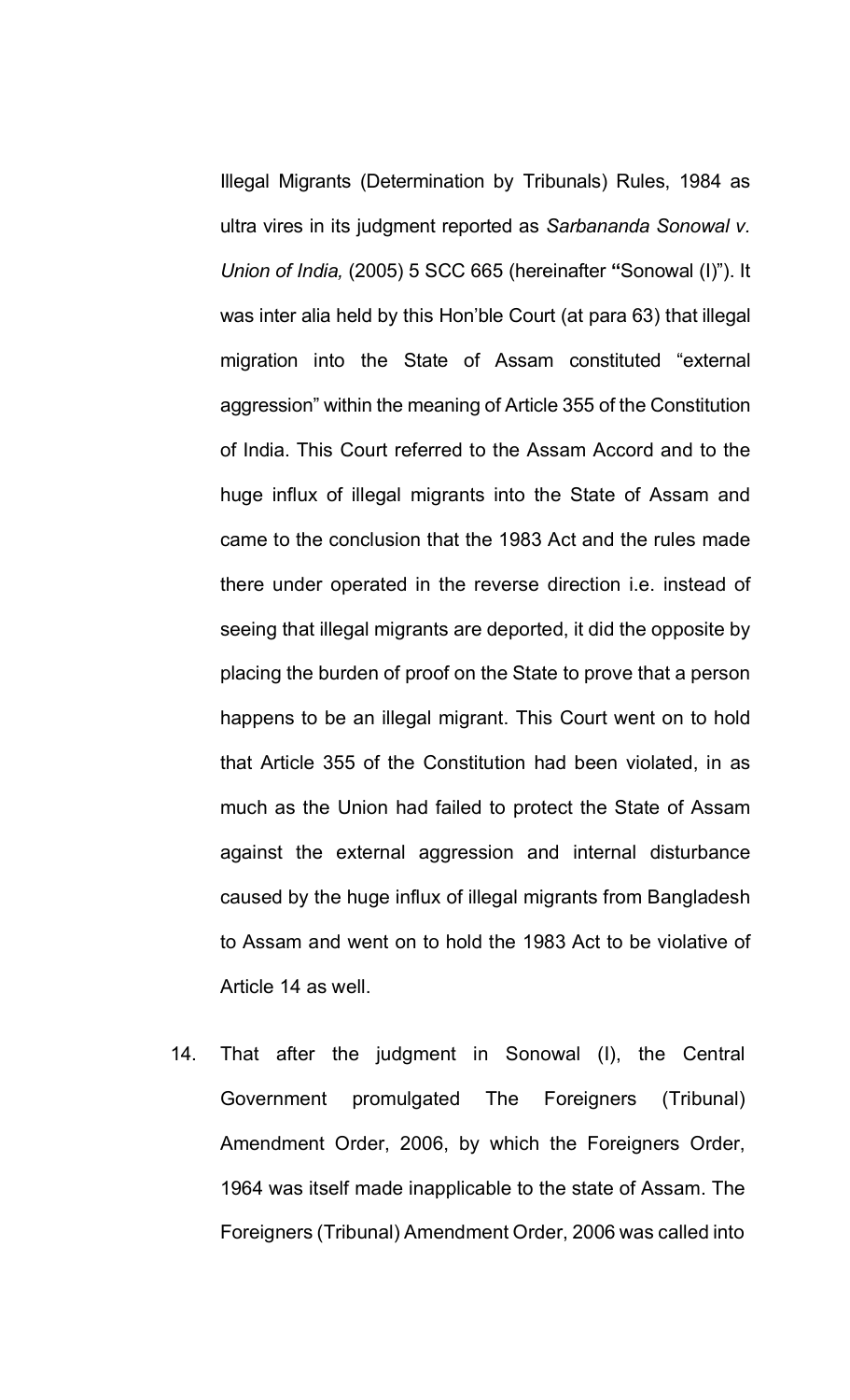question before this Hon'ble Court in W.P. (Civil) No. 117/2006 and W.P. (Civil) No. 119/2006. In the judgment reported as *Sarbananda Sonowal v. Union of India*, (2007) 1 SCC 174 (hereinafter referred to as, "Sonowal (II)") this Hon'ble Court quashed the Foreigners (Tribunal) Amendment Order 2006.

- 15. That This Hon'ble Court in its judgment dated 17.12.2014 in Assam Sanmilita Mahasangha vs. Union of India, (2015) 3 SCC 1 has observed that thirteen questions, enumerated therein, need to be answered by a minimum of 5 Judges under Article 145(3) of the Constitution of India, as most of them are substantial questions as to the interpretation of the Constitution an enumeration of these questions is as follows:
	- (i) Whether Articles 10 and 11 of the Constitution of India permit the enactment of Section 6A of the Citizenship Act in as much as Section 6A, in prescribing a cut-off date different from the cut-off date prescribed in Article 6, can do so without a "variation" of Article 6 itself; regard, in particular, being had to the phraseology of Article 4(2) read with Article 368(1)?
	- (ii) Whether Section 6A violates Articles 325 and 326 of the Constitution of India in that it has diluted the political rights of the citizens of the State of Assam;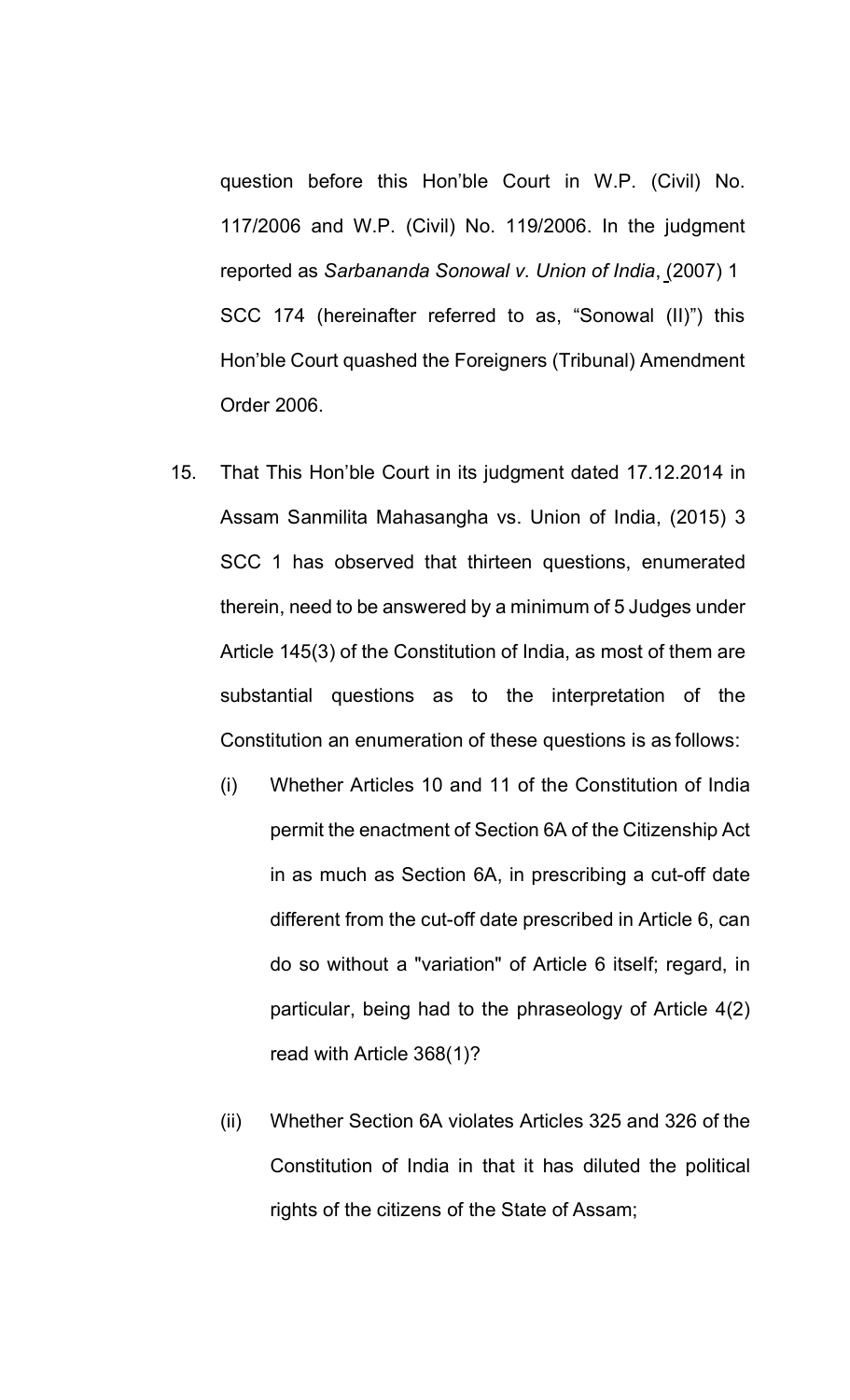- (iii) What is the scope of the fundamental right contained in Article 29(1)? Is the fundamental right absolute in its terms? In particular, what is the meaning of the expression "culture" and the expression "conserve"? Whether Section 6A violates Article 29(1)?
- (iv) Whether Section 6A violates Article 355? What is the true interpretation of Article 355 of the Constitution? Would an influx of illegal migrants into a State of India constitute "external aggression" and/or "internal disturbance"? Does the expression "State" occurring in this Article refer only to a territorial region or does it also include the people living in the State, which would include their culture and identity?
- (v) Whether Section 6A violates Article 14 in that, it singles out Assam from other border States (which comprise a distinct class) and discriminates against it. Also whether there is no rational basis for having a separate cut-off date for regularizing illegal migrants who enter Assam as opposed to the rest of the country; and
- (vi) Whether Section 6A violates Article 21 in that the lives and personal liberty of the citizens of Assam have been affected adversely by the massive influx of illegal migrants from Bangladesh.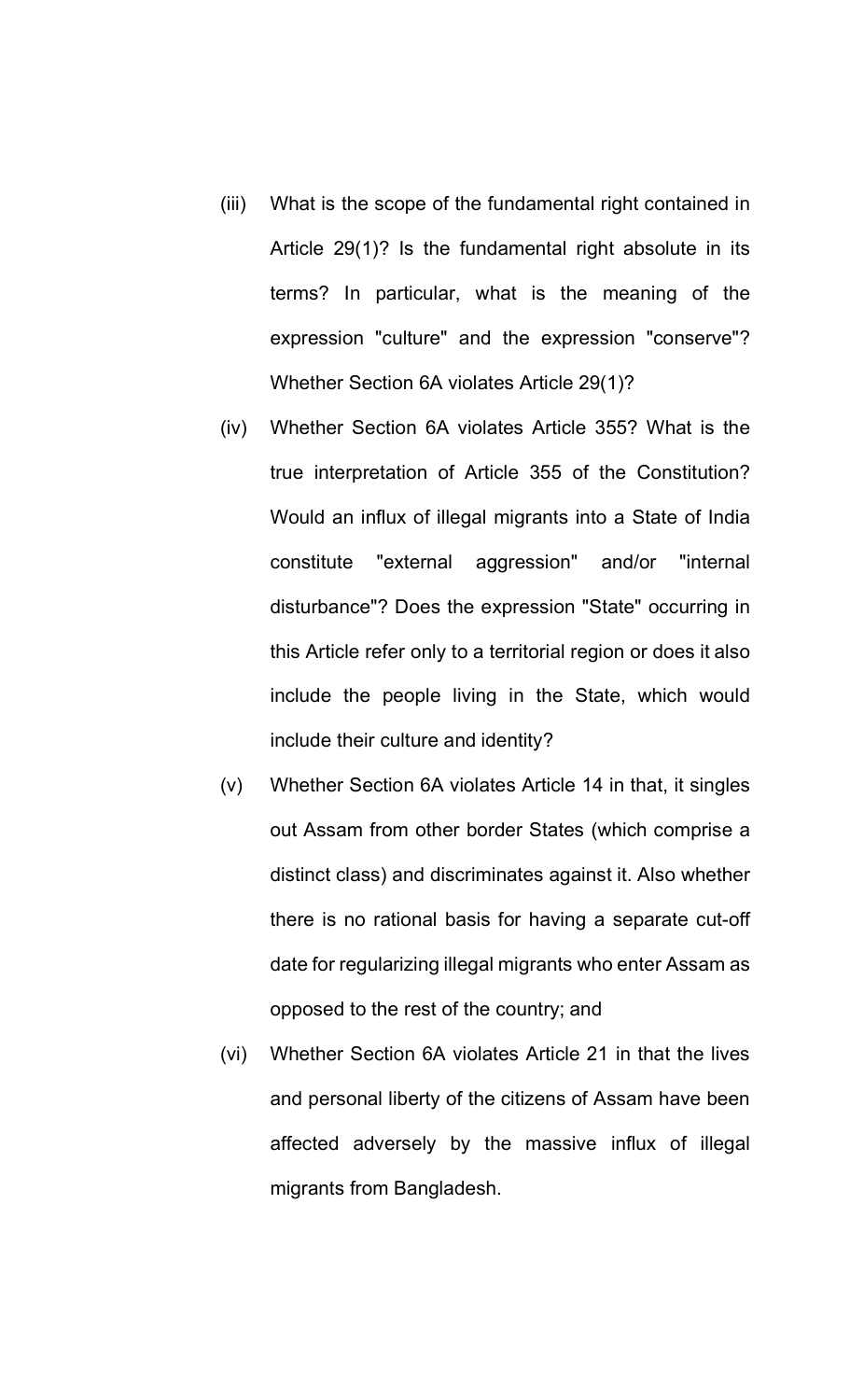- (vii) Whether delay is a factor that can be taken into account in moulding relief under a petition filed Under Article 32 of the Constitution?
- (viii) Whether, after a large number of migrants from East Pakistan have enjoyed rights as Citizens of India for over 40 years, any relief can be given in the petitions filed in the present cases?
- (ix) Whether Section 6A violates the basic premise of the Constitution and the Citizenship Act in that it permits Citizens who have allegedly not lost their Citizenship of East Pakistan to become deemed Citizens of India, thereby conferring dual Citizenship to such persons?
- (x) Whether Section 6A violates the fundamental basis of Section 5(1) proviso and Section 5(2) of the Citizenship Act (as it stood in 1985) in that it permits a class of migrants to become deemed Citizens of India without any reciprocity from Bangladesh and without taking the oath of allegiance to the Indian Constitution?
- (xi) Whether the Immigrants (Expulsion from Assam) Act, 1950 being a special enactment qua immigrants into Assam, alone can apply to migrants from East Pakistan/Bangladesh to the exclusion of the general Foreigners Act and the Foreigners (Tribunals) Order, 1964 made thereunder?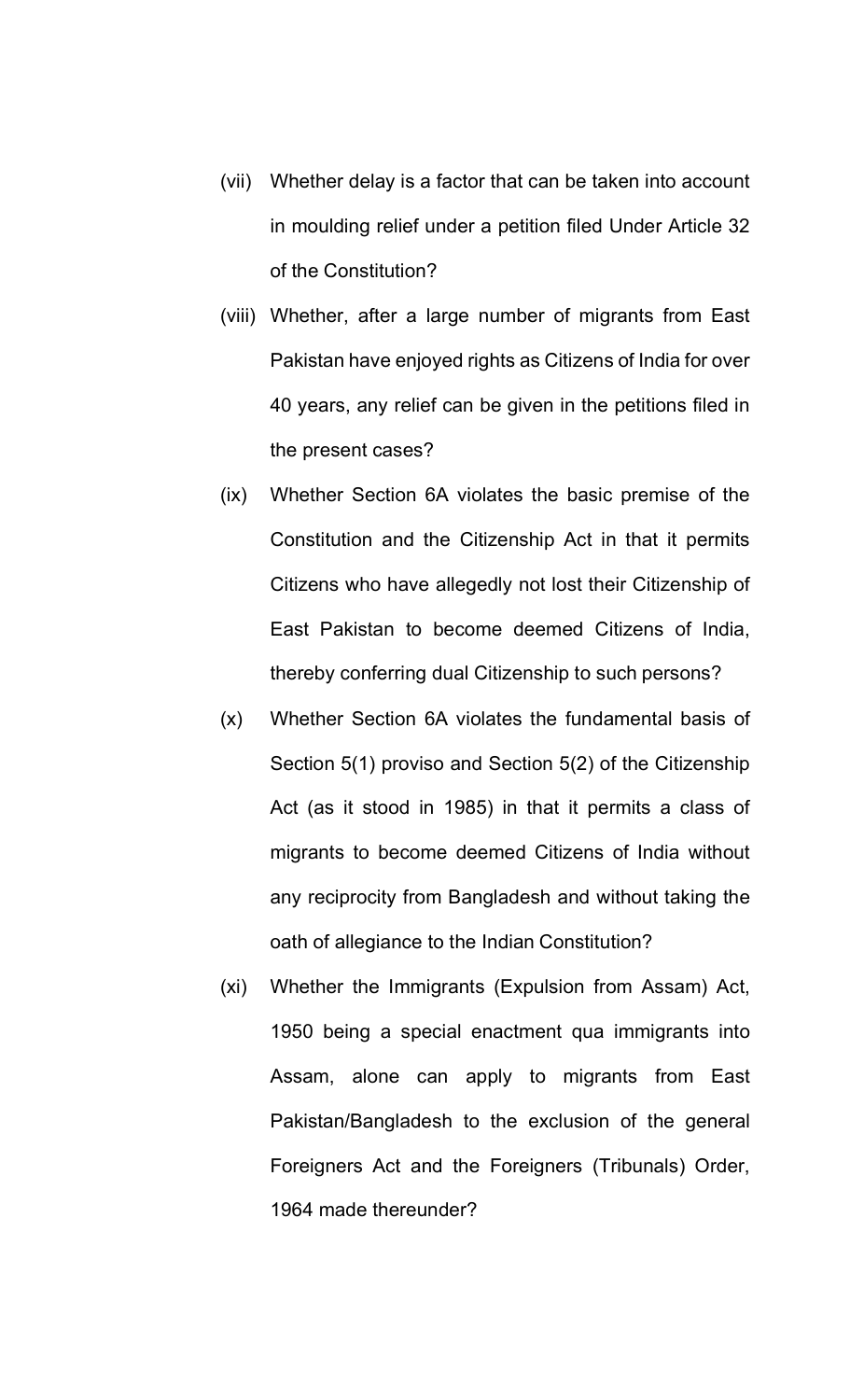- (xii) Whether Section 6A violates the Rule of Law in that it gives way to political expediency and not to Government according to law?
- (xiii) Whether Section 6A violates fundamental rights in that no mechanism is provided to determine which persons are ordinarily resident in Assam since the dates of their entry into Assam, thus granting deemed citizenship to such persons arbitrarily?
- 16. That this Hon'ble Court in the aforesaid case of Assam Sanmilita Mahasangha, issued directions to the Union of India and the State of Assam to detect foreigners belonging to the stream of 1.1.1966 to 24.3.1971 and to detect and deport all illegal migrants who have come to the State of Assam after 25.3.1971. This Hon'ble Court also directed the Union of India to enter into necessary discussions with the Government of Bangladesh to streamline the procedure of deportation. The Hon'ble Chief Justice of the Gauhati High Court was requested to monitor the functioning of the Foreigners Tribunals by constituting a Special Bench. Specific directions to ensure effective border patrolling such as completion of fencing, installation of flood lights, laying of motorable roads along the border were issued to prevent illegal access to the country from Bangladesh. The actions taken by Union of India andthe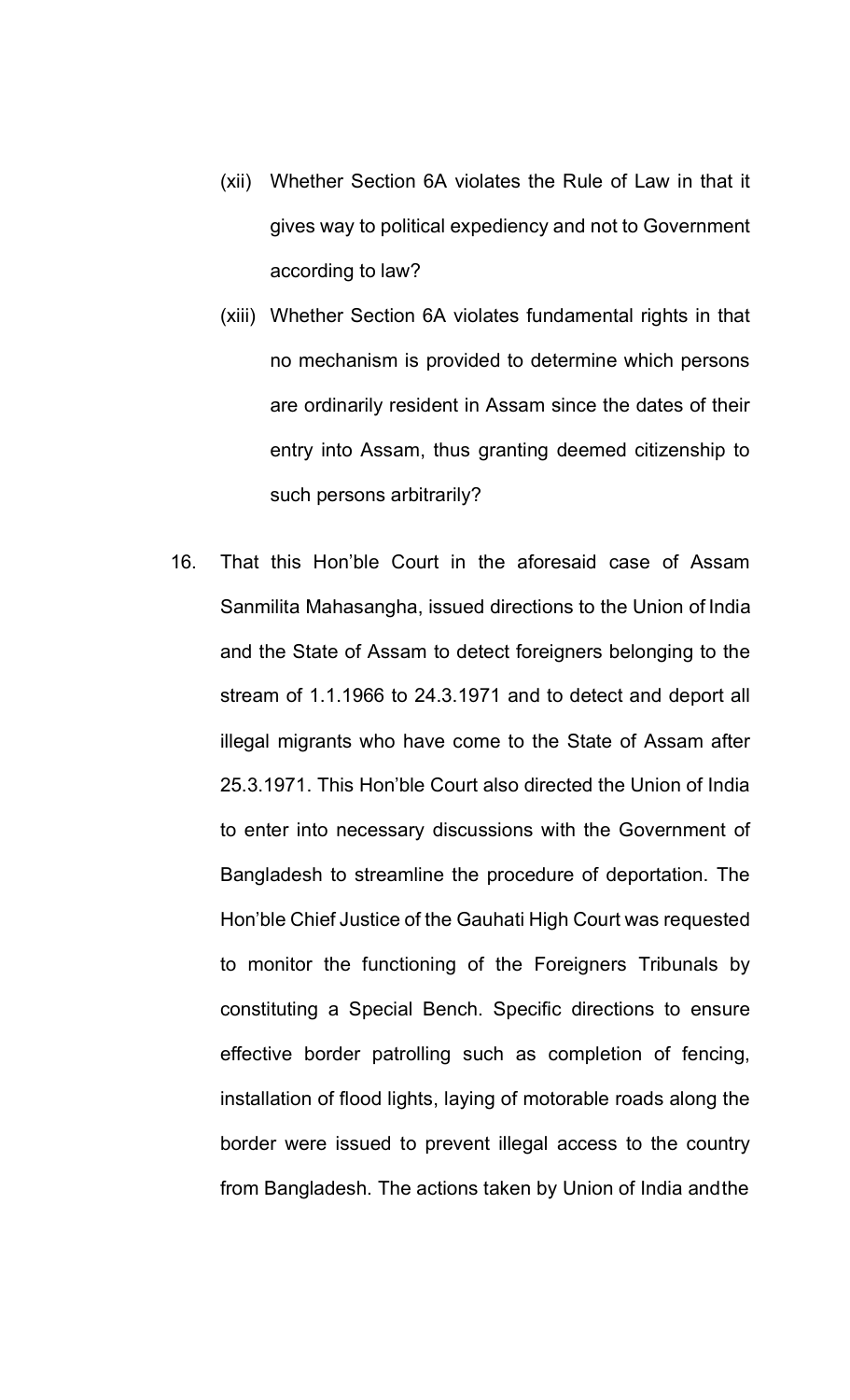State of Assam in this regard have been monitored by a two-Judge Bench of this Hon'ble Court from time to time.

- 17. That on 07.09.2015, the Union of India promulgated Passport (Entry into India) Amendment Rules, 2015 (hereinafter "2015 Rules") under Section 3 of the Passport (Entry into India) Act, 1920 exempting Hindus, Sikhs, Buddhists, Jains, Parsis and Christians who were compelled to seek shelter in India due to religious persecution or fear of religious persecution in Pakistan and Bangladesh and who have entered India on or before 31.12.2014 without valid documents (or who have overstayed), from the application of Rule 3 of the Passport (Entry into India) Rules, 1950. Rule 3 of the Passport (Entry into India) Rules, 1950 provides that no person, except those specified in Rule 4, may enter India without a "valid passport" (a valid passport is one which conforms to the requirements under Rule 5) and that no person may enter India via water, land or air except through such port or other place as may be specified in this behalf by the Central Government.
- 18. That on the very same day, being 07.09.2015, the Union of India also promulgated the Foreigners (Amendment) Order, 2015 (hereinafter "2015 Order") in purported exercise of powers under Section 3 of the Foreigners Act, 1946. The Foreigners (Amendment) Order, 2015 grants Hindus, Sikhs,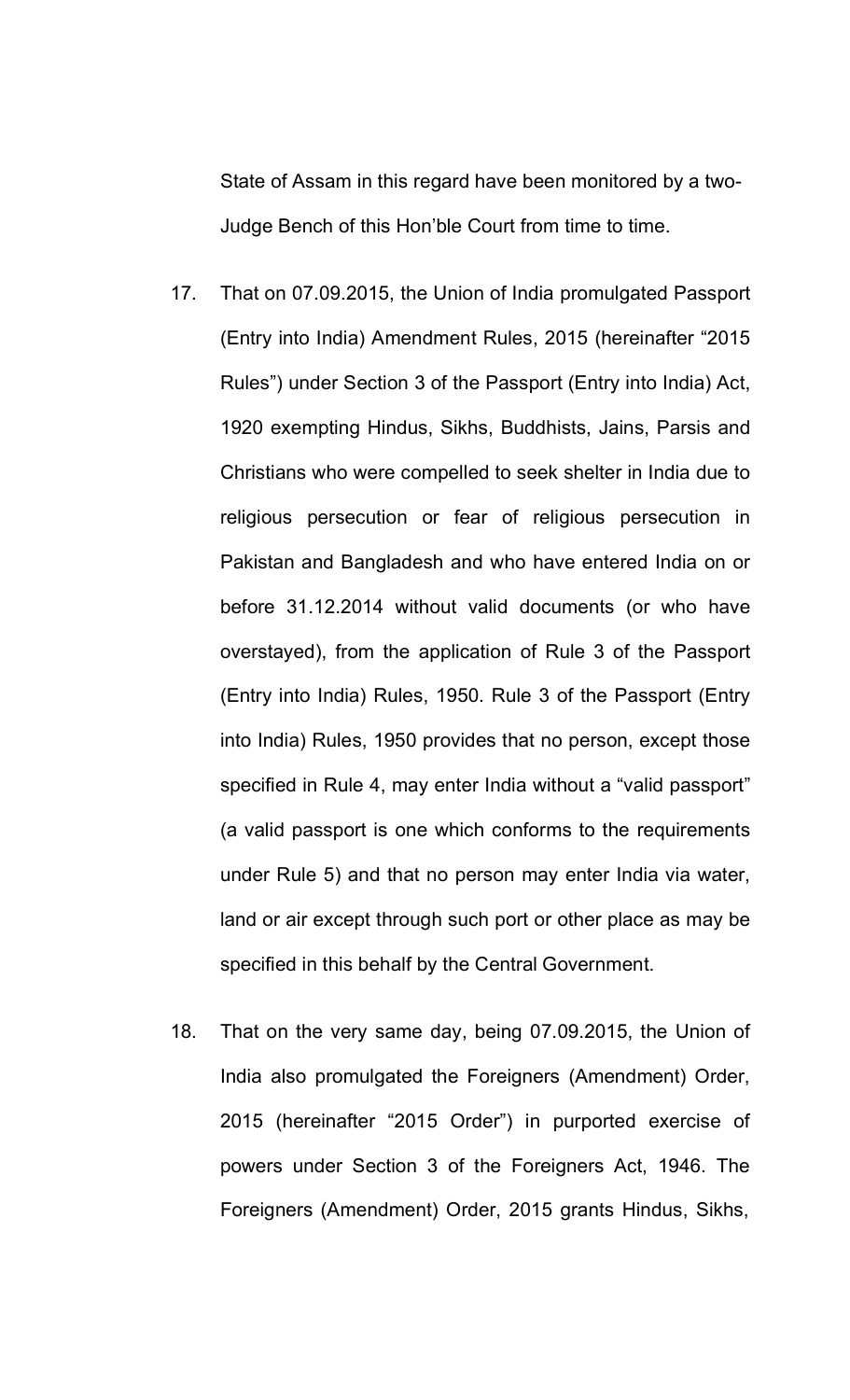Buddhists, Jains, Parsis and Christians who were compelled to seek shelter in India due to religious persecution or fear of religious persecution in Pakistan and Bangladesh and who have entered India on or before 31.12.2014 without valid documents or who have overstayed, exemption from the application of the provisions of the Foreigners Act, 1946 and the orders made there under.

- 19. That it is submitted that the effect of the 2015 Rule and the 2015 Order is thus that a class of foreigners, who have entered India without a valid passport or other legal authority or who stay in India beyond the period of authorization, can continue to remain in India based on religious affiliation, due to alleged religious persecution or alleged fear of religious persecution. A Writ Petition, being W.P. (C) No. 68 of 2016 titled as *Pranab Kumar Mazumadar & Ors. v. Union of India &Anr* has been filed challenging the 2015 Rule and 2015 Order and notice had been issued thereon on 10.03.2016.
- 20. That on 23.12.2016 the Respondent No. 1 issued another notification/Order, which stated as follows:

*"S.O. 4132(E).—In exercise of the powers conferred by section 16 of the Citizenship Act, 1955 (57 of 1955), the Central Government hereby directs that powers exercisable by it, for registration as a citizen of India under section 5 or for grant of certificate of naturalisation*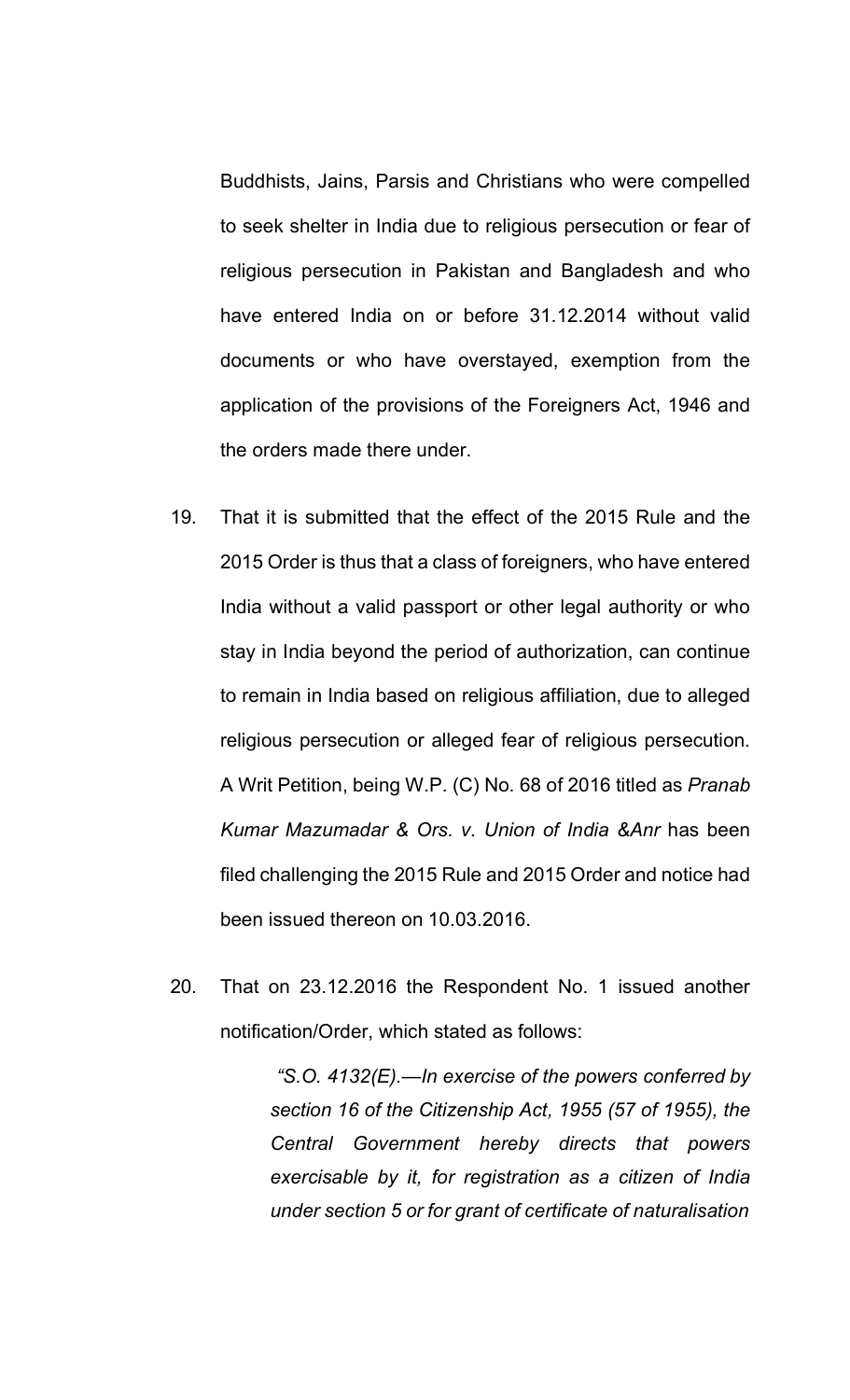*under section 6 of the Citizenship Act, 1955, in respect of any person belonging to minority community in Afghanistan, Bangladesh and Pakistan, namely, Hindus, Sikhs, Buddhists, Jains, Parsis and Christians (herein this Order referred to as "the applicant"), residing in the States of Chhattisgarh, Gujarat, Madhya Pradesh, Maharashtra, Rajasthan and Uttar Pradesh and Union territory of Delhi, shall also be exercisable by— (a) the Collector, within whose jurisdiction the applicant is ordinarily resident, in relation to the districts of— (i) Raipur in the State of Chhattisgarh; (ii) Ahmedabad, Gandhinagar and Kutch in the State of Gujarat; (iii) Bhopal and Indore in the State of Madhya Pradesh; (iv) Nagpur, Mumbai, Pune and Thane in the State of Maharashtra; (v) Jodhpur, Jaisalmer and Jaipur in the State of Rajasthan; (vi) Lucknow in the State of Uttar Pradesh; and (vii) West Delhi and South Delhi in the Union territory of Delhi; and (b) the Secretary of the Department of Home of the State or the Union territory, as the case may be, within whose jurisdiction the applicant is ordinarily resident, in relation to districts not covered under clause (a), in accordance with the provisions of the Citizenship Rules, 2009 (hereinafter referred to as the said rules), subject to the following conditions, namely:— (A) the application for registration as citizen of India or grant of certificate of naturalisation as citizen of India under the said rules is made by the applicant online; (B) the verification of the application is done simultaneously by the Collector or the Secretary, as the case may be, at the district level and the State level and the application and the reports thereon shall be made accessible simultaneously to the Central*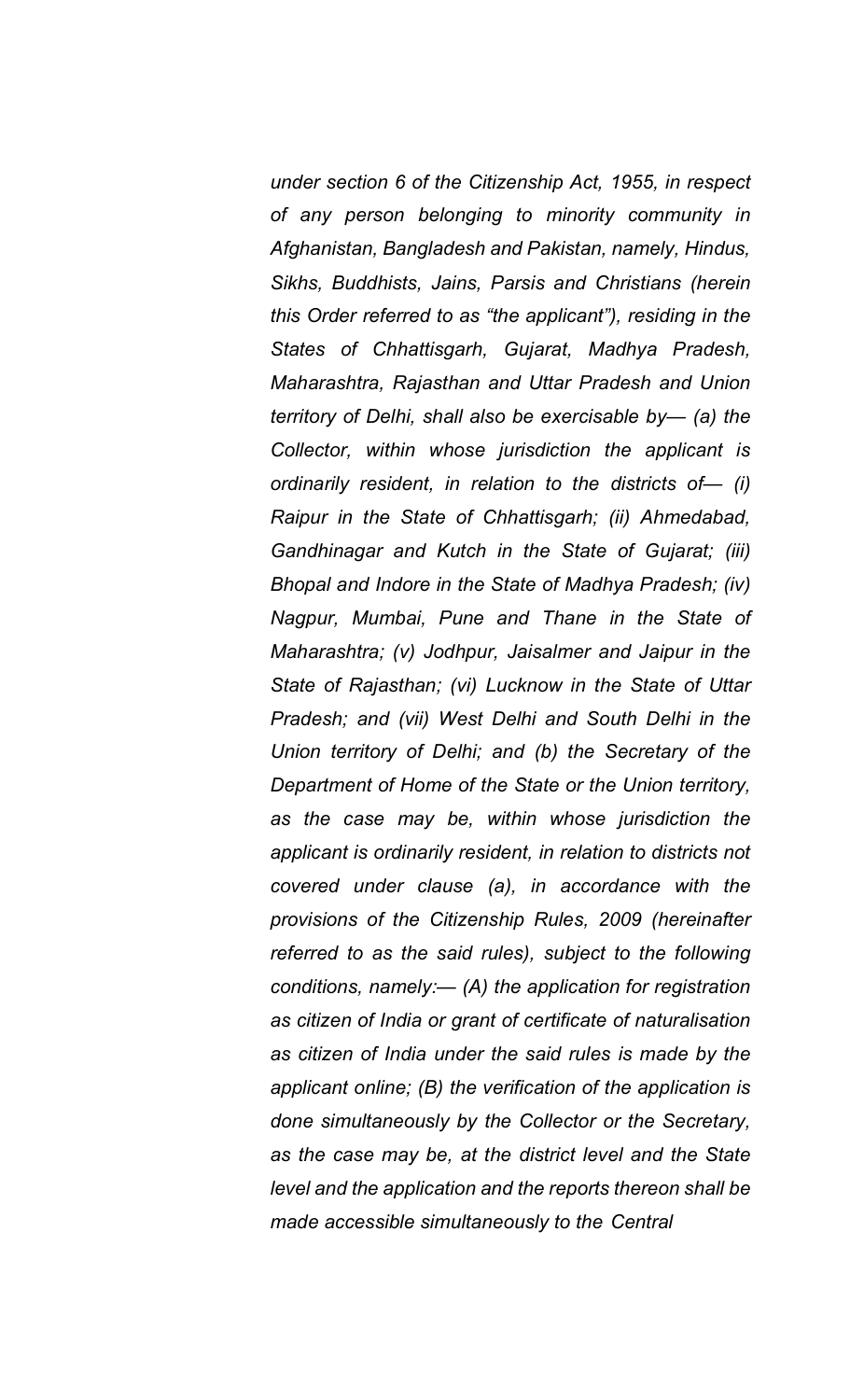*Government; (C) the Collector or the Secretary, as the case may be, makes such inquiry as he considers necessary for ascertaining the suitability of the applicant and for that purpose forward the application online to such agencies for verification and comments as may be required under the instructions issued by the Central Government in this regard; (D) the comments of the agencies referred to in clause (C) are uploaded online by such agencies and accessible to the Collector or the Secretary, as the case may be, and the Central Government; (E) the Collector or the Secretary, as the case may be, on being satisfied with the suitability of the applicant, grant him the citizenship of India by registration or naturalisation and issue a certificate of registration or naturalisation, as the case may be, signed by the Collector or the Secretary, as the case may be, in the Form as prescribed in the said rules; and (F) the Collector and the Secretary shall maintain a register, in accordance with the said rules, containing the details of persons so registered or naturalised as a citizen of India and furnish a copy thereof to the Central Government within seven days of such registration or naturalisation…"*

21. That a writ petition, being W.P. (C) No. 20 of 2019 titled as *Nagarikatwa Aain Songsudhan Birodhi Mancha (Forum Against Citizenship Act Amendment Bill) vs. Union Of India*  has been filed challenging inter alia the aforesaid notification/ Order dated 23.12.2016 and notice had been issued thereon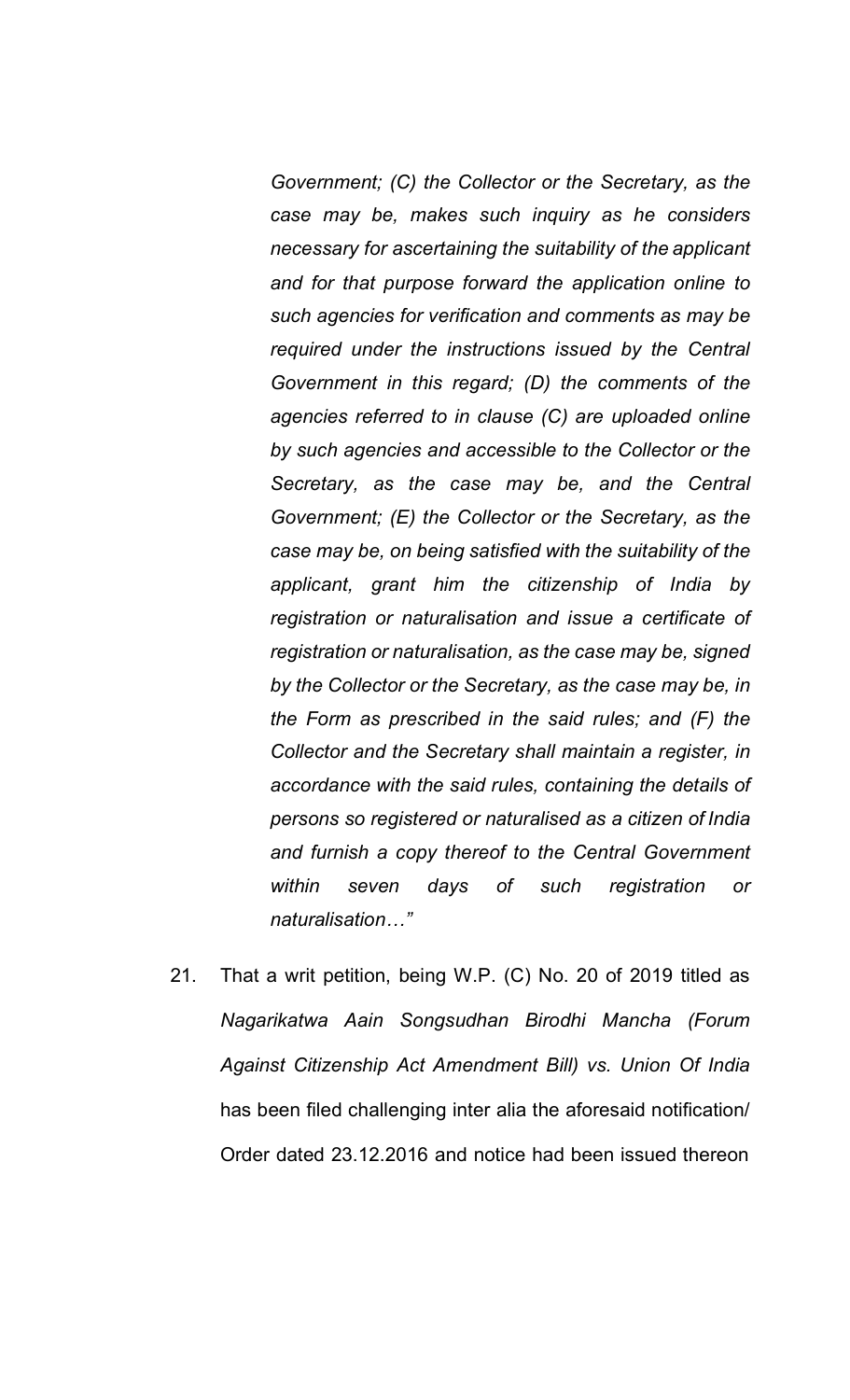on 27.02.2019 and the same is pending adjudication before this Hon'ble Court.

22. That this Hon'ble Court struck down the Illegal Migrants (Determination by Tribunals) Act, 1983 and the Illegal Migrants (Determination by Tribunals) Rules, 1984 and as per the directions of this Hon'ble Court, an updated National Register of Citizens (NRC) was being prepared by a team of NRC officials, being led by the State Coordinator, and the same had been continuously monitored by this Hon'ble Court. Be it mentioned herein that the NRC which was now created is an updated version of the previous NRC which was published on 1951. On December 31, 2018, a draft list was published by the NRC authorities which contained names of over 40 lakhs people most of whom were found to have migrated into Assam illegally and to be excluded from the final NRC. As per the Rules, these people were provided the opportunity to present their claims for being included in the final draft and were also heard thereafter. In June 2019, according to a statement issued by the state coordinator of NRC that 1,02,462 persons were further declared ineligible during the process of verification carried out by the Local Registrars of Citizens Registration (LRCRs). The final list of persons which are excluded from the NRC has been published on August 31, 2019 wherein out of a total of 3,30,27,661 applicants, only 19,06, 657 people were excluded.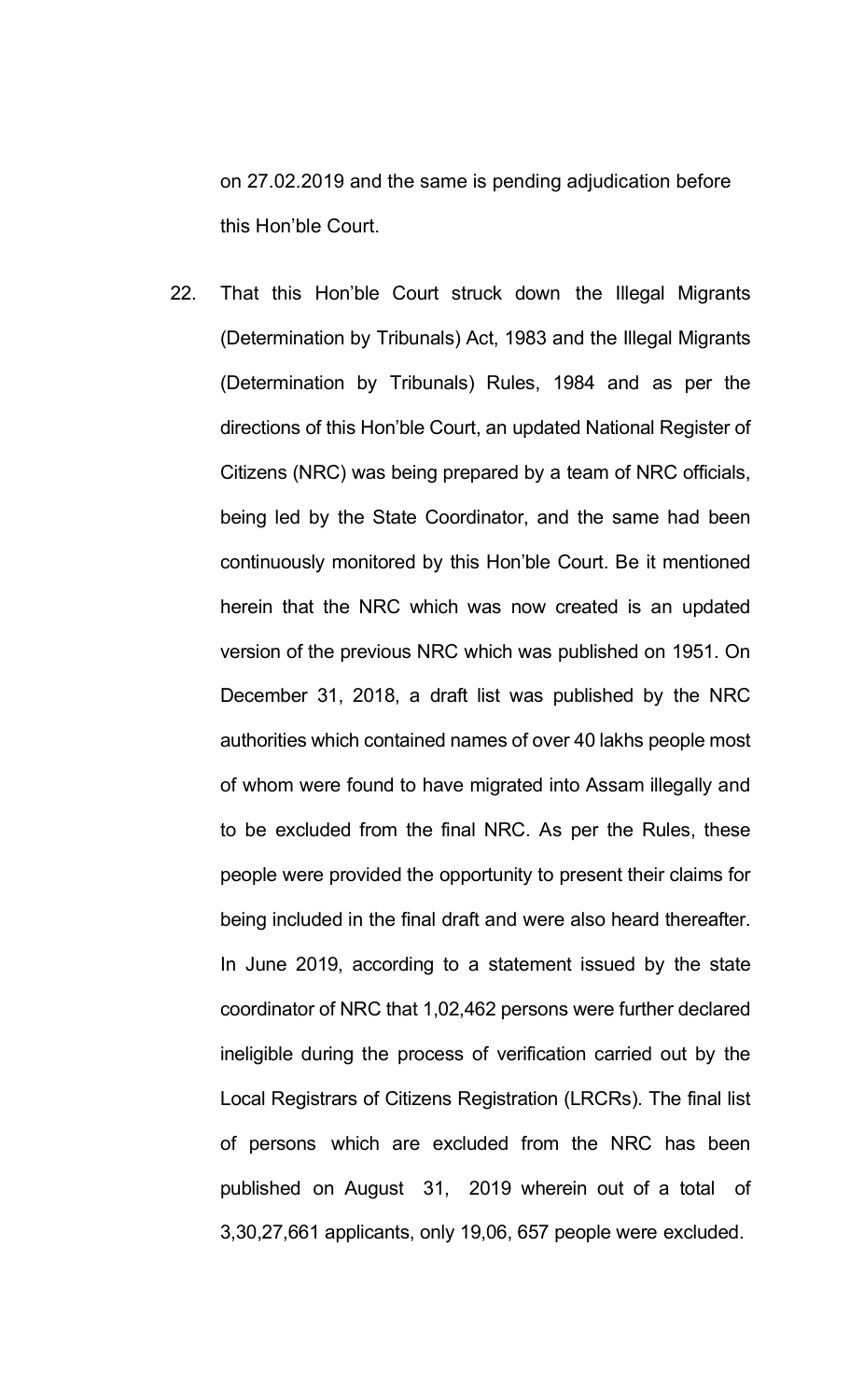## **C. THE IMPUGNED ACT**

23. That the Union of India has enacted the Citizenship (Amendment) Act, 2019, on 12.12.2019, which inter alia seeks to make illegal migrants who are Hindus, Sikhs, Buddhists, Jains, Parsis and Christians from Afghanistan, Bangladesh and Pakistan, eligible for citizenship. The said Act also makes amendments to provisions related to Overseas Citizen of India (OCI) cardholders, including a provision to allow cancellation of OCI registration if the person has violated any law notified by the central government. For the sake of convenience, the provisions of the Act are reproduced below:

> *"1. (1) This Act may be called the Citizenship (Amendment) Act, 2019. (2) It shall come into force on such date as the Central Government may, by notification in the Official Gazette, appoint.*

> *2. In the Citizenship Act, 1955 (hereinafter referred to as the principal Act), in section 2, in sub-section (1), in clause (b), the following proviso shall be inserted, namely:—*

> *"Provided that any person belonging to Hindu, Sikh, Buddhist, Jain, Parsi or Christian community from Afghanistan, Bangladesh or Pakistan, who entered into India on or before the 31st day of December, 2014 and who has been exempted by the Central Government by or under clause (c) of sub-section (2) of section 3 of the Passport (Entry into India) Act, 1920 or from the application of the provisions of the Foreigners Act, 1946 or any rule or order made thereunder, shall not be treated*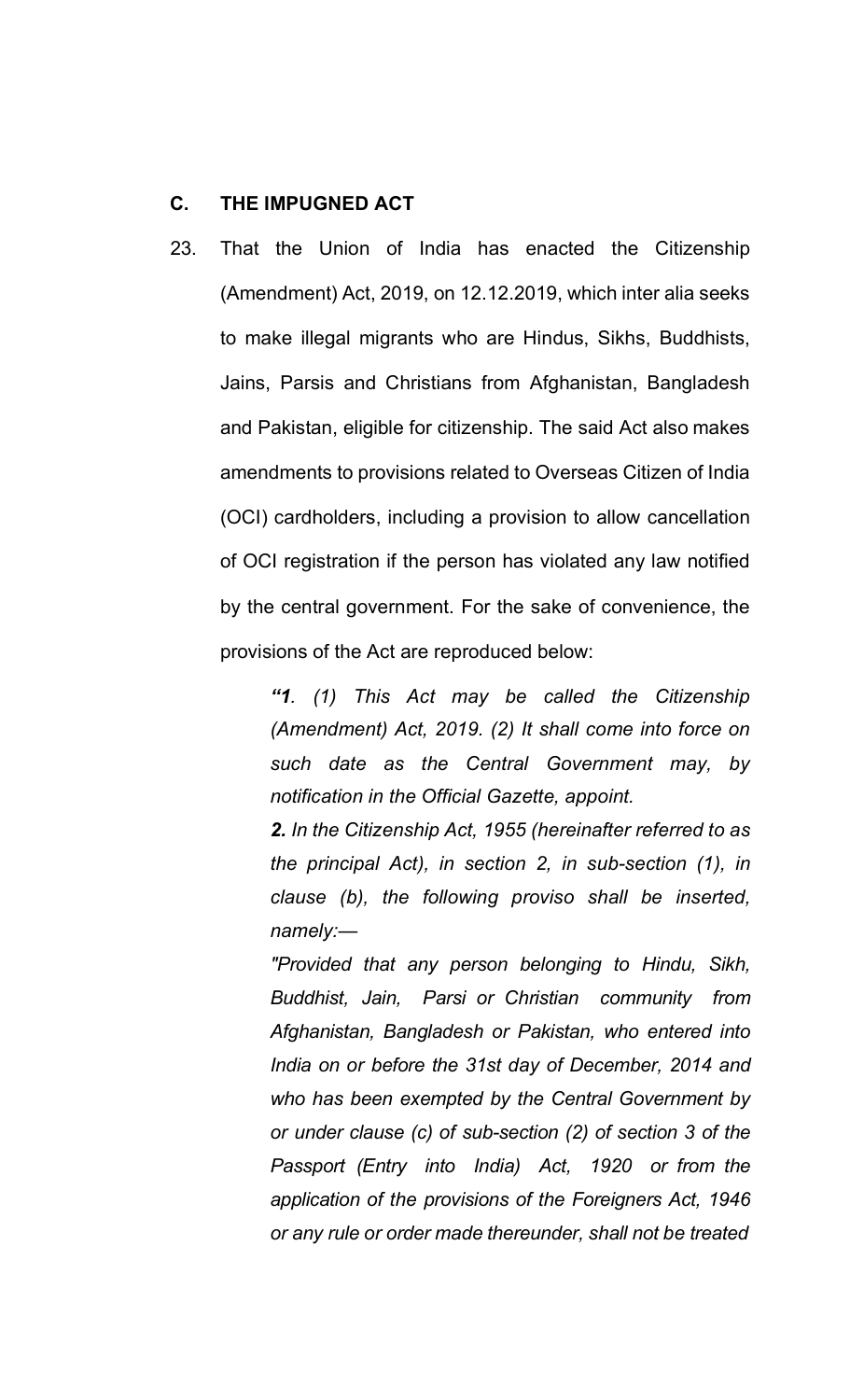*as illegal migrant for the purposes of this Act;"*

*3. After section 6A of the principal Act, the following section shall be inserted, namely:—*

*"6B. (1) The Central Government or an authority specified by it in this behalf may, subject to such conditions, restrictions and manner as may be prescribed, on an application made in this behalf, grant a certificate of registration or certificate of naturalisation to a person referred to in the proviso to clause (b) of subsection (1) of section 2.*

*(2) Subject to fulfilment of the conditions specified in section 5 or the qualifications for naturalisation under the provisions of the Third Schedule, a person granted the certificate of registration or certificate of naturalisation under sub-section (1) shall be deemed to be a citizen of India from the date of his entry into India.*

*(3) On and from the date of commencement of the Citizenship (Amendment) Act, 2019, any proceeding pending against a person under this section in respect of illegal migration or citizenship shall stand abated on conferment of citizenship to him: Provided that such person shall not be disqualified for making application for citizenship under this section on the ground that the proceeding is pending against him and the Central Government or authority specified by it in this behalf shall not reject his application on that ground if he is otherwise found qualified for grant of citizenship under this section: Provided further that the person who makes the application for citizenship under this section shall not be deprived of his rights and privileges to which he was entitled on the date of receipt of his application onthe*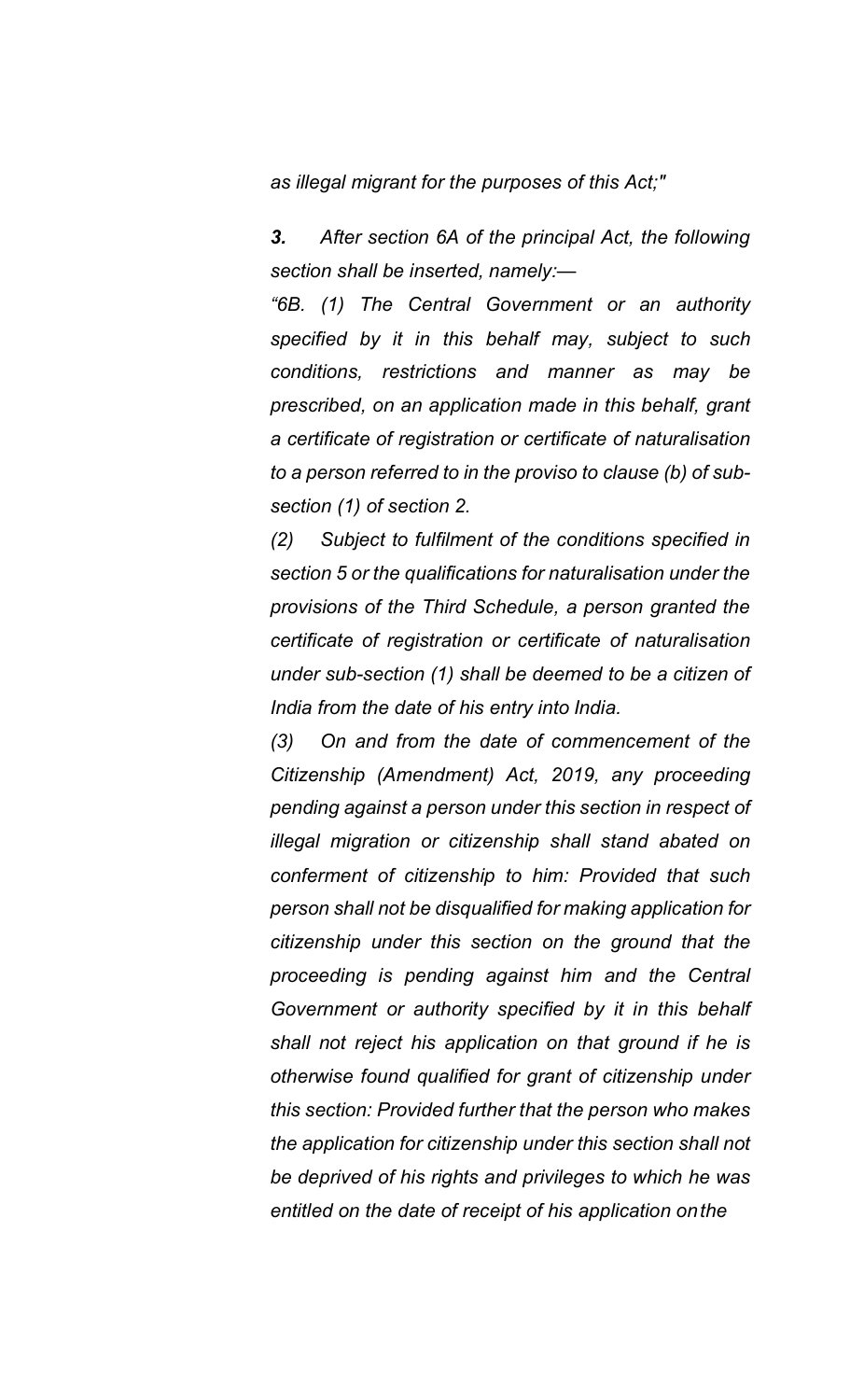*ground of making such application.*

*(4) Nothing in this section shall apply to tribal area of Assam, Meghalaya, Mizoram or Tripura as included in the Sixth Schedule to the Constitution and the area covered under "The Inner Line" notified under the Bengal Eastern Frontier Regulation, 1873."*

*4. In section 7D of the principal Act,— (i) after clause (d), the following clause shall be inserted, namely:—*

*"(da) the Overseas Citizen of India Cardholder has violated any of the provisions of this Act or provisions of any other law for time being in force as may be specified by the Central Government in the notification published in the Official Gazette; or".*

*(ii) after clause (f), the following proviso shall be inserted, namely:— "Provided that no order under this section shall be passed unless the Overseas Citizen of India Cardholder has been given a reasonable opportunity of being heard.".*

*5. In section 18 of the principal Act, in sub-section (2), after clause (ee), the following clause shall be inserted, namely:—*

*"(eei) the conditions, restrictions and manner for granting certificate of registration or certificate of naturalisation under sub-section (1) of section 6B;".*

*6. In the Third Schedule to the principal Act, in clause (d), the following proviso shall be inserted, namely:—*

*"Provided that for the person belonging to Hindu, Sikh,*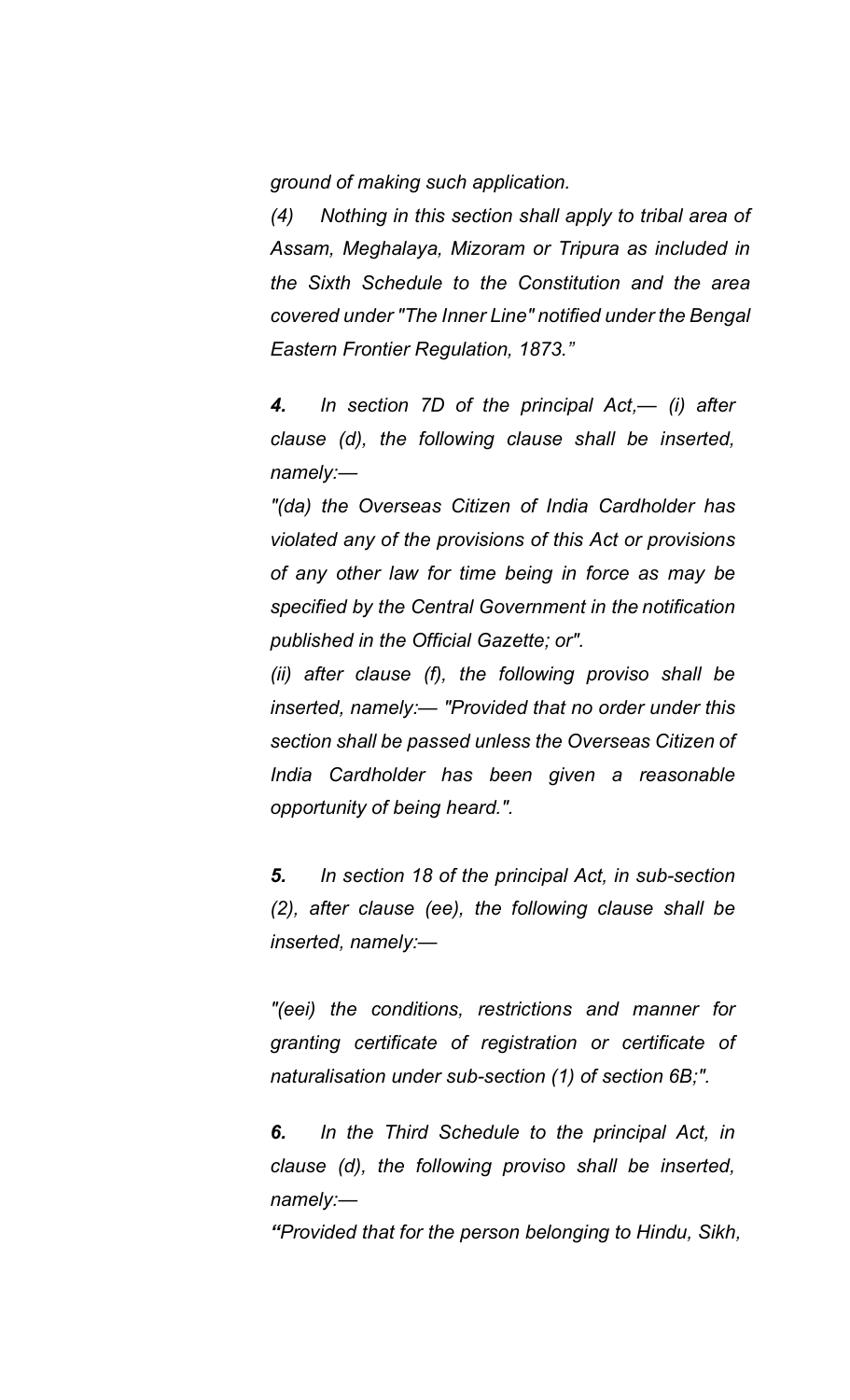*Buddhist, Jain, Parsi or Christian community in Afghanistan, Bangladesh or Pakistan, the aggregate period of residence or service of Government in India as required under this clause shall be read as "not less than five years" in place of "not less than eleven years"."*

It is submitted that Section 2 of the impugned Act amends Section 2(1)(b) Christians from Afghanistan, Bangladesh and Pakistan will not be treated as illegal migrants. In order to get this benefit, they must have also been exempted from the Foreigners Act, 1946 and the Passport (Entry into India) Act, 1920 by the central government. The unamended 1955 Act allowed a person to apply for citizenship by naturalisation, if the person meets certain qualifications. One of the qualifications is that the person must have resided in India or been in central government service for the last 12 months and at least 11 years of the preceding 14 years. However, section 3 of the impugned Act has further inserted "Section 6B" in the 1955 Act, which inter alia created an exception for Hindus, Sikhs, Buddhists, Jains, Parsis and Christians from Afghanistan, Bangladesh and Pakistan, with regard to this qualification. For these groups of persons, the 11 years' requirement will be reduced to about five years. It further provides that on acquiring citizenship: (i) such persons shall be deemed to be citizens of India from the date of their entry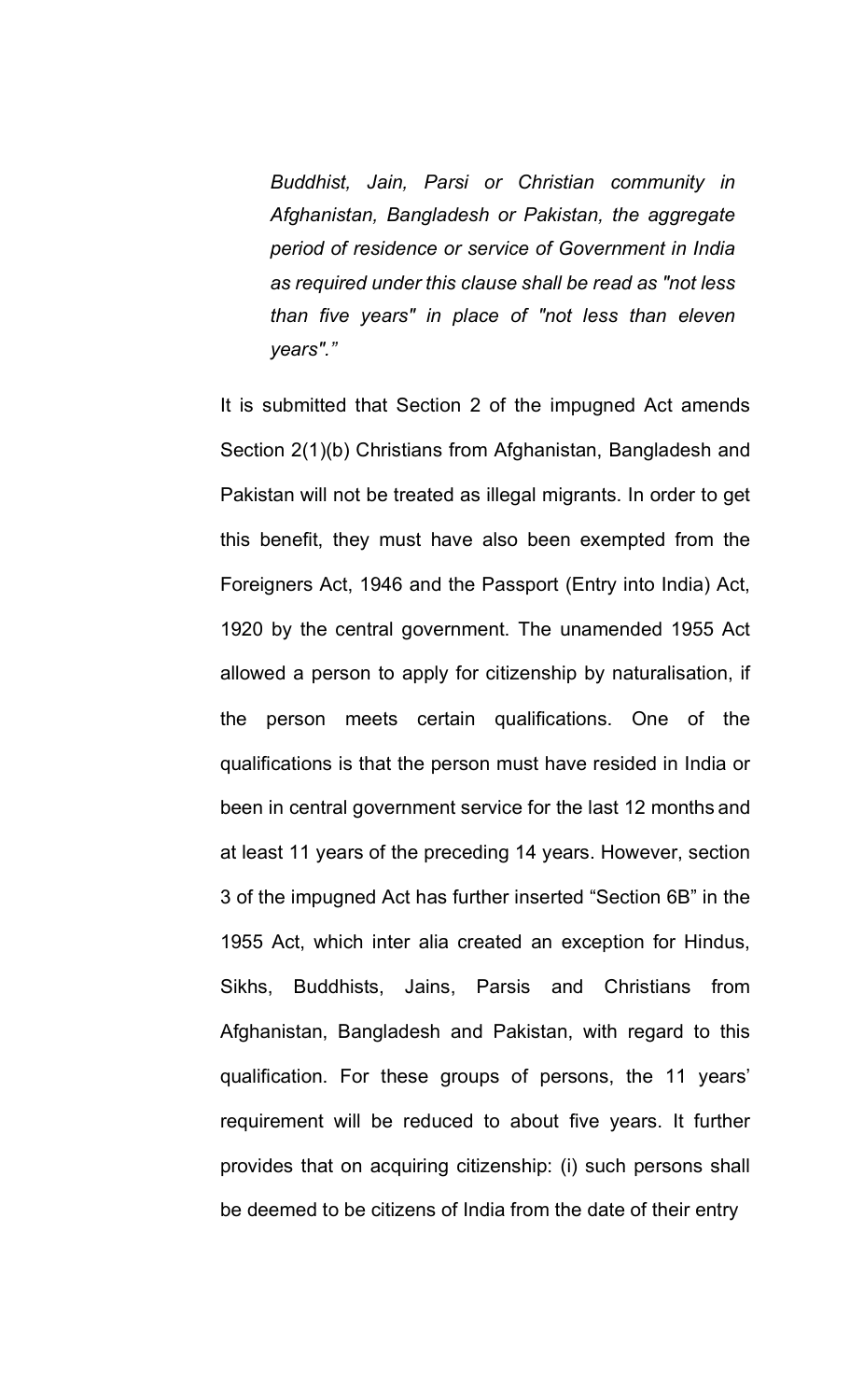into India, and (ii) all legal proceedings against them in respect of their illegal migration or citizenship will be closed.

Further, sections 5 and 6 of the impugned Act also makes consequent amendments to Sections 18 and the Third Schedule of the 1955 Act respectively.

A true copy of the Citizenship (Amendment) Act 2019 is annexed herewith as **ANNEXURE P–1 (PAGE TO ).**

# **D. RELEVENT SUBMISSIONS**

24. That the influx of immigrants from East Pakistan, now Bangladesh into the territory of Assam had now only changed the demography of the Assam in last more than hundred years but also had negative impacts in economy and polity of Assam. This had been an admitted proposition even by the Union of India. In the counter affidavit filed by the respondent no.1 in the case of *Sarbananda Sonowal v. Union of India,*  (2005) 5 SCC 665, it was stated as follows:-

> "*Continuing influx of Bangladeshi nationals into India has been on account of a variety of reasons including religious and economic. There is a combination of factors on both sides which are responsible for continuing influx of illegal immigration from Bangladesh. The important 'Push Factors' on the Bangladesh side include:*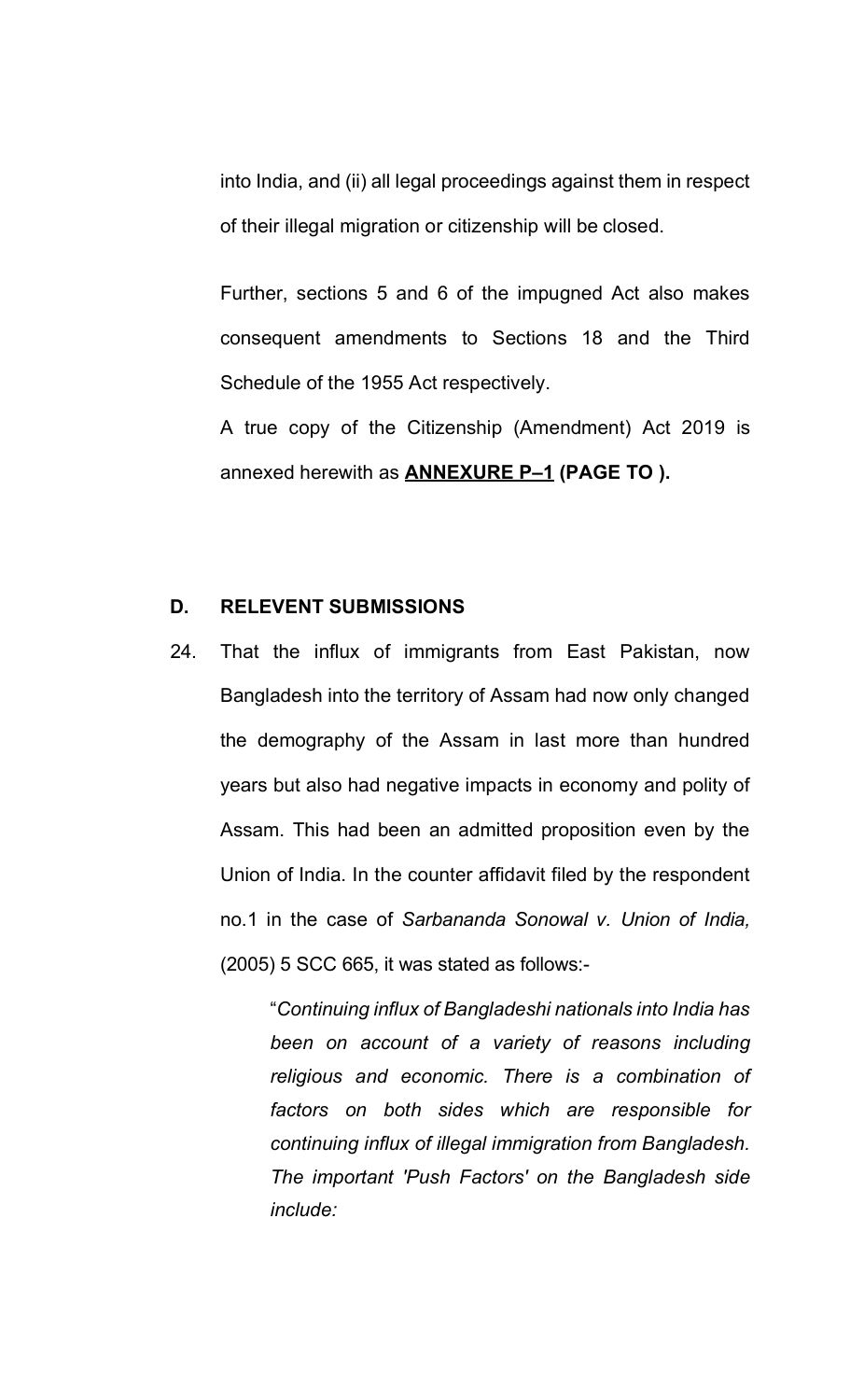*(a) steep and continuous increase in population;*

*(b) sharp deterioration in land-man ratio;*

*(c) low rates of economic growth particularly poor performance in agriculture;*

*The 'Pull Factors' on the Indian side include:*

*(a) ethnic proximity and kinship enabling easy shelter to the immigrants;*

*(b) porous and easily negotiable border with Bangladesh;*

*(c) better economic opportunities;*

*(d) interested religious and political elements encouraging immigration*"

*The petitioners crave leave of this Hon'ble Court to rely and refer to the counter affidavit filed by the respondent no.1 in the case of Sarbananda Sonowal v. Union of India, (2005) 5 SCC 665, at the time if hearing, if need be.*

25. That the people of Assam had been subject to it is difficulties due to the influx of the migrants and now it is next to impossible to make a realistic estimate of the number of illegal immigrants from Bangladesh who are present in the state of Assam. These immigrants are able to mingle easily with the local population due to ethnic and linguistic similarities. The demographic composition in the districts bordering Bangladesh has altered with the illegal immigration from Bangladesh. The districts of Assam and West Bengal bordering Bangladesh have recorded growth of population higher than the national average. The States of Meghalaya, Mizoram and Tripura have also recorded high rates of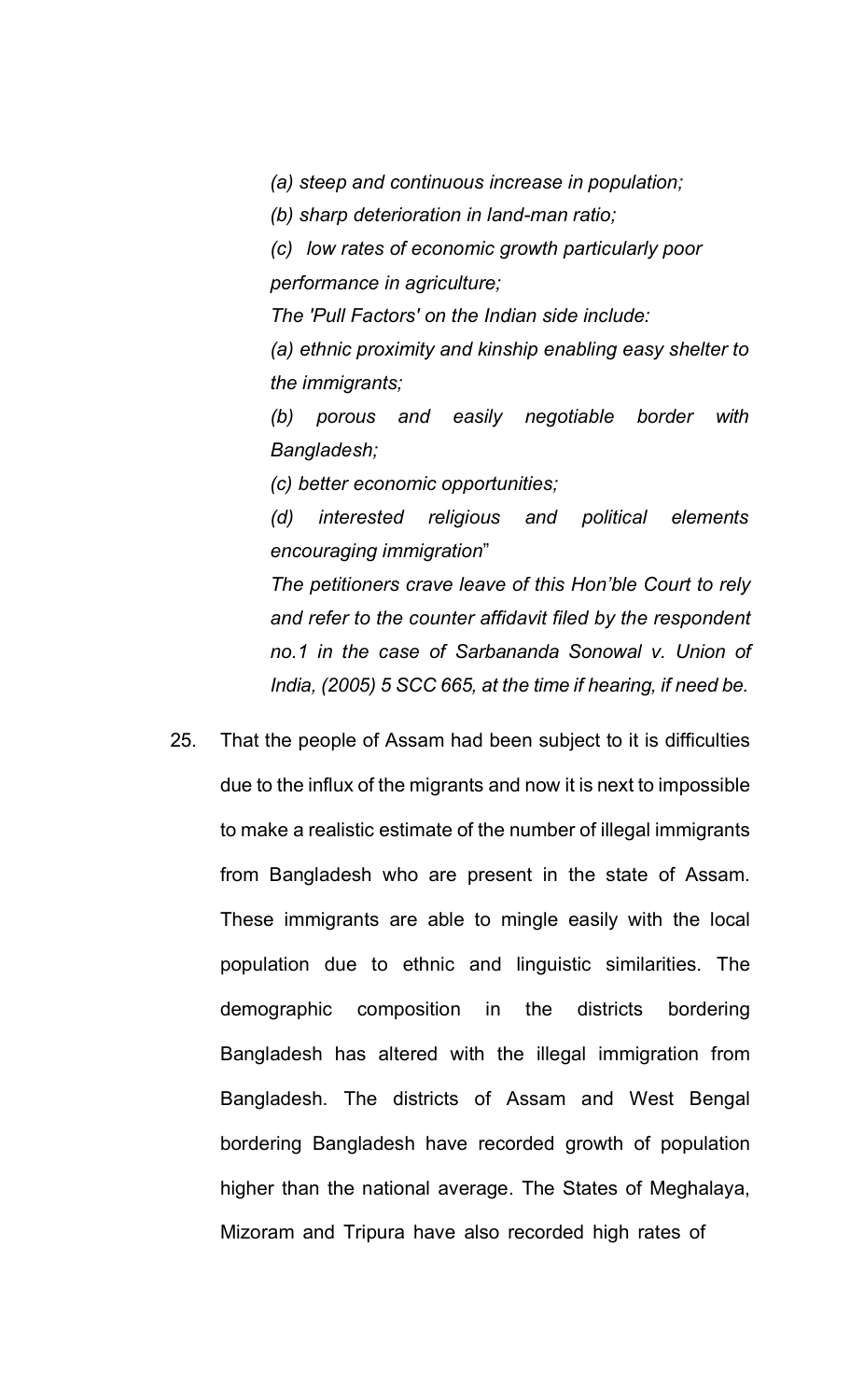population growth. Illegal immigrants from Bangladesh have also been using West Bengal as a corridor to migrate to other parts of the country.

26. That it is well accepted that Bangladesh and India share a 4,096-kilometer international border, the fifth-longest land border in the world. Out of the said border, 262 kms fall in the State of Assam and 92 kms of the border in the State of Assam is riverine. It is respectfully submitted by the Petitioner that large scale illegal migration from Bangladesh over several decades has been altering the demographic complexion of the State of Assam. It poses a grave threat both to the identity of the Assamese people and to national security. Illegal migration into Assam was the core issue behind the Assam student movement. The Assam Accord was a result of years long struggle/agitation against these phenomenon. The Union of India are well aware of these existing phenomenon in the state of Assam and also in the other North Eastern states. The Assam Accord of 1985 led to the introduction of a new Section 6A in the Citizenship Act. The first cut-off was January 1, 1966, whereby those ordinarily resident in Assam from that date got citizenship. Those who entered into Indian Territory of Assam between January 1, 1966 to March 25, 1971 were entitled to citizenship after 10 years. Following this, a special Foreigners Tribunal was created in 2005. Not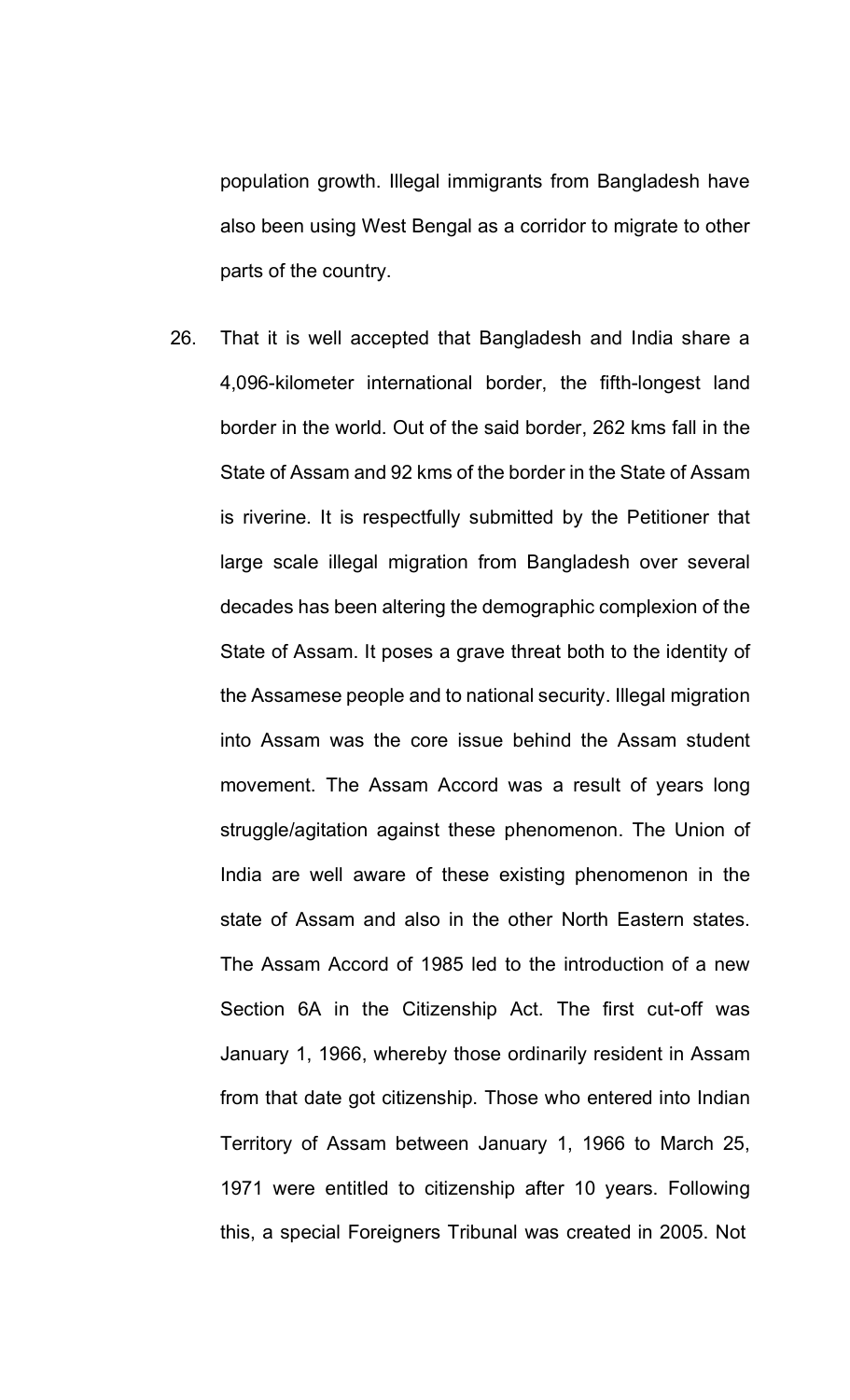only the state of Assam but the entire North East is dealing with two specific threats, i.e. (a) undocumented migrants and (b) threat to its culture and its electoral balance which was acknowledged even by this Hon'ble Court in its previous judgments. The large-scale influx of illegal Bangladesh immigrants has led to large tracts of sensitive international borders being occupied by foreigners. This has serious implications for internal security notwithstanding the fact that the indigenous people of Assam are being reduced to a minority in their home State. Their cultural survival is in jeopardy, their political control will be weakened and their employment opportunities will be undermined. One also should not forget that influx is the most prime contributory factor behind the outbreak of insurgency in the State of Assam and other northeastern states.

27. That several statutes and instruments, including those mentioned herein below, empower the Central Government to place conditions and give directions/ orders relating to a foreigner's entry, stay and removal from India. The Petitioner submit that the impugned Act has the effect of altering the statutory regime in respect of a class of persons who have entered/ remained in India illegally. Some of the relevant statutes and statutory instruments are as follows:

A. The Passport (Entry into India) Act, 1920 and Rules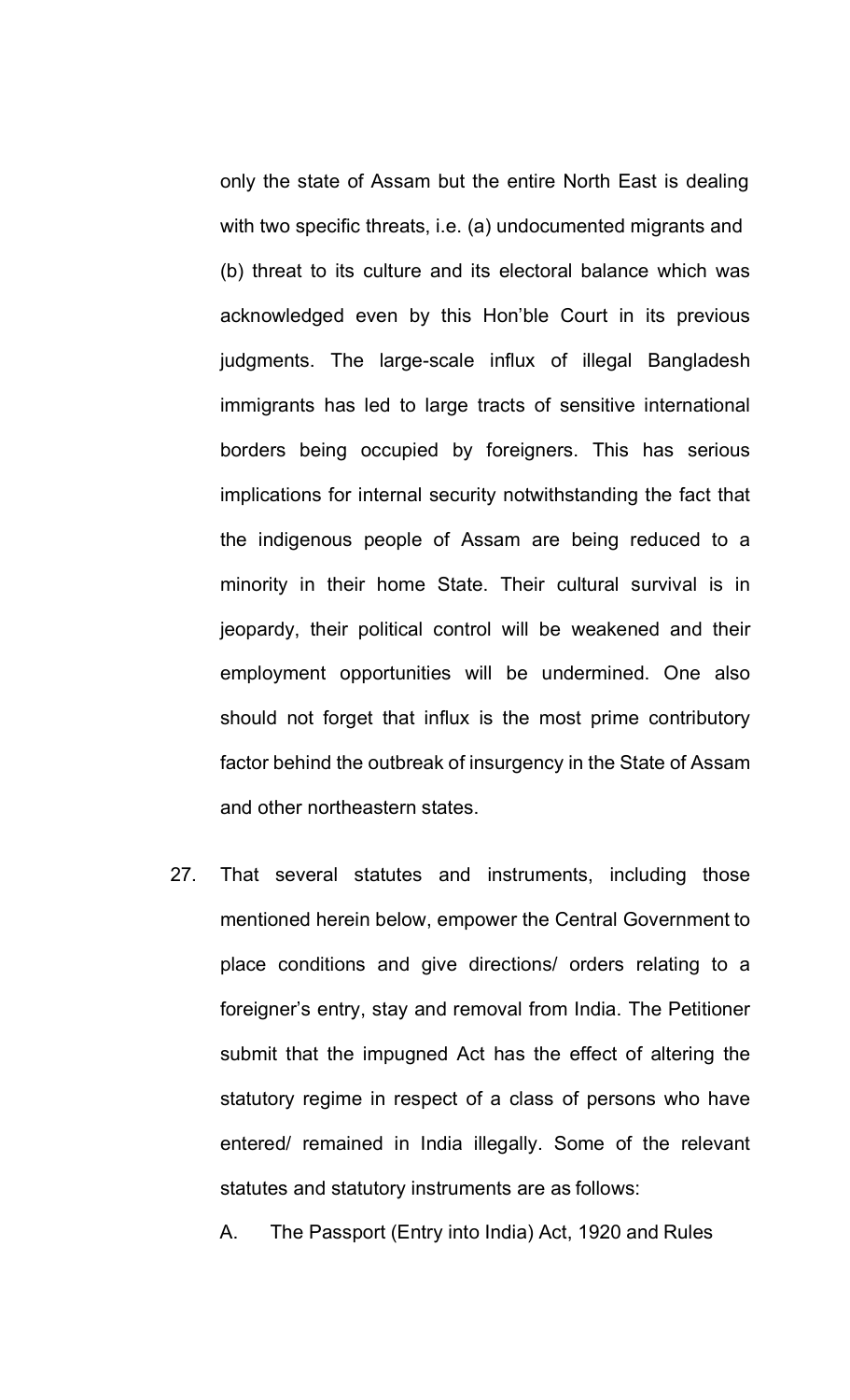made there under provide as follows:

- Section 3 of the Passport (Entry into India) Act, 1920 empowers the Central Government to make rules, inter alia, requiring that any person entering India shall be in possession of a passport.
- By virtue of Section 4, a person who has contravened or is reasonably suspected to have contravened any Rule or Order made under Section 3 is liable to be arrested.
- Under Section 5, the Central Government has the power to make a general or special order directing the removal of any person from India who has entered India without a passport in contravention of the Rules and to enforce such directions.
- Rule 3 of the Passport (Entry into India) Rules 1950, requires any person entering India to be in possession of a valid passport.
- Rule 5 (iv) specifies that the holder of a foreign passport must be in possession of a visa in order to satisfy the conditions of a "valid passport". Insofar as holders of Pakistani and Bangladeshi passports are concerned, the relevant provisions are in Rule 5(ivA) and Rule 5(iv-C) of the said Rules, respectively.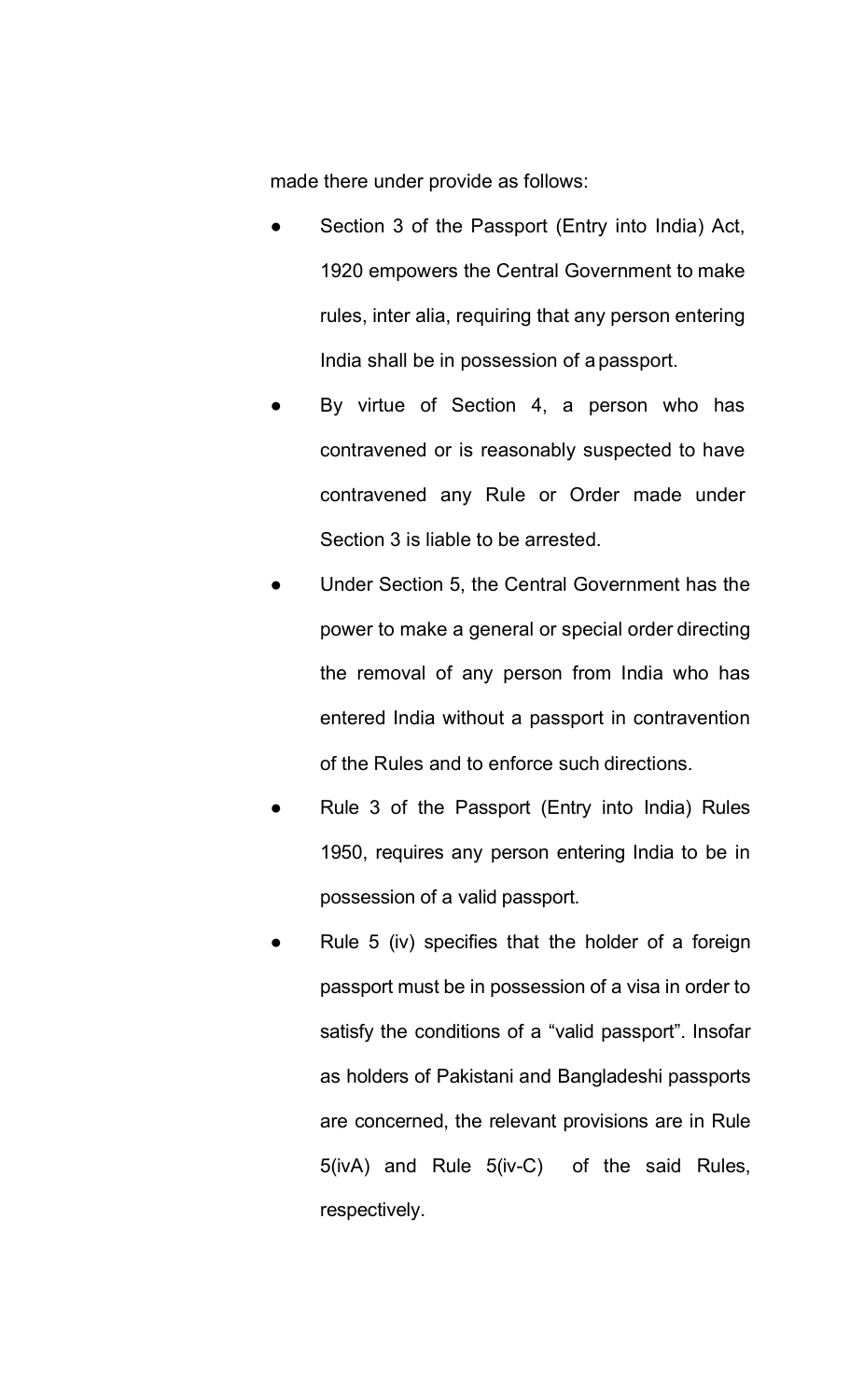- Rule 6 of makes contravention of Rule 3 punishable with imprisonment or fine or both.
- B. The Registration of Foreigners Act, 1939 and Rules made there under provide as follows:
	- Section 3 of the Registration of Foreigners Act, 1939 empowers the Central Government to make Rules requiring foreigners to report their presence and movements to specific authorities.
	- It is clear from Section 4 that the burden of proving whether any person is or is not a foreigner is placed upon that person.
	- Section 5 of provides for penalty in case of contravention thereof.
	- It is provided in Section 8 that the provisions of the said Act shall be in addition to and not in derogation of any other laws.
	- The Registration of Foreigners Rules, 1992 have been framed under the said Act of 1939, in supersession of the 1939 Rules. The Central Government has also made the Registration of Foreigners (Bangladesh) Rules, 1973 requiring any citizen of Bangladesh entering India or resident in India to present a "registration report" to the appropriate Registration Officer. (It may be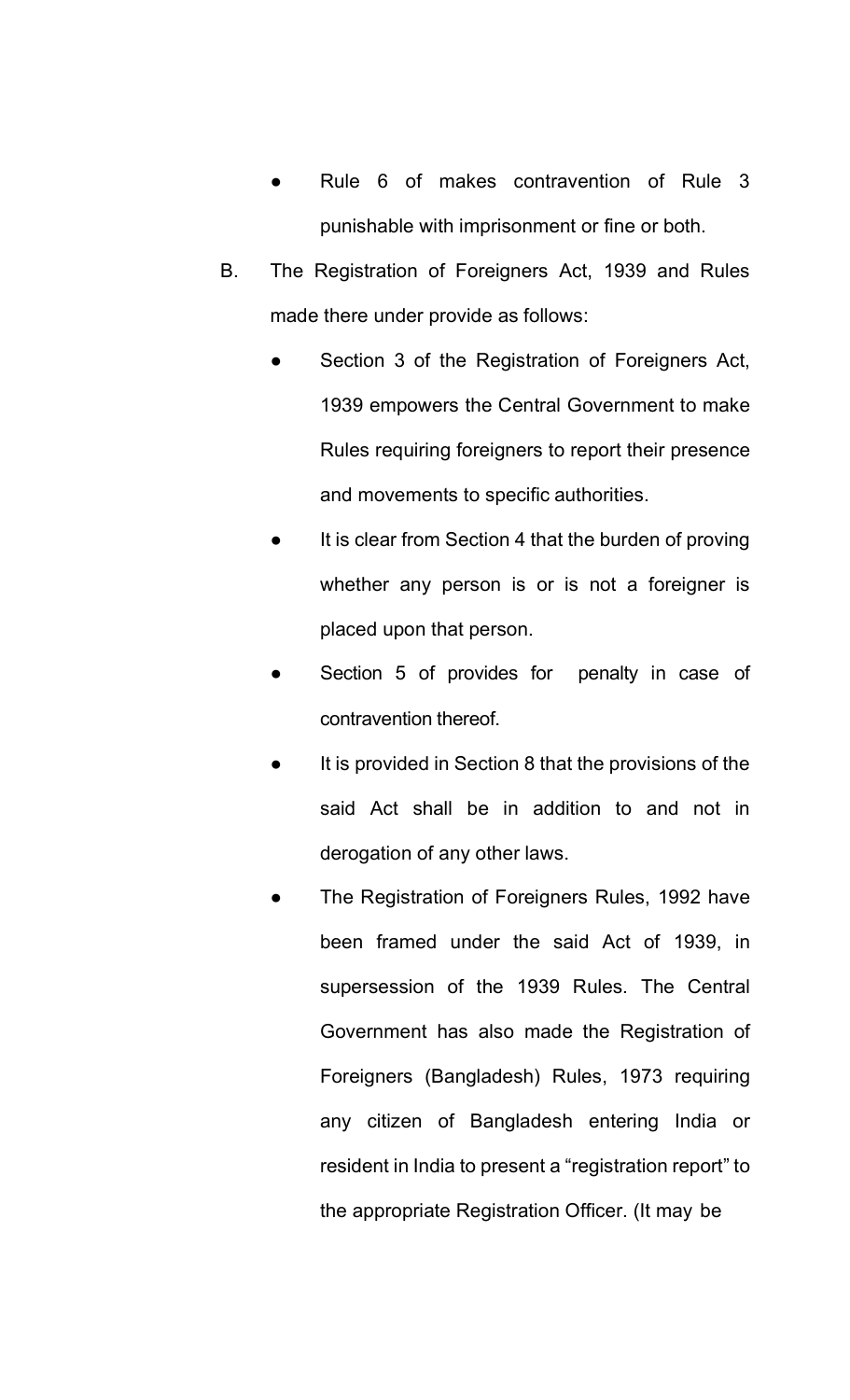noted that the proviso to Rule 2 exempts a person who enters India on a valid visa of not more than 180 days and does not wish to remain in India beyond this period.)

- C. The Foreigners Act, 1946 and Foreigners Order, 1948 provide as follows:
	- Section 3 of the Foreigners Act, 1946 empowers the Central Government to make general or specific orders prohibiting, regulating or restricting the entry and departure of foreigners and their presence in India.
	- Under Section 9, the burden of proving whether or not a person is a foreigner lies upon that person.
	- Section 11 empowers the concerned authorities to enforce compliance with their directions including by use of reasonable force.
	- Sections 14 to 14C provide for penalties for contravention thereof, including for overstaying or violating visa conditions

(Section 14) or entering into any area in India without the documents required under any order or direction given under the 1946 Act (Section 14A).

Section 16 provides that it shall be in addition to and not in derogation of other laws.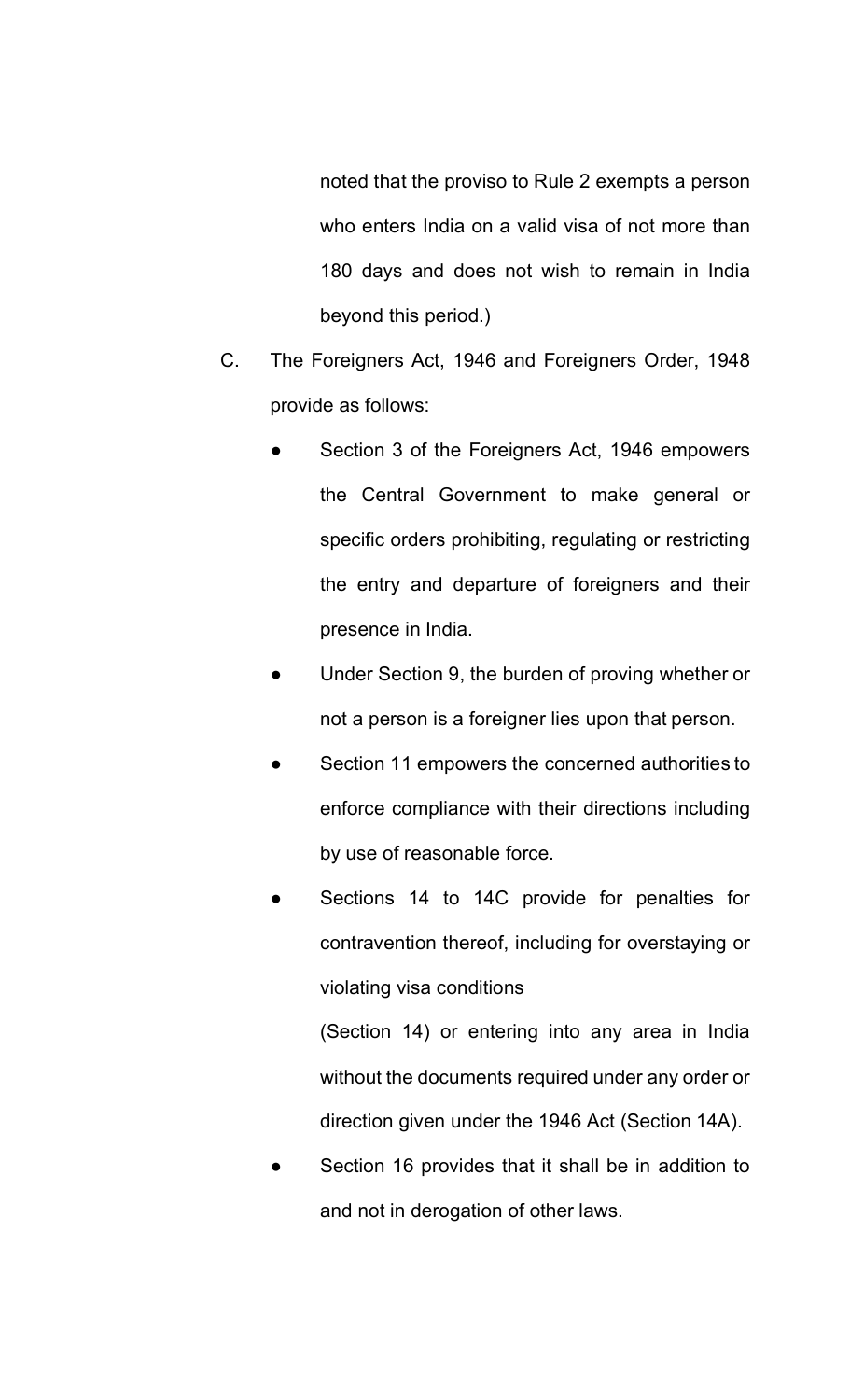- The Foreigners Order, 1946 provides for various restrictions upon foreigners including with regard to their duration of stay, employment, movement and permissible activities.
- Clause 3 provides specific points of entry for foreigners to enter India and also requires them to obtain leave of the jurisdictional civil authority. Such leave is to be refused, inter alia, if the foreigner is not in possession of a valid passport or visa. In the absence of leave, the foreigner may also be detained.
- Under Clause 14, when a foreigner is liable to removal from India, his money and property may be applied towards *"the voyage from India and the maintenance until departure of the foreigner and his dependents, if any".*
- D. Section 2 of the Immigrants (Expulsion from Assam) Act, 1950 provides that the Central Government can order expulsion of persons who have been resident outside India, and are resident in Assam, detrimental to the interest of the general public of India or any section thereof, or of any scheduled tribes in Assam. Such an order can be enforced under Section 4, if necessary, by use of reasonable force. Section 5 also provides for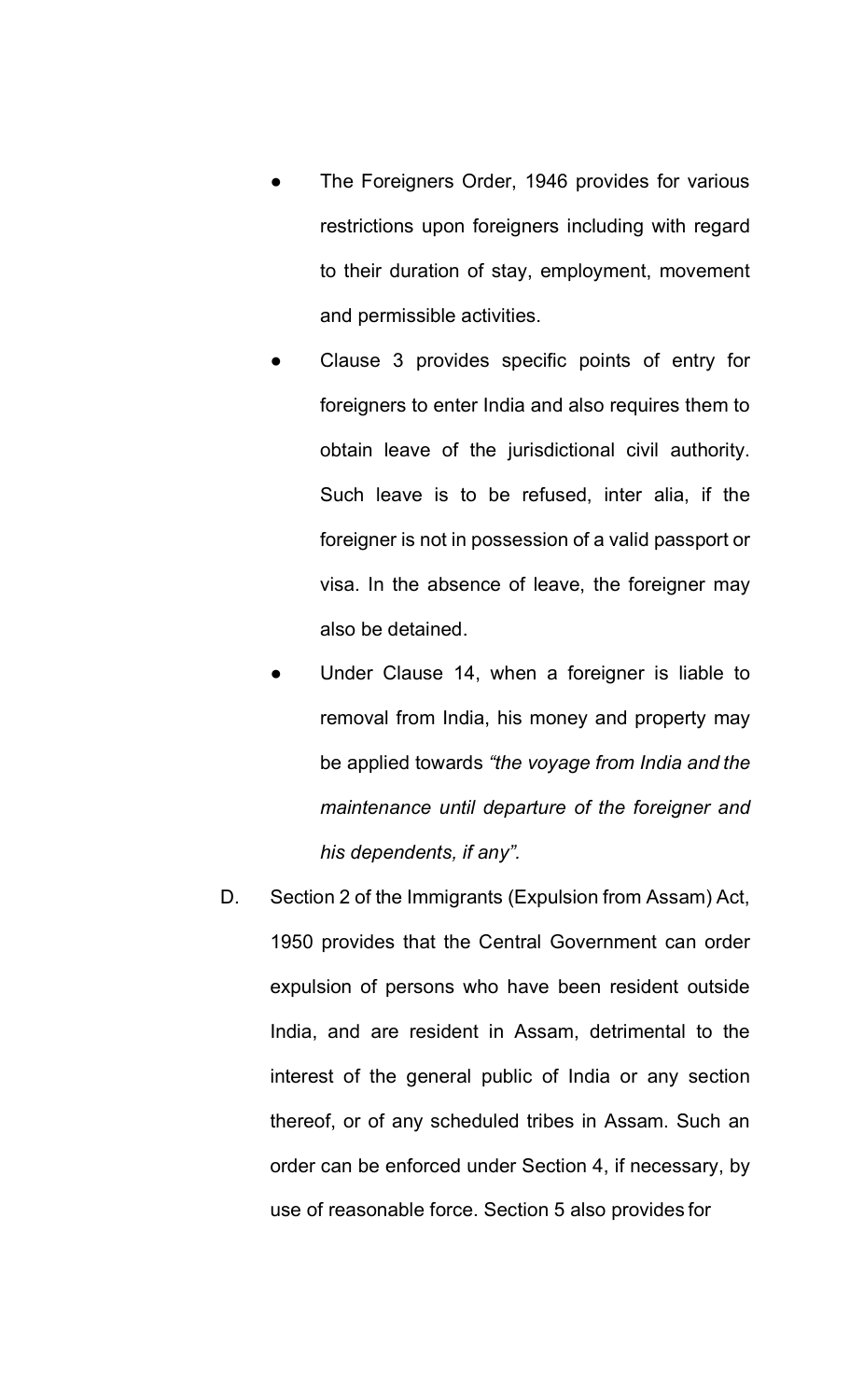penalties for contravention of any order made under the Act. (By notification dated 20.03.1950, powers under the aforementioned Act were conferred by the Central Government also upon the Government of Assam and other authorities.)

28. That on 13.09.2007, the United Nations General Assembly adopted the United Nations Declaration on the Rights of Indigenous Peoples (hereinafter "UNDRIP"), with India voting in its favour. UNDRIP inter alia provided for the following right for the indigenous peoples:

## "**Article 8**

- 1. Indigenous peoples and individuals have the right not to be subjected to forced assimilation or destruction of their culture.
- 2. States shall provide effective mechanisms for prevention of, and redress for:

(a) Any action which has the aim or effect of depriving them of their integrity as distinct peoples, or of their cultural values or ethnic identities;

(b) Any action which has the aim or effect of dispossessing them of their lands, territories or resources;

(c) Any form of forced population transfer which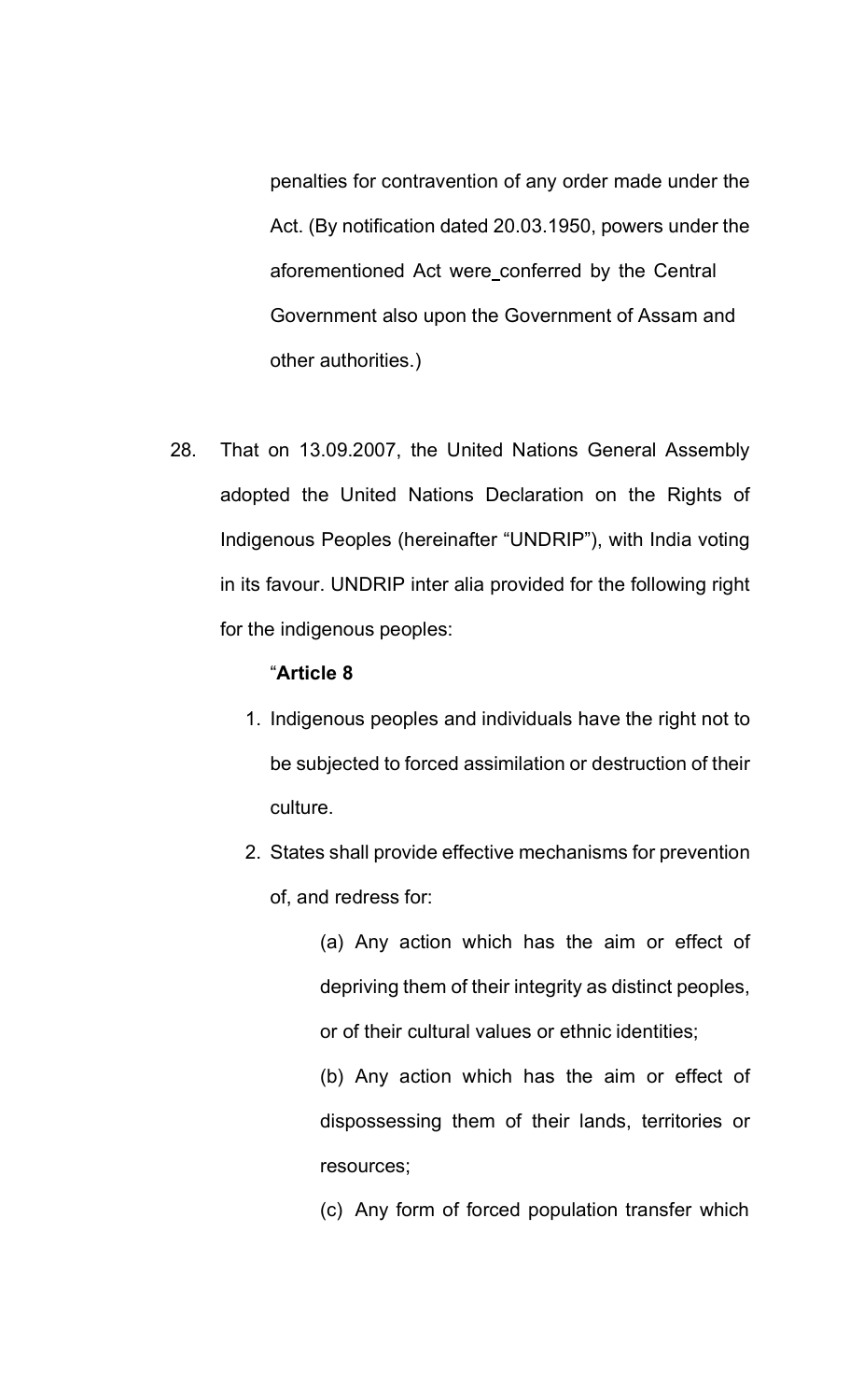has the aim or effect of violating or undermining any of their rights;

- (d) Any form of forced assimilation or integration;
- (e) Any form of propaganda designed to promote or incite racial or ethnic discrimination directed against them.

# **Article 10**

Indigenous peoples shall not be forcibly removed from their lands or territories. No relocation shall take place without the free, prior and informed consent of the indigenous peoples concerned and after agreement on just and fair compensation and, where possible, with the option of return.

# **Article 15**

# **Article 29**

1. Indigenous peoples have the right to the dignity and diversity of their cultures, traditions, histories and aspirations which shall be appropriately reflected in education and public information.

2. States shall take effective measures, in consultation and cooperation with the indigenous peoples concerned, to combat prejudice and eliminate discrimination and to promote tolerance, understanding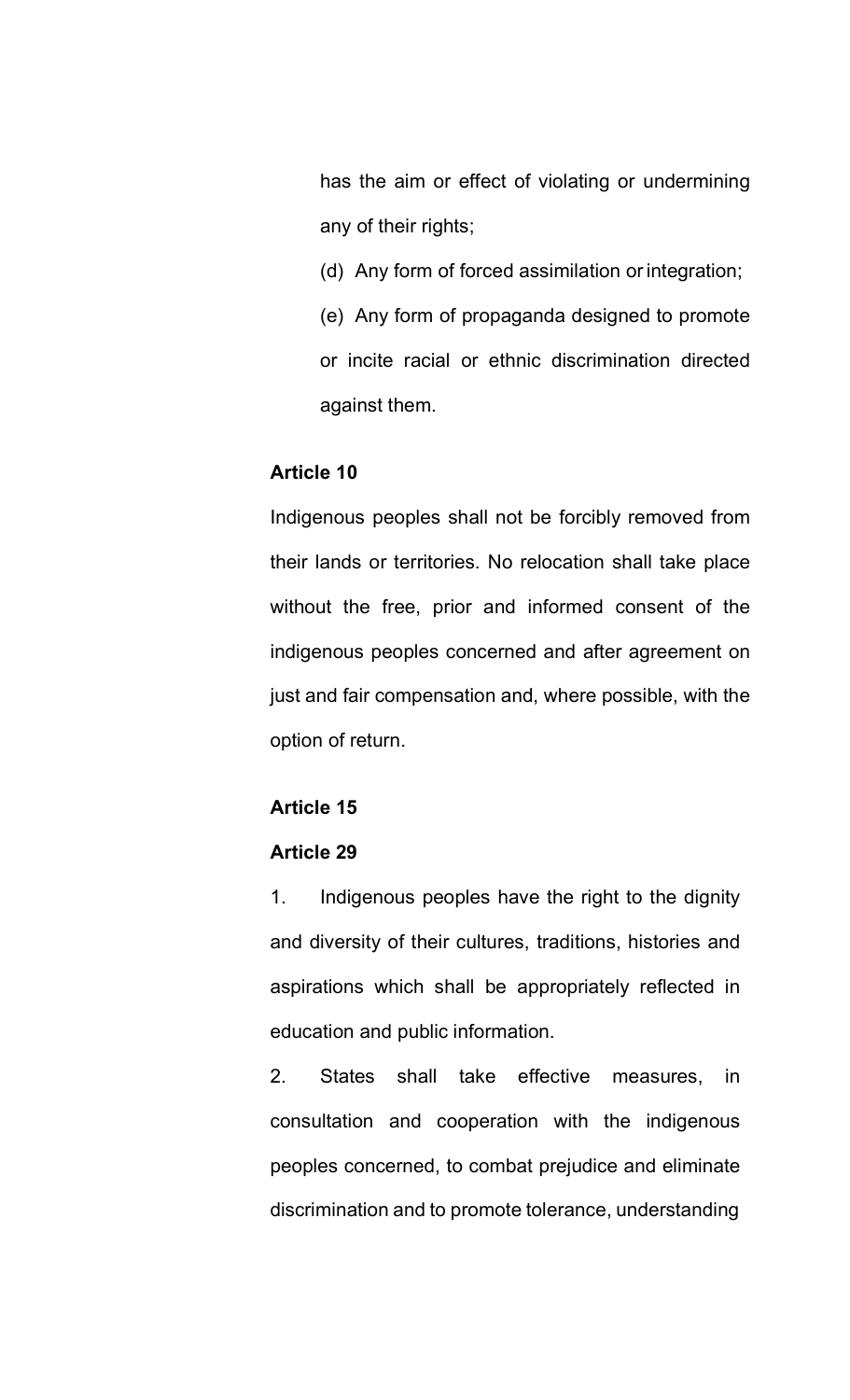and good relations among indigenous peoples and all other segments of society

## **Article 26**

1. Indigenous peoples have the right to the lands, territories and resources which they have traditionally owned, occupied or otherwise used or acquired.

2. Indigenous peoples have the right to own, use, develop and control the lands, territories and resources that they possess by reason of traditional ownership or other traditional occupation or use, as well as those which they have otherwise acquired.

3. States shall give legal recognition and protection to these lands, territories and resources. Such recognition shall be conducted with due respect to the customs, traditions and land tenure systems of the indigenous peoples concerned

1. Indigenous peoples have the right to the conservation and protection of the environment and the productive capacity of their lands or territories and resources. States shall establish and implement assistance programmes for indigenous peoples for such conservation and protection, without discrimination.

2. States shall take effective measures to ensure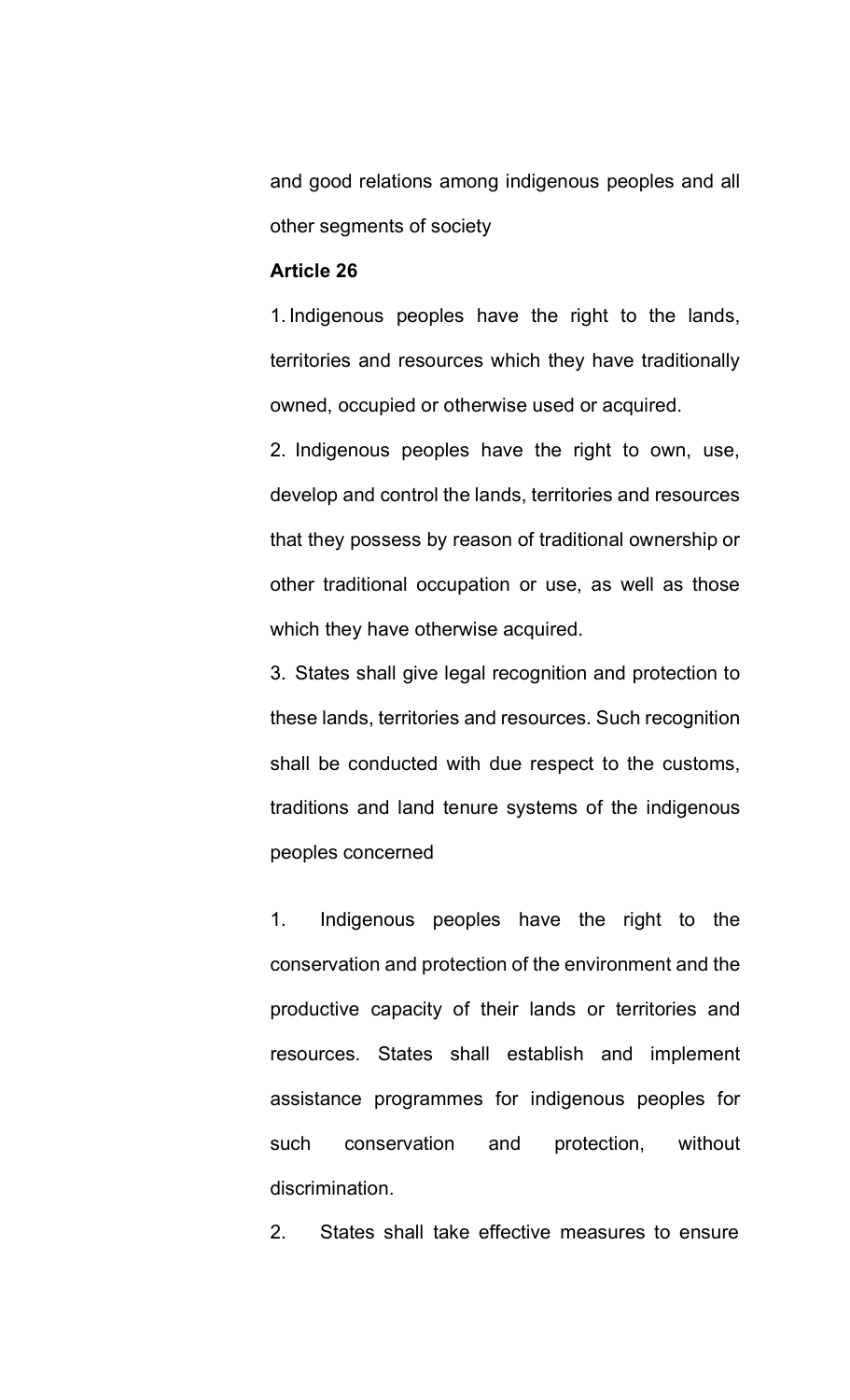that no storage or disposal of hazardous materials shall take place in the lands or territories of indigenous peoples without their free, prior and informed consent.

3. States shall also take effective measures to ensure, as needed, that programmes for monitoring, maintaining and restoring the health of indigenous peoples, as developed and implemented by the peoples affected by such materials, are duly implemented.

## **Article 31**

1. Indigenous peoples have the right to maintain, control, protect and develop their cultural heritage, traditional knowledge and traditional cultural expressions, as well as the manifestations of their sciences, technologies and cultures, including human and genetic resources, seeds, medicines, knowledge of the properties of fauna and flora, oral traditions, literatures, designs, sports and traditional games and visual and performing arts. They also have the right to maintain, control, protect and develop their intellectual property over such cultural heritage, traditional knowledge, and traditional cultural expressions.

2. In conjunction with indigenous peoples, States shall take effective measures to recognize and protect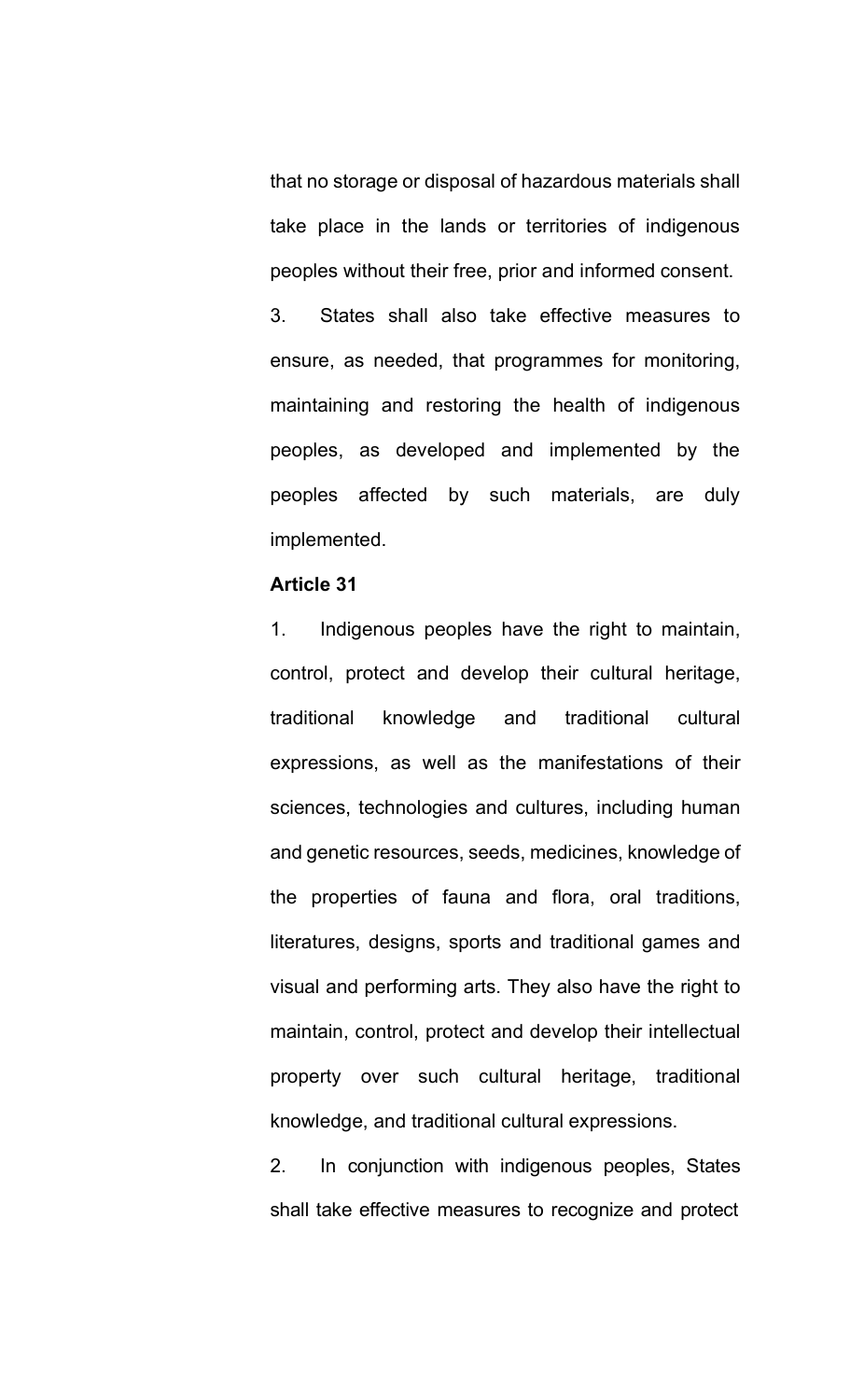the exercise of these rights."

It is submitted that due to the continued influx of the illegal immigrants in Assam, the Respondents herein have failed to protect the rights of the indigenous people of Assam as enshrined under the UNDRIP.

*The Petitioners crave leave of this Hon'ble Court to rely and refer to the United Nations Declaration on the Rights of Indigenous Peoples, 2007 at the time of hearing, if need be.*

29. The Petitioner states and submit that several petitions relating to issues concerning illegal migration in the State of Assam are at present pending before this Hon'ble Court, including, inter alia, the following:

a. Writ Petition (Civil) No. 274 of 2009 (*Assam Public Works v. Union of India & Ors.*) was preferred before this Hon'ble Court for deleting the names of illegal voters from the voting list, regularising the pre - 25.03.1971 immigrants as Indian citizens and upgrading of the National Register of Citizens for the State of Assam, containing village-wise information of each and every person enumerated therein, which was prepared during the census of 1951 under a directive of the Ministry of Home Affairs.

*b.* W.P. (Civil) No. 562 of 2012 *(Assam Sanmilita Mahasangha v. Union of India & Ors.)* was filed before this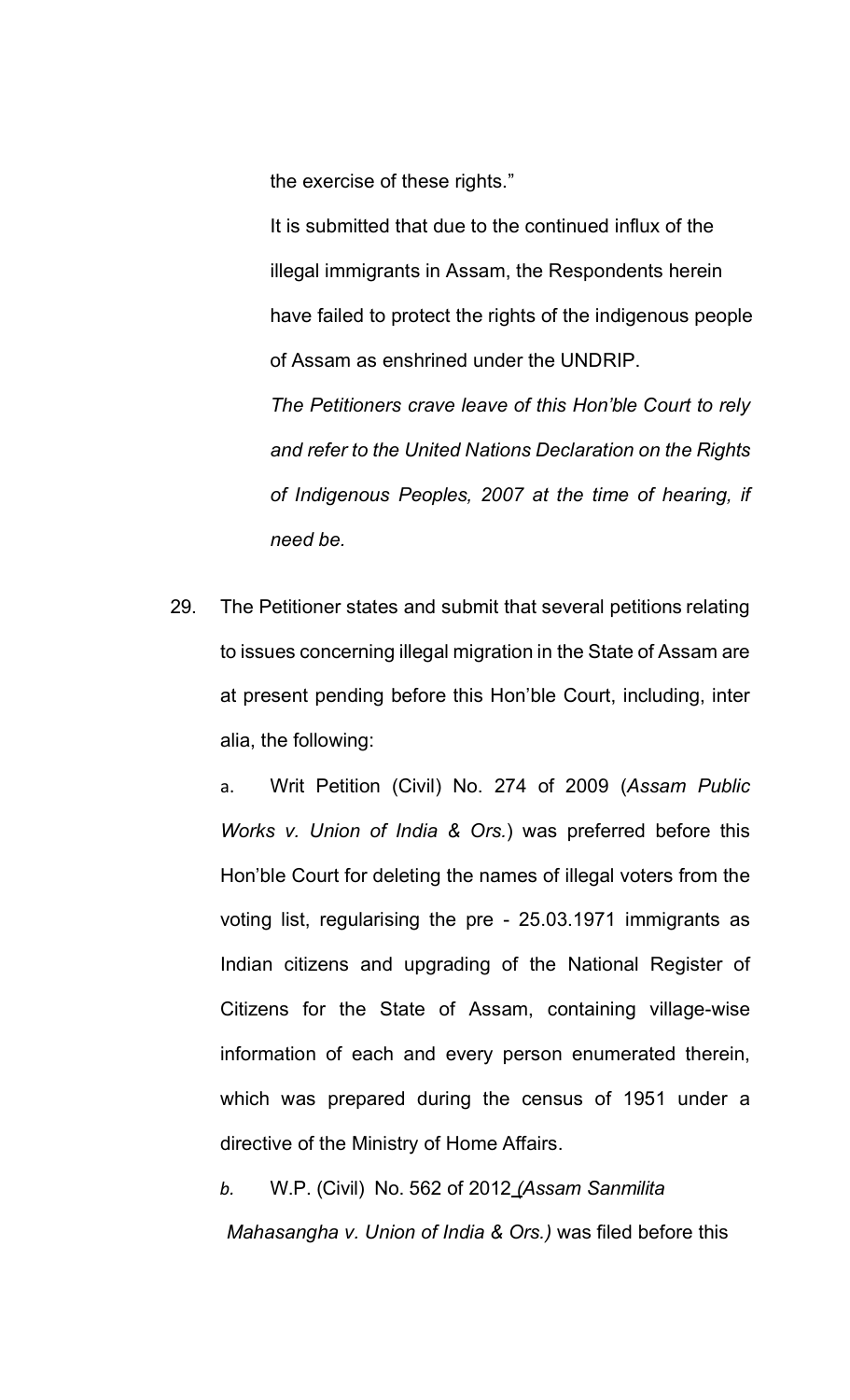Hon'ble Court to challenge the constitutional validity of Section 6A of the Citizenship Act, 1955 as being in violation of Articles 5 and 6, 14, 21 and 29 of the Constitution of India.

c. W.P. (C) No. 876 of 201*4 (All Assam Ahom Association & Ors. v. Union of India & Ors.)* was filed thereafter, challenging constitutional validity of Section 6A of the Citizenship Act, 1955 and Rule 4A of the Citizenship (Registration of Citizens and Issue of National Identity Cards) Rules, 2003. It further prayed for directions to the State of Assam to complete border fencing, identify and deport foreigners in accordance with the Foreigners Act, 1946 and constitute adequate number of tribunals under the Foreigners (Tribunals) Orders, 1964.

**d.** A copy of the order dated 18.12.2019 passed by this Hon'ble court in Writ Petition (Civil) No. 1470 of 2019 is annexed herewith and marked as **ANNEXURE P-2 (At Page to \_\_\_\_.**). This Hon'ble Court on 22.01.2020 was pleased to direct the Registry to segregate the matters into two categories, viz. matters pertaining to Assam and Tripura and other matters. A copy of the order dated 22.01.2020 passed by this Hon'ble court in Writ Petition (Civil) No. 1470 of 2019 is annexed herewith and marked as **ANNEXURE P-3 (At Page to ).**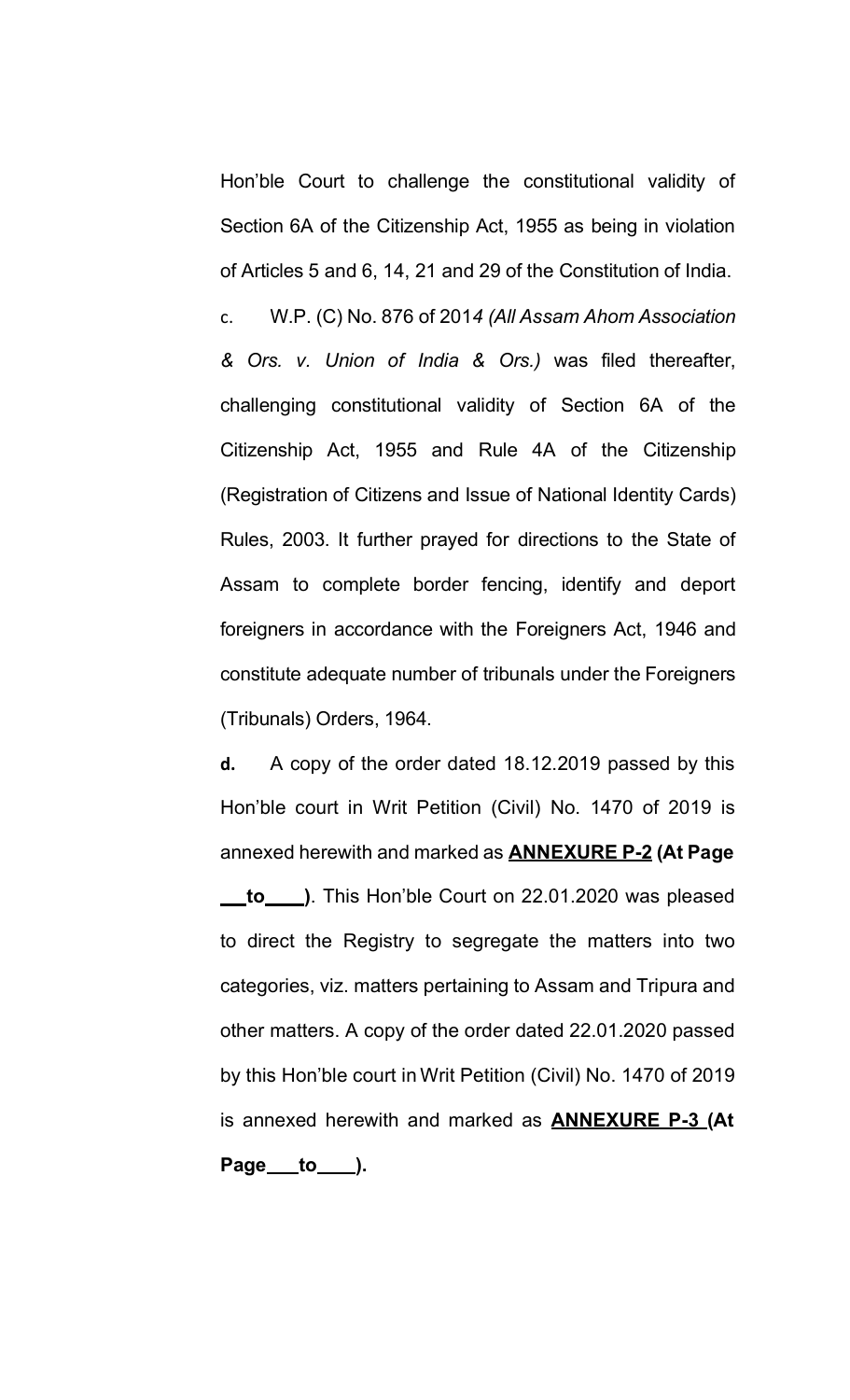30. That under such facts and circumstances as mentioned herein above, the Union of India had passed the aforesaid legislation, namely Citizenship (Amendment) Act 2019. This Act had been criticized and after passing of the said Act, there had been protests all over the Country. In lot of places, the protests had turned violent. The very first protest against the said passing of Citizenship (Amendment) Act 2019 happened in the entire state of Assam and was carried out by the Assamese people and the civil society. The Act of 2019 had been implemented from 10.01.2020 in the state of Assam amidst protests all over the state of Assam. The Government of Assam, i.e. the respondent no.4 has now declared that it shall publish the Rules in terms of the Citizenship (Amendment) Act 2019. The Act in itself is unacceptable for the Assamese people as it is inconsistent with the Assam Accord and as such the question of enacting Rules and forcefully implementing the Act of 2019 against the wishes of the people of Assam is in itself a violation of the Fundamental Rights of the People of Assam. The powers of the Union of India in making laws at different point of time is unchallengeable but the laws made are to be consistent with the treaties and Memorandum of Settlements executed by the Union of India and various state government. It is in light of the abovementioned facts, the Petitioners herein are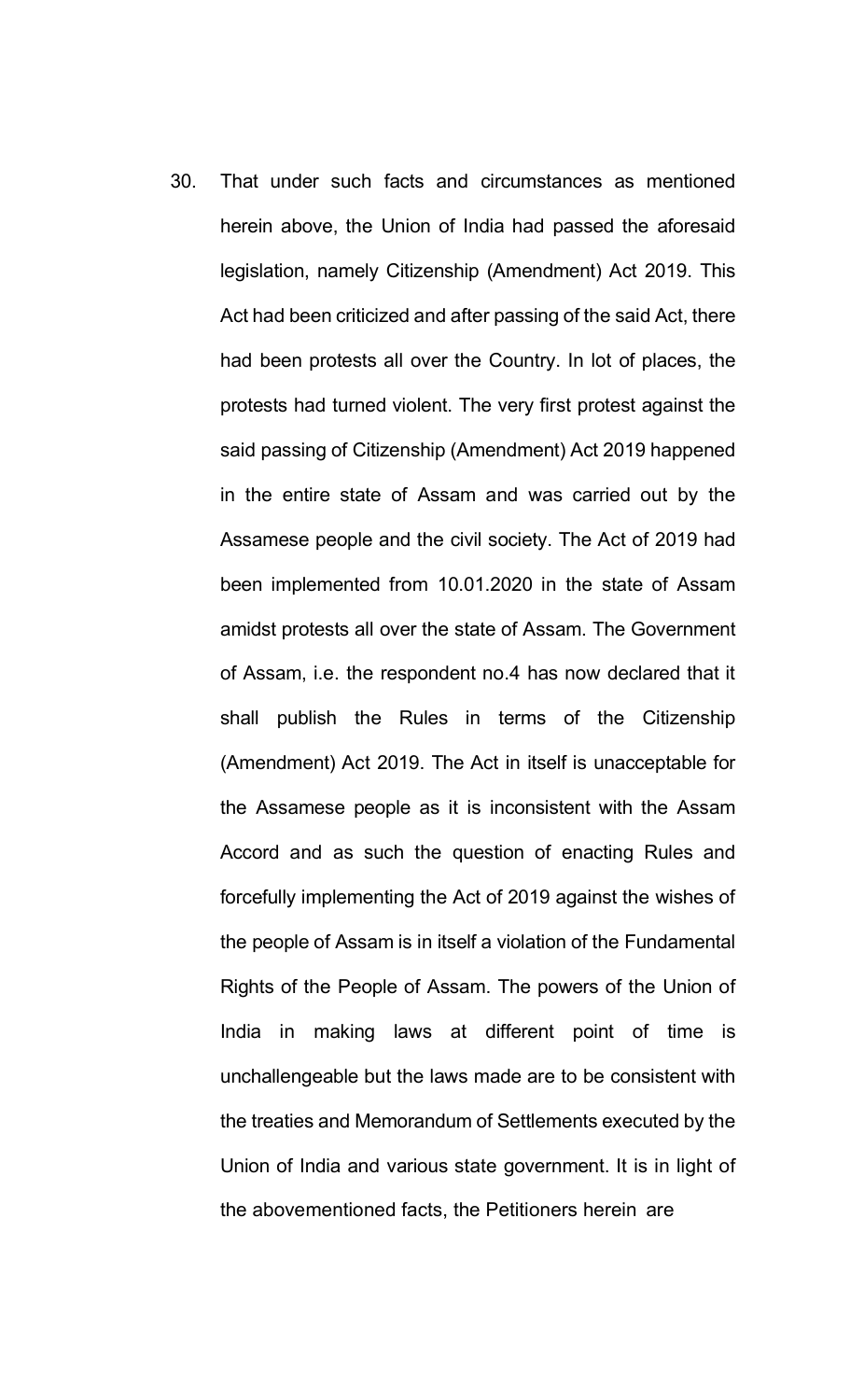constrained to file the present Writ Petition challenging the Impugned Act on the following amongst other grounds, which are being taken without prejudice to each other and the Petitioners seek liberty to urge further grounds at the time of hearing, if so advised:

#### **31. GROUNDS**

# **VIOLATION OF ASSAM ACCORD AND SUBSEQUENT AMENDMENT MADE IN CITIZENSHIP ACT, 1955 PURSUANT TO ASSAM ACCORD:**

a. For that the insertion of the proviso in Section 2(1)(b) by the impugned amendment Act is in direct contradiction to the Assam Accord of 1985 and Section 6A of the Citizenship Act, 1955 which was inserted as per the agreement and undertaking executed by the Union of India and the State of Assam known as the Assam Accord, 1985 whereby illegal migrants who have entered the State of Assam from Bangladesh up to 24.03.1971 were ultimately required to be granted citizenship of India and a specific assurance that illegal migrants entering the state of Assam after 25.03.1971 would be deported back to Bangladesh. The impugned amendment is made disregarding the agreement executed by the Union Government with the people of Assam in concurrence with the Government of Assam and its assurance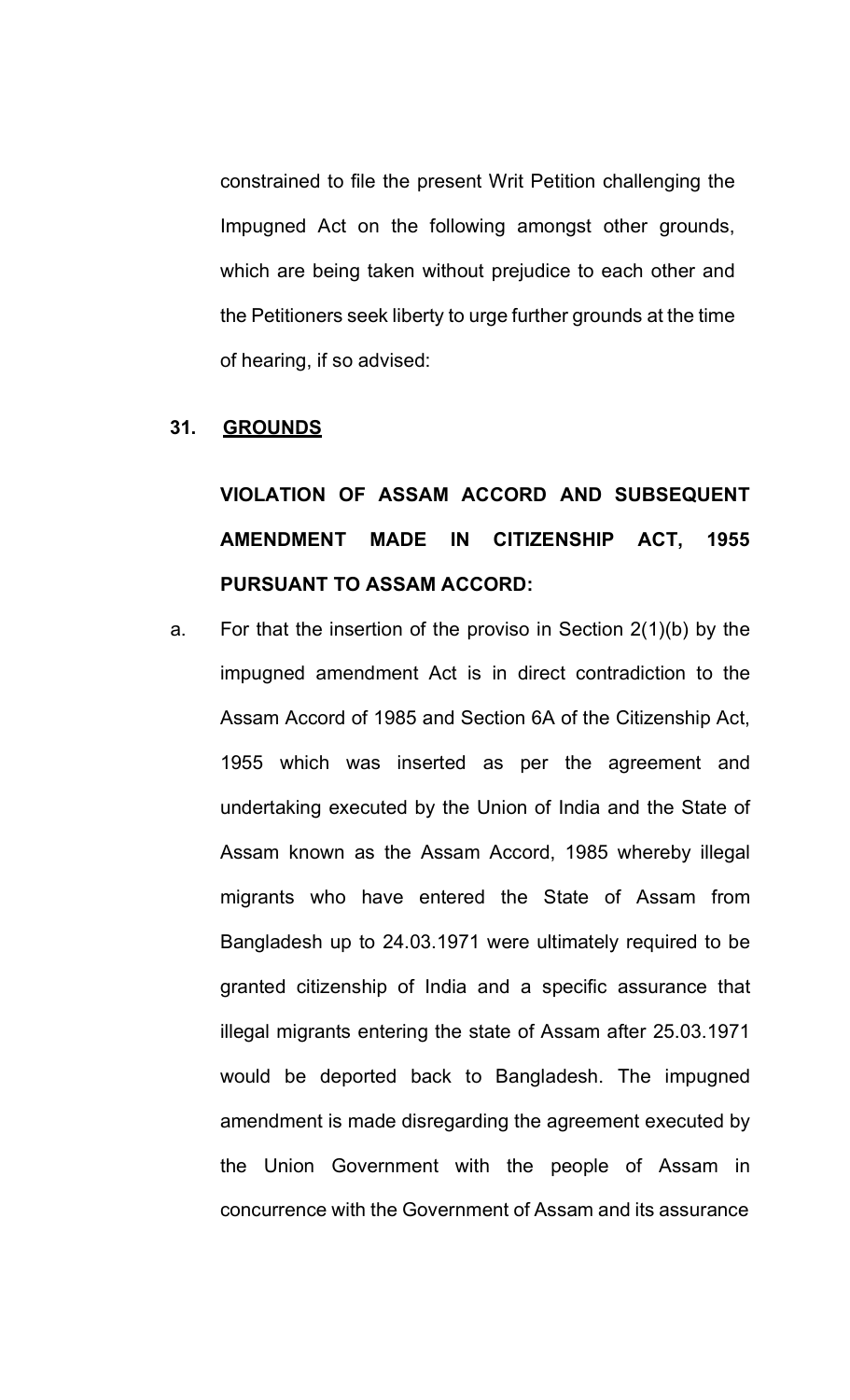to the people of Assam by insertion of Section 6A in the Citizenship Act 1955, i.e. (Citizenship Amendment Act, 1985) and as such the Impugned "Citizenship (Amendment) Act, 2019" is liable to be set aside and quashed.

- b. For that insertion of Section 6B(1) and Section 6B(2) by the impugned amendment Act is inconsistent with Section 6A and Section 5 or the qualifications of naturalization under the provisions of the third schedule. Interestingly both the Section 6B(1) and Section 6B(2) are in fact inconsistent with each other in as much as the process of naturalization ceases to exist to such persons as encompassed by the proviso of Section 2(1)(b) and as such and as such the Impugned "Citizenship (Amendment) Act, 2019" is liable to be set aside and quashed.
- c. For that the insertion of Section 6B(3) and its proviso had rendered the purpose of insertion of Section 6A of the Citizenship Act and the Assam Accord of 1985 meaningless and thereby frustrated the entire systematic process of detection and deportation of illegal immigrants from the territory of Assam. Be it mentioned herein that the process of detection of illegal immigrants were started by the Union Government itself in the year 1955 by enacting *Immigration (Expulsion from Assam) Act, 1950* and later started a project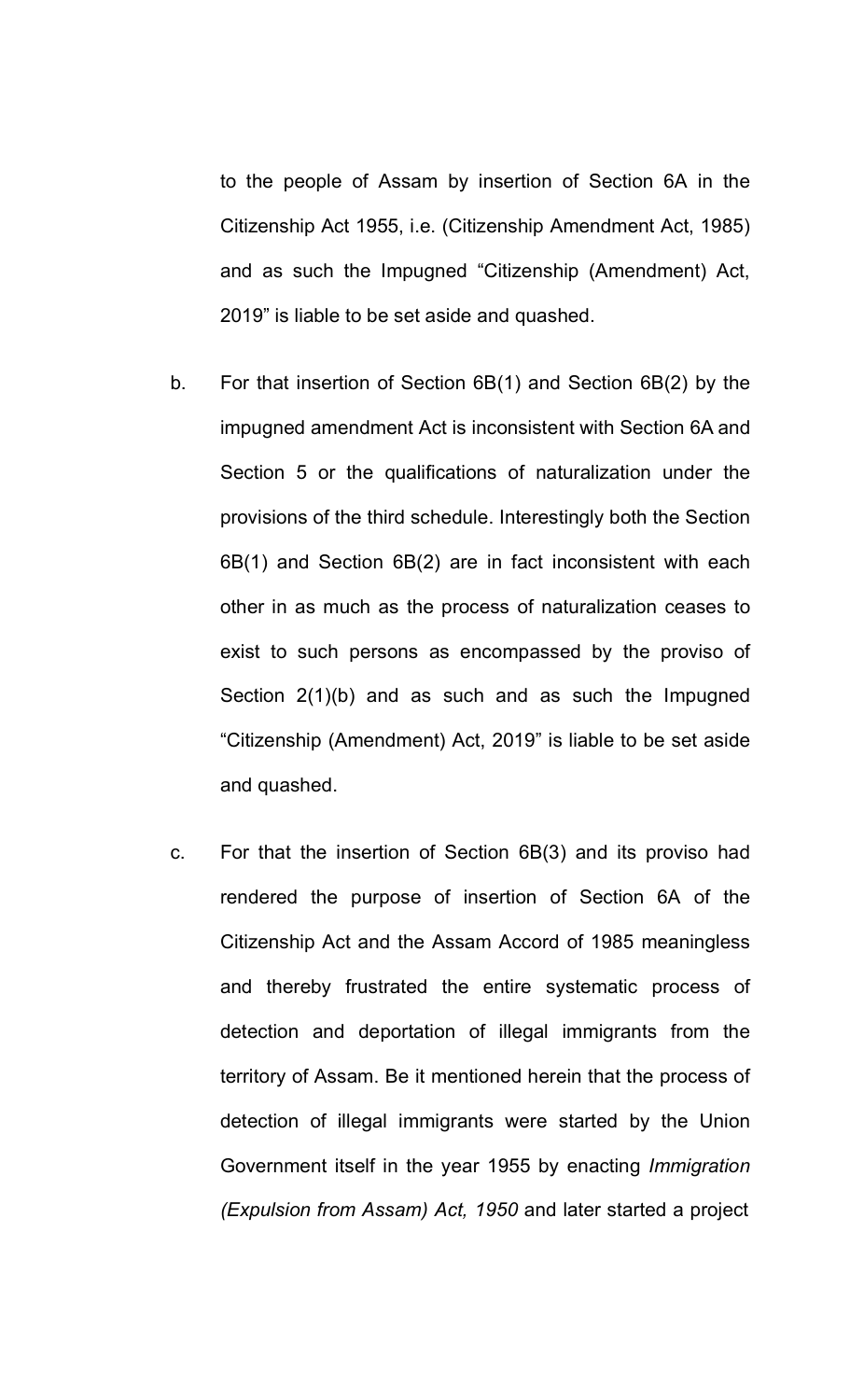by the name of "*Project PIP (prevention of Infiltration into Assam of Pak Nationals)*" which was approved by the Ministry of Home Affairs, government of India in June 1962 to deal with the problems of Illegal Immigration from East Pakistan into Assam. The project was watered down in 1969 only to deport those caught only at the border and those who re-entered after previous expulsion. Execution of Assam Accord 1985 was the first move by the Union of India against illegal immigrants after Easy Pakistan was liberated and Bangladesh was formed. However, by insertion of Section 6B(3) by which illegal immigrants would be declared Indian citizen, the entire systematic process of illegal immigrants has been diluted in spite of the fact that the Union Government is esstopped by doing it according to its own agreement/undertaking and cause of actions all throughout the 72 years of creation of present day India and as such the Impugned "Citizenship (Amendment) Act, 2019" is liable to be set aside and quashed.

d. For that the influx problems are old and had been troubling the assamese people since the inception of India in 1947. But after coming of the Assam Accord, a sense of security was mandated by the respective state and central government. In the Clause 6 of the "Assam Accord" specifically mandates the Union Government and also the State of Assam to protect the Constitutional, legislative and administrative safeguards the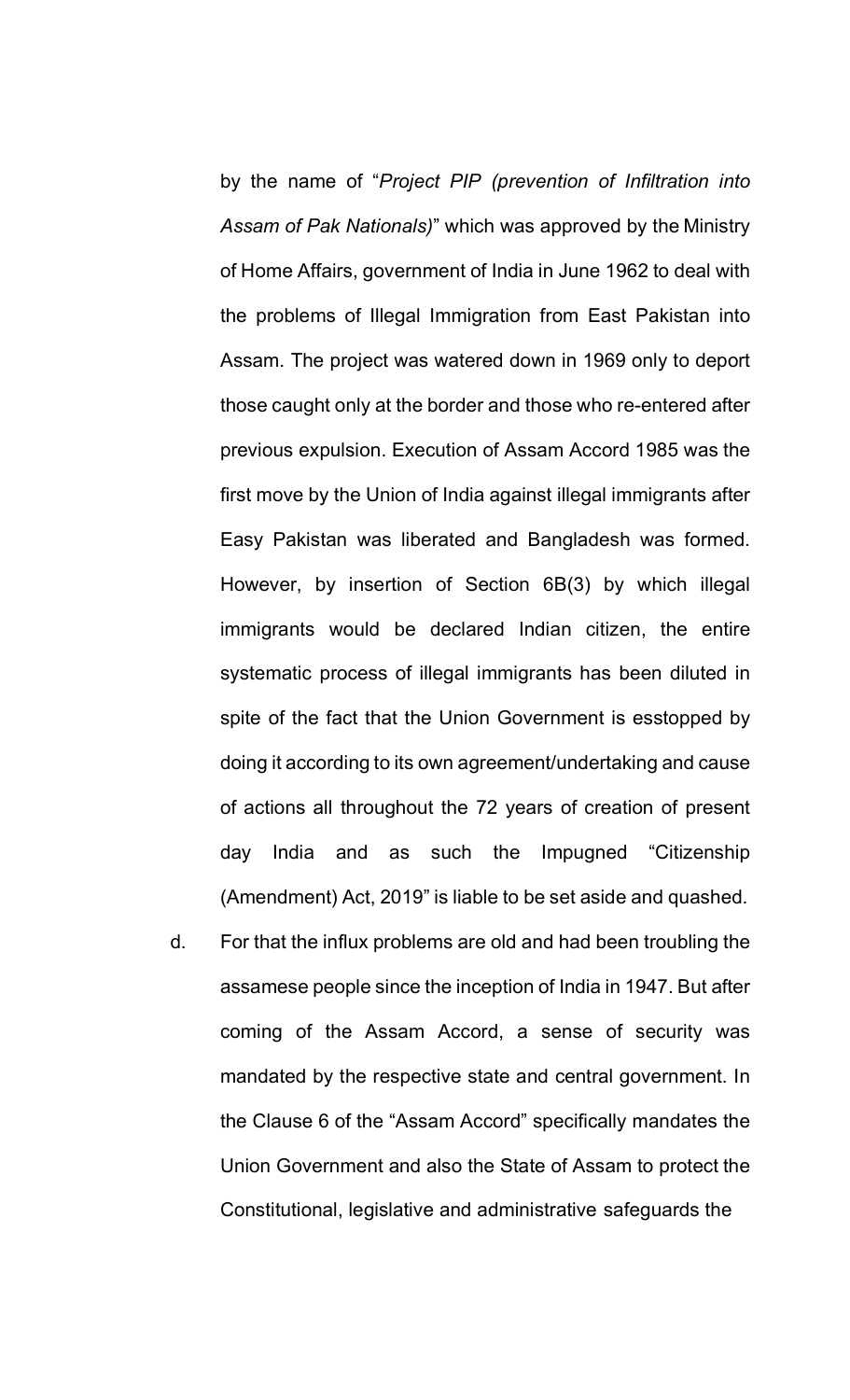Assamese people and shall also provide protection, preservation and promotion of the culture, social, linguistic identity and heritage of the Assamese people. As such under no circumstances, the Union Government could have come up with the Impugned "Citizenship (Amendment) Act, 2019" which dilutes the constitutional, legislative and administrative safeguards the Assamese people and pose hindrance in protection, preservation and promotion of the culture, social, linguistic identity and heritage of the Assamese people. In view of the same, the Impugned "Citizenship (Amendment) Act, 2019" is liable to be set aside and quashed.

e. For that Section 3 of the CAA by not excluding the application of section 6B (3) to non-Tribal areas of Assam frustrates the terms of the Assam Accord that disallows citizenship to illegal immigrants even in the state's non-tribal areas. The petitioner respectfully submit that Section 3 of the CAA by way of inserting section 6B (3) in the Citizenship Act goes even further in creating a pathway to citizenship for illegal immigrants belonging to Hindu, Sikh, 'Jain, Parsi or Christian community from Afghanistan, Bangladesh and Pakistan who entered India before 31 December 2014. While, Section 3 of the CAA excludes the application of section 6B (3) to the Tribal Areas of Assam, it applies Section 6B (3) to all non-Tribal areas of Assam. Therefore, the binding terms of the Assam Accord that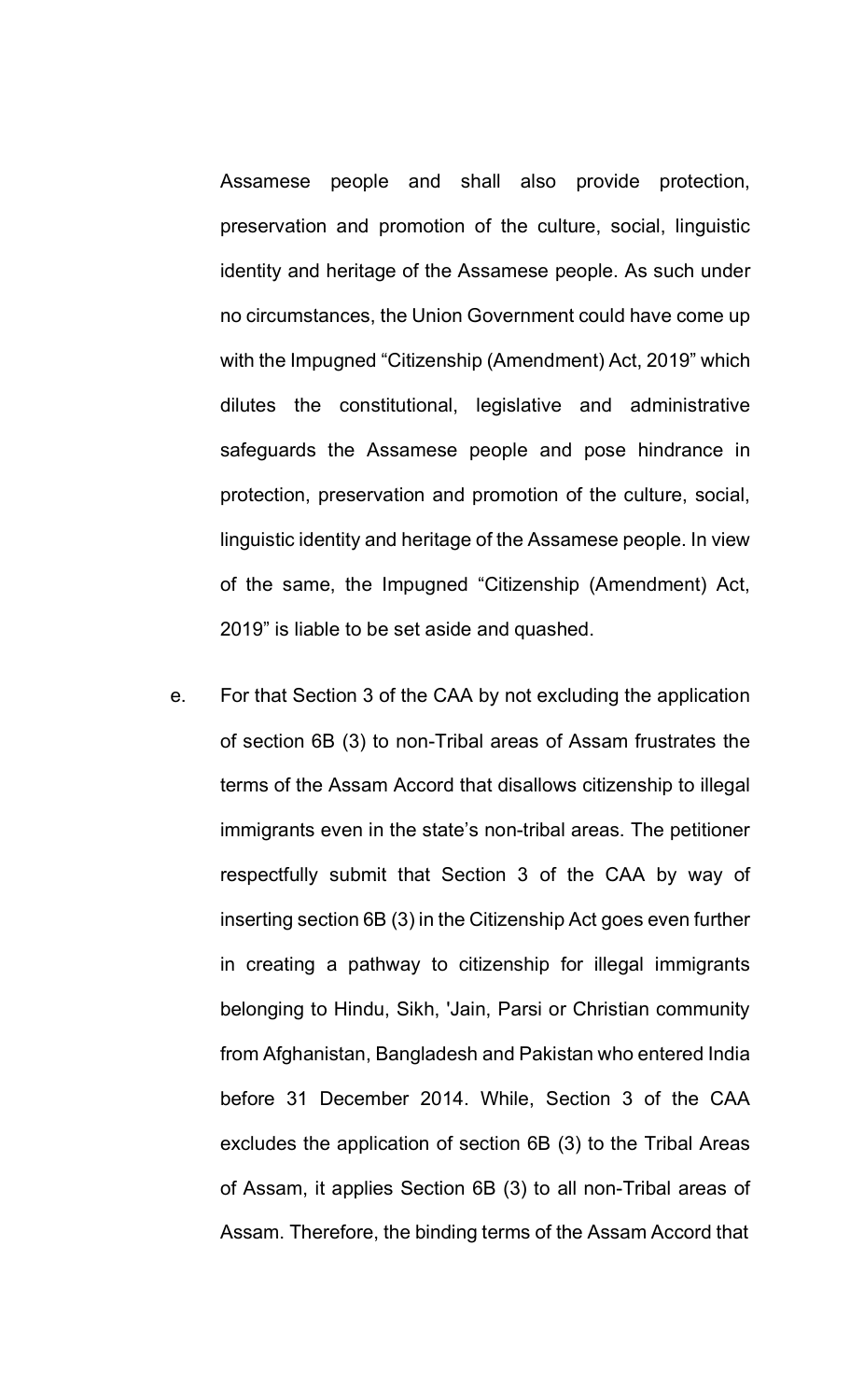specifically seeks to deny citizenship to illegal immigrants and expel such person across even in the state's non tribal areas stands wholly frustrated.

- f. For that the Union Government does not distinguish that the Assam Accord is made/executed not in contradiction with the Citizenship Act and there is wide spread implementation of Section 6A of the Act and as such the amendment made contrary to Section 6 A of the Act is wholly inconsistent and the Impugned "Citizenship (Amendment) Act, 2019" is liable to be set aside and quashed.
- g. For that under the Bengal Eastern Frontier Regulation Act, the British, in a bid to protect the commercial interests (as stated earlier that the British annexed Assam for Business purpose only), framed regulations restricting the entry and regulating the stay of outsiders in designated areas. The Act was brought in to prevent "British subjects" (Indians) from trading within these regions. However, after partition, the Indian government replaced "British subjects" with "Citizen of India" and retained the ILP to protect the interests of the indigenous tribal communities of the Northeast. The entire territory of Assam does not fall under the ILP area whereas the other states of the North East India has already implemented ILP. Newly inserted Section 6B(4) vide which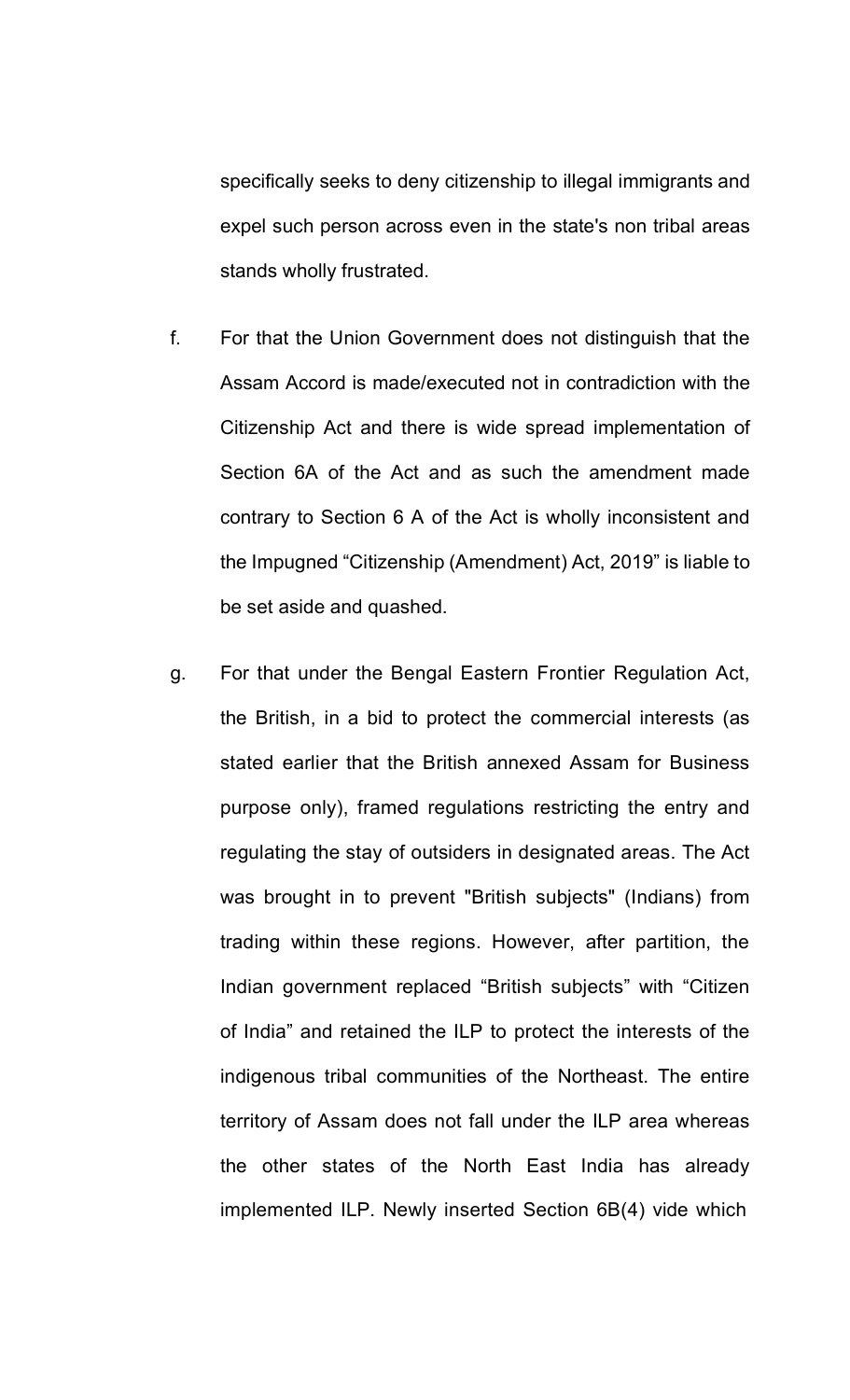exclusion of the tribal area of Assam which are at imminent risk from illegal immigrants just as the non tribal areas of Assam shall not serve any purpose and especially when the impugned amendment Act had sought to grant citizenship to illegal immigrants which are present even in such tribal areas of Assam. The ILP which restricts commercial interests of non residents may be helpful but the same is not applicable in the state of Assam and as such the amendment which is done shall only frustrate the citizens irrespective of being tribal or non tribal and as such insertion of Section 6B (4) is a futile exercise.

- h. For that Sections 3, 5 and 6 of the impugned Act is inconsistent of Section 6A of the Citizenship Act, 1955. Section 6A was inserted into the 1955 Act, by the Citizenship (Amendment) Act 1985, as a result of the 1985 Assam Accord. Sections 2, 3, 5 and 6 of the impugned Act are completely contrary to Section 6A of the 1955 Act, since it legitimizes the entry and continued stay of "illegal migrants" as defined under Section 2(1) (b) the 1955 Act in the state of Assam, even if they entered India after 25.03.1971 and as such the Impugned "Citizenship (Amendment) Act, 2019" is liable to be set aside and quashed.
- i. For that the amendment defeats the purpose of the Assam Accord and whereas seeks to consume in as citizens, the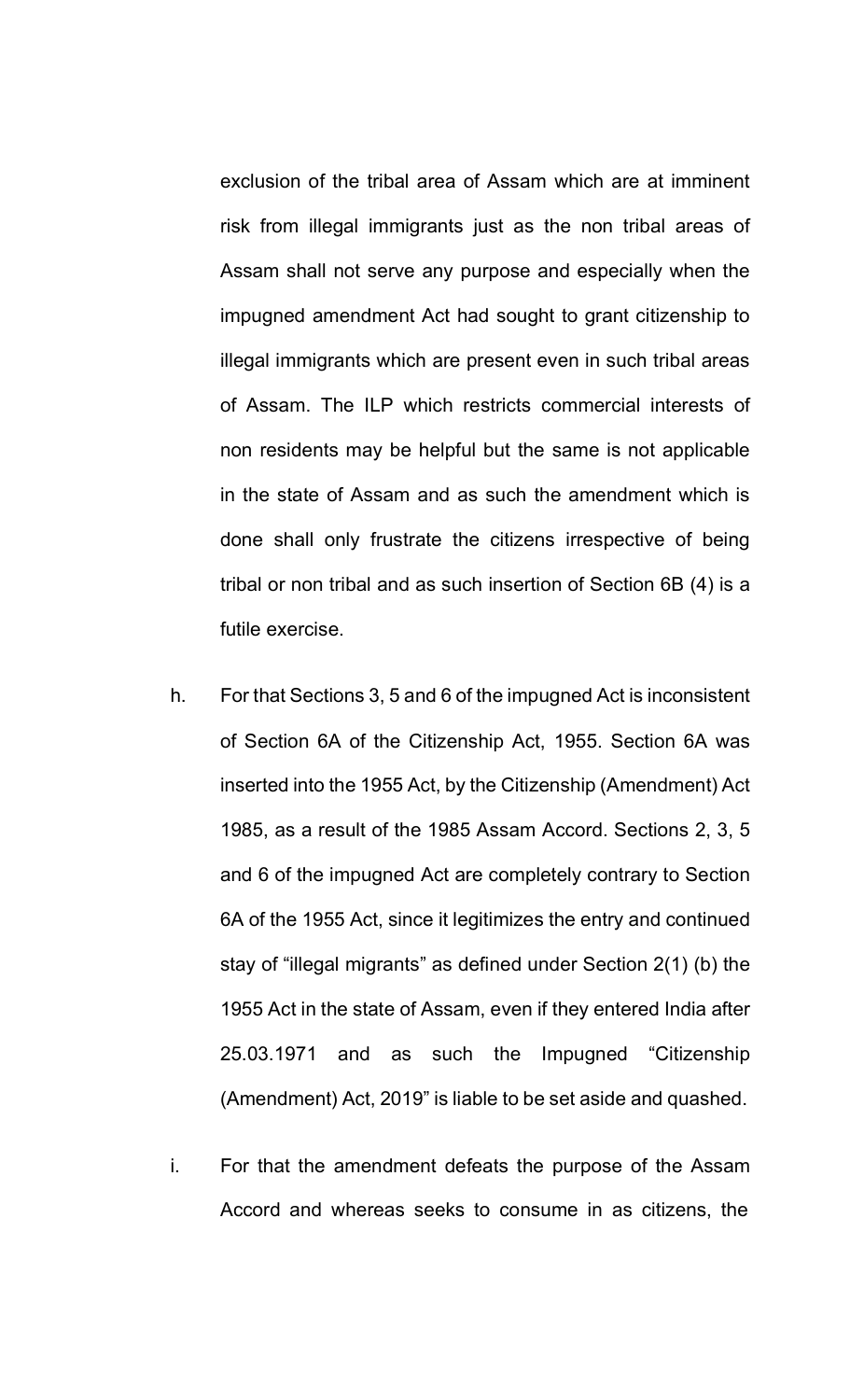illegal immigrants and encroachers of the land and people of Assam and as such the Impugned "Citizenship (Amendment) Act, 2019" is liable to be set aside and quashed.

j. For that the NRC which was implemented by the Union of India is nullified the "Citizenship (Amendment) Act, 2019" especially when the NRC was completed in the year 2019 keeping the benchmark date of citizenship as 24.03.1971. That being so, the Union of India cannot change its stand now that the NRC is complete and the Assam Accord is being implemented with regard to Article 5.8 of the Assam Accord "to **detect, delete and expel** foreigners entering Assam after 24.03.1971" which is still in force. In this regard it is submitted that Section 2 of the CAA inserts a proviso to section 2(1) (b) of the Citizenship Act, 1955 ceases to treat as an illegal immigrant "any person belonging to the Hindu Sikh, Jain, Parsi or Christian community from Afghanistan, Bangladesh or Pakistan who entered India on or before the 31 December 2014 and who has been exempted by. 'the Central Government by or under clause (c ) of sub-section (2) of Section 3 of the Passport (Entry into India) Act, 1920 or from the application of the provisions of the Foreigners Act, 1946 or any rule or order made thereunder and as such the Impugned "Citizenship (Amendment) Act, 2019" is liable to be set aside and quashed.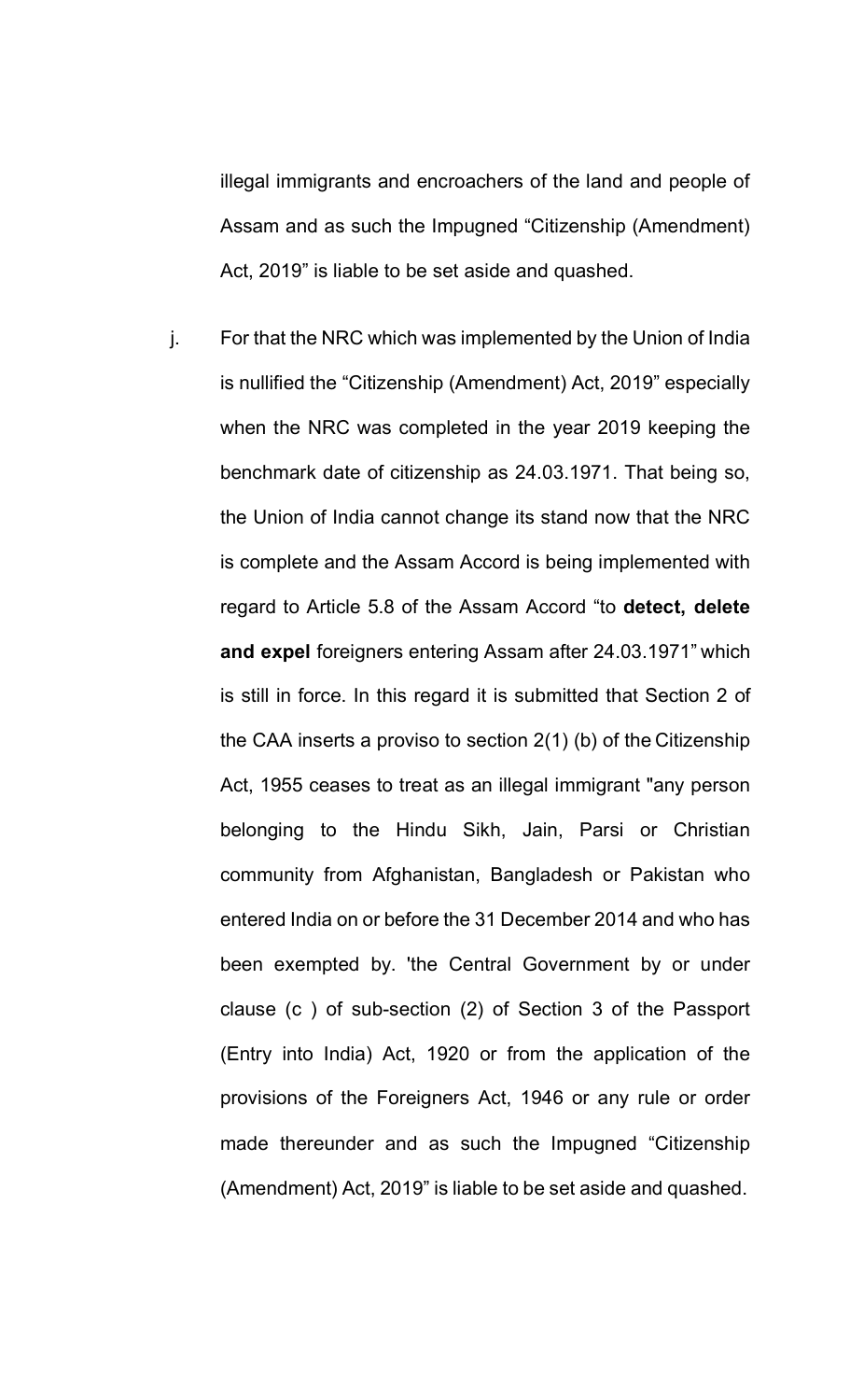- k. For that the date till which the citizenship is sought to be granted to "*any person*" (as mentioned in the Act of 2019) is arbitrary and there is not viable justification as to why such an timeline is set and as such the Impugned "Citizenship (Amendment) Act, 2019" is liable to be set aside and quashed.
- l. For that the Section 6 A of the Citizenship Act, 1955 and Section 6B of the Citizenship Act, 1955 are inconsistent with each other and the "Citizenship (Amendment) Act, 2019" does not omit, modify or repeal Section 6 A of the Citizenship Act, 1955 which is a specific provision concerning grant of citizenship to foreigners in the state of Assam. It is submitted that if two directions are issued by an authority, one covering a large number of matters in general and another to selected matter, the latter direction should prevail as regards the small group of subject matter and for the rest the earlier directions must be given effect to. This is based on the rule that the general provision should yield to the specific provision. It is therefore submitted that in respect of Assam, Section 6A of the Citizenship Act, 1955, being a specific provision will be applicable.
- m. For that the illegal immigrants had based themselves in the territory of Assam since long and the Assam Agitation which lasted from 1979 to 1985 was the result of the growing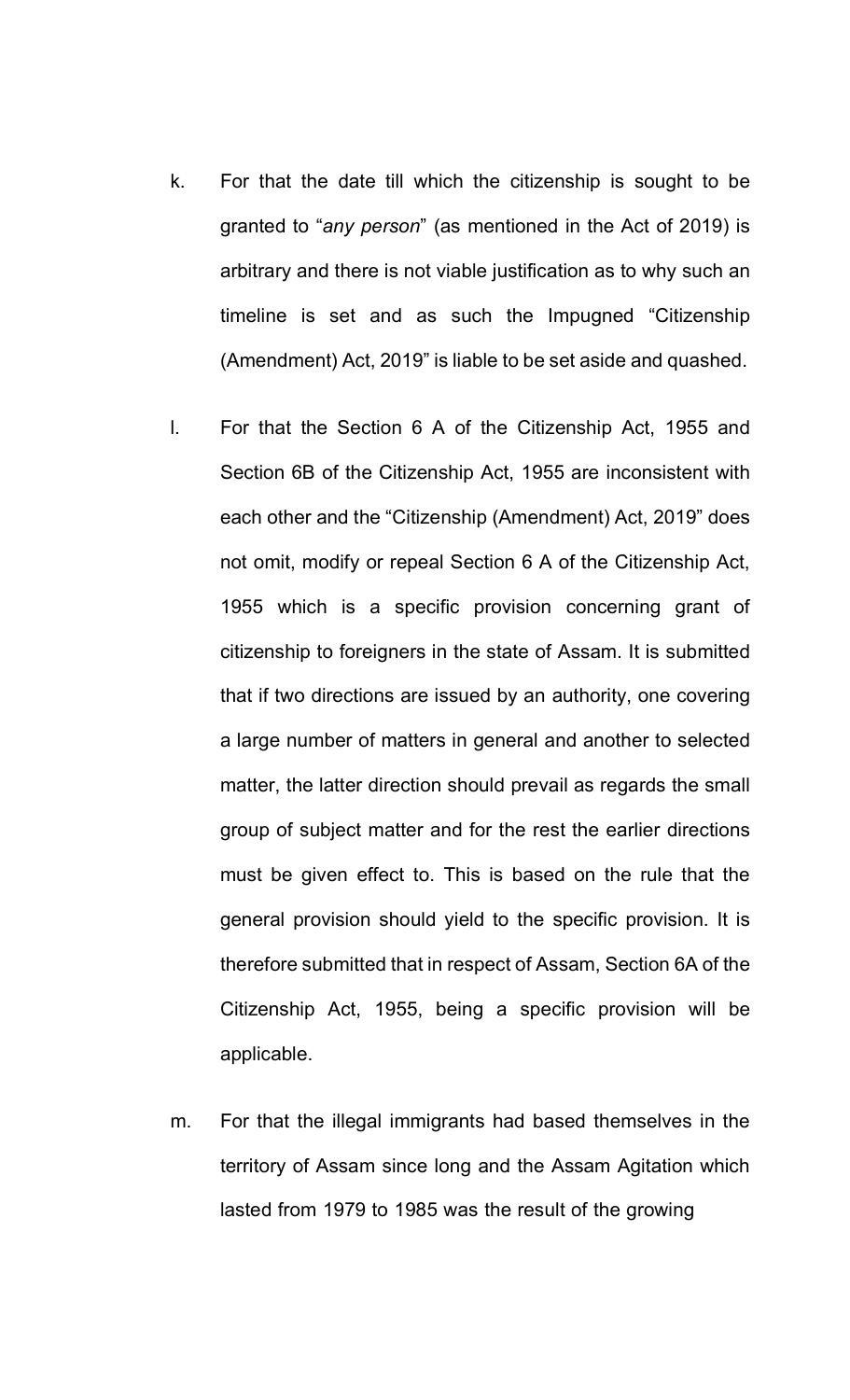demographic invasion of the Assamese people and the fact of the same was recognized by the Union Government since a long time and the Union Government especially executed an agreement by the name of Assam Accord in 1985 with the people of Assam along with the State of Assam which promised protection against demographic invasion and protection of the Assamese indigenous people and due to which a long process of detection and deportation had been continuing. But the Union Government in clear contravention to its promises had come up with the impugned amendment act which nullified all the attempts to detect and deport illegal immigrants which had already based themselves within the territory of Assam as and when they get opportunity and as such the Impugned "Citizenship (Amendment) Act, 2019" is liable to be set aside and quashed.

## **VIOLATION OF ARTICLE 21 OF THE PEOPLE OF ASSAM GUARANTEED UNDER THE CONSTITUTION OF INDIA:**

n. That the "Citizenship (Amendment) Act, 2019" seeks to include as citizens, any person belonging to Hindu, Sikh, Buddhist, Jain, Parsi or Christian community from Afghanistan, Bangladesh or Pakistan, who entered into India on or before the 31st day of December, 2014, subject to they be exempted by the Central Government by or under clause (c) of sub-section (2) ofsection 3 of the Passport (Entry into India) Act, 1920 or from the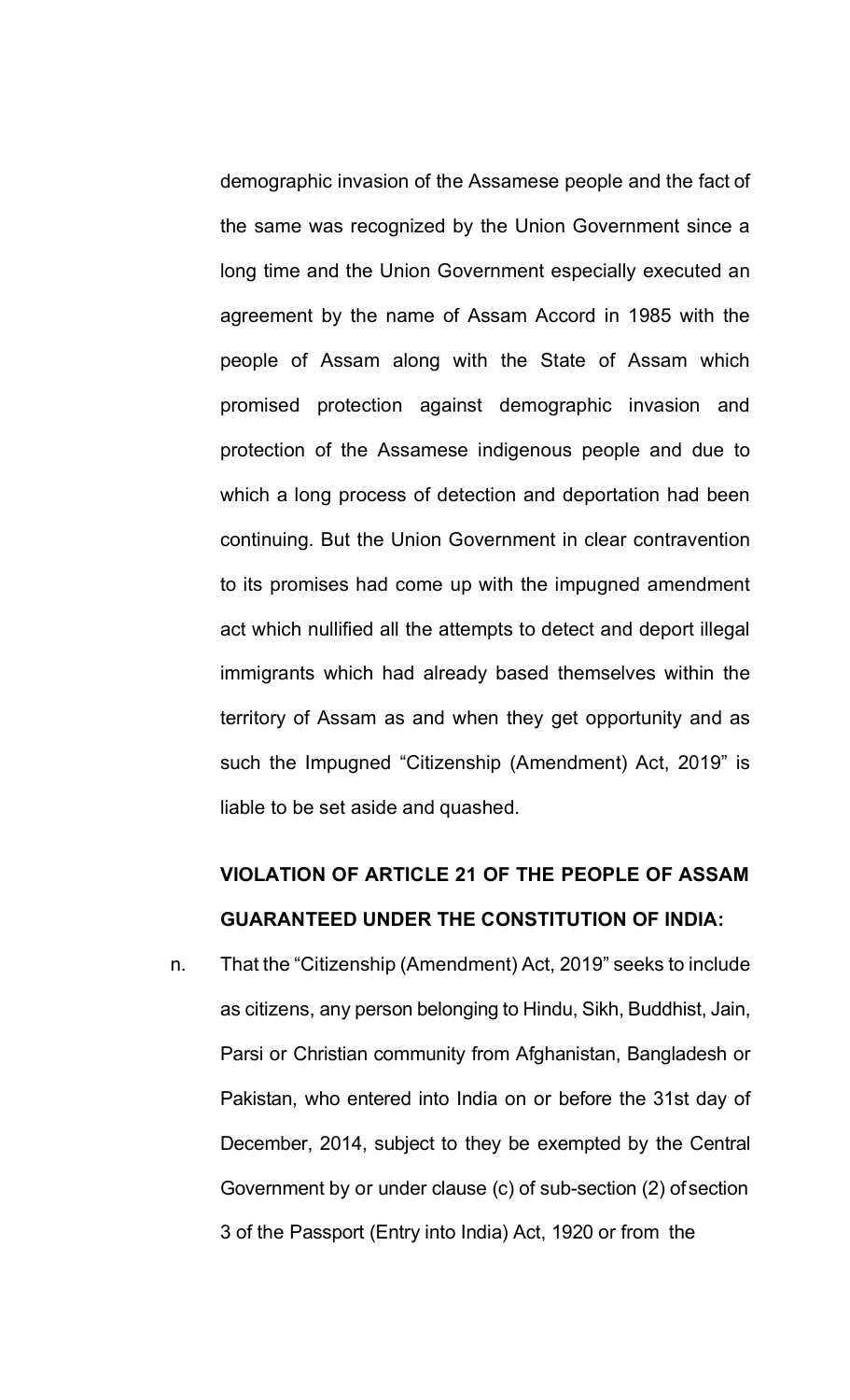application of the provisions of the Foreigners Act, 1946 or any rule or order made thereunder. This inclusion of "*any person*" (as mentioned in the Act of 2019) violates Article 21 of the people of Assam in as much as the lives and liberty of the Citizens of Assam will be adversely affected and the socioeconomic condition of the State of Assam shall take a plunge due to inclusion of "*any person*" (as mentioned in the Act of 2019) which otherwise was not entitled to especially when the citizens of Assam are already living in the tragedy of illegal immigration since last 100 years and the same has seriously threatened the internal security and as such the Impugned "Citizenship (Amendment) Act, 2019" is liable to be set aside and quashed.

- o. That inclusion of "*any person*" (as mentioned in the Act of 2019) which otherwise was not entitled to shall destroy the autonomy of indigenous persons across North Eastern States is essentially and destroy the right (social and political) of the indigenous people of Assam to fully enjoy their right to life, liberty and dignity under Article 21 of the Constitution and as such the Impugned "Citizenship (Amendment) Act, 2019" is liable to be set aside and quashed.
- *p.* That inclusion of "*any person*" (as mentioned in the Act of 2019) is like upholding the encroachment and the invasion of *"such*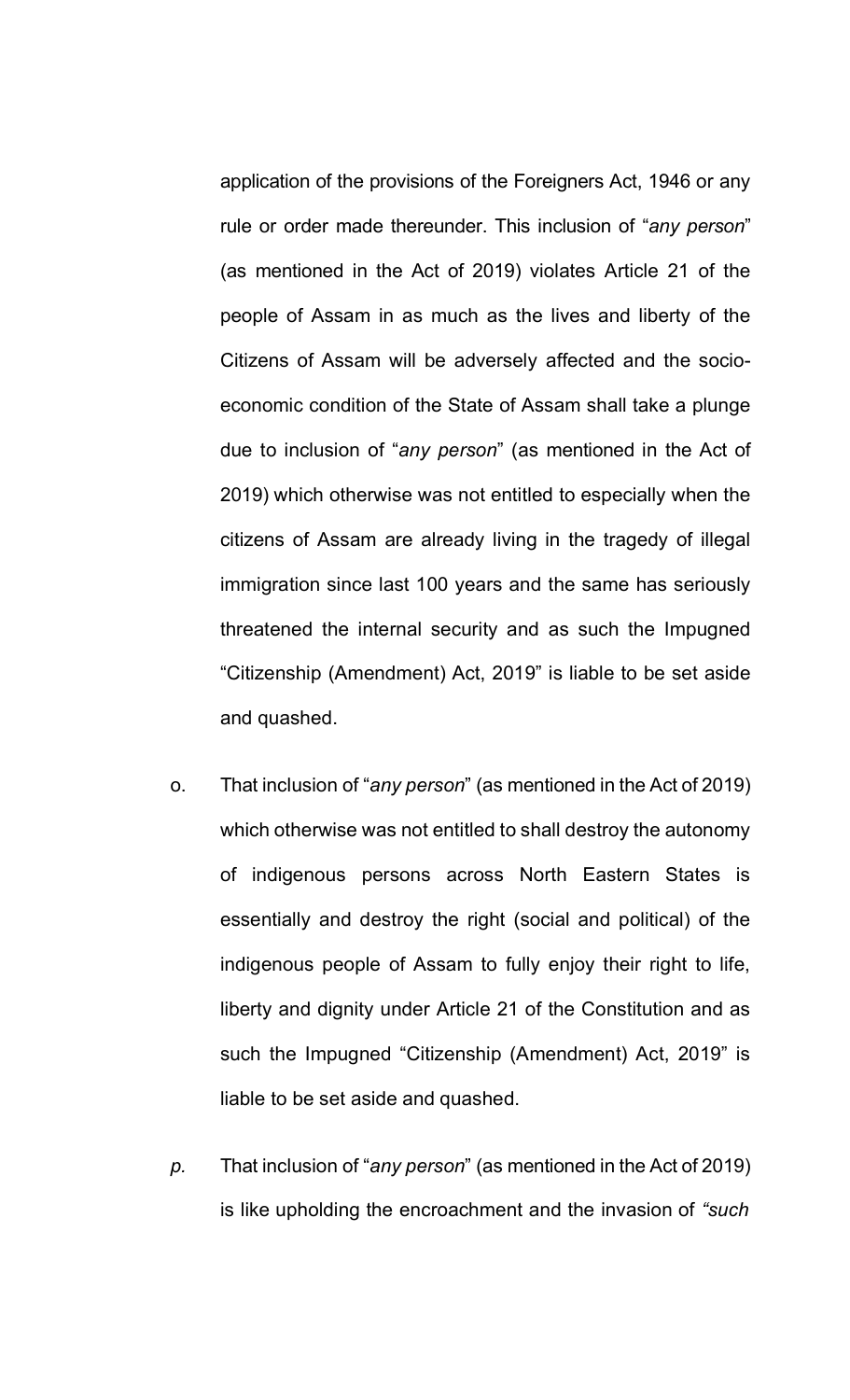*group of persons"* into the resources and rights of the citizens of India and Assam which is embedded with human dignity. The State of Assam has repeatedly witnessed ethnic clashes and violence leading to loss of human lives and destruction of properties. The State is unable to ensure the safety and security of its inhabitants and inclusion of "any person" (as mentioned in the Act of 2019) shall further worsen the situation and thereby resulting in a direct infringement of Article 21 of the Constitution of India of the people of the Assam and the North East India which is already a victim of terrorism and insurgencies and as such the Impugned "Citizenship (Amendment) Act, 2019" is liable to be set aside and quashed.

q. That each and every group and community in the world has fiercely defended their homeland from alien attack and illegal occupation. Right to protect their own homeland, territory, culture, honor and dignity from illegal alien occupation is an inviolable right that exists in every group and community. The petitioner submit that the unabated influx of illegal immigrants into their land violates this basic right of the Assamese Community and has put at jeopardy the very existence of their culture, religion and national identity and as such the Impugned "Citizenship (Amendment) Act, 2019" is liable to be set aside and quashed.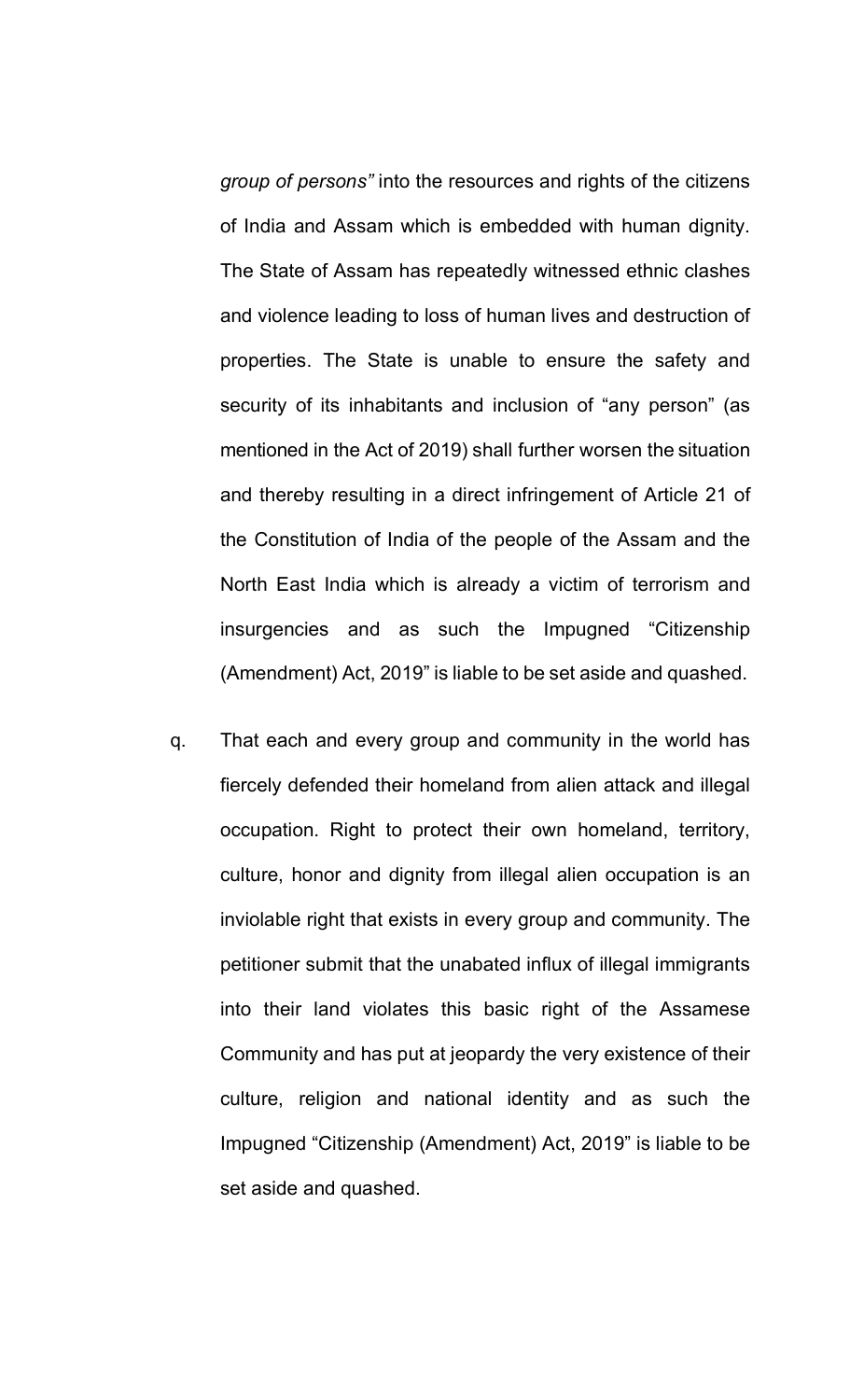# **VIOLATION OF ARTICLE 14 OF THE PEOPLE OF ASSAM GUARANTEED UNDER THE CONSTITUTION OF INDIA:**

- r. For that the Section 3 of the "Citizenship (Amendment) Act, 2019" inserted section 6 B (4) of the Citizenship Act 1955 to constitutionally protect indigenous people in North Eastern states except Assam. The classification of Assam into tribal and non-tribal areas for the purpose of application of the impugned Act bears no rational nexus with the object sought to be achieved as the objective of protecting indigenous people who are dispersed across the entire state including its non-tribal areas. Therefore, Section 3(4) therefore violates Article 14 of the Constitution of India and as such the Impugned "Citizenship Amendment Act, 2019" is liable to be set aside and quashed.
- s. For that in "Sarbananda Sonowal" this Hon'ble Court further held as under: "For satisfying the test of Article 14 the geographical factor known in making a classification is not enough but there must be a nexus of the object sought to be achieved. If geographical consideration becomes the sole criterion completely overlooking the other aspect of "rational nexus with the policy and objects of the Act" it would be open to the legislature to apply enactments made by it to any subdivision or districts within the state and leaving others at its sweet will. This is not the underlying spirit of the legal principle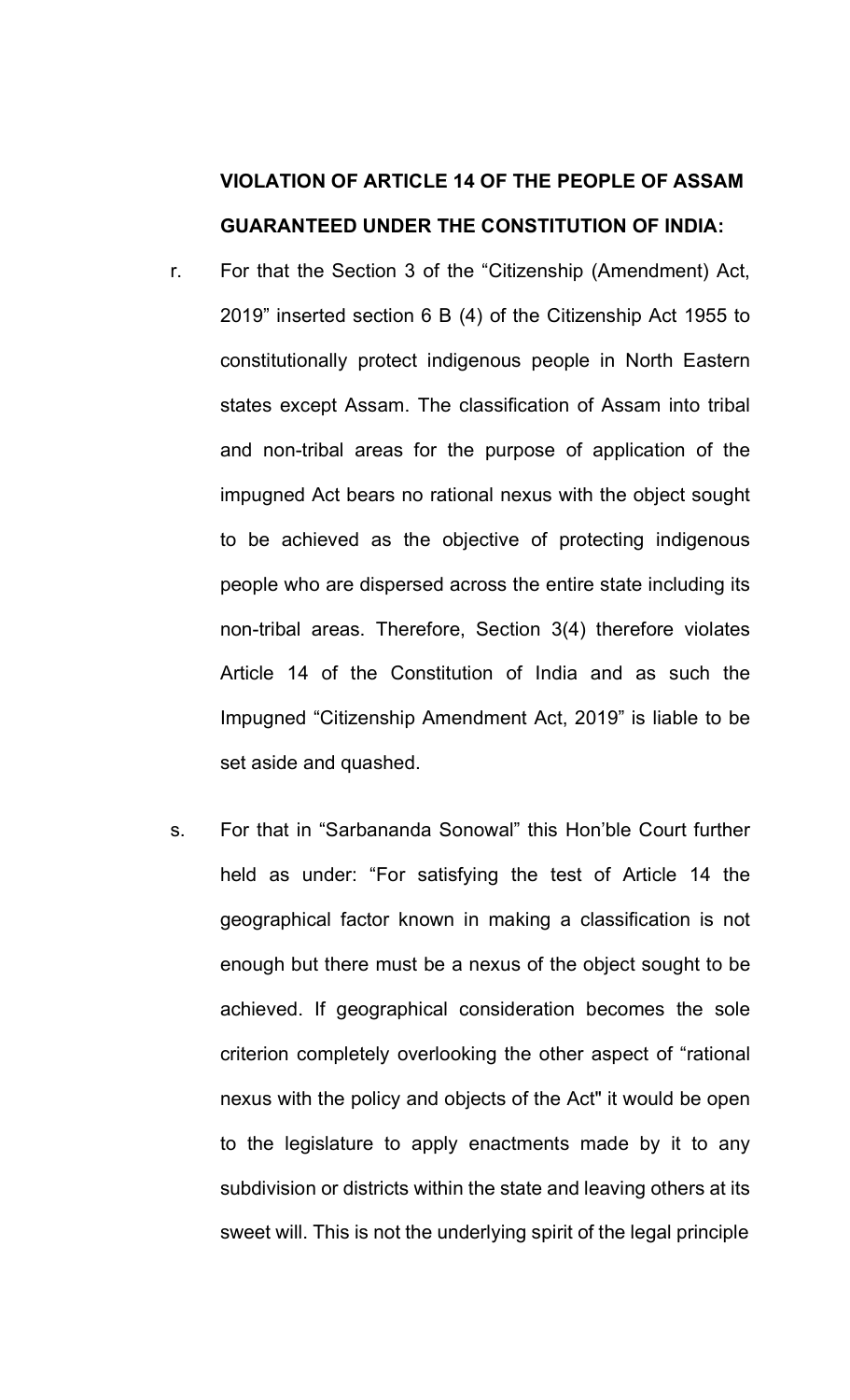on which Article 14 is founded." In the above context it is submitted that Section 6B (4) also excludes the application of Section 6B of the Citizenship Act to areas covered under the Inner Line notified under the Bengal Eastern Frontier regulation 1873. This effectively excludes the entire states of Mizoram, Nagaland, Arunachal Pradesh and Manipur from having to grant citizenship to any persons from Bangladesh, Afghanistan or Pakistan under the CAA, to protect their indigenous cultures. Given that Section 6B(4) of the Citizenship Act admittedly seeks to protect the constitutional guarantees of indigenous persons in the North Eastern states, not exempting the entire states of Assam which admittedly face the greatest influx of immigrants, is a wholly unreasonable classification vis a vis the other North Eastern states entirely excluded. This classification between wholly excluded states and partially excluded states bears no rational nexus to the object of protecting indigenous people sought. It is therefore a classification between states solely based on geography that has no nexus to its objects sought to be achieved and- hence Section 3 of the CAA and Section 6 B (4) of the Citizenship Act contravenes Article 14 of the Constitution and as such the Impugned "Citizenship (Amendment) Act, 2019" is liable to be set aside and quashed.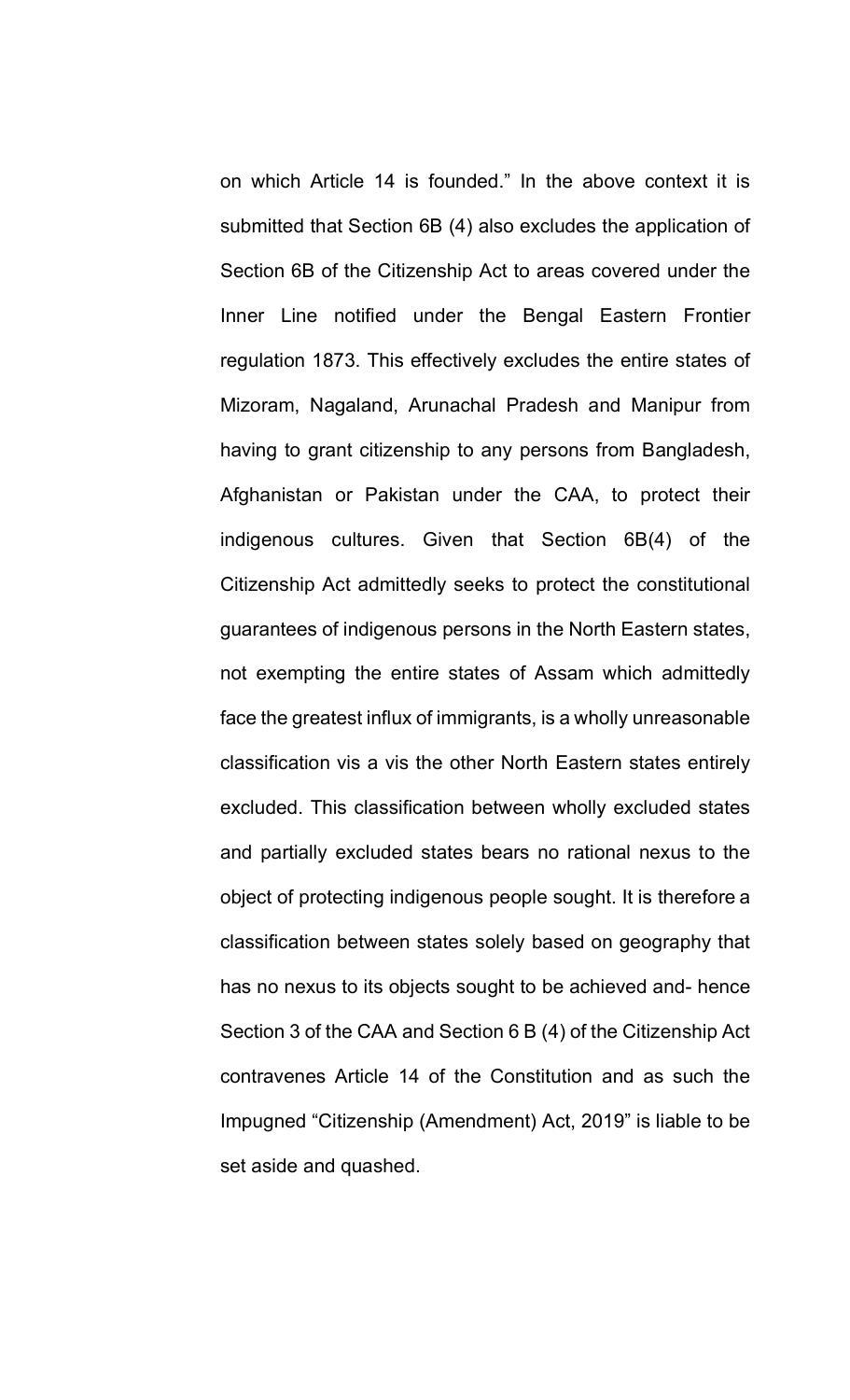- t. For that the classification made by the impugned Act has no rational nexus with the object it is said to achieve. There are persecuted communities from the neighboring countries of India as there are several other minority communities also in the countries in question which also face discrimination and/ or persecution from the other majority Muslim communities. It is further submitted that even the selection of just three countries with a specific state/ majority religion, while leaving out other countries with other state/ majority religions, inter alia like Sri Lanka, Myanmar, China etc. itself fails to withstand the test of a reasonable classification. It is therefore, submitted that both religion based classification and country based classification, done in Sections 2, 3, 5 and 6 of the impugned Act, are unconstitutional and as such the Impugned "Citizenship (Amendment) Act, 2019" is liable to be set aside and quashed.
- u. For that the impugned Act grants unbridled discretion for exclusion of a certain class of persons from the existing legal framework regulating the grant of citizenship of India, without prescribing guidelines/ determinable criteria for identification of such persons, who may have been persecuted. Further, they do not enjoin a prescribed authority with the power to determine whether and in what manner and to what extent, if at all, such persons of the specified religion who haveentered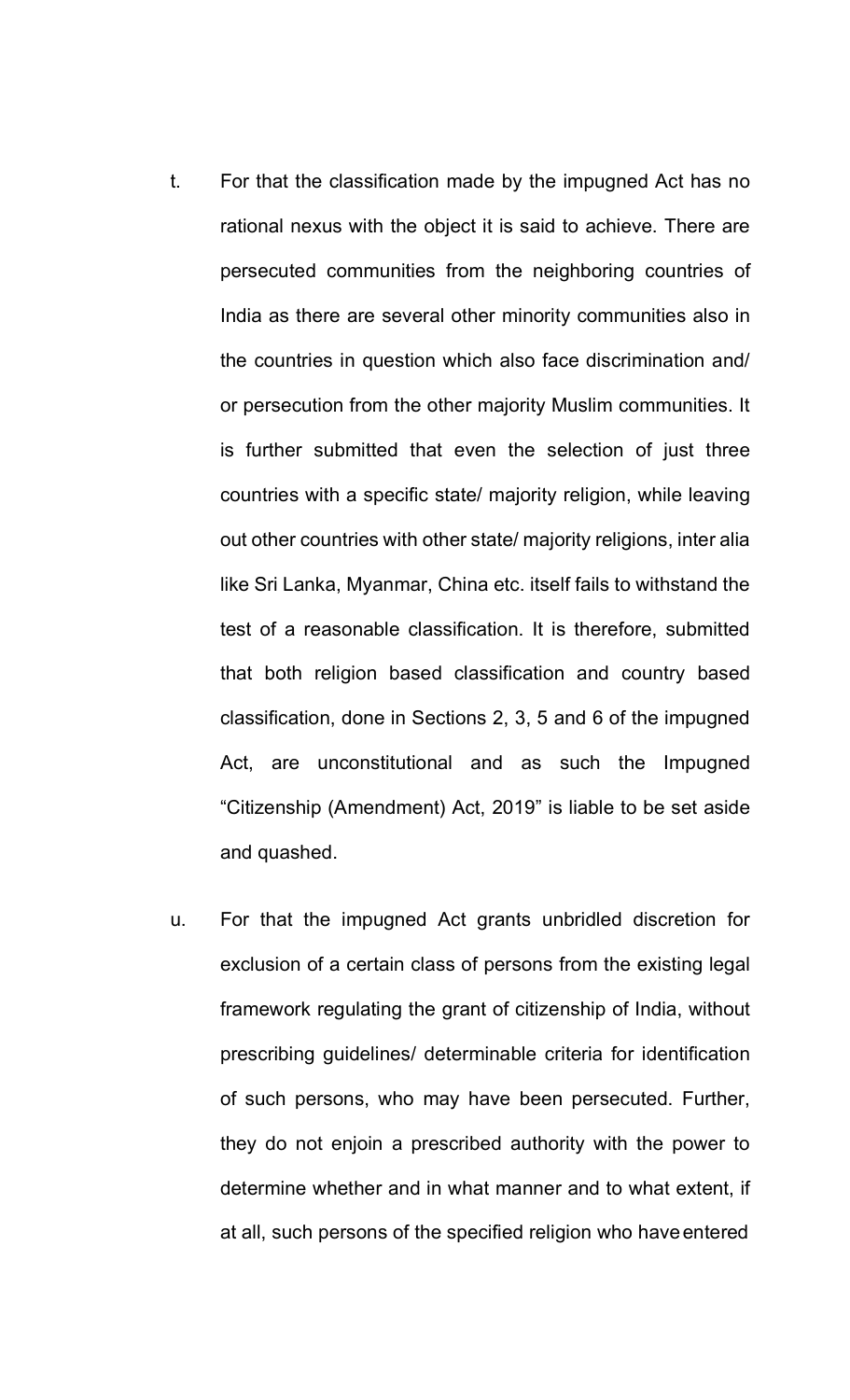into India from Pakistan, Afghanistan and/or Bangladesh, form a special class and/or are eligible for a special treatment, thus granting legal right to citizenship of India to such persons arbitrarily and *en-masse*.

- v. For that the Home Minister, Central Government in his debate in parliament has stated that a self declaration from Hindu,- Sikh, Buddhist, Jain, Parsis and Christian Illegal Immigrant stating that he/she entered India prior to 31st December 2014 will acceptable to consider his citizenship. If this procedure is adopted to consider the citizenship of illegal immigrant then any person can enter anytime into India and claim citizenship. Even any other person who does not fall in the definition of the amended Act can change his name and swear a false affidavit. This as such shows that the entire Act is absurd and unreasonable and threats the entire State of Assam as well the entire Nation and as such the Impugned "Citizenship (Amendment) Act, 2019" is liable to be set aside and quashed.
- w. For that this Hon'ble Court has held religion to be a facet of personal autonomy and any classification based on religion is an impermissible classification in terms of Article 14 of the Constitution. Further, classification on the basis of place of birth is also an impermissible classification and contrary to Part III of the Constitution. It is submitted that Sections 2, 3, 5 and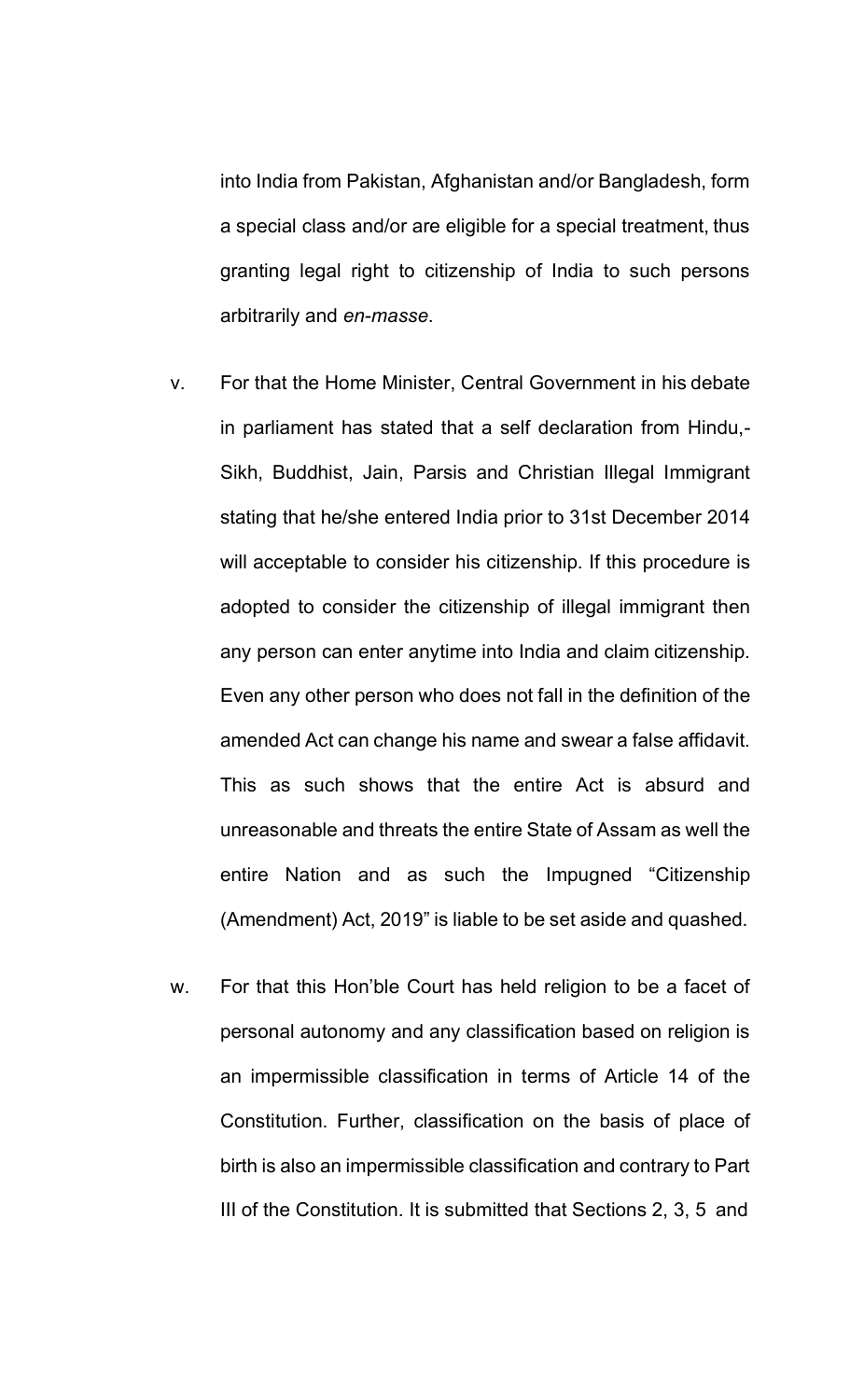6 of the impugned Act, thus, make impermissible classification of people and are liable to be stuck down on that ground itself.

- x. For the respondents while espousing a humanitarian approach to accept refugees cannot discriminate on the basis of religion. The acceptance of refugees on basis of religion cannot stand opposed to very idea of existence of indigenous people of Assam especially when there is a standing Memorandum of Settlement, i.e. the Assam accord of 1985 whose legal validity is unquestionable.
- y. For that the Central Government while passing the Impugned "Citizenship (Amendment) Act, 2019" could not appreciate the fact that as per the Oxford Dictionary, "*indigenous*" means native and the indigenous people of an area or state are not limited to the sixth schedule area or tribal areas. Indigenous is "place" specific and not "tribe or ethnic group" specific and as such exclusion of the rest of Assamese people except those in the tribal areas vide section 6B (3) of the impugned Act of 2019 is violative of Article 14 of the Constitution of India and as such the Impugned "Citizenship (Amendment) Act, 2019" is liable to be set aside and quashed.

# **VIOLATION OF ARTICLE 29 OF THE PEOPLE OF ASSAM GUARANTEED UNDER THE CONSTITUTION OF INDIA:**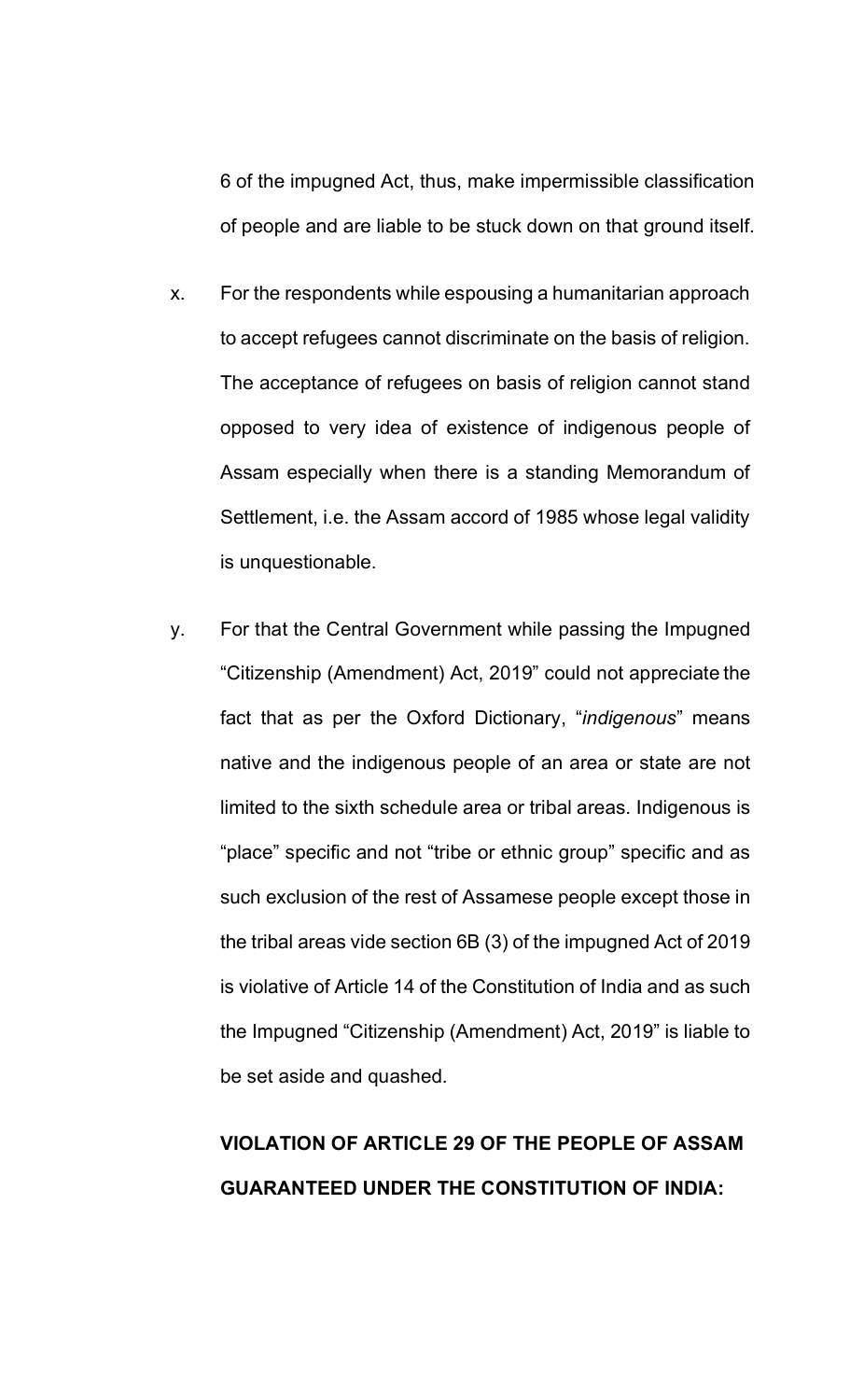z. For that Article 29 of the Constitution of India provides that any section of the citizens residing in the territory of India or any part thereof having a distinct language, script or culture of its own shall have the right to conserve the same. The Assamese citizens had been in the middle of the influx problems from the migrants from neighbouring Bangladesh and erstwhile East Pakistan since long, i.e. since the inception of India in 1947. But after coming of the Assam Accord, a sense of security was mandated by the respective State and central government. In the Clause 6 of the "Assam Accord" specifically mandates the Union Government and also the State of Assam to protect the Constitutional, legislative and administrative safeguards the Assamese people and shall also provide protection, preservation and promotion of the culture, social, linguistic identity and heritage of the Assamese people. As such under no circumstances, the Union Government could have come up with the Impugned "Citizenship (Amendment) Act, 2019" which dilutes the constitutional, legislative and administrative safeguards the Assamese people and pose hindrance in protection, preservation and promotion of the culture, social, linguistic identity and heritage of the Assamese people. In view of the same, the Impugned "Citizenship (Amendment) Act, 2019" is liable to be set aside and quashed.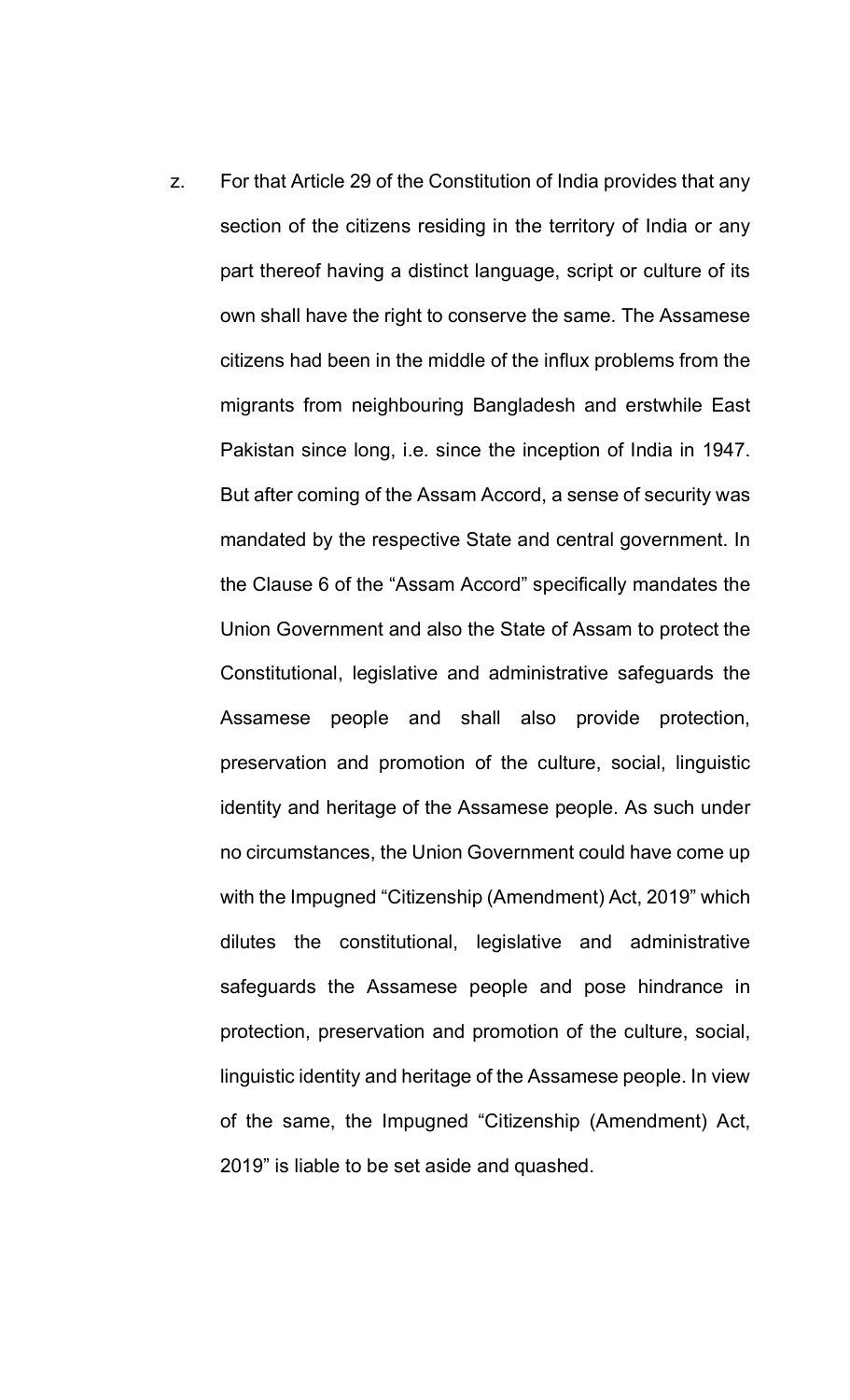- aa. For that the illegal influx has serious implications for internal security notwithstanding the fact that the indigenous people of Assam are being reduced to a minority in their home State. Their cultural survival is in jeopardy, their political control will be weakened and their employment opportunities will be undermined. One also should not forget that influx is the most prime contributory factor behind the outbreak of insurgency in the State of Assam and other northeastern states. As per the oxford dictionary, "*indigenous*" is an adjective meaning originating or occurring naturally in a particular place or native. After coming of the Impugned "Citizenship (Amendment) Act, 2019", the indigenous or the native people of Assam are facing imminent threat from the non-citizens and illegal immigrants which are sought to be given citizenship on the basis of their religion who is residing in the territory of Assam illegally till 31.12.2014. This shall defeat the purpose of "Assam Accord" and rights of the Assamese people to protect its own interests as stipulated in Article 29 of the Constitution of India and as such the Impugned "Citizenship (Amendment) Act, 2019" being ultra virus is liable to be set aside and quashed.
- bb. For that the Central Government could not appreciate the fact that "*indigenous*" means native and the indigenous people of Assam are not limited to the sixth schedule area or tribal areas and through any legislation, the rights of any indigenous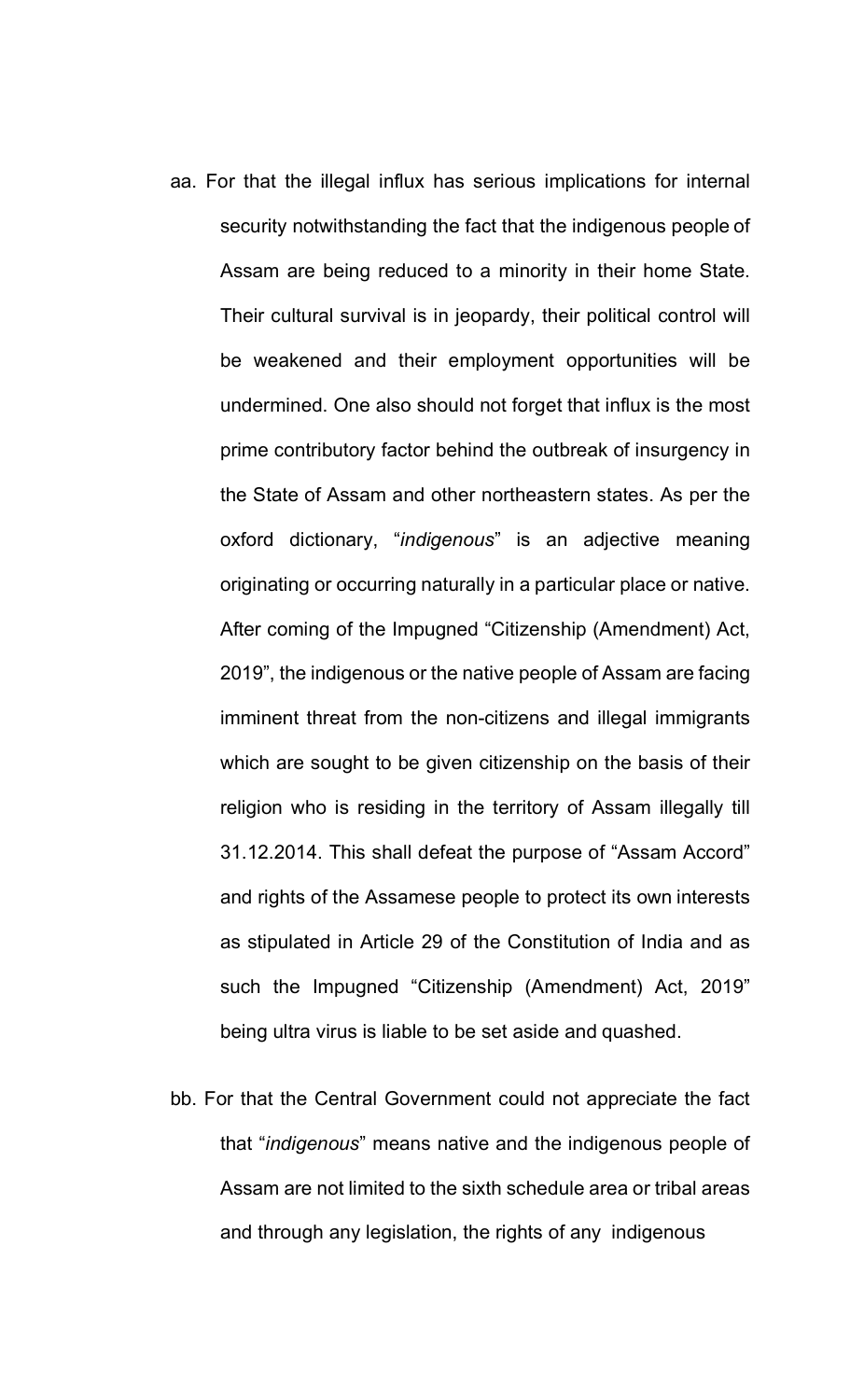community under Article 29 of the Constitution of India cannot be taken away, as is been done by deviating from the Assam Accord and enacting the Impugned "Citizenship (Amendment) Act, 2019" and as such the same is liable to be set aside and quashed.

## **VIOLATION OF ARTICLE 355 OF STATE OF ASSAM GUARANTEED UNDER THE CONSTITUTION OF INDIA**

- cc. For that the "Citizenship (Amendment) Act, 2019" will result in huge influx of immigrants to Assam not only from the porus borders with Bangladesh but also from other north eastern states in which this Act is exempted. By the exemption in the second proviso of Section 6B, the Citizenship Amendment Act, 2019 will be made applicable only to non-tribal areas of Assam in the whole of North East India. Resultantly, unequal laws of acquiring citizenship will be prevalent in North East India sometimes within a range of a few kilometres. This will consequently result in more influx of immigrants to Assam from all the neighboring states of North East for the purposes of obtaining citizenship of India and as such the Impugned "Citizenship (Amendment) Act, 2019" is liable to be set aside and quashed.
- dd. For that in Sarabananda Sonowal's case (Supra) it was specifically observed that there can be no manner of doubt that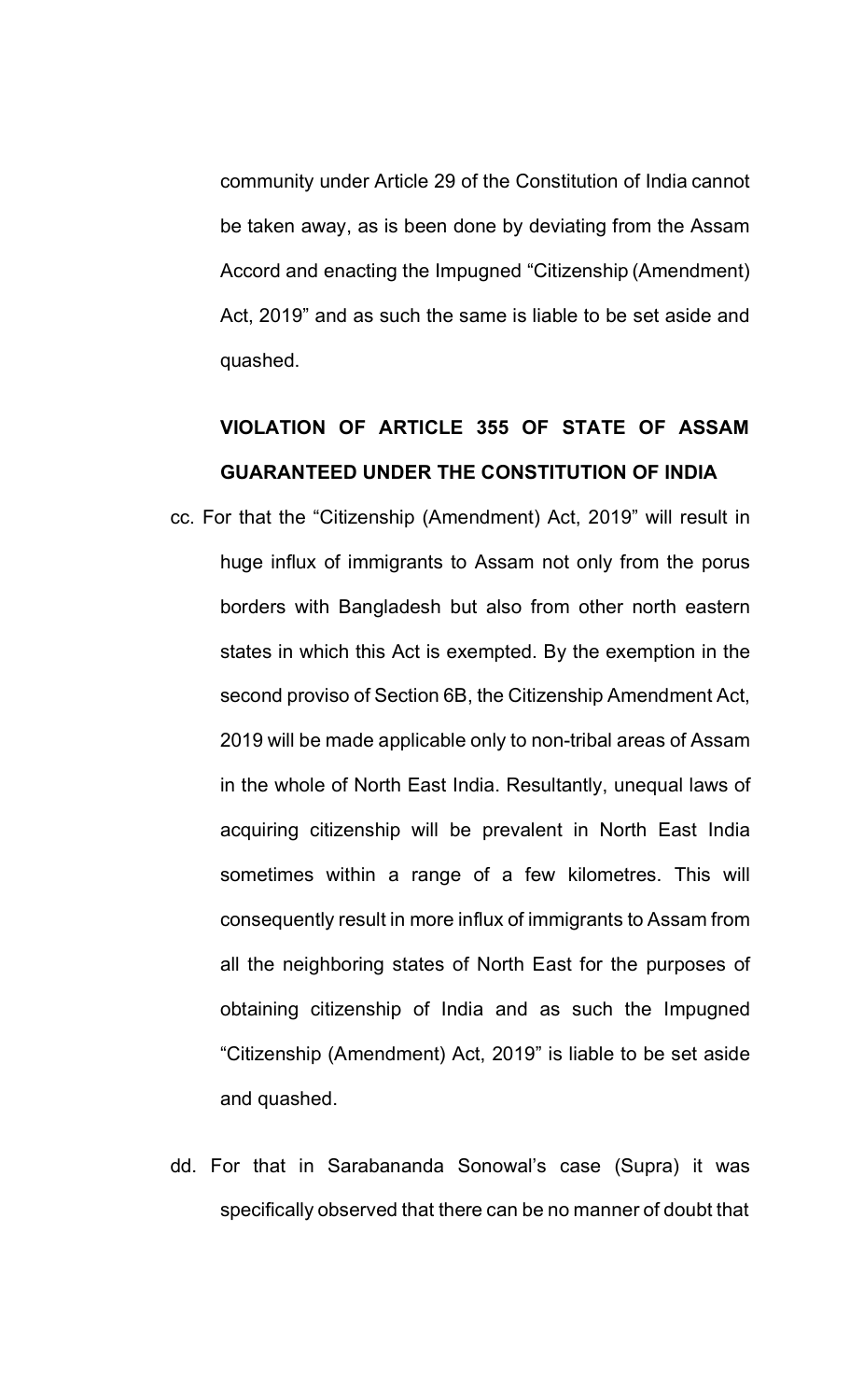the State of Assam is facing "external aggression and internal disturbance" on account of large scale illegal migration of Bangladeshi nationals. It, therefore, becomes the duty of Union of India to take all measures for protection of the State of Assam from such external aggression and internal disturbance as enjoined in Article 355 of the Constitution. In such situation when there is specific observation from this Hon'ble Court that the illegal immigrants are causing "external aggression and internal disturbance" in the state of Assam, granting citizenship to illegal immigrants now would constitute further external aggression and internal disturbance and as such will violate Article 355. In this regard the petitioner submits that the impugned provisions seek to promote illegal infiltration and at the same time protect and regularize lacs of illegal migrants who have illegally entered into Assam. As noted by this Hon'ble Court, Assam is facing "external aggression and internal disturbance" on account of largescale illegal migration of Bangladeshi nationals. Therefore any law that- attempts to confer citizenship on these aggressors instead of detecting and deporting them has to be necessarily struck down as ultra-vires the Constitution and as such the Impugned "Citizenship (Amendment) Act, 2019" is liable to be set aside and quashed.

ee. For that the population patterns of Assam have beenchanged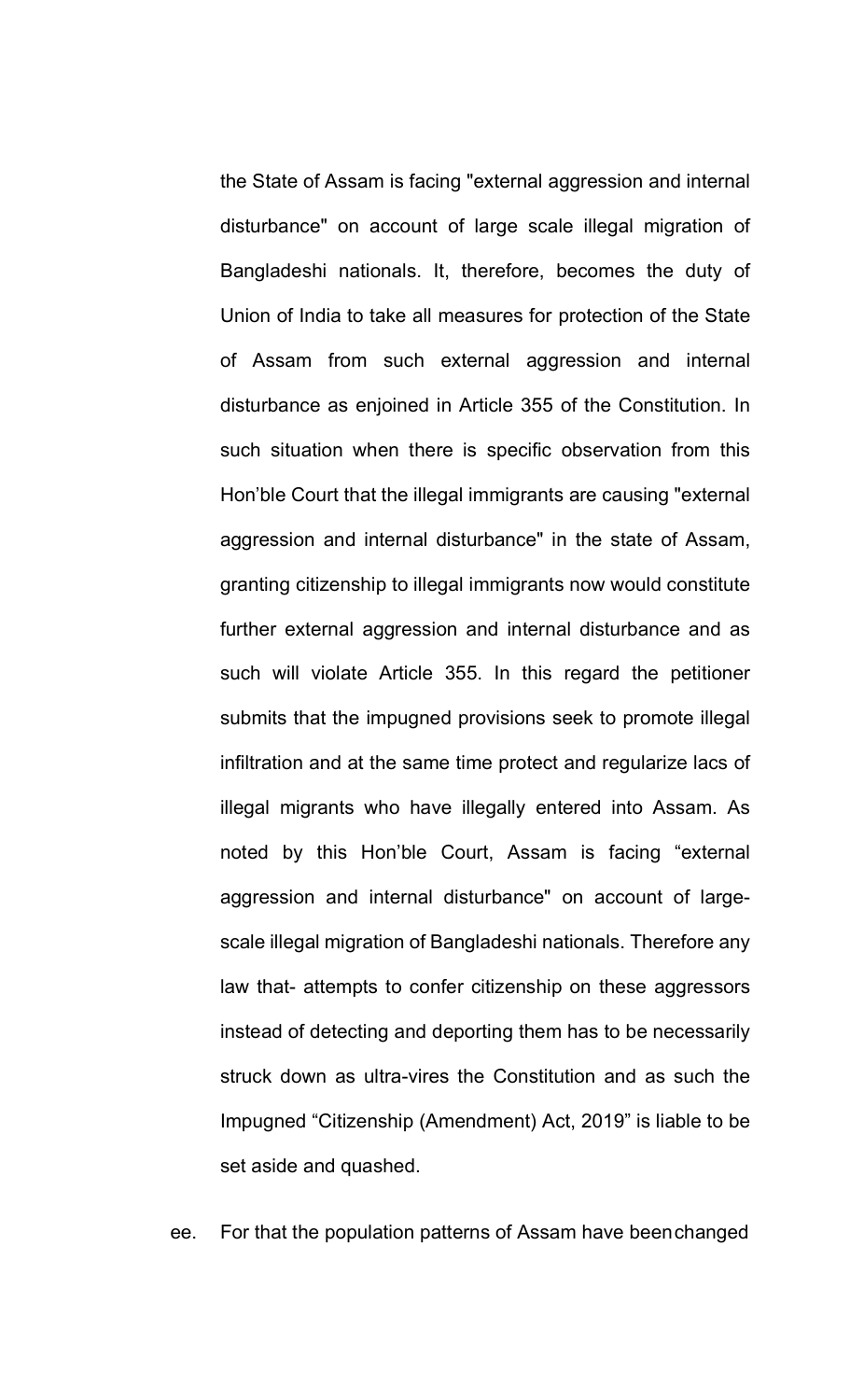as a result of Illegal migration of foreign nationals. The huge magnitude of the problem and the serious threat to the territorial integrity of the nation that this influx of foreign nationals possesses, is clearly revealed by the figures of census report of Assam and as such the Impugned "Citizenship (Amendment) Act, 2019" is liable to be set aside and quashed.

# **VIOLATION OF ARTICLE 325 and 326 OF THE PEOPLE OF ASSAM GUARANTEED UNDER THE CONSTITUTION OF INDIA:**

ff. For that the impugned Act violates Article 325 and 326 of the Constitution of India as the same dilutes the political rights of the original inhabitants/ bonafide citizens of the State of Assam. In this view the impugned amendment Act deserves to be declared ultra-vires the, Constitution and as such the Impugned "Citizenship (Amendment) Act, 2019" is liable to be set aside and quashed.

#### **OTHER GROUNDS**

gg. For that the impugned Act has been passed as a result of extraneous political considerations. Sections 2, 3, 5 and 6 of the impugned Act are in violation of the non-religious and secular fabric of the Constitution of India which is contained in the Preamble to the Constitution, as well as in Articles 15 and 25 to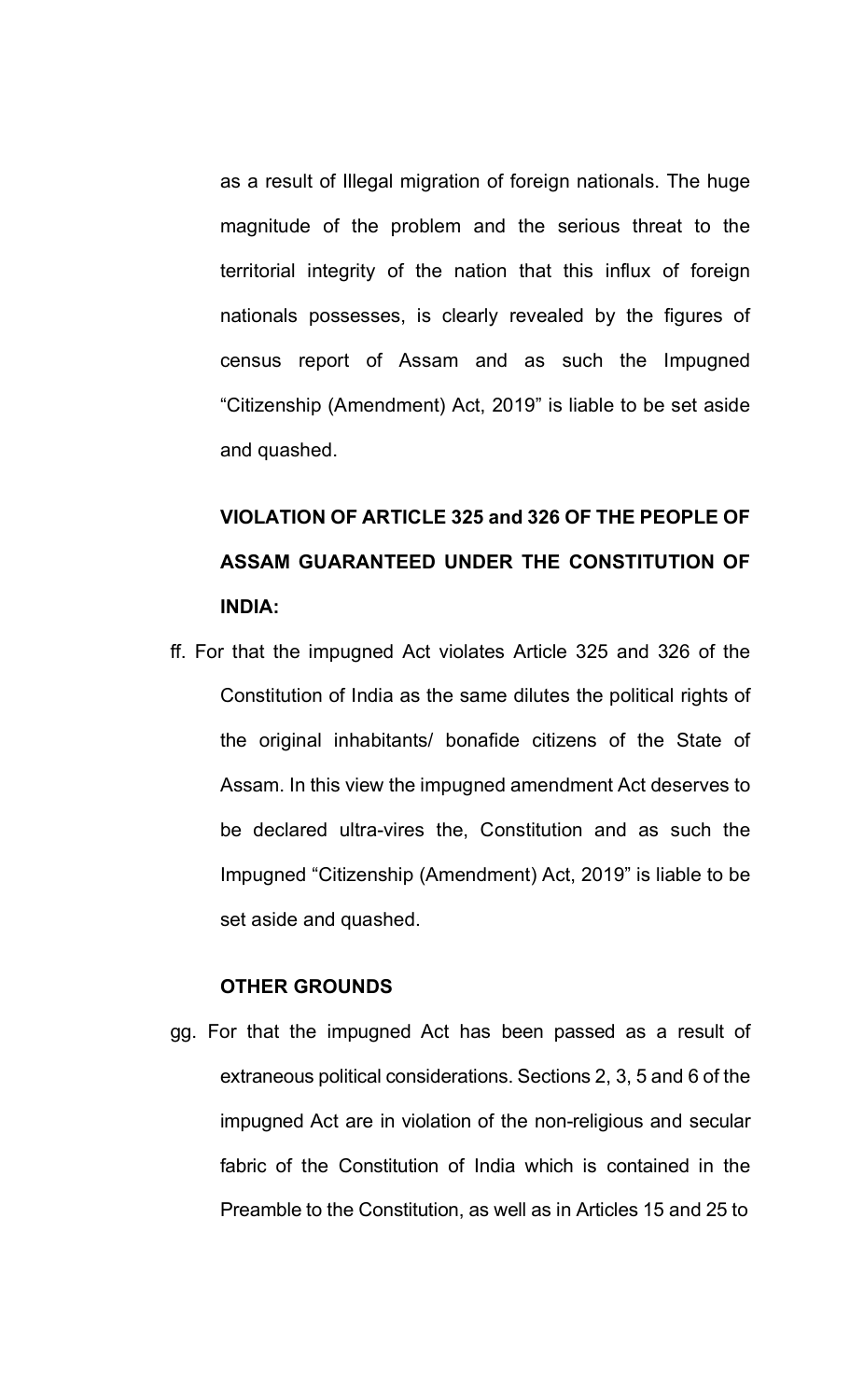27 of the Constitution of India. It is further submitted that a discrimination based on religion is not permissible. The impugned Act attempts to grant blanket exemptions from the provisions of law governing grant of citizenship to a certain class of foreigners in India, who have entered and/or staying in India without valid documents and as such the Impugned "Citizenship (Amendment) Act, 2019" is liable to be set aside and quashed.

- hh. For that this Hon'ble Court has held religion to be a facet of personal autonomy and any classification based on religion is an impermissible classification in terms of Article 14 of the Constitution. Further, classification on the basis of place of birth is also an impermissible classification and contrary to Part III of the Constitution. It is submitted that Sections 2, 3, 5 and 6 of the impugned Act, thus, make impermissible classification of people and are liable to be stuck down on that ground itself.
- It is further submitted that Sections 2, 3, 5 and 6 of the impugned Act are in violation of the judgment of this Hon'ble Court in *All Assam Sanmilitia Mahasangha v. Union of India (2015) 3 SCC 1* wherein this Hon'ble Court directed the Union Government to and to detect and deport all illegal migrants who have come to the State of Assam after 25.3.1971. The impugned Act is an attempt to overreach the following directions of this Hon'ble Court.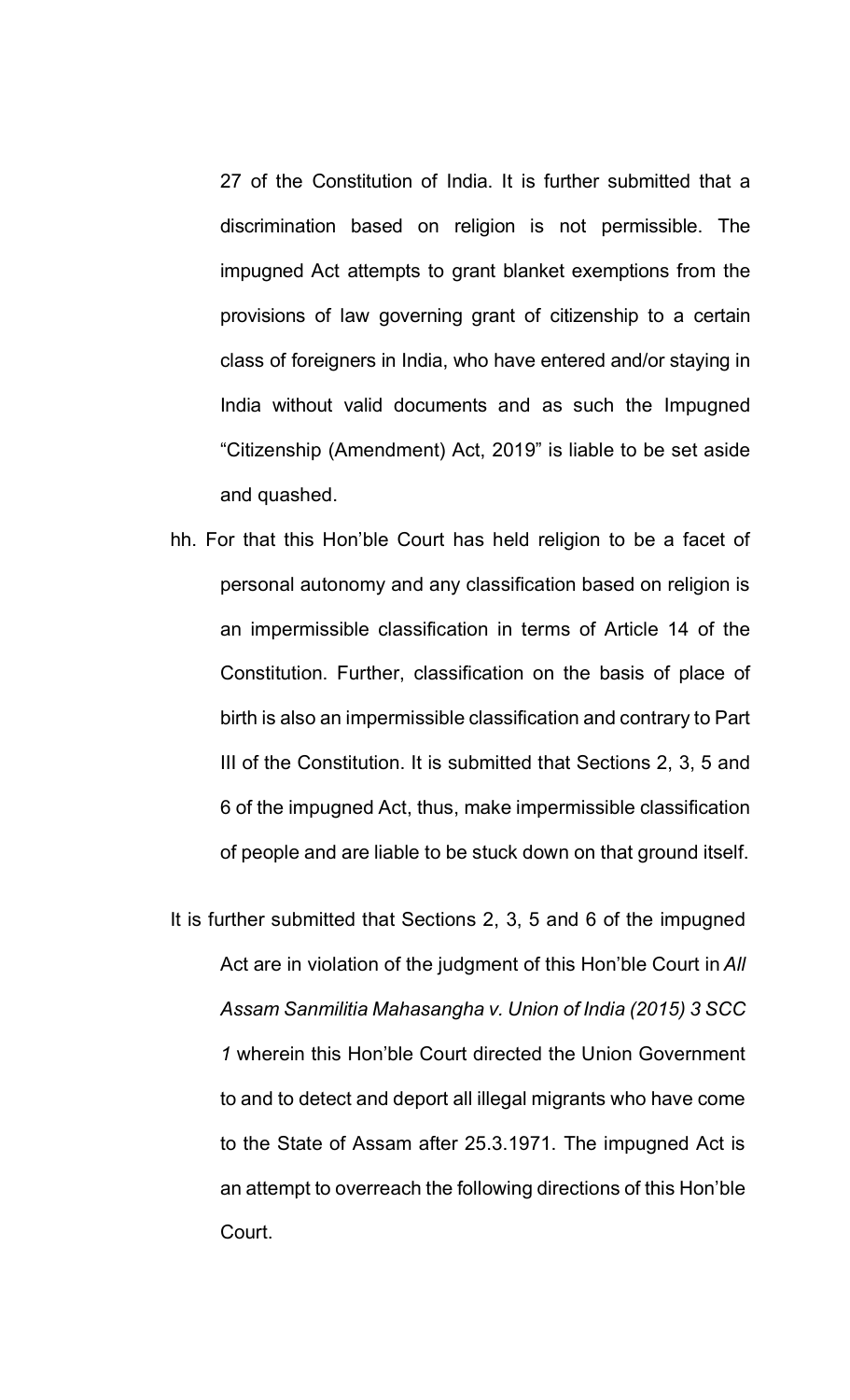- *"41. We are at loss to understand why 67 years after independence the Eastern border is left porous..."*
- *"42. ...we have considered the necessity of issuing appropriate directions to the Union of India and the State of Assam to ensure that effective steps are taken to prevent illegal access to the country from Bangladesh; to detect foreigners belonging to the stream of 1.1.1966 to 24.3.1971 so as to give effect to the provisions of Section 6(3) & (4) of the Citizenship Act and to detect and deport all illegal migrants who have come to the State of Assam after 25.3.1971. The Union will take all effective steps to complete the fencing (double coiled wire fencing) in such parts/portions of the Indo-Bangla border (including the State of Assam) where presently the fencing is yet to be completed. The vigil along the riverine boundary will be effectively maintained by continuous patrolling. Such part of the international border which has been perceived to be inhospitable on account of the difficult terrain will be patrolled and monitored at vulnerable points that could provide means of illegal entry. Motorable roads alongside the international border, wherever incomplete or have not yet been built, will be laid so as to enable effective and intensive patrolling. Flood lights, wherever required, will also be provided while maintaining the present arrangements. The completed part of the border fencing will be maintained and repaired so as to constitute an effective barrier to cross border trafficking."*  (Emphasis supplied)
- As a result of the above directions of this Hon'ble Court, it is amply clear that the Respondent No. 1 has been directed to completely stem the flow of illegal migrants from Bangladesh into India, as well as to speedily detect and remove permanently all illegal migrants who are residing in the state of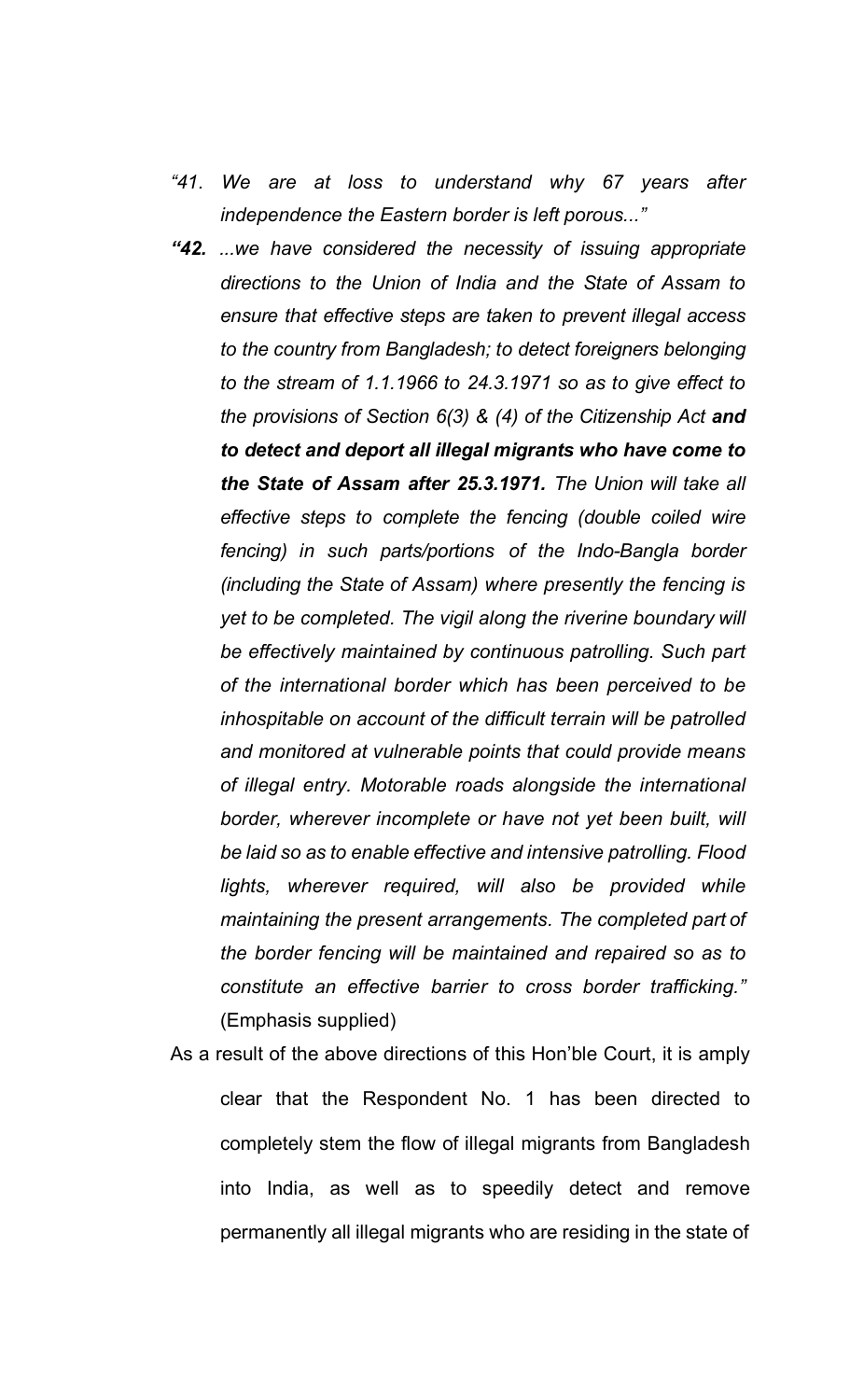Assam, having entered after 25.03.1971. In the light of such directions, the impugned Act is clearly an attempt to bypass the express directions of this Hon'ble Court.

# **INCONSISTENT WITH THE IMMIGRANTS (EXPULSION FROM ASSAM) ACT, 1950**

ii. Because Sections 2, 3, 5 and 6 of the impugned Act are also inconsistent with the immigrants (Expulsion from Assam) Act, 1950 which- was enacted to protect the indigenous inhabitants of Assam. As per the Statement of Objects and Reasons of the Immigrants (Expulsion from Assam) Act, 1950, refers inter alia to a serious situation having arisen from the immigration of a very large number of East Bengal residents into Assam, and states that such large migration is disturbing the economy of the province, besides giving rise to a serious law and order problem. The impugned Act is inconsistent with the powers granted to the Central Government under Sections 2 and 4 of the Immigrants (Expulsion from Assam) Act, 1950.

**INCONSISTENT WITH THE ACTIONS, STEPS AND POLICIES OF THE UNION GOVERNMENT AND THE STATE OF ASSAM**

jj. For that the illegal immigrants had based themselves in the territory of Assam since long and the Assam Agitation which lasted from 1979 to 1985 was the result of the growing demographic invasion of the assamese people and the fact of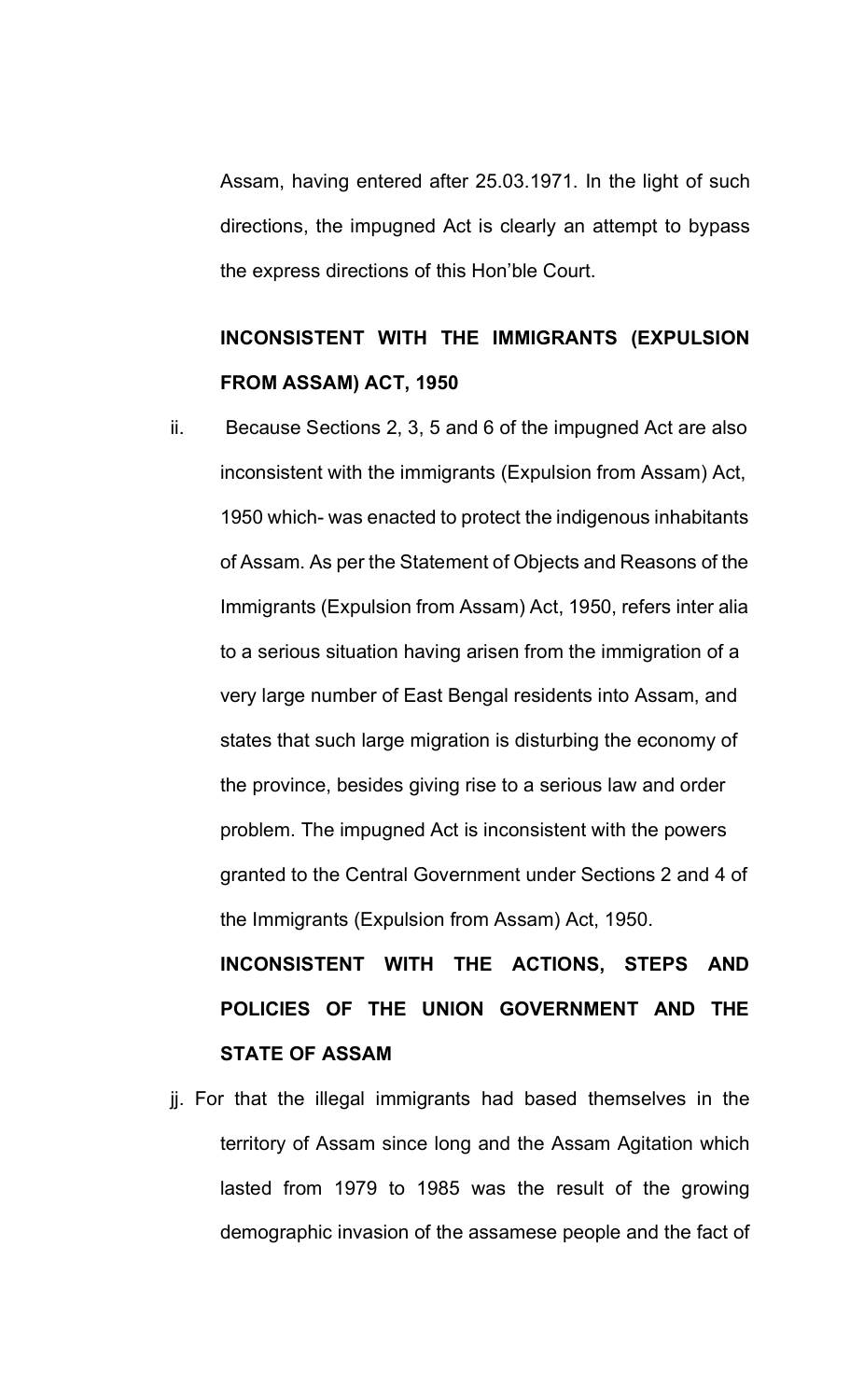the same was recognized by the Union Government since a long time and the Union Government especially executed an agreement by the name of Assam Accord in 1985 with the people of Assam along with the State of Assam which promised protection against demographic invasion and protection of the Assamese indigenous people and due to which a long process of detection and deportation had been continuing. The Union Government had started a project by the name of "*Project PIP (prevention of Infiltration into Assam of Pak Nationals)*" which was approved by the Ministry of Home Affairs, government of India in June 1962 to deal with the problems of Illegal Immigration from East Pakistan into Assam. The Foreigner's Tribunal are set put and is running efficiently and the NRC updates was carried out by the Union Government and the State Government of Assam to deal with the illegal immigrants issues of the state of Assam. In spite of this, the people of the state of Assam are still facing the problem of illegal immigrants and are still suffering from the huge influx which had deep social and economic impact within the people of Assam. The steps taken by the State Government and the Union Government are not enough to solve the issues. Under such a situation, Union Government in clear contravention to its promises had come up with the impugned amendment act which nullified all the attempts to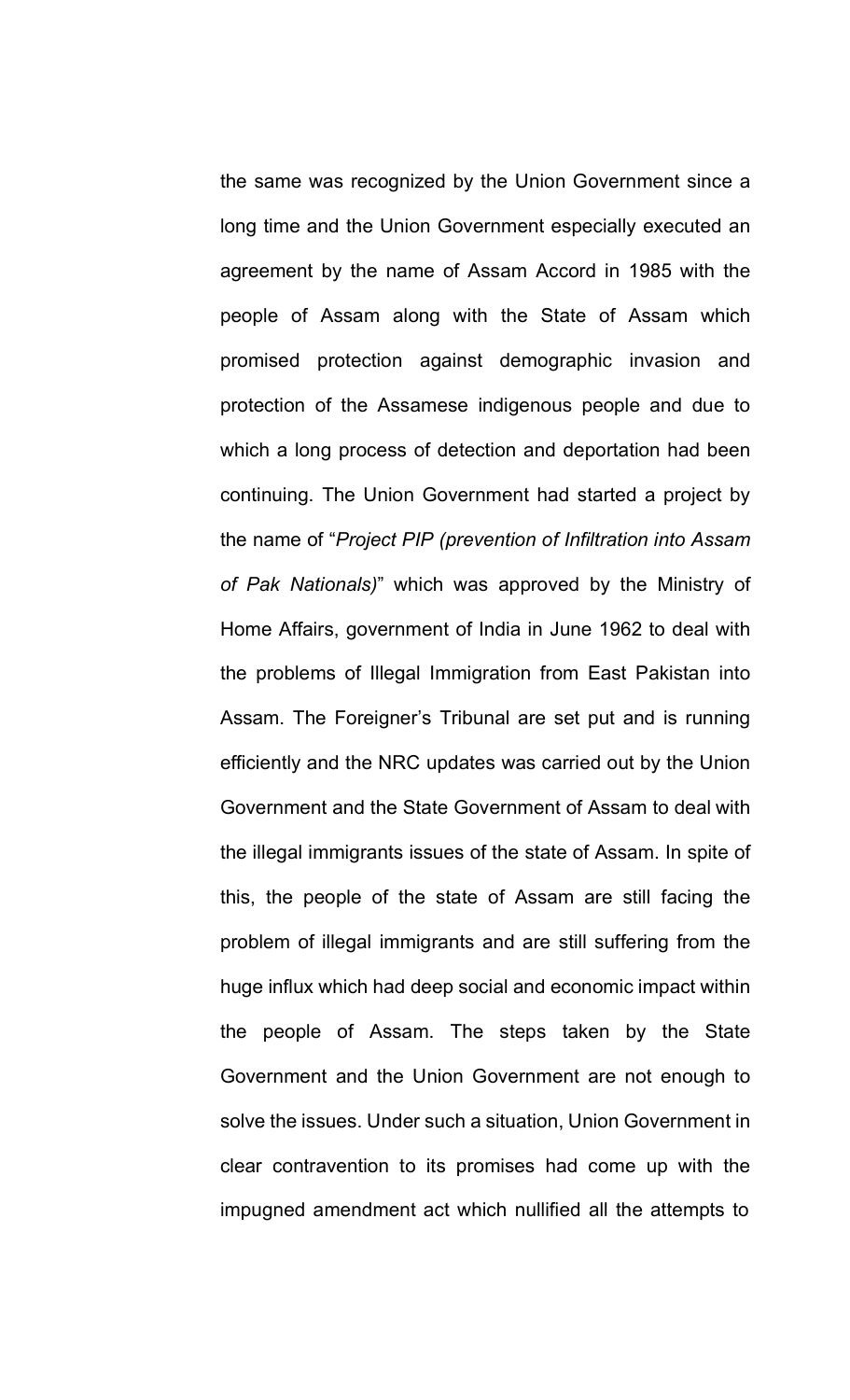detect and deport illegal immigrants which had already based themselves in the territory of Assam as and when they get opportunity and as such the Impugned "Citizenship (Amendment) Act, 2019" is liable to be set aside and quashed.

## **ABSURDITY AND UNREASONABLENESS WITH RESPECT TO APPLICABILITY OF THE ACT:**

- kk. For that even if the Respondents justify the class created by the impugned Act on the grounds of religious persecution, it is submitted that the same was not identified as one of the causes of illegal migration by the Government of India before this Hon'ble Court in Sonowal (I). The stand of the Government of India was that Bangladeshis enter India due to, "*steep and continuous increase in population, sharp deterioration in landman ratio and low rates of economic growth particularly poor performance in agriculture".* It was further submitted that people of all religions from Pakistan and Bangladesh have come for the same reason.
- ll. For that "Religious Persecution" which is the basis on which the impugned Act grants citizenship is absolutely vague and there are no procedure prescribed in determining such "Religious Persecution". Moreover, with regard to any migrants which had been living in India, more particularly Assam illegally since a long time, there are no procedure prescribed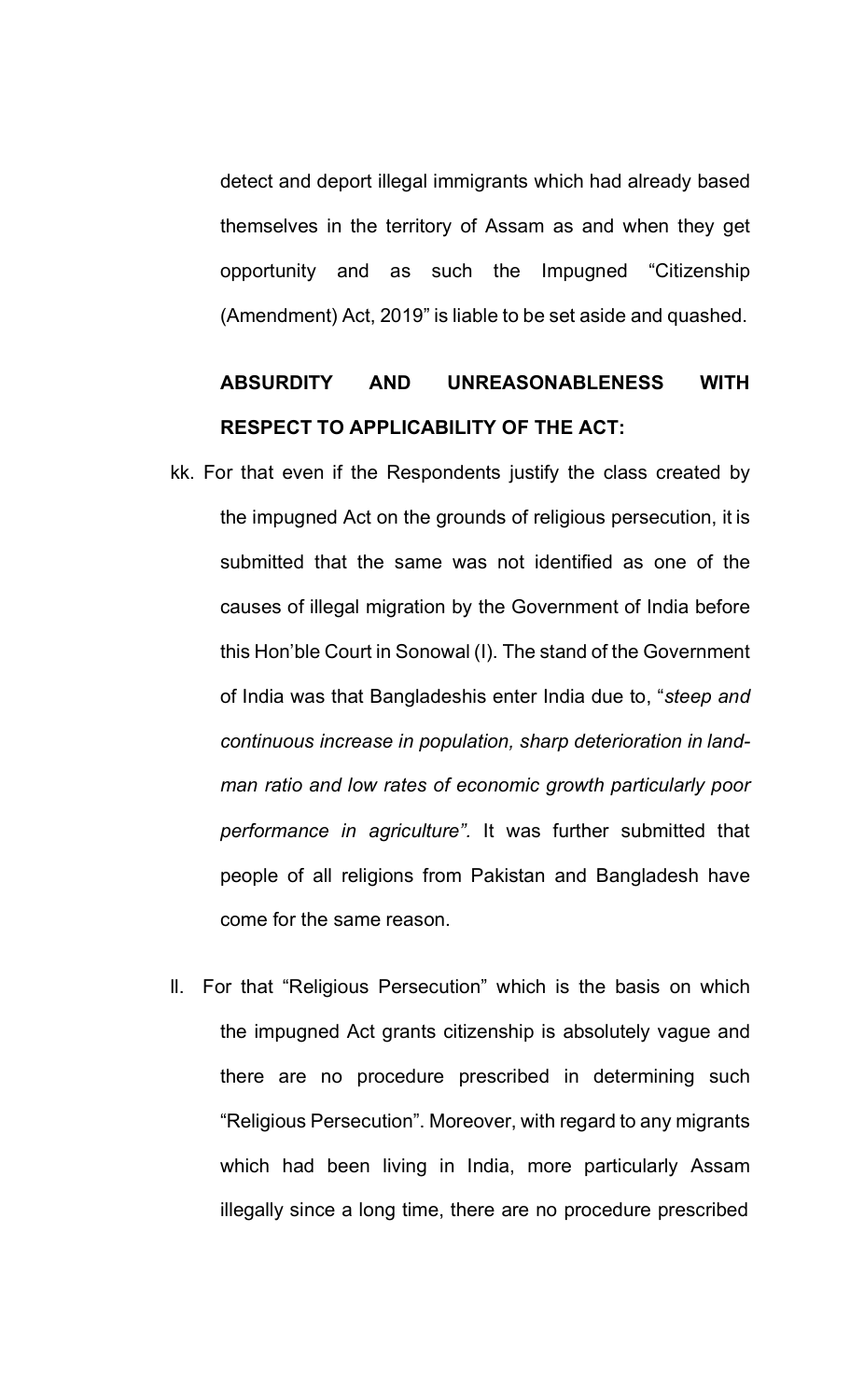as adjudicate such illegal stay and the tenure of the illegal stay in India, more particularly in Assam.

mm. For that the impugned Act is arbitrary, illegal, null and void.

nn. For that the impugned Act is otherwise bad in law.

- 32. That the Petitioners state that in spite of these grounds that renders the "Citizenship (Amendment) Act, 2019", bad and liable to be struck down. The respondent no.4 has its own department for "Implementation of Assam Accord" but the respondent no.4 has already implemented the Citizenship (Amendment) Act, 2019 and is in verge of making the Rules for the "Citizenship (Amendment) Act, 2019". In such a situation, if the respondent no.4 is directed not to implement the said provisions of the "Citizenship (Amendment) Act, 2019" until disposal of the case, especially when the respondent no.4 is to implement the Assam Accord through its special department for "Implementation of Assam Accord", the Petitioners and the people of Assam shall suffer irreparable loss and injury.
- 33. That the petitioner states that the Union Government had implemented the Citizenship (Amendment) Act, 2019 on 10.01.2020 in the entire country. The State of Assam has a special place and cannot be equated with any other states of the country especially due to the existence of the Assam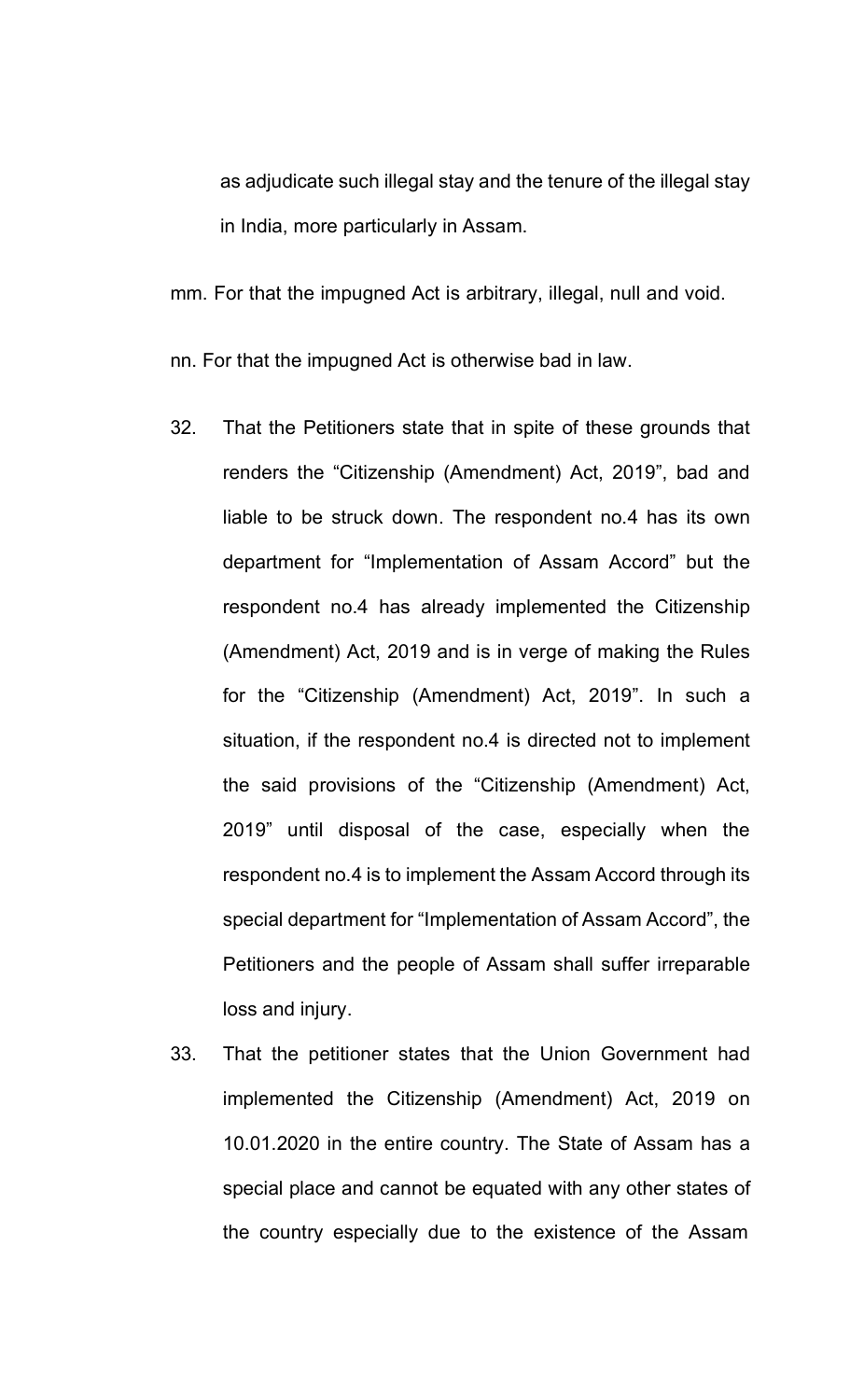Accord. The fact remains that the Union Government had accepted the Assam Accord and the State of Assam had been following the Memorandum of Settlement. The Union Home Ministry was made the nodal agency for the purpose of implementation of the Assam Accord and the respondent no.4 has its own department for "Implementation of Assam Accord". Both the Union Government and the State Government of Assam has its common duties and responsibilities towards the people of Assam and the Assam Accord. Assuming but not admitting, there is no virus in the "Citizenship (Amendment) Act, 2019", even then, the responsibility cast upon the State of Assam and the Union Government to implement the Assam Accord. It is very imperative for both the Union Government and the State Government of Assam to act as per the Assam Accord, with or without the Citizenship (Amendment) Act, 2019. As such the question so arises as to what are the steps taken by the Union Government and the State Government to implement the Assam Accord post 10.01.2020 when the Union Government implemented the "Citizenship (Amendment) Act, 2019". Till date there are no state specific rules and bye laws or central rules and bye laws which supplement the implementation of the Citizenship (Amendment) Act, 2019. The State of Assam being a party to the Assam Accord, is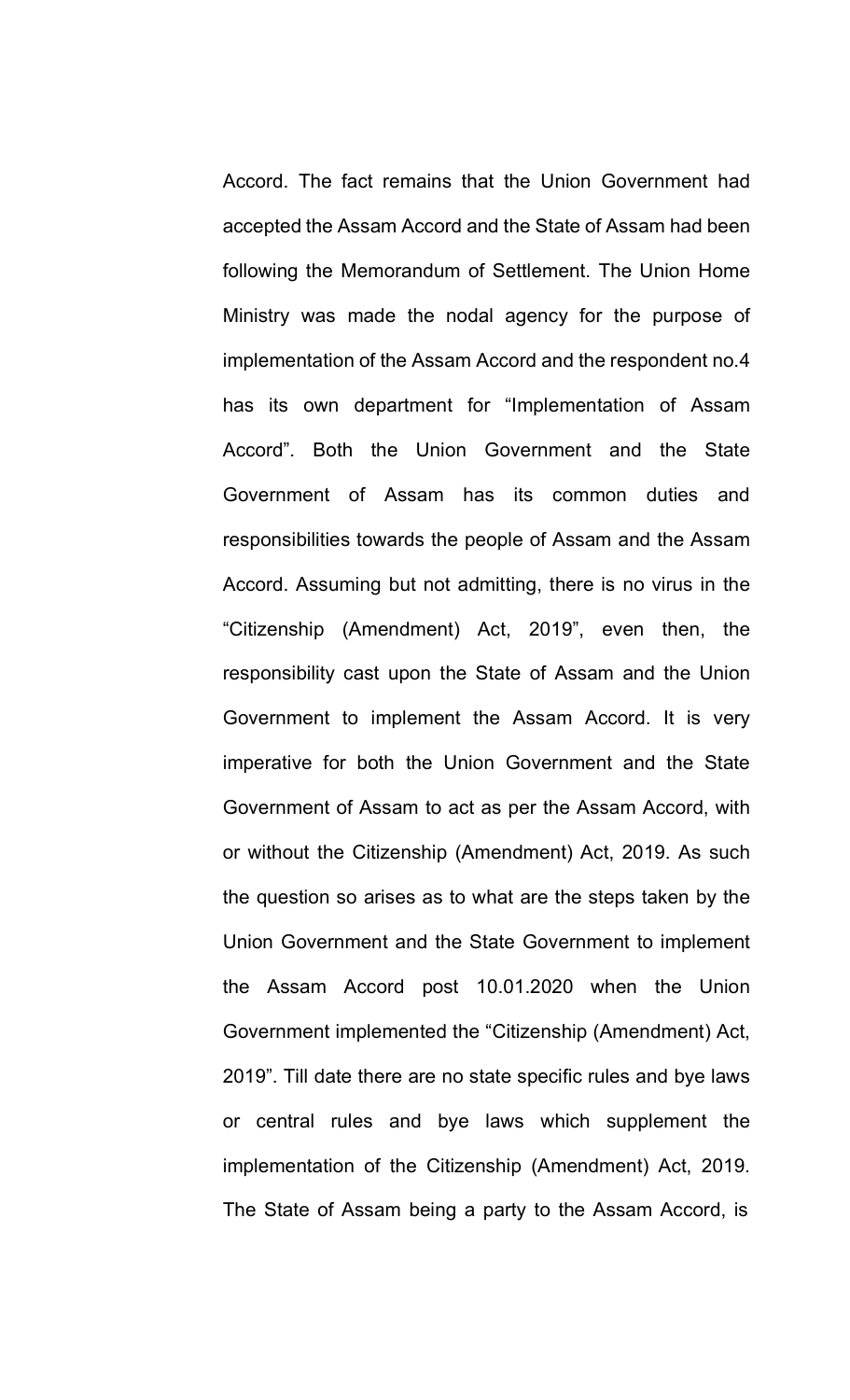legally bound to implement the "Citizenship (Amendment) Act, 2019" as per the Assam Accord and the State of Assam already has a separate department dealing in "Implementation of Assam Accord". If at all the provisions of the "Citizenship (Amendment) Act, 2019" are in contravention to the Assam Accord, the State of Assam being bound by Assam Accord cannot implement the said Central Act in spite of the fact that the same is enacted by the Parliament. Under such circumstances, Part XI of the Constitution of India cannot come in way for the state government, i.e. the Government of Assam to see proper implementation of the Assam Accord. But as on date, neither the Union Government nor the State of Assam had taken any step for implementation of Assam Accord post 10.01.2020, i.e. when the "Citizenship (Amendment) Act, 2019" was given effect to all over the country.

- 34. That the Petitioners have no other efficacious remedy but to approach this Hon'ble Court by means of the present Writ Petition.
- 35. That the present Petition is filed bonafide and in the interest of justice.
- 36. That the Petitioners have not filed any other similar petition before this Hon'ble Court or any other court seeking similar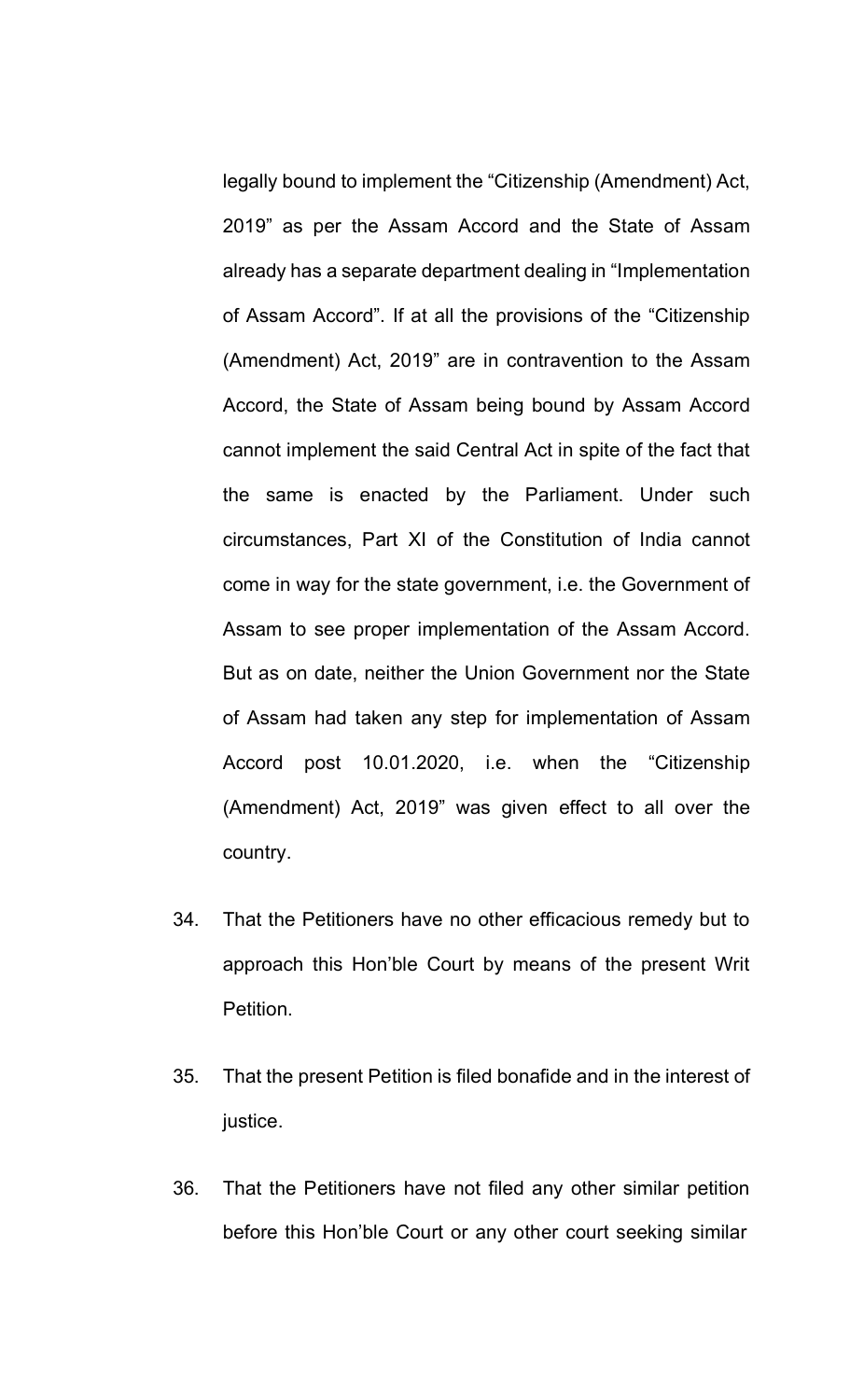reliefs.

#### **PRAYER**

It is, therefore, most respectfully prayed that this Hon'ble Court may be pleased to:-

- a. Issue a writ in the nature of mandamus and/ or any other writ/ order or direction declaring the "Citizenship (Amendment) Act, 2019" as a whole, or Sections 2, 3, 5 and 6 thereof, as discriminatory, arbitrary and illegal and consequently setting aside the impugned Act as ultra-vires the Constitution of India;
- b. Issue a writ in the nature of Mandamus or any other appropriate a writ/ order or direction to the Respondent no 1 to take effective steps for implementation of Assam Accord in general and for conservation and preservation of the distinct culture, heritage and traditions of the people of Assam in furtherance to Clause 6 of the Assam Accord, in particular;
- c. Issue a writ in the nature of Mandamus or any other appropriate a writ/ order or direction to the Respondent no 4 to take effective steps for implementation of Assam Accord irrespective of the clauses of the Citizenship (Amendment) Act, 2019 and also in general;
- d. Issue Rule Nisi in terms of prayers (a), (b) and (c) above; and/or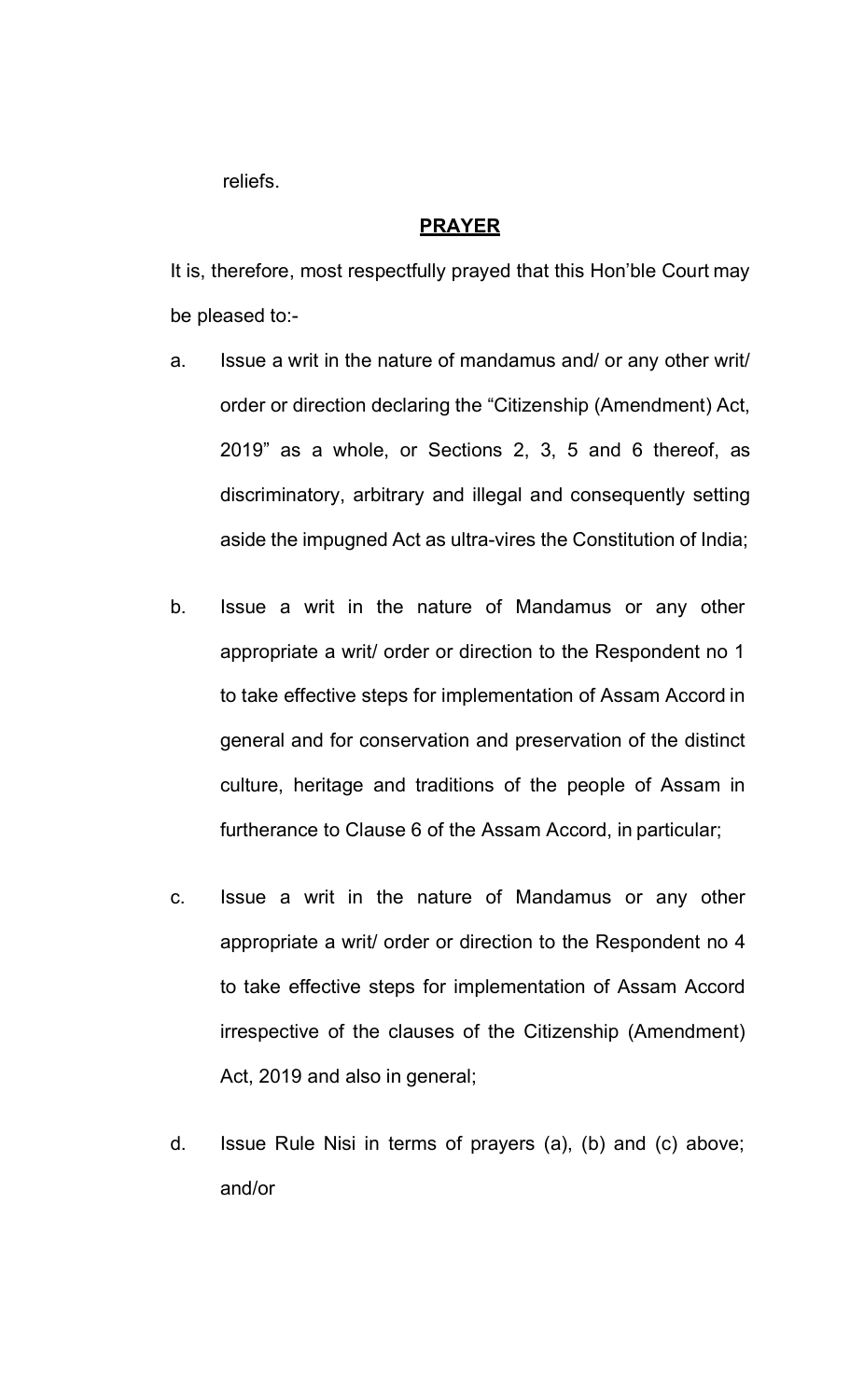e. Pass any other such further or other writ, order or directions as this Hon'ble Court may deem fit and proper in the facts and circumstances of the present case.

AND FOR THIS ACT OF KINDNESS, THE PETITIONERS AS IN DUTY BOUND SHALL EVER PRAY.

FILED BY

### **(ABHINAV AGRAWAL)** ADVOCATE FOR THE PETITIONER

NEW DELHI DRAWN ON: 11.02.2020 FILED ON: 18.02.2020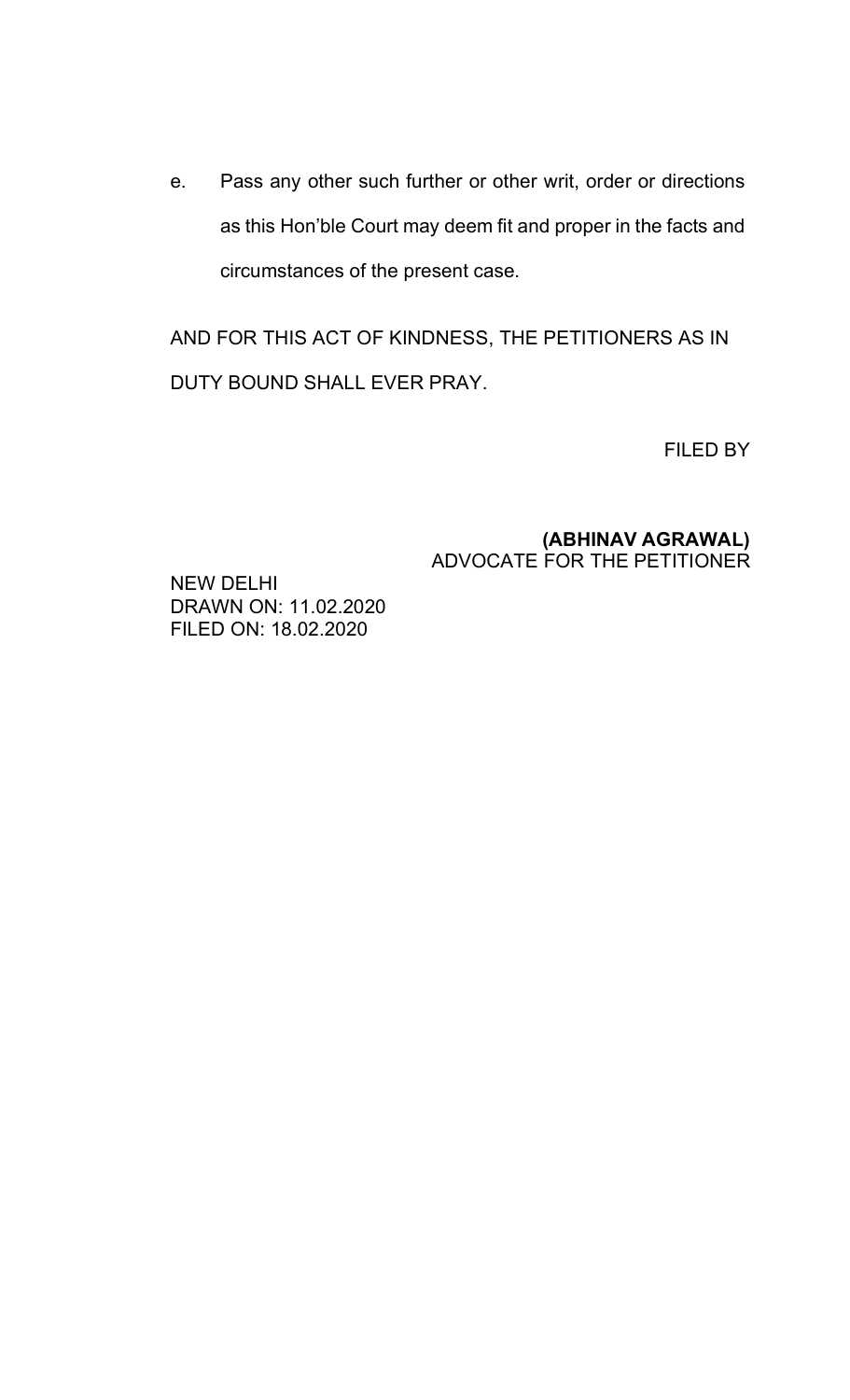IN THE SUPREME COURT OF INDIA

### CIVIL ORIGINAL JURISDICTION

I.A. NO. OF 2020

IN

### **WRIT PETITION (CIVIL) NO. OF 2020**

(Under Article 32 of the Constitution of India)

### **IN THE MATTER OF: -**

Muslim Students Federation (Assam) & Anr ...Petitioners

**Versus** 

Union of India & Ors. **Example 10** and the set of the Union of India & Ors.

### **APPLICATION FOR AD-INTERIM EX-PARTE STAY**

TO,

HON'BLE THE CHIEF JUSTICE OF INDIA AND HIS COMPANION JUSTICES OF THE HON'BLE SUPREME COURT OF INDIA THE HUMBLE PETITION OF THE PETITIONER ABOVEMENTIONED:

### **MOST RESPECTFULLY SHEWETH:**

1. That vide the accompanying Writ Petition, the Petitioners are invoking the writ jurisdiction of this Hon'ble Court under Article 32 of the Constitution of India The present Petition is preferred by the Petitioners as mentioned herein above in their personal as well as representative capacity of the populous of the state of Assam who have suffered immense and are still suffering the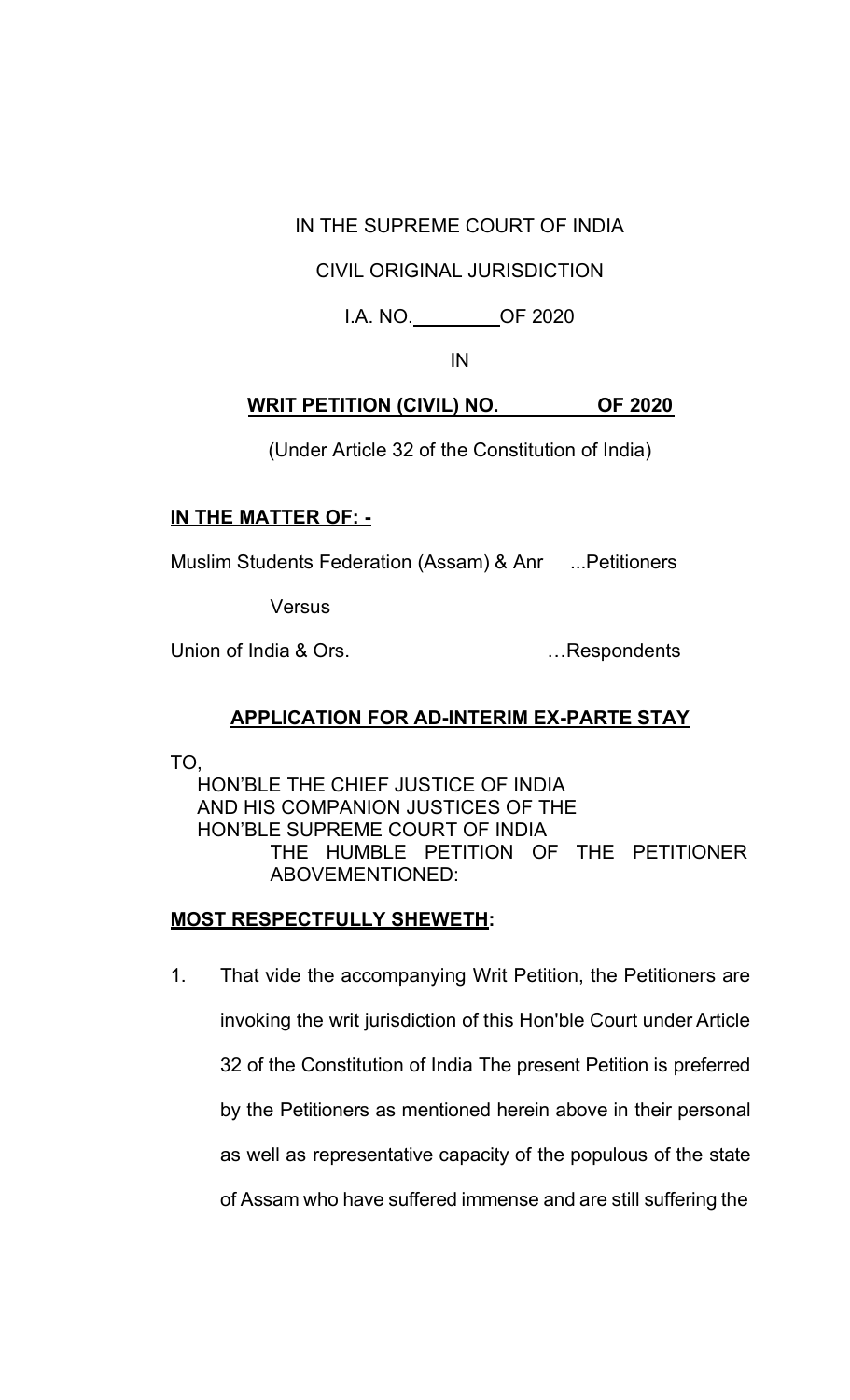consequences of illegal immigration of Bangladeshi citizens in Assam, seeking enforcement of their fundamental rights guaranteed under the Constitution of India, inter alia including the rights contained in Articles 14, 15, 19, 21, 25, 29, 325, 326 and 355 of the Constitution. The present Petition inter alia challenges the Citizenship (Amendment) Act, 2019 as a whole, and/or specifically Sections 2, 3, 5 and 6 thereof, as discriminatory, arbitrary, illegal and against the basic structure of the Constitution of India.

2. At the outset, it is submitted that the Section 2, 3, 5 and 6 by the impugned amendment Act is in direct contradiction to the Assam Accord of 1985 and Section 6A of the Citizenship Act, 1955 which was inserted as per the agreement and undertaking executed by the Union of India and the State of Assam known as the Assam Accord, 1985 whereby illegal migrants who have entered the State of Assam from Bangladesh up to 24.03.1971 were ultimately required to be granted citizenship of India and a specific assurance that illegal migrants entering the state of Assam after 25.03.1971 would be deported back to Bangladesh. The impugned amendment is made disregarding the agreement executed by the Union Government with the people of Assam in concurrence with the Government of Assam and its assurance to the people of Assam by insertion of Section 6A in the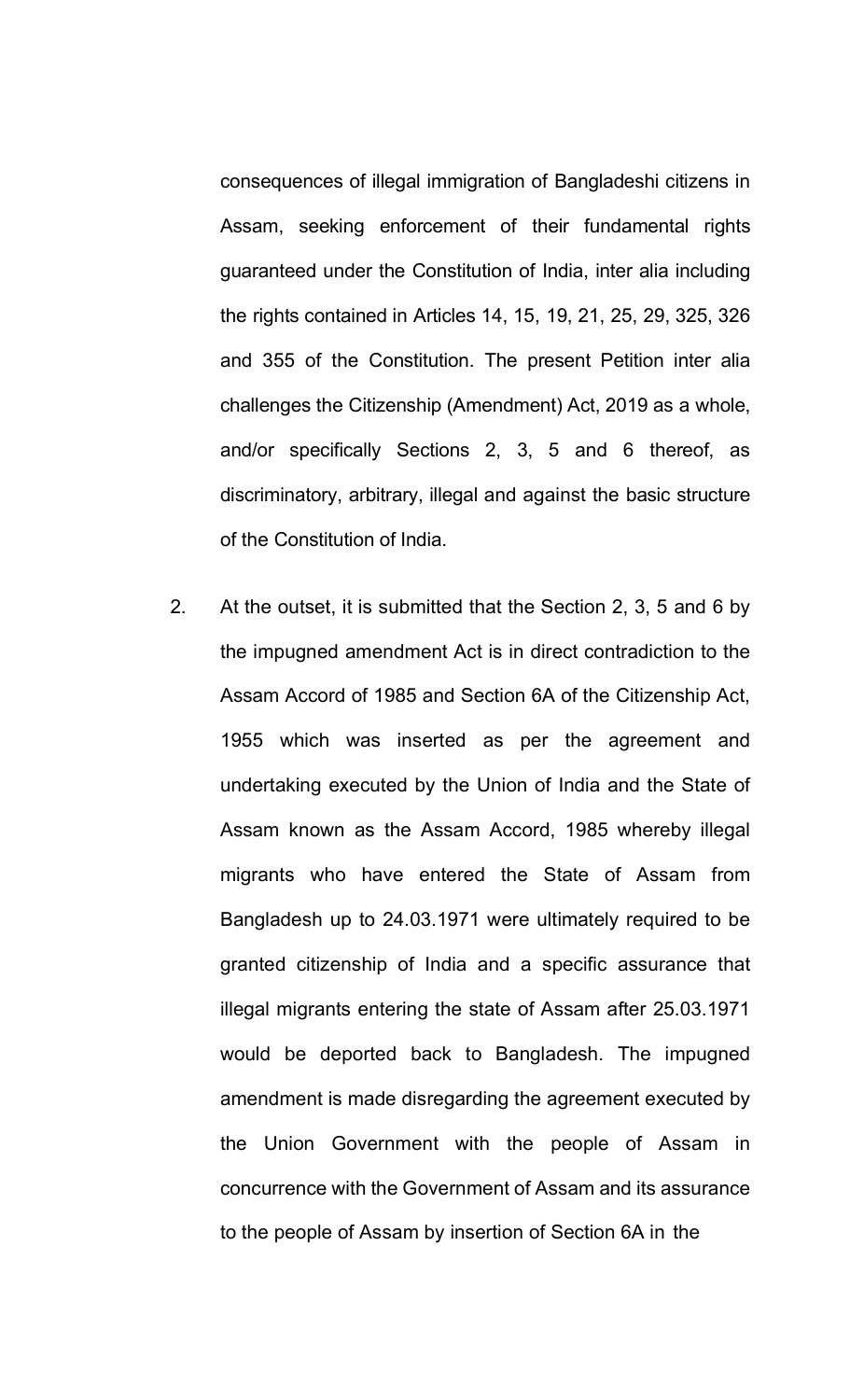Citizenship Act 1955, i.e. (Citizenship Amendment Act, 1985) and as such the Impugned "Citizenship Amendment Act, 2019" is liable to be set aside and quashed.

- 3. That for the sake of brevity, the Petitioners are not repeating the facts and grounds provided in the accompanying writ petition, but the Petitioners crave leave of this Hon'ble Court to refer to the accompanying writ petition as and when required.
- 4. That the Petitioner is aggrieved by the various amendments carried out by the Citizenship (Amendment) Act, 2019, which are in patent violation of Article 14, 15, 19, 21, 25, 29, 325, 326 and 355 of the Constitution and against the basic structure of the Constitution of India for discriminating among persons / illegal migrants on the basis of their religion and also the same being in direct contradiction to the Assam Accord of 1985 and Section 6A of the Citizenship Act, 1955 which was inserted as per the agreement and undertaking executed by the Union of India and the State of Assam known as the Assam Accord, 1985 whereby illegal migrants who have entered the State of Assam from Bangladesh up to 24.03.1971 were ultimately required to be granted citizenship of India and a specific assurance that illegal migrants entering the state of Assam after 25.03.1971 would be deported back to Bangladesh.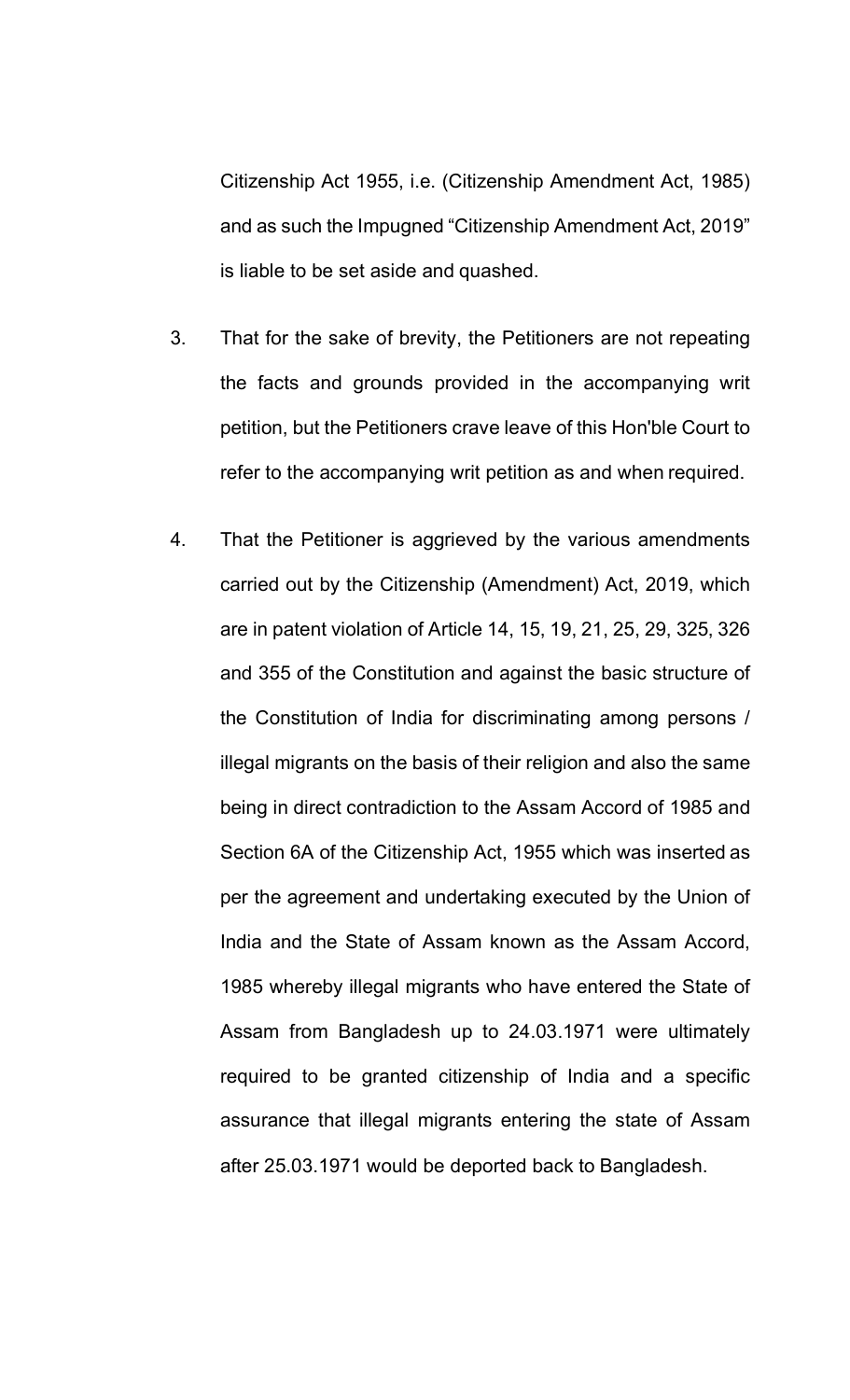- 5. In view of the Foreigner Amendment (Order) 2015, Passport (Entry Into Rules), Amendment Rules, 2015 already promulgated by the Respondents, that the Petitioner seriously apprehends that the Respondents attempts to open the registration and naturalization process of the illegal migrants on the basis of the religion.
- 6. Since, there are serious questions related to the constitutional validity of "Citizenship Amendment Act, 2019" being in violation of Part III and basic structure of the Constitution. The Respondents had already implemented the impugned act from 10.01.2020 it was enabled the registration and naturalization of the illegal migrants under the "Citizenship Amendment Act, 2019" would result in the violation of Fundamental Rights guaranteed under the Part III of the Constitution of India.
- 7. Furthermore, the present writ petition would become infructuous by refusing to grant interim stay against the respondents' action in implementing the impugned act from 10.01.2020 which enabled the registration and naturalization of the illegal migrants under the "Citizenship Amendment Act, 2019".
- 8. That the petitioner states that the Union Government had implemented the "Citizenship Amendment Act, 2019" on 10.01.2020 in the entire country. The State of Assam has a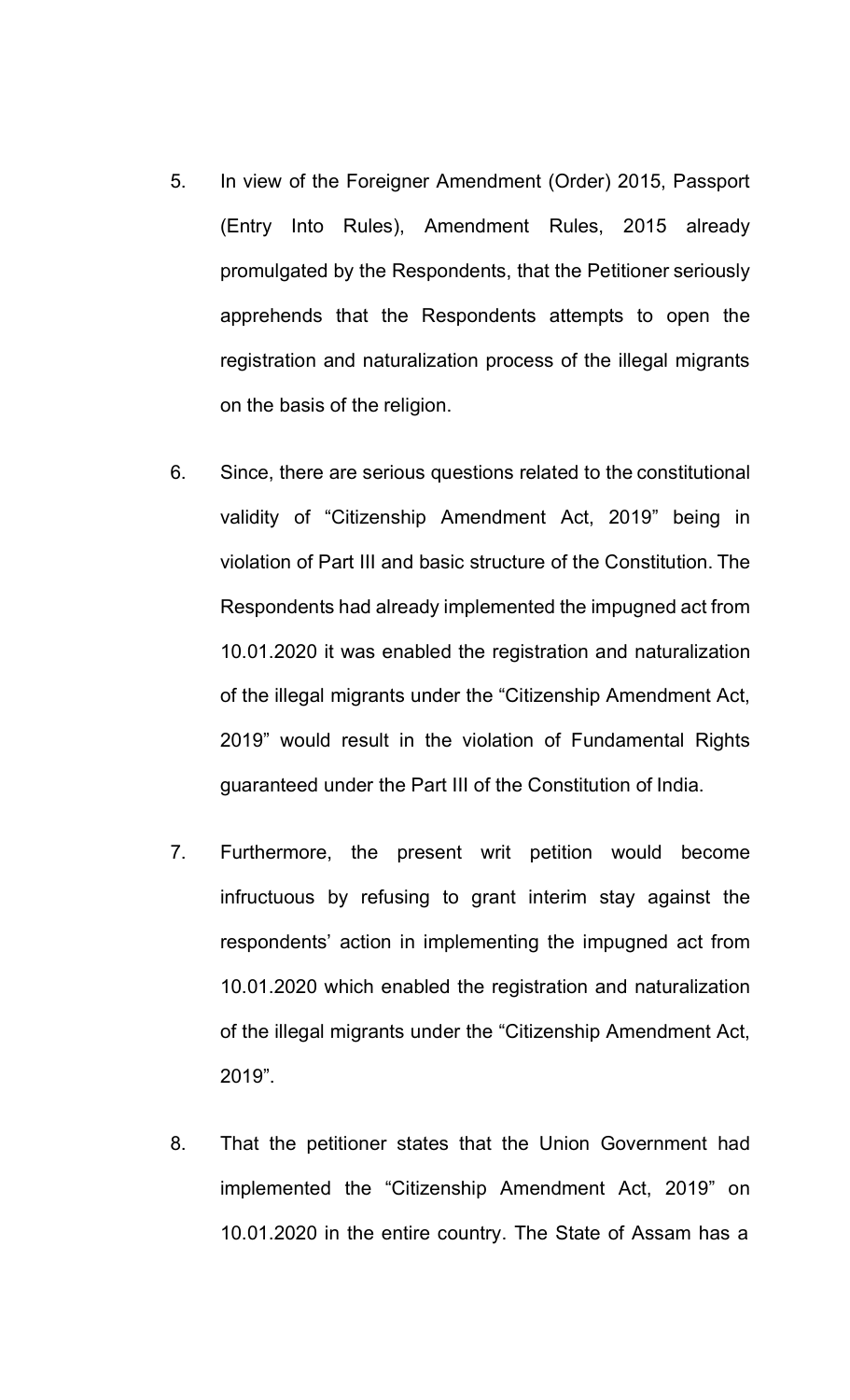special place and cannot be equated with the other states of the country especially due to the existence of the Assam Accord. The fact remains that the Union Government had accepted the Assam Accord and the State of Assam had been following the Memorandum of Settlement. The Union Home Ministry was made the nodal agency for the purpose of implementation of the Assam Accord and the respondent no.4 has its own department for "Implementation of Assam Accord". Both the Union Government and the State Government of Assam has its common duties and responsibilities towards the people of Assam and the Assam Accord. Assuming but not admitting, there is no virus in the "Citizenship (Amendment) Act, 2019", even then, the responsibility cast upon the State of Assam and the Union Government to implement the Assam Accord. It is very imperative for both the Union Government and the State Government of Assam to act as per the Assam Accord, with or without the Citizenship (Amendment) Act, 2019. As such the question so arises as to what are the steps taken by the Union Government and the State Government to implement the Assam Accord post 10.01.2020 when the Union Government implemented the "Citizenship (Amendment) Act, 2019". Till date there are no state specific rules and bye laws or central rules and bye laws which supplement the implementation of the Citizenship (Amendment) Act, 2019.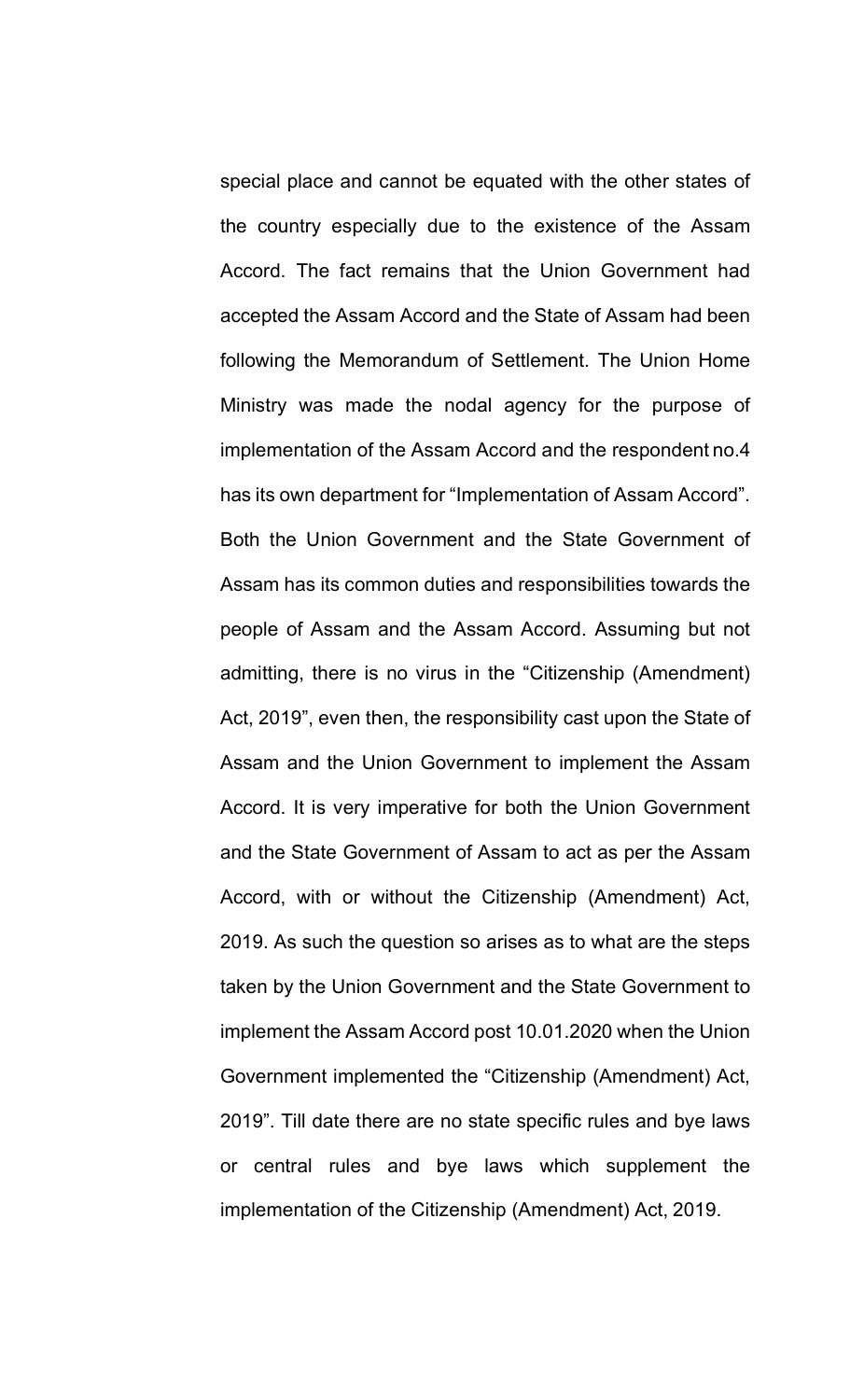The State of Assam being a party to the Assam Accord, is legally bound to implement the "Citizenship (Amendment) Act, 2019" as per the Assam Accord and the State of Assam already has a separate department dealing in "Implementation of Assam Accord". If at all the provisions of the "Citizenship (Amendment) Act, 2019" are in contravention to the Assam Accord, the State of Assam being bound by Assam Accord cannot implement the said Central Act in spite of the fact that the same is enacted by the Parliament. Under such circumstances, Part XI of the Constitution of India cannot come in way for the state government, i.e. the Government of Assam to see proper implementation of the Assam Accord. But as on date, neither the Union Government nor the State of Assam had taken any step for implementation of Assam Accord post 10.01.2020, i.e. when the "Citizenship (Amendment) Act, 2019" was given effect to all over the country.

- 9. The failure to grant ex-parte/interim stay of the "Citizenship (Amendment) Act, 2019" will cause irreparable injury and also violate the fundamental rights of the Petitioners.
- 10. Therefore, it is absolutely necessary for the Respondents' executive actions in pursuant to the implementation of the "Citizenship (Amendment) Act, 2019" after 10.01.2020 to be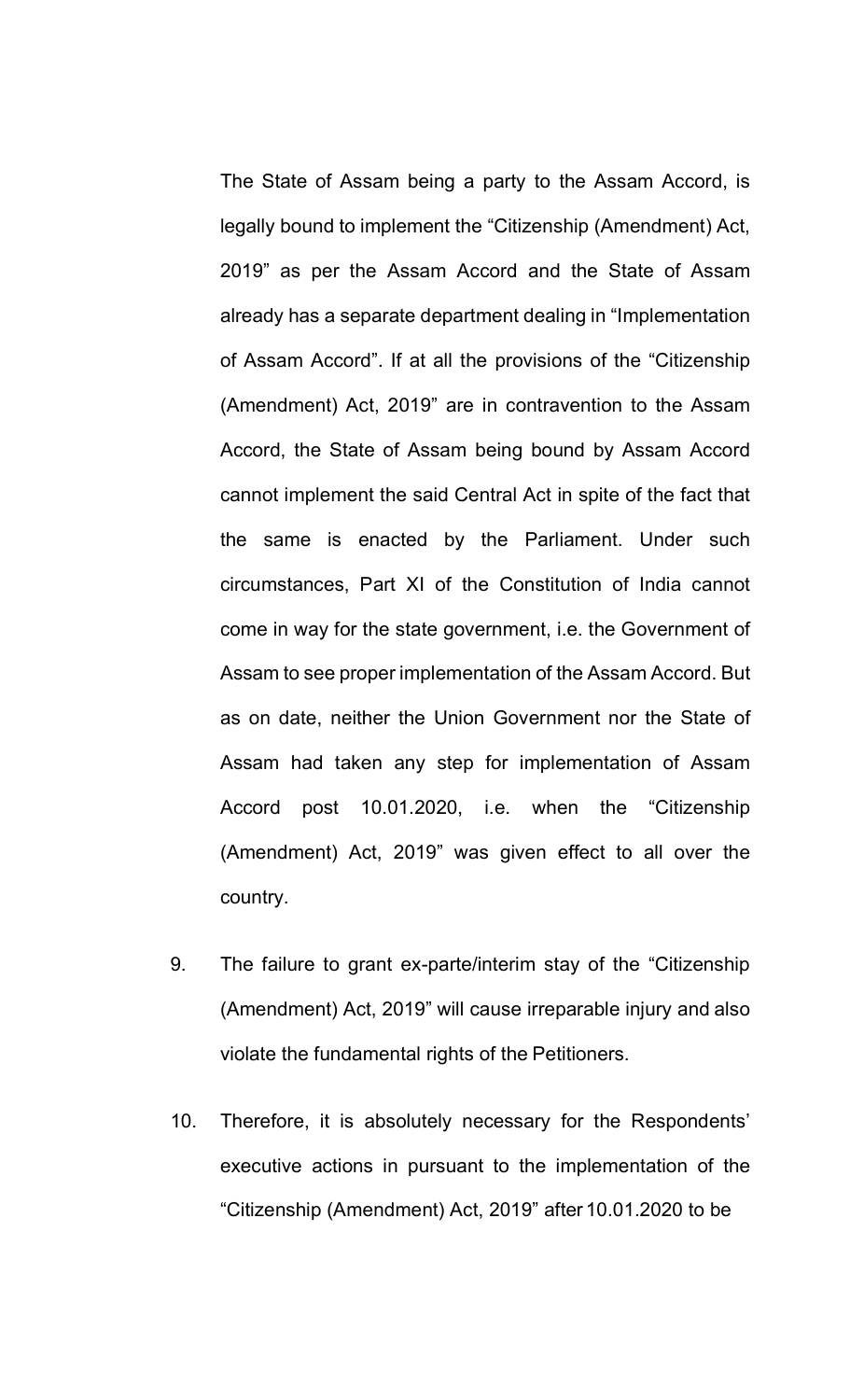stayed forthwith, so as to prevent further change in demography of the State of Assam in spite of the fact that the State of Assam is already dug deep into the problems of illegal influx, which otherwise would result in the present petition becoming infructuous.

- 11. That, no prejudice would be caused to the Respondents, if the interim/ad interim relief as prayed for is granted. On other hand, grave and irreparable harm and prejudice would be suffered by the Petitioner in the event the present Application is not allowed.
- 12. That the balance of convenience lies in favor of the present application being allowed.
- 13. That the present Application is being made bona fide in the interests of justice.

#### **PRAYER**

Therefore in light of the above, the Petitioners herein Most Humbly submits that this Hon'ble Court may be pleased to:

- a) Pass orders and directions granting ex-parte stay of the operation of the Citizenship (Amendment) Act, 2019 in so far as the State of Assam is concerned, during the pendency of this writ petition.
- b) Pass an order or direction granting ex-parte stay of any actions, operations, orders, notifications and/or instructions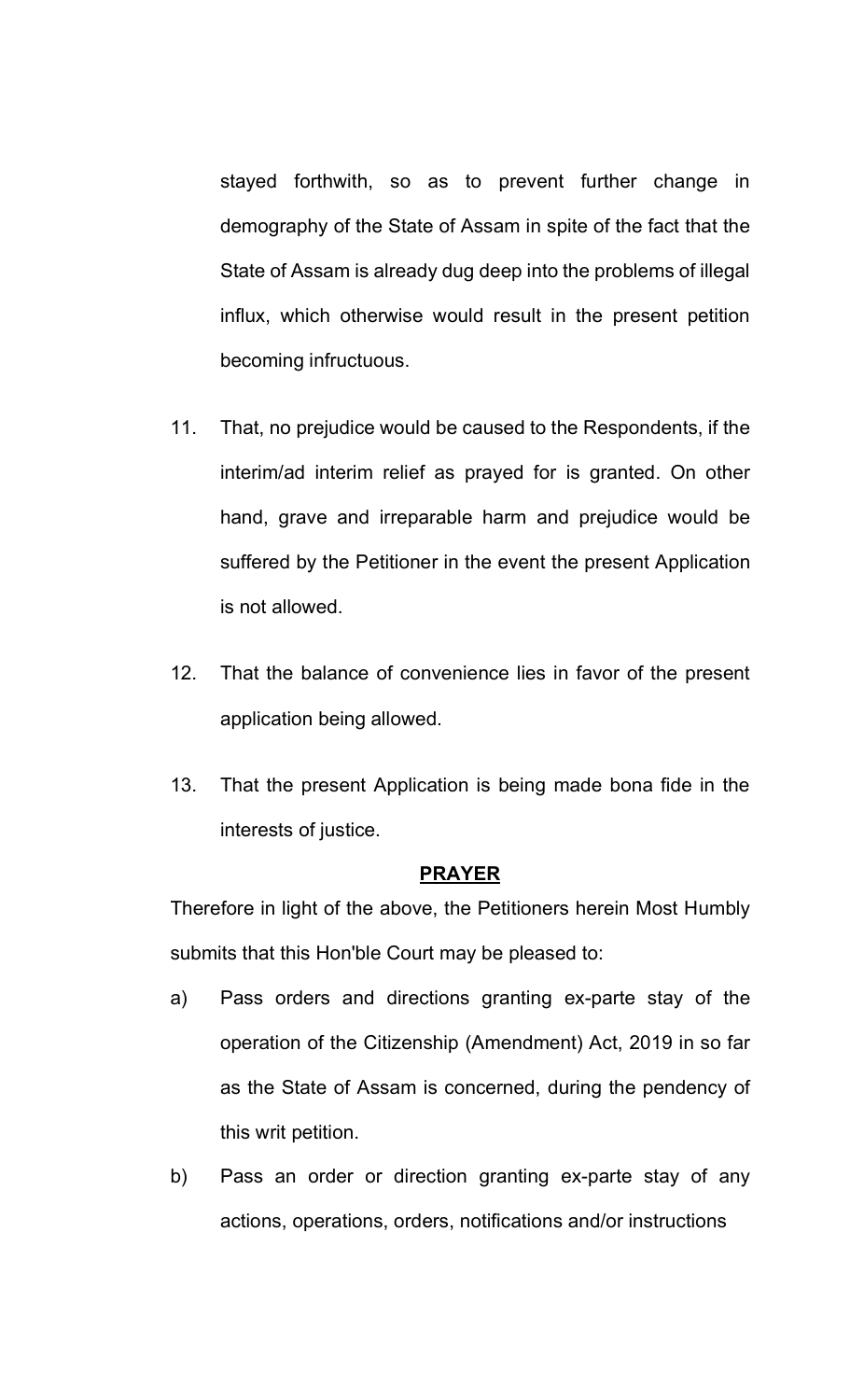arising out of/or pursuant to the implementation of the Citizenship (Amendment) Act 2019 on 10.01.2020.

- c) Pass an order or direction specifically to the State of Assam being a signatory of the Assam Accord of 1985 to implement the Assam Accord of 1985 irrespective of the Citizenship (Amendment) Act, 2019.
- d) Pass an order or direction specifically to the State of Assam and its subordinate executives not to frame Rules/Byelaws or office memorandums which dilutes/violates the provisions of the Assam Accord of 1985 irrespective of the existence of the Citizenship (Amendment) Act, 2019.
- e) Pass an order or direction to the Union of India and the State of Assam being a signatory of the Assam Accord of 1985 not to implement the Citizenship (Amendment) Act, 2019 in contravention to the Assam Accord of 1985 whereby illegal migrants who have entered the State of Assam from Bangladesh after 24.03.1971 would be deported back to Bangladesh following the Memorandum of Settlement of 1985 irrespective of implementation of the Citizenship (Amendment) Act 2019 since 10.01.2020.
- f) Pass an order or direction to the Union of India and the State of Assam being a signatory of the Assam Accord of 1985 to provide Constitutional, legislative and administrative safeguard to protect, preserve and promote the culture, social,